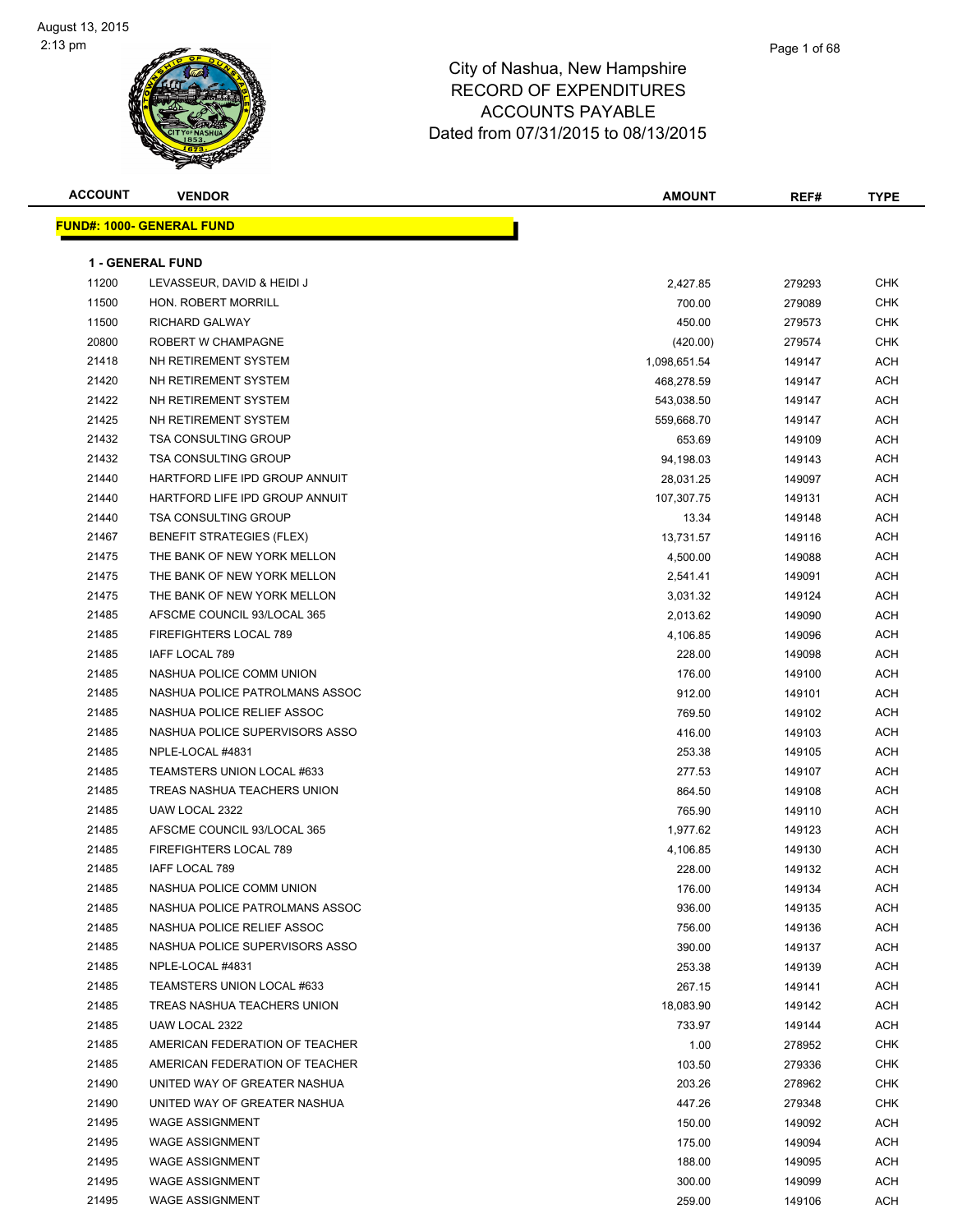| <b>ACCOUNT</b> | <b>VENDOR</b>                    | <b>AMOUNT</b>  | REF#   | <b>TYPE</b> |
|----------------|----------------------------------|----------------|--------|-------------|
|                | <b>FUND#: 1000- GENERAL FUND</b> |                |        |             |
|                | 1 - GENERAL FUND                 |                |        |             |
| 21495          | <b>WAGE ASSIGNMENT</b>           | 150.00         | 149125 | <b>ACH</b>  |
| 21495          | <b>WAGE ASSIGNMENT</b>           | 594.00         | 149127 | <b>ACH</b>  |
| 21495          | <b>WAGE ASSIGNMENT</b>           | 175.00         | 149128 | <b>ACH</b>  |
| 21495          | <b>WAGE ASSIGNMENT</b>           | 188.00         | 149129 | <b>ACH</b>  |
| 21495          | <b>WAGE ASSIGNMENT</b>           | 300.00         | 149133 | <b>ACH</b>  |
| 21495          | <b>WAGE ASSIGNMENT</b>           | 259.00         | 149140 | <b>ACH</b>  |
| 21495          | <b>WAGE ASSIGNMENT</b>           | 1,415.75       | 278953 | <b>CHK</b>  |
| 21495          | <b>WAGE ASSIGNMENT</b>           | 1.15           | 278954 | <b>CHK</b>  |
| 21495          | <b>WAGE ASSIGNMENT</b>           | 56.25          | 278955 | <b>CHK</b>  |
| 21495          | <b>WAGE ASSIGNMENT</b>           | 104.00         | 278956 | <b>CHK</b>  |
| 21495          | <b>WAGE ASSIGNMENT</b>           | 1,379.39       | 278957 | <b>CHK</b>  |
| 21495          | <b>WAGE ASSIGNMENT</b>           | 11.54          | 278958 | <b>CHK</b>  |
| 21495          | <b>WAGE ASSIGNMENT</b>           | 311.88         | 278959 | <b>CHK</b>  |
| 21495          | <b>WAGE ASSIGNMENT</b>           | 237.00         | 278960 | <b>CHK</b>  |
| 21495          | <b>WAGE ASSIGNMENT</b>           | 25.00          | 278961 | <b>CHK</b>  |
| 21495          | <b>WAGE ASSIGNMENT</b>           | 1,417.39       | 279337 | <b>CHK</b>  |
| 21495          | <b>WAGE ASSIGNMENT</b>           | 1.15           | 279338 | <b>CHK</b>  |
| 21495          | <b>WAGE ASSIGNMENT</b>           | 56.25          | 279339 | <b>CHK</b>  |
| 21495          | <b>WAGE ASSIGNMENT</b>           | 495.38         | 279340 | <b>CHK</b>  |
| 21495          | <b>WAGE ASSIGNMENT</b>           | 104.00         | 279341 | <b>CHK</b>  |
| 21495          | <b>WAGE ASSIGNMENT</b>           | 1,379.39       | 279342 | <b>CHK</b>  |
| 21495          | <b>WAGE ASSIGNMENT</b>           | 11.54          | 279343 | <b>CHK</b>  |
| 21495          | <b>WAGE ASSIGNMENT</b>           | 311.88         | 279344 | <b>CHK</b>  |
| 21495          | <b>WAGE ASSIGNMENT</b>           | 199.07         | 279345 | <b>CHK</b>  |
| 21495          | <b>WAGE ASSIGNMENT</b>           | 237.00         | 279346 | <b>CHK</b>  |
| 21495          | <b>WAGE ASSIGNMENT</b>           | 75.00          | 279347 | <b>CHK</b>  |
| 21495          | <b>WAGE ASSIGNMENT</b>           | 232.61         | 279349 | <b>CHK</b>  |
| 21495          | <b>WAGE ASSIGNMENT</b>           | 80.30          | 279350 | <b>CHK</b>  |
| 21538          | NASHUA TEACHERS UNION            | 84.56          | 149104 | <b>ACH</b>  |
| 21538          | NASHUA TEACHERS UNION            | 2,780.50       | 149138 | <b>ACH</b>  |
| 21921          | STATE OF NH-MV                   | 19,886.41      | 149085 | <b>ACH</b>  |
| 21921          | STATE OF NH-MV                   | 22,516.70      | 149086 | ACH         |
| 21921          | STATE OF NH -MV                  | 22,242.32      | 149087 | ACH         |
| 21921          | STATE OF NH-MV                   | 21,277.20      | 149089 | ACH         |
| 21921          | STATE OF NH-MV                   | 10,368.63      | 149111 | ACH         |
| 21921          | STATE OF NH -MV                  | 15,513.06      | 149114 | <b>ACH</b>  |
| 21921          | STATE OF NH -MV                  | 40,820.92      | 149120 | <b>ACH</b>  |
| 21921          | STATE OF NH -MV                  | 19,562.77      | 149121 | <b>ACH</b>  |
| 21921          | STATE OF NH -MV                  | 23,663.46      | 149122 | <b>ACH</b>  |
| 21921          | STATE OF NH -MV                  | 10,871.26      | 149145 | <b>ACH</b>  |
| 21922          | STATE OF NH DEPT OF SAFETY       | 14.75          | 279427 | <b>CHK</b>  |
|                | <b>TOTAL 1 - GENERAL FUND</b>    | \$3,186,734.17 |        |             |
|                |                                  |                |        |             |

#### **101 - MAYOR**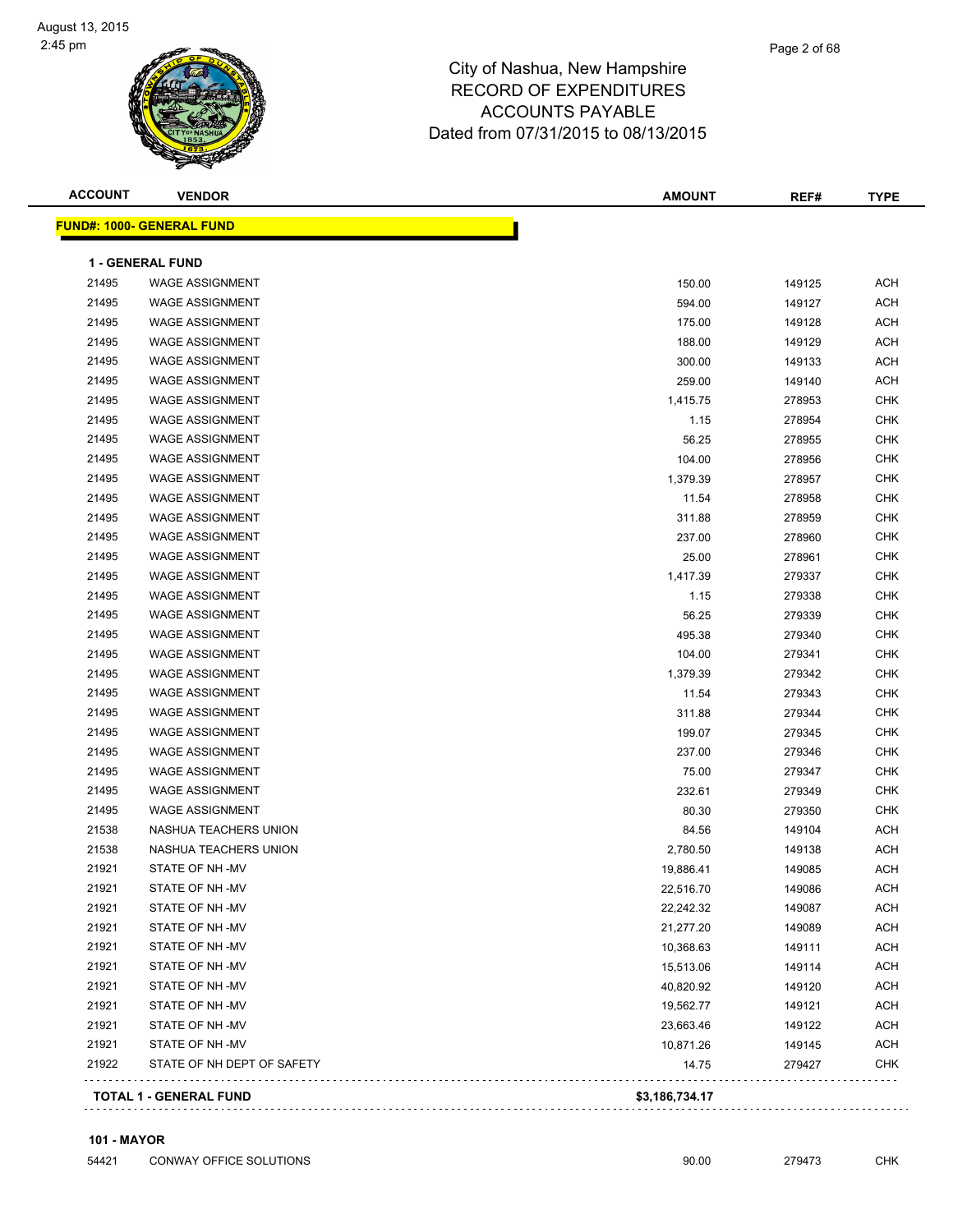

#### Page 3 of 68

| <b>ACCOUNT</b>     | <b>VENDOR</b>                                 | <b>AMOUNT</b>        | REF#             | <b>TYPE</b> |
|--------------------|-----------------------------------------------|----------------------|------------------|-------------|
|                    | <u> FUND#: 1000- GENERAL FUND</u>             |                      |                  |             |
|                    | TOTAL 101 - MAYOR                             | \$90.00              |                  |             |
|                    |                                               |                      |                  |             |
|                    | <b>102 - BOARD OF ALDERMEN</b>                |                      |                  |             |
| 54421              | CONWAY OFFICE SOLUTIONS                       | 161.00               | 279473           | <b>CHK</b>  |
|                    | <b>TOTAL 102 - BOARD OF ALDERMEN</b>          | \$161.00             |                  |             |
| <b>103 - LEGAL</b> |                                               |                      |                  |             |
| 54421              | CONWAY OFFICE SOLUTIONS                       | 94.50                | 279473           | <b>CHK</b>  |
| 61100              | WB MASON CO INC                               | 40.89                | 279143           | <b>CHK</b>  |
|                    | TOTAL 103 - LEGAL                             | \$135.39             |                  |             |
|                    | 107 - CITY CLERK                              |                      |                  |             |
| 42508              | TREASURER STATE OF NH                         | 2,488.00             | 279431           | <b>CHK</b>  |
| 44149              | TREASURER STATE OF NH                         | 7,298.00             | 279431           | <b>CHK</b>  |
| 54421              | CONWAY OFFICE SOLUTIONS                       | 288.00               | 279473           | <b>CHK</b>  |
| 61100              | WB MASON CO INC                               | 244.18               | 279143           | <b>CHK</b>  |
| 61650              | WB MASON CO INC                               | 404.94               | 279143           | <b>CHK</b>  |
|                    | <b>TOTAL 107 - CITY CLERK</b>                 | \$10,723.12          |                  |             |
|                    |                                               |                      |                  |             |
|                    | <b>109 - CIVIC &amp; COMMUNITY ACTIVITIES</b> |                      |                  |             |
| 55225              | THE UNITED STATES CONFERENCE                  |                      |                  | <b>CHK</b>  |
| 56200              | <b>CITY ARTS NASHUA</b>                       | 5,269.00<br>1,257.50 | 278979<br>279359 | <b>CHK</b>  |
| 56300              | AMERICAN RED CROSS                            | 7,380.00             | 279352           | <b>CHK</b>  |
| 56303              | <b>BIG BROTHERS BIG SISTERS</b>               | 14,500.00            | 279353           | <b>CHK</b>  |
| 56304              | <b>BOYS &amp; GIRLS CLUB OF</b>               | 15,500.00            | 279354           | <b>CHK</b>  |
| 56306              | BRIDGES DOM & SEXUAL VIOLENCE                 | 15,000.00            | 279355           | <b>CHK</b>  |
| 56309              | THE CAREGIVERS INC                            | 9,330.00             | 279396           | <b>CHK</b>  |
| 56312              | CASA OF NH INC                                | 13,500.00            | 279356           | <b>CHK</b>  |
| 56315              | CHILD ADVOCACY CENTER OF                      | 14,036.00            | 279357           | <b>CHK</b>  |
| 56318              | COMMUNITY COUNCIL OF NASHUA NH                | 30,000.00            | 279369           | <b>CHK</b>  |
| 56324              | GIRLS INC OF GREATER NASHUA                   | 6,505.00             | 279366           | <b>CHK</b>  |
| 56327              | HARBOR HOMES-HEALTH CENTER                    | 32,428.00            | 279370           | <b>CHK</b>  |
| 56327              | HARBOR HOMES-MAPLE ARMS                       | 24,603.00            | 279371           | <b>CHK</b>  |
| 56329              | <b>KEYSTONE HALL</b>                          | 32,500.00            | 279373           | <b>CHK</b>  |
| 56332              | MARGUERITES PLACE INC                         | 21,857.00            | 279377           | <b>CHK</b>  |
| 56338              | NASHUA CHILDRENS HOME                         | 22,500.00            | 279382           | <b>CHK</b>  |
| 56341              | <b>GREATER NASHUA DENTAL</b>                  | 10,879.00            | 279368           | <b>CHK</b>  |
| 56345              | NASHUA SOUP KITCHEN & SHELTER                 | 24,000.00            | 279384           | <b>CHK</b>  |
| 56347              | NASHUA YOUTH COUNCIL                          | 35,000.00            | 279405           | <b>CHK</b>  |
| 56350              | THE FRONT DOOR AGENCY INC                     | 20,000.00            | 279397           | <b>CHK</b>  |
| 56350              | THE FRONT DOOR AGENCY INC                     | 25,000.00            | 279398           | <b>CHK</b>  |
| 56351              | NASHUA SENIOR ACTIVITY CENTER                 | 19,227.00            | 279383           | <b>CHK</b>  |
| 56352              | NH LEGAL ASSISTANCE                           | 2,000.00             | 279385           | <b>CHK</b>  |
| 56359              | <b>SALVATION ARMY</b>                         | 16,380.00            | 279391           | <b>CHK</b>  |
| 56362              | SOUTHERN NH HIV AIDS                          | 15,000.00            | 279393           | <b>CHK</b>  |
|                    |                                               |                      |                  |             |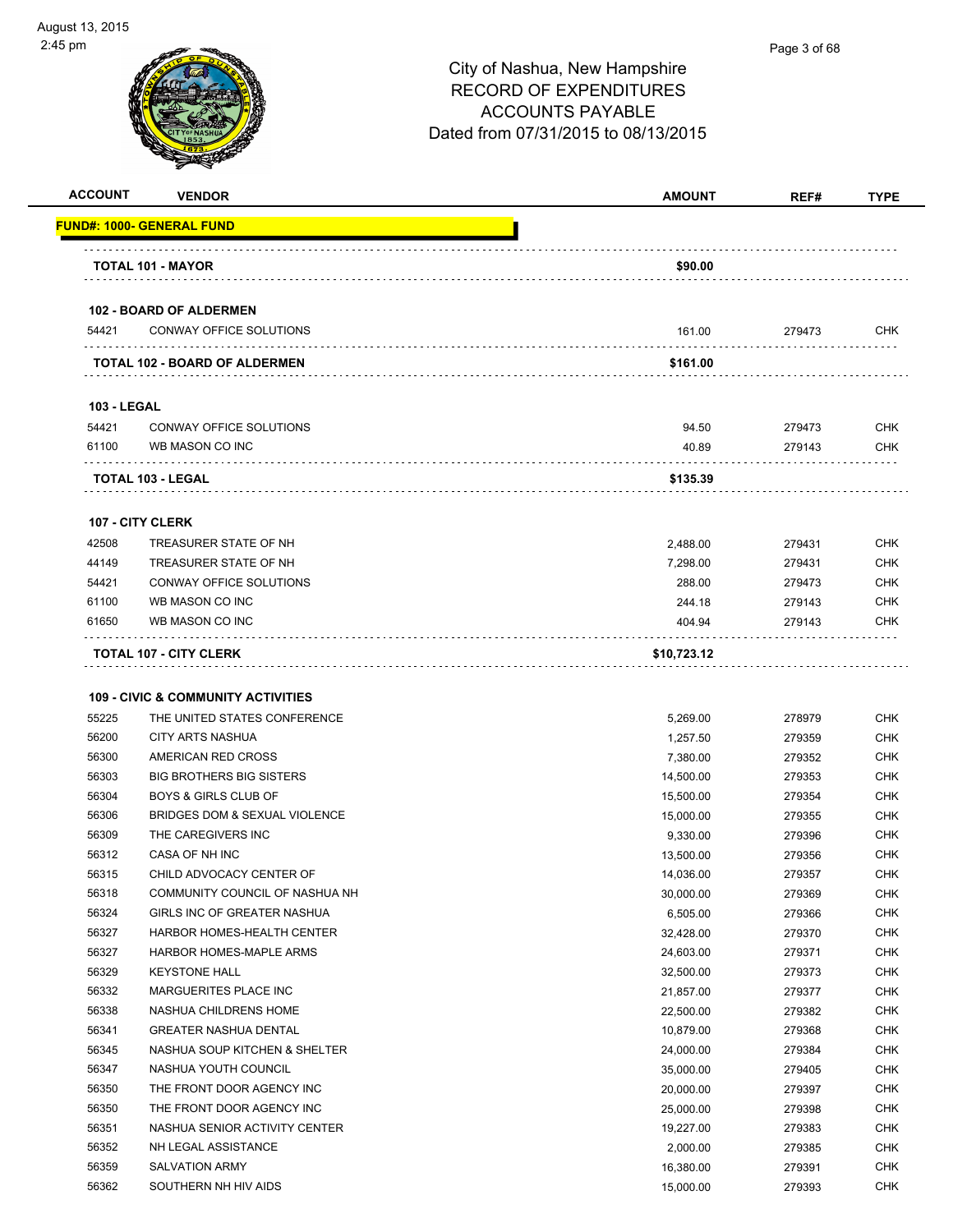| <b>ACCOUNT</b> | <b>VENDOR</b>                                                   | <b>AMOUNT</b>         | REF#             | <b>TYPE</b> |
|----------------|-----------------------------------------------------------------|-----------------------|------------------|-------------|
|                | FUND#: 1000- GENERAL FUND                                       |                       |                  |             |
|                | <b>109 - CIVIC &amp; COMMUNITY ACTIVITIES</b>                   |                       |                  |             |
| 56368          | YMCA OF GREATER NASHUA                                          | 3,200.00              | 279404           | <b>CHK</b>  |
|                | TOTAL 109 - CIVIC & COMMUNITY ACTIVITIES                        | \$436,851.50          |                  |             |
|                | <b>111 - HUMAN RESOURCES</b>                                    |                       |                  |             |
| 54421          | CONWAY OFFICE SOLUTIONS                                         | 261.00                | 279473           | <b>CHK</b>  |
| 55425          | PEOPLEFACTS LLC                                                 | 13.15                 | 279566           | <b>CHK</b>  |
|                | <b>TOTAL 111 - HUMAN RESOURCES</b>                              | \$274.15              |                  |             |
|                | <b>120 - TELECOMMUNICATIONS</b>                                 |                       |                  |             |
| 55109          | <b>SUSAN LOVERING</b>                                           | 33.00                 | 278972           | <b>CHK</b>  |
| 55109          | <b>FAIRPOINT COMMUNICATIONS</b>                                 | 2,286.47              | 278984           | <b>CHK</b>  |
| 55109          | PAETEC COMMUNICATIONS INC                                       | 2,127.86              | 278988           | <b>CHK</b>  |
| 55109          | PAETEC COMMUNICATIONS INC                                       | 691.84                | 278989           | <b>CHK</b>  |
| 55109          | <b>BAYRING COMMUNICATIONS</b>                                   | 2,166.70              | 279410           | <b>CHK</b>  |
| 55109          | <b>FAIRPOINT COMMUNICATIONS</b>                                 | 820.12                | 279413           | <b>CHK</b>  |
|                | TOTAL 120 - TELECOMMUNICATIONS                                  | \$8,125.99            |                  |             |
|                | <b>122 - INFORMATION TECHNOLOGY</b>                             |                       |                  |             |
| 54407          | <b>VMWARE INC</b>                                               |                       | 279141           | <b>CHK</b>  |
| 54407          | FRONTLINE TECHNOLOGIES GRP LLC                                  | 15,542.72<br>3,413.00 | 279333           | <b>CHK</b>  |
| 54407          | <b>COMPUTER SCIENCES CORP</b>                                   | 27,615.92             | 279471           | <b>CHK</b>  |
| 54407          | <b>HYLAND SOFTWARE INC</b>                                      | 11,556.14             | 279513           | <b>CHK</b>  |
| 54428          | ATOS IT OUTSOURCING SERVICES                                    | 18,218.00             | 279448           | <b>CHK</b>  |
| 55118          | VERIZON WIRELESS-985557535                                      | 40.01                 | 279433           | <b>CHK</b>  |
| 71221          | <b>FIBERTRONICS, INC</b>                                        | 36.54                 | 279491           | <b>CHK</b>  |
|                | <b>TOTAL 122 - INFORMATION TECHNOLOGY</b>                       | \$76,422.33           |                  |             |
|                |                                                                 |                       |                  |             |
|                | <b>126 - FINANCIAL SERVICES</b><br>HILLSBOROUGH COUNTY REGISTRY |                       |                  | <b>CHK</b>  |
| 41307<br>42200 | ADAM GOLDBERG                                                   | 148.14<br>115.20      | 279508<br>278999 | <b>CHK</b>  |
| 42200          | <b>CORRINE A WEATHERBY</b>                                      | 229.20                | 279025           | <b>CHK</b>  |
| 42200          | ANNA HERRINGTON-YATES                                           | 58.20                 | 279054           | <b>CHK</b>  |
| 42200          | SARAH HILL                                                      | 106.20                | 279055           | <b>CHK</b>  |
| 42200          | SAVANNAH GREENE                                                 | 3.00                  | 279122           | <b>CHK</b>  |
| 42200          | <b>VIVIAN E GORMAN</b>                                          | 122.20                | 279140           | <b>CHK</b>  |
| 42200          | AMY BELL                                                        | 136.20                | 279443           | <b>CHK</b>  |
| 42200          | <b>BOBBY L DUCHARME</b>                                         | 57.00                 | 279458           | <b>CHK</b>  |
| 42200          | CARPARTS DISTRIBUTION CENTER                                    | 6.60                  | 279464           | <b>CHK</b>  |
| 42200          | <b>GLADYS K BAKER</b>                                           | 44.00                 | 279499           | <b>CHK</b>  |
| 42200          | <b>JANE DRISCOLL</b>                                            | 73.80                 | 279519           | <b>CHK</b>  |
| 42200          | PETER MACK                                                      | 298.40                | 279532           | <b>CHK</b>  |
| 54421          | CONWAY OFFICE SOLUTIONS                                         | 440.50                | 279473           | <b>CHK</b>  |
| 55200          | NH GOVERMENT FINANCE OFFICER                                    | 25.00                 | 279423           | <b>CHK</b>  |
| 55421          | <b>JANET GRAZIANO</b>                                           | 52.00                 | 279367           | <b>CHK</b>  |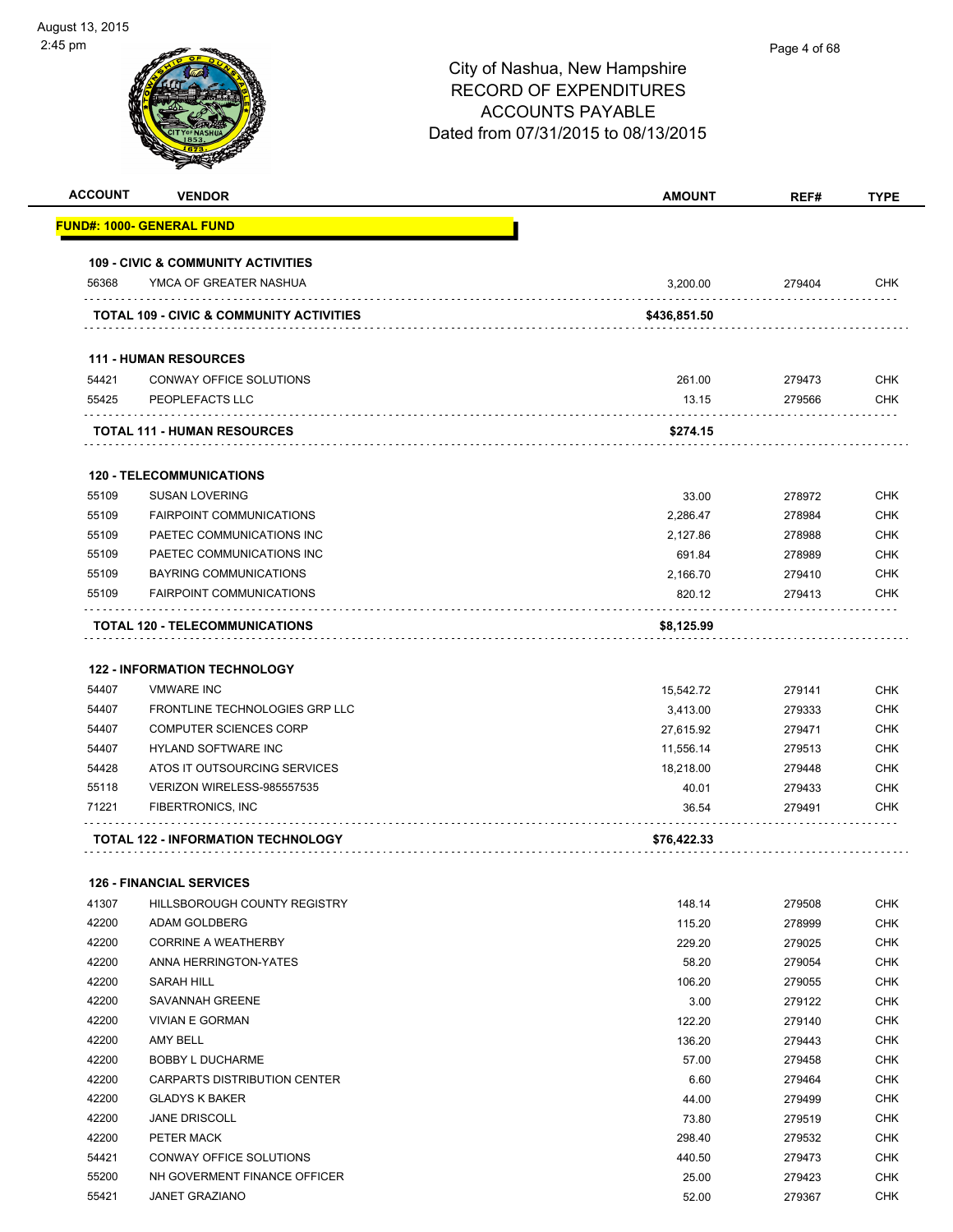

| <b>ACCOUNT</b>  | <b>VENDOR</b>                         | <b>AMOUNT</b> | REF#   | <b>TYPE</b> |
|-----------------|---------------------------------------|---------------|--------|-------------|
|                 | <u> FUND#: 1000- GENERAL FUND</u>     |               |        |             |
|                 | <b>126 - FINANCIAL SERVICES</b>       |               |        |             |
| 55421           | <b>NELUG LTD</b>                      | 75.00         | 279422 | <b>CHK</b>  |
| 55607           | MAILINGS UNLIMITED - MVR              | 1,470.00      | 149118 | <b>ACH</b>  |
| 61100           | WB MASON CO INC                       | 252.40        | 279143 | <b>CHK</b>  |
| 61100           | DAVID FREDETTE                        | 1,142.68      | 279365 | <b>CHK</b>  |
|                 |                                       |               |        |             |
|                 | <b>TOTAL 126 - FINANCIAL SERVICES</b> | \$4,855.72    |        |             |
|                 | <b>129 - CITY BUILDINGS</b>           |               |        |             |
| 54100           | <b>EVERSOURCE</b>                     | 304.05        | 279412 | <b>CHK</b>  |
| 54114           | LIBERTY UTILITIES - NH                | 181.54        | 279418 | <b>CHK</b>  |
| 54114           | <b>DIRECT ENERGY BUSINESS</b>         | 61.19         | 279482 | <b>CHK</b>  |
| 54228           | <b>BAIN PEST CONTROL SERVICE INC</b>  | 150.00        | 279450 | <b>CHK</b>  |
| 54243           | HOME DEPOT CREDIT SERVICE 3065        | 299.00        | 279056 | <b>CHK</b>  |
| 54243           | <b>J LAWRENCE HALL INC</b>            | 338.85        | 279061 | <b>CHK</b>  |
| 54280           | KAPESCO PAINTING LLC                  | 320.00        | 279068 | <b>CHK</b>  |
| 54280           | <b>EVERSOURCE</b>                     | 2,000.00      | 279335 | <b>CHK</b>  |
| 61428           | NEW ENGLAND PAPER & SUPPLY            | 1,252.21      | 279096 | <b>CHK</b>  |
| 71025           | HOME DEPOT CREDIT SERVICE 3065        | 59.97         | 279056 | <b>CHK</b>  |
|                 | <b>TOTAL 129 - CITY BUILDINGS</b>     | \$4,966.81    |        |             |
|                 |                                       |               |        |             |
|                 | <b>130 - PURCHASING</b>               |               |        |             |
| 54421           | CONWAY OFFICE SOLUTIONS               | 8,321.00      | 279473 | <b>CHK</b>  |
| 55500           | THE TELEGRAPH                         | 1,943.55      | 279429 | <b>CHK</b>  |
| 61242           | LINDENMEYR MUNROE                     | 68.75         | 279071 | <b>CHK</b>  |
| 61242           | MCINTIRE BUSINESS PRODUCTS INC        | 316.50        | 279081 | <b>CHK</b>  |
| 61242           | LINDENMEYR MUNROE                     | 113.55        | 279527 | <b>CHK</b>  |
| 61295           | US POSTAL SERVICES                    | 588.00        | 278980 | <b>CHK</b>  |
|                 | <b>TOTAL 130 - PURCHASING</b>         | \$11,351.35   |        |             |
|                 |                                       |               |        |             |
| 132 - ASSESSING |                                       |               |        |             |
| 54421           | CONWAY OFFICE SOLUTIONS               | 94.50         | 279473 | <b>CHK</b>  |
| 55307           | DOUGLAS DAME                          | 12.08         | 278965 | <b>CHK</b>  |
| 55307           | ANDREW G LEMAY                        | 35.08         | 278970 | <b>CHK</b>  |
| 55307           | <b>GREG TURGISS</b>                   | 92.00         | 278978 | <b>CHK</b>  |
| 55307           | <b>GARY TURGISS</b>                   | 140.30        | 279135 | <b>CHK</b>  |
| 55421           | ANGELO MARINO                         | 251.60        | 278973 | <b>CHK</b>  |
| 55421           | ANGELO MARINO                         | 861.47        | 279378 | <b>CHK</b>  |
| 55607           | UNITED PARCEL SERVICE                 | 5.19          | 278994 | <b>CHK</b>  |
|                 | <b>TOTAL 132 - ASSESSING</b>          | \$1,492.22    |        |             |
| 134 - GIS       |                                       |               |        |             |
| 55421           | PAMELA ANDRUSKEVICH                   | 269.00        | 278963 | <b>CHK</b>  |
|                 | <b>TOTAL 134 - GIS</b>                | \$269.00      |        |             |
|                 |                                       |               |        |             |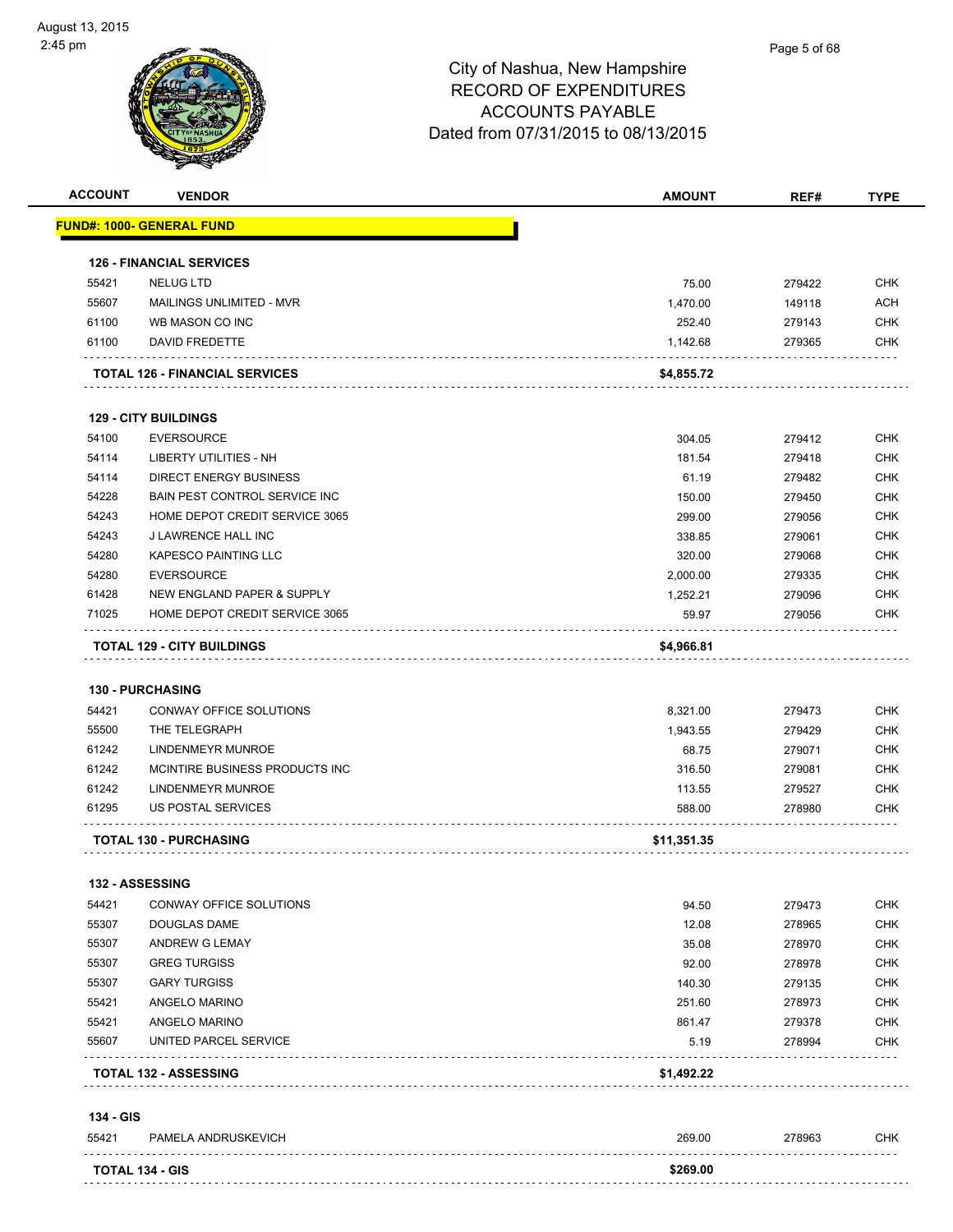| <b>ACCOUNT</b> | <b>VENDOR</b>                                   | <b>AMOUNT</b> | REF#   | <b>TYPE</b> |
|----------------|-------------------------------------------------|---------------|--------|-------------|
|                | <u> FUND#: 1000- GENERAL FUND</u>               |               |        |             |
|                | <b>140 - PINEWOOD CEMETERY</b>                  |               |        |             |
| 54280          | <b>CLASSIC SIGNS INC</b>                        | 1,130.00      | 279022 | <b>CHK</b>  |
|                | <b>TOTAL 140 - PINEWOOD CEMETERY</b>            | \$1,130.00    |        |             |
|                |                                                 |               |        |             |
|                | <b>142 - WOODLAWN CEMETERY</b>                  |               |        |             |
| 54487          | NASHUA OUTDOOR POWER EQUIPMENT                  | 2.70          | 279094 | <b>CHK</b>  |
| 54487          | <b>STILL'S POWER EQUIPMENT</b>                  | 144.75        | 279584 | <b>CHK</b>  |
| 61100          | WB MASON CO INC                                 | 25.01         | 279143 | <b>CHK</b>  |
| 61142          | NORTHERN SAFETY CO INC                          | 27.69         | 279100 | <b>CHK</b>  |
| 61428          | NEW ENGLAND PAPER & SUPPLY                      | 29.05         | 279558 | <b>CHK</b>  |
| 61499          | HOME DEPOT CREDIT SERVICE 3065                  | 68.54         | 279056 | <b>CHK</b>  |
|                | TOTAL 142 - WOODLAWN CEMETERY                   | \$297.74      |        |             |
|                | <b>144 - EDGEWOOD &amp; SUBURBAN CEMETERIES</b> |               |        |             |
| 54487          | NASHUA OUTDOOR POWER EQUIPMENT                  | 40.96         | 279554 | <b>CHK</b>  |
| 71000          | AMERICAN CEMETERY SUPPLIES INC                  | 314.00        | 279441 | <b>CHK</b>  |
|                | TOTAL 144 - EDGEWOOD & SUBURBAN CEMETERIES      | \$354.96      |        |             |
|                |                                                 |               |        |             |
| 150 - POLICE   |                                                 |               |        |             |
| 52800          | <b>TODD MARTYNY</b>                             | 795.00        | 279379 | <b>CHK</b>  |
| 52800          | <b>JAMES TESTAVERDE</b>                         | 795.00        | 279395 | <b>CHK</b>  |
| 52809          | <b>CRAIG ALLARD</b>                             | 247.40        | 279351 | <b>CHK</b>  |
| 53149          | ANIMAL HOSPITAL OF NASHUA INC                   | 59.47         | 279002 | <b>CHK</b>  |
| 53999          | AAA CREDIT SCREENING SERV LLC                   | 50.00         | 278998 | <b>CHK</b>  |
| 54100          | <b>EVERSOURCE</b>                               | 16,929.34     | 279412 | <b>CHK</b>  |
| 54141          | PENNICHUCK WATER WORKS INC                      | 1,278.40      | 279424 | <b>CHK</b>  |
| 54243          | <b>GATE CITY ELECTRIC</b>                       | 1,200.00      | 279497 | <b>CHK</b>  |
| 54243          | J LAWRENCE HALL INC                             | 1,447.18      | 279516 | <b>CHK</b>  |
| 54280          | HOME DEPOT CREDIT SERVICE 3073                  | 35.92         | 279057 | <b>CHK</b>  |
| 54280          | METRO GROUP INC                                 | 233.00        | 279084 | <b>CHK</b>  |
| 54280          | DEPENDABLE LOCK SERVICE INC                     | 1,414.00      | 279480 | <b>CHK</b>  |
| 54421          | CONWAY OFFICE SOLUTIONS                         | 1,462.00      | 279473 | <b>CHK</b>  |
| 54600          | <b>BEST FORD</b>                                | 180.24        | 279010 | <b>CHK</b>  |
| 54600          | STATEWIDE COLLISION LLC                         | 430.50        | 279125 | <b>CHK</b>  |
| 54600          | STATEWIDE COLLISION LLC                         | 852.20        | 279583 | <b>CHK</b>  |
| 54600          | SULLIVAN TIRE COMPANY                           | 42.00         | 279585 | <b>CHK</b>  |
| 54849          | COMCAST CABLE COMMUNICATIONS I                  | 317.85        | 278982 | <b>CHK</b>  |
| 54849          | <b>FAIRPOINT COMMUNICATIONS</b>                 | 35.09         | 278984 | <b>CHK</b>  |
| 54849          | VERIZON WIRELESS-286546928                      | 1,453.72      | 278995 | <b>CHK</b>  |
| 54849          | PETER CINFO                                     | 45.96         | 279358 | CHK         |
| 54849          | <b>FAIRPOINT COMMUNICATIONS</b>                 | 258.30        | 279413 | <b>CHK</b>  |
| 55109          | PAETEC COMMUNICATIONS INC                       | 191.65        | 278989 | <b>CHK</b>  |
| 55200          | TREASURER STATE OF NH                           | 75.00         | 279432 | <b>CHK</b>  |
| 55307          | <b>COREY GOBBI</b>                              | 46.00         | 278968 | <b>CHK</b>  |
| 55307          | <b>THOMAS DURDEN</b>                            | 46.00         | 279364 | <b>CHK</b>  |
| 55307          | ROBERT MACLEOD                                  | 46.00         | 279375 | <b>CHK</b>  |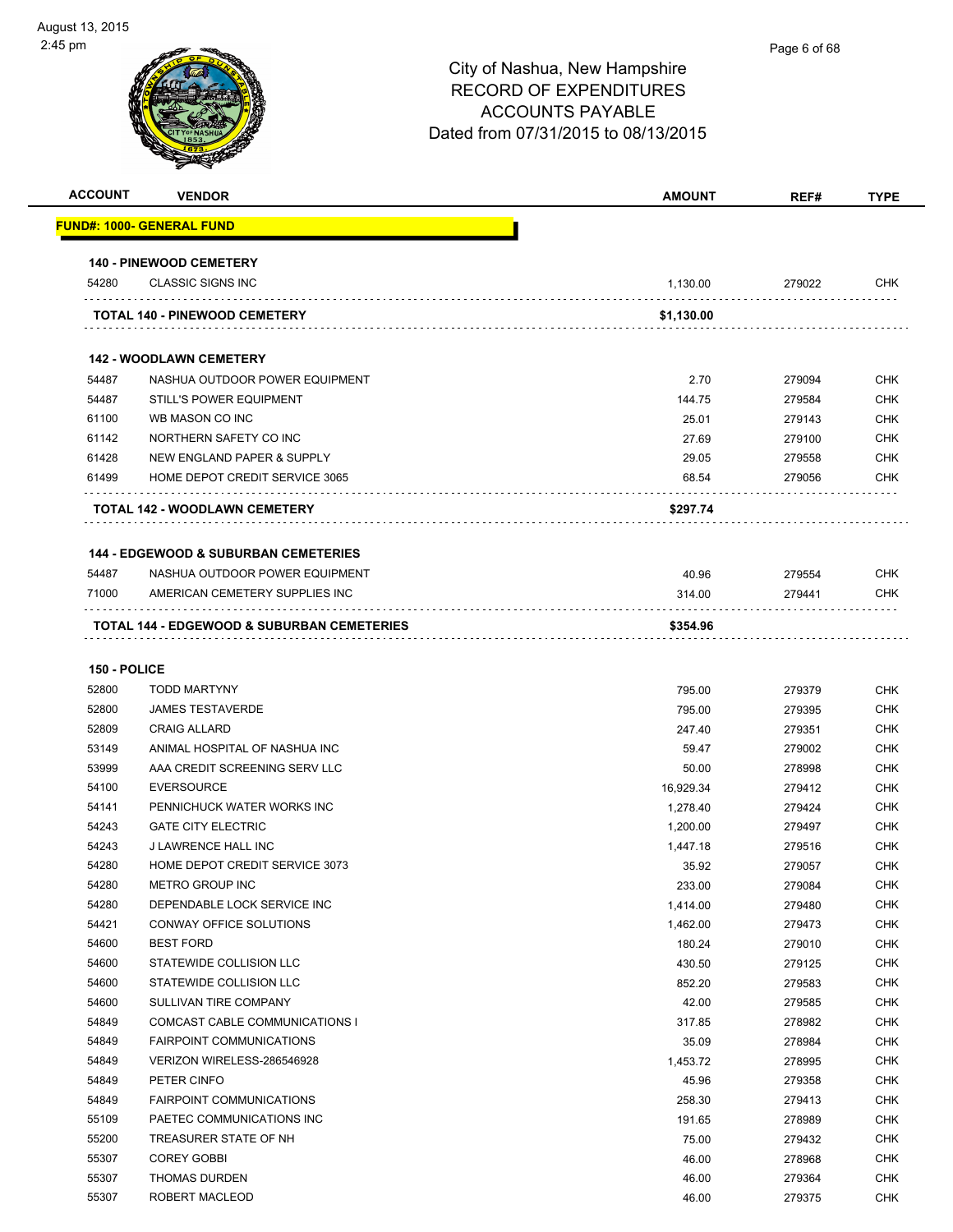| <b>ACCOUNT</b> | <b>VENDOR</b>                        | <b>AMOUNT</b> | REF#   | <b>TYPE</b> |
|----------------|--------------------------------------|---------------|--------|-------------|
|                | <b>FUND#: 1000- GENERAL FUND</b>     |               |        |             |
|                |                                      |               |        |             |
| 150 - POLICE   |                                      |               |        |             |
| 55307          | <b>CHRISTOPHER MURPHY</b>            | 46.00         | 279381 | CHK         |
| 55400          | <b>KATHIE LAVOIE</b>                 | 46.00         | 278969 | <b>CHK</b>  |
| 55400          | <b>HAMPTON POLICE DEPT</b>           | 158.00        | 278985 | CHK         |
| 55400          | <b>ANDREW LANE</b>                   | 120.00        | 279374 | <b>CHK</b>  |
| 55400          | <b>SCOTT SEROLL</b>                  | 70.00         | 279392 | <b>CHK</b>  |
| 55500          | THE TELEGRAPH                        | 330.40        | 279429 | CHK         |
| 55500          | LOWELL PUBLISHING CO                 | 1,082.04      | 279529 | <b>CHK</b>  |
| 55500          | NORTH OF BOSTON MEDIA GROUP          | 533.52        | 279561 | CHK         |
| 55699          | CANAL ART & FRAMING                  | 548.00        | 279463 | CHK         |
| 55699          | NASHUA MILLYARD ASSOC INC            | 703.46        | 279553 | <b>CHK</b>  |
| 61100          | <b>GRANITE STATE STAMPS INC</b>      | 13.74         | 279046 | CHK         |
| 61100          | WB MASON CO INC                      | 292.89        | 279143 | <b>CHK</b>  |
| 61100          | <b>GRANITE STATE STAMPS INC</b>      | 16.49         | 279502 | <b>CHK</b>  |
| 61107          | <b>BEN'S UNIFORMS</b>                | 2,025.00      | 279008 | CHK         |
| 61107          | DICK AVARD'S HABERDASHERY            | 395.00        | 279028 | <b>CHK</b>  |
| 61107          | <b>BEN'S UNIFORMS</b>                | 3,031.66      | 279455 | CHK         |
| 61107          | DICK AVARD'S HABERDASHERY            | 477.00        | 279481 | CHK         |
| 61110          | <b>BEN'S UNIFORMS</b>                | 129.00        | 279008 | <b>CHK</b>  |
| 61142          | AIRGAS USA LLC                       | 469.20        | 279000 | CHK         |
| 61142          | LA POLICE GEAR INC                   | 272.99        | 279070 | CHK         |
| 61299          | CENTRAL EQUIPMENT CO INC             | 555.00        | 279466 | CHK         |
| 61299          | ELITE K-9 INC                        | 114.29        | 279487 | CHK         |
| 61299          | SAM'S CLUB DIRECT-0860               | 32.23         | 279577 | <b>CHK</b>  |
| 61428          | CENTRAL PAPER PRODUCTS CO            | 328.62        | 279019 | CHK         |
| 61428          | THE DURKIN CO INC                    | 505.99        | 279484 | CHK         |
| 61428          | F W WEBB CO                          | 134.74        | 279489 | <b>CHK</b>  |
| 61615          | <b>CONWAY OFFICE SOLUTIONS</b>       | 1,806.00      | 279024 | <b>CHK</b>  |
| 61650          | WB MASON CO INC                      | 126.20        | 279143 | CHK         |
| 61705          | <b>GOODYEAR TIRE &amp; RUBBER CO</b> | 914.67        | 279041 | <b>CHK</b>  |
| 61705          | SULLIVAN TIRE COMPANY                | 389.08        | 279585 | CHK         |
| 61799          | <b>BEST FORD</b>                     | 192.40        | 279010 | CHK         |
| 61799          | <b>BOW AUTO PARTS</b>                | 150.00        | 279013 | CHK         |
| 61799          | <b>CARPARTS OF NASHUA</b>            | 373.91        | 279016 | CHK         |
| 61799          | FISHER AUTO PARTS INC                | 230.00        | 279035 | <b>CHK</b>  |
| 61799          | <b>GRAPPONE AUTOMOTIVE GROUP</b>     | 515.15        | 279047 | <b>CHK</b>  |
| 61799          | MACMULKIN CHEVROLET INC              | 247.33        | 279074 | CHK         |
| 61799          | NORTHERN FOREIGN CAR PARTS INC       | 119.03        | 279099 | <b>CHK</b>  |
| 61799          | <b>QUIRK GM PARTS DEPOT</b>          | 64.00         | 279113 | <b>CHK</b>  |
| 61799          | CARPARTS OF NASHUA                   | 98.10         | 279465 | <b>CHK</b>  |
| 61799          | HOME DEPOT CREDIT SERVICE 3073       | 2.99          | 279510 | <b>CHK</b>  |
| 61799          | MACMULKIN CHEVROLET INC              | (63.25)       | 279533 | CHK         |
| 61799          | NYTECH SUPPLY CO                     | 117.31        | 279563 | CHK         |
| 61799          | <b>QUIRK GM PARTS DEPOT</b>          | 150.72        | 279570 | <b>CHK</b>  |
| 71025          | SNAP ON TOOLS                        | 29.99         | 279580 | CHK         |
| 71221          | TCG, LLC                             | 1,855.00      | 279587 | CHK         |
|                | TOTAL 150 - POLICE                   | \$49 717 11   |        |             |

**TOTAL 150 - POLICE \$49,717.11**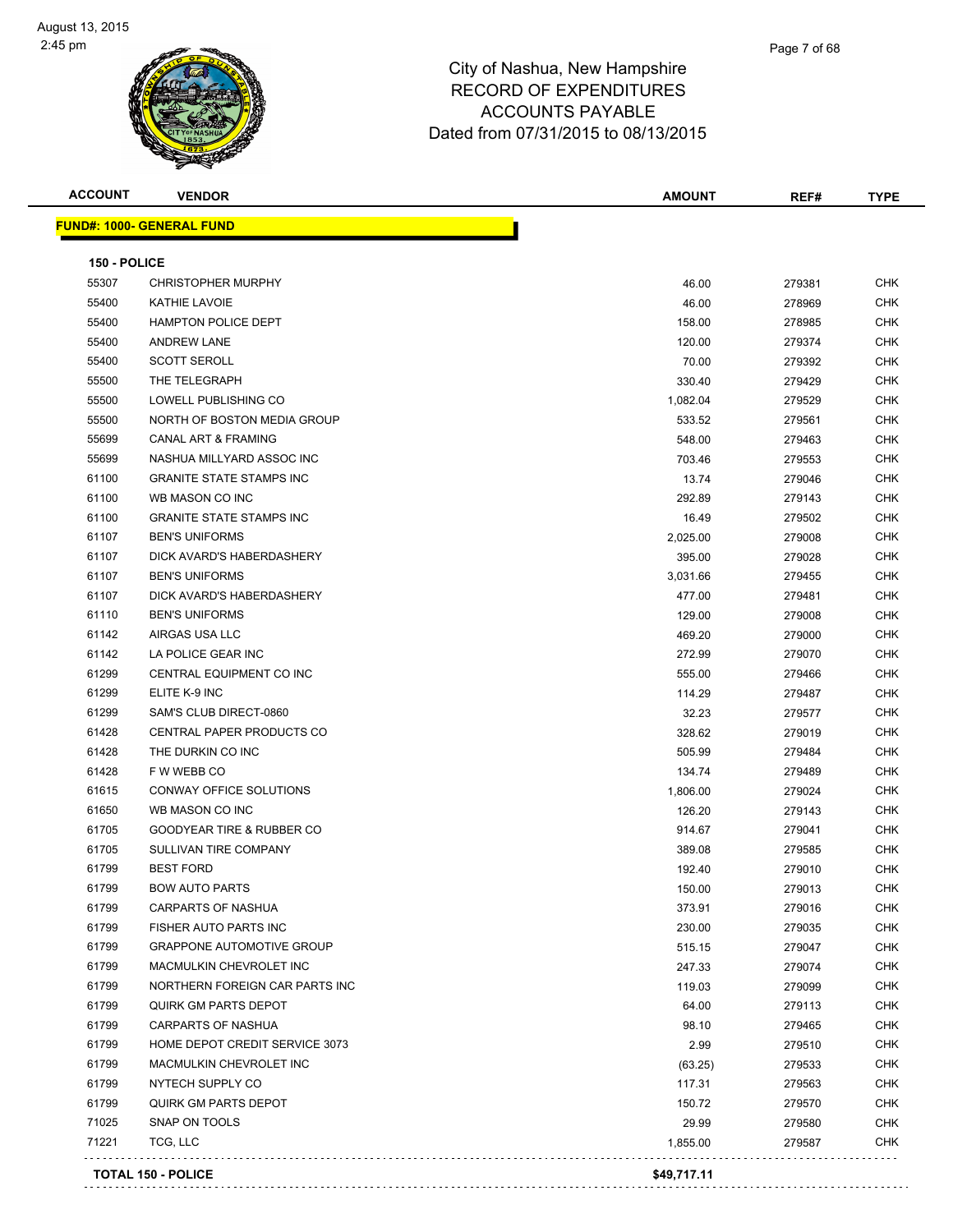| <b>ACCOUNT</b>    | <b>VENDOR</b>                       | AMOUNT   | REF#   | <b>TYPE</b> |
|-------------------|-------------------------------------|----------|--------|-------------|
|                   | <b>FUND#: 1000- GENERAL FUND</b>    |          |        |             |
| <b>152 - FIRE</b> |                                     |          |        |             |
| 52800             | <b>KARL GERHARD</b>                 | 911.25   | 279039 | <b>CHK</b>  |
| 54114             | <b>DIRECT ENERGY BUSINESS</b>       | 35.80    | 279029 | <b>CHK</b>  |
| 54114             | LIBERTY UTILITIES - NH              | 213.88   | 279420 | CHK         |
| 54141             | PENNICHUCK WATER WORKS INC          | 277.91   | 278990 | <b>CHK</b>  |
| 54280             | KAMCO LOCK SOLUTIONS                | 5.60     | 279524 | <b>CHK</b>  |
| 54421             | <b>CONWAY OFFICE SOLUTIONS</b>      | 837.00   | 279473 | CHK         |
| 54600             | R WHITE EQUIPMENT CENTER INC        | 54.00    | 279114 | CHK         |
| 54600             | SANEL AUTO PARTS CO                 | 330.18   | 279120 | <b>CHK</b>  |
| 54600             | <b>TOWNSEND FORD</b>                | 74.63    | 279131 | <b>CHK</b>  |
| 54600             | <b>BELLETETES INC</b>               | 19.50    | 279454 | <b>CHK</b>  |
| 54600             | FIRE TECH & SAFETY OF NEW ENGL      | 27.00    | 279493 | <b>CHK</b>  |
| 54600             | JACK YOUNG CO INC                   | 318.92   | 279517 | <b>CHK</b>  |
| 55699             | TRUE BLUE CLEANERS                  | 75.40    | 279132 | CHK         |
| 55699             | TRUE BLUE CLEANERS                  | 60.32    | 279133 | CHK         |
| 55699             | TRUE BLUE CLEANERS                  | 113.10   | 279134 | CHK         |
| 55699             | TRUE BLUE CLEANERS                  | 94.68    | 279590 | <b>CHK</b>  |
| 55699             | <b>TRUE BLUE CLEANERS</b>           | 75.40    | 279591 | CHK         |
| 55699             | TRUE BLUE CLEANERS                  | 52.78    | 279592 | <b>CHK</b>  |
| 61100             | WB MASON CO INC                     | 866.27   | 279598 | <b>CHK</b>  |
| 61110             | BERGERON PROTECTIVE CLOTHING        | 609.56   | 279009 | <b>CHK</b>  |
| 61135             | JONES & BARTLETT LEARNING           | 291.65   | 279415 | CHK         |
| 61142             | MOORE MEDICAL LLC                   | 736.46   | 279088 | CHK         |
| 61299             | BEARINGS SPECIALTY CO INC           | 9.88     | 279452 | <b>CHK</b>  |
| 61299             | M & M ELECTRICAL SUPPLY CO INC      | 5.02     | 279530 | CHK         |
| 61307             | YANKEE TRUCK LLC                    | 69.00    | 279145 | <b>CHK</b>  |
| 61428             | NEW ENGLAND PAPER & SUPPLY          | 623.12   | 279096 | <b>CHK</b>  |
| 61428             | NEW ENGLAND PAPER & SUPPLY          | 1,182.39 | 279558 | <b>CHK</b>  |
| 61538             | <b>BIRCH HILL LANDSCAPING</b>       | 526.00   | 279457 | CHK         |
| 61650             | WB MASON CO INC                     | 145.15   | 279598 | CHK         |
| 61699             | <b>BATTERIES PLUS</b>               | 328.86   | 279005 | <b>CHK</b>  |
| 61699             | <b>GRANITE CITY ELECTRIC SUPPLY</b> | 378.19   | 279501 | <b>CHK</b>  |
| 61705             | MAYNARD & LESIEUR INC               | 20.95    | 279539 | <b>CHK</b>  |
| 61799             | HANSEN MARINE ENGINEERING           | 139.22   | 279051 | <b>CHK</b>  |
| 61799             | SANEL AUTO PARTS CO                 | 135.47   | 279120 | <b>CHK</b>  |
| 61799             | YANKEE TRUCK LLC                    | 209.52   | 279145 | CHK         |
| 61799             | LIBERTY INTNL TRUCKS OF NH LLC      | 158.56   | 279526 | <b>CHK</b>  |
| 61799             | MINUTEMAN TRUCKS INC                | 697.94   | 279547 | <b>CHK</b>  |
| 61799             | YANKEE TRUCK LLC                    | 102.22   | 279600 | CHK         |
| 68335             | ASCENTRIA COMMUNITY SERVICES        | 110.00   | 279409 | <b>CHK</b>  |
| 71025             | HOME DEPOT CREDIT SERVICE 3065      | 327.97   | 279056 | CHK         |
| 71025             | SANEL AUTO PARTS CO                 | 268.70   | 279120 | CHK         |
| 71432             | ADAMSON INDUSTRIES CORP             | 1,739.40 | 279436 | CHK         |

#### **153 - BUILDING INSPECTION** VERIZON WIRELESS-642044677 80.02 279434 CHK WILLIAM CONDRA 286.93 279362 CHK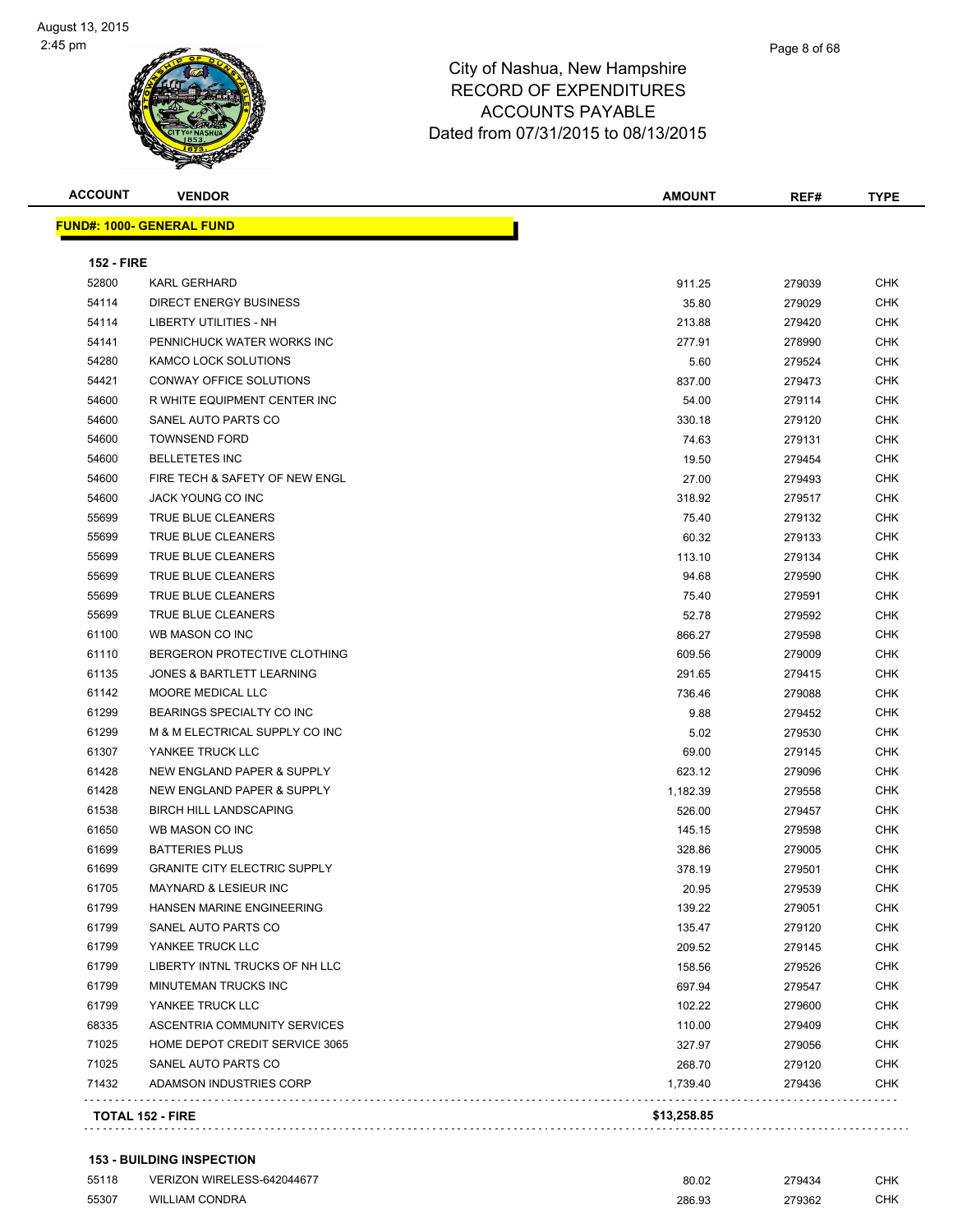

| <u> FUND#: 1000- GENERAL FUND</u><br><b>153 - BUILDING INSPECTION</b><br>55307<br><b>TIMOTHY DUPONT</b><br>391.50<br>279363<br><b>CHK</b><br>55307<br><b>RUSS MARCUM</b><br><b>CHK</b><br>530.56<br>279376<br>55307<br><b>JEFFREY RICHARD</b><br><b>CHK</b><br>411.13<br>279390<br>55307<br><b>WILLIAM MCKINNEY</b><br>293.42<br>279402<br>\$1,993.56<br><b>TOTAL 153 - BUILDING INSPECTION</b><br><b>155 - CODE ENFORCEMENT</b><br>55307<br><b>NELSON ORTEGA</b><br><b>CHK</b><br>176.53<br>279386<br>61807<br>JOHN E REID & ASSOC INC<br>266.00<br>278986<br>\$442.53<br><b>TOTAL 155 - CODE ENFORCEMENT</b><br><b>156 - EMERGENCY MANAGEMENT</b><br><b>CARPARTS OF NASHUA</b><br>71000<br>82.43<br>279465<br>\$82.43<br><b>TOTAL 156 - EMERGENCY MANAGEMENT</b><br><b>157 - CITYWIDE COMMUNICATIONS</b><br>54100<br><b>EVERSOURCE</b><br>409.75<br>278983<br>54487<br>SNAP ON TOOLS<br>25.95<br>279580<br>55607<br>UNITED PARCEL SERVICE<br>14.36<br>278994<br>\$450.06<br><b>TOTAL 157 - CITYWIDE COMMUNICATIONS</b><br><b>159 - OTHER PUBLIC SAFETY</b><br>54835<br>PENNICHUCK WATER WORKS INC<br>220,085.74<br>278990<br>TOTAL 159 - OTHER PUBLIC SAFETY<br>\$220,085.74<br><b>160 - PUBLIC WORKS-ADMIN/ENGINEERING</b><br>75.10<br>278990<br>CHK<br>54141<br>PENNICHUCK WATER WORKS INC<br>54421<br>CONWAY OFFICE SOLUTIONS<br>362.00<br>279473<br>55307<br><b>ROBERT MEUNIER</b><br>177.68<br>278974<br>55307<br><b>WILLIAM TOOMEY</b><br>438.15<br>278977<br><b>TODD WELCH</b><br>75.90<br>55307<br>278981<br>55307<br><b>GIUSEPPE MENDOLA</b><br>37.38<br>279380<br>55307<br>NATALIA QUINTERO<br>20.70<br>279389<br><b>APWA</b><br>55400<br>74.59<br>279408<br><b>APWA</b><br>55400<br>223.75<br><b>CHK</b><br>279444<br>55699<br>JAN PRO CLEANING SYSTEMS NE<br>1,330.00<br>279518<br>61100<br>WB MASON CO INC<br>28.49<br>279143<br>61100<br>NEW ENGLAND PAPER & SUPPLY<br>109.55<br>279558<br>61100<br>WB MASON CO INC<br><b>CHK</b><br>11.99<br>279598<br>61299<br>MAINE TECHNICAL SOURCE<br>1,344.25<br>279534 | <b>ACCOUNT</b> | <b>VENDOR</b> | <b>AMOUNT</b> | REF# | <b>TYPE</b> |
|-------------------------------------------------------------------------------------------------------------------------------------------------------------------------------------------------------------------------------------------------------------------------------------------------------------------------------------------------------------------------------------------------------------------------------------------------------------------------------------------------------------------------------------------------------------------------------------------------------------------------------------------------------------------------------------------------------------------------------------------------------------------------------------------------------------------------------------------------------------------------------------------------------------------------------------------------------------------------------------------------------------------------------------------------------------------------------------------------------------------------------------------------------------------------------------------------------------------------------------------------------------------------------------------------------------------------------------------------------------------------------------------------------------------------------------------------------------------------------------------------------------------------------------------------------------------------------------------------------------------------------------------------------------------------------------------------------------------------------------------------------------------------------------------------------------------------------------------------------------------------------------------------------------------------------------------------------------------------------------------------------------------------------|----------------|---------------|---------------|------|-------------|
|                                                                                                                                                                                                                                                                                                                                                                                                                                                                                                                                                                                                                                                                                                                                                                                                                                                                                                                                                                                                                                                                                                                                                                                                                                                                                                                                                                                                                                                                                                                                                                                                                                                                                                                                                                                                                                                                                                                                                                                                                               |                |               |               |      |             |
|                                                                                                                                                                                                                                                                                                                                                                                                                                                                                                                                                                                                                                                                                                                                                                                                                                                                                                                                                                                                                                                                                                                                                                                                                                                                                                                                                                                                                                                                                                                                                                                                                                                                                                                                                                                                                                                                                                                                                                                                                               |                |               |               |      |             |
|                                                                                                                                                                                                                                                                                                                                                                                                                                                                                                                                                                                                                                                                                                                                                                                                                                                                                                                                                                                                                                                                                                                                                                                                                                                                                                                                                                                                                                                                                                                                                                                                                                                                                                                                                                                                                                                                                                                                                                                                                               |                |               |               |      |             |
|                                                                                                                                                                                                                                                                                                                                                                                                                                                                                                                                                                                                                                                                                                                                                                                                                                                                                                                                                                                                                                                                                                                                                                                                                                                                                                                                                                                                                                                                                                                                                                                                                                                                                                                                                                                                                                                                                                                                                                                                                               |                |               |               |      |             |
|                                                                                                                                                                                                                                                                                                                                                                                                                                                                                                                                                                                                                                                                                                                                                                                                                                                                                                                                                                                                                                                                                                                                                                                                                                                                                                                                                                                                                                                                                                                                                                                                                                                                                                                                                                                                                                                                                                                                                                                                                               |                |               |               |      |             |
|                                                                                                                                                                                                                                                                                                                                                                                                                                                                                                                                                                                                                                                                                                                                                                                                                                                                                                                                                                                                                                                                                                                                                                                                                                                                                                                                                                                                                                                                                                                                                                                                                                                                                                                                                                                                                                                                                                                                                                                                                               |                |               |               |      | <b>CHK</b>  |
|                                                                                                                                                                                                                                                                                                                                                                                                                                                                                                                                                                                                                                                                                                                                                                                                                                                                                                                                                                                                                                                                                                                                                                                                                                                                                                                                                                                                                                                                                                                                                                                                                                                                                                                                                                                                                                                                                                                                                                                                                               |                |               |               |      |             |
|                                                                                                                                                                                                                                                                                                                                                                                                                                                                                                                                                                                                                                                                                                                                                                                                                                                                                                                                                                                                                                                                                                                                                                                                                                                                                                                                                                                                                                                                                                                                                                                                                                                                                                                                                                                                                                                                                                                                                                                                                               |                |               |               |      |             |
|                                                                                                                                                                                                                                                                                                                                                                                                                                                                                                                                                                                                                                                                                                                                                                                                                                                                                                                                                                                                                                                                                                                                                                                                                                                                                                                                                                                                                                                                                                                                                                                                                                                                                                                                                                                                                                                                                                                                                                                                                               |                |               |               |      |             |
|                                                                                                                                                                                                                                                                                                                                                                                                                                                                                                                                                                                                                                                                                                                                                                                                                                                                                                                                                                                                                                                                                                                                                                                                                                                                                                                                                                                                                                                                                                                                                                                                                                                                                                                                                                                                                                                                                                                                                                                                                               |                |               |               |      | <b>CHK</b>  |
|                                                                                                                                                                                                                                                                                                                                                                                                                                                                                                                                                                                                                                                                                                                                                                                                                                                                                                                                                                                                                                                                                                                                                                                                                                                                                                                                                                                                                                                                                                                                                                                                                                                                                                                                                                                                                                                                                                                                                                                                                               |                |               |               |      |             |
|                                                                                                                                                                                                                                                                                                                                                                                                                                                                                                                                                                                                                                                                                                                                                                                                                                                                                                                                                                                                                                                                                                                                                                                                                                                                                                                                                                                                                                                                                                                                                                                                                                                                                                                                                                                                                                                                                                                                                                                                                               |                |               |               |      |             |
|                                                                                                                                                                                                                                                                                                                                                                                                                                                                                                                                                                                                                                                                                                                                                                                                                                                                                                                                                                                                                                                                                                                                                                                                                                                                                                                                                                                                                                                                                                                                                                                                                                                                                                                                                                                                                                                                                                                                                                                                                               |                |               |               |      |             |
|                                                                                                                                                                                                                                                                                                                                                                                                                                                                                                                                                                                                                                                                                                                                                                                                                                                                                                                                                                                                                                                                                                                                                                                                                                                                                                                                                                                                                                                                                                                                                                                                                                                                                                                                                                                                                                                                                                                                                                                                                               |                |               |               |      | <b>CHK</b>  |
|                                                                                                                                                                                                                                                                                                                                                                                                                                                                                                                                                                                                                                                                                                                                                                                                                                                                                                                                                                                                                                                                                                                                                                                                                                                                                                                                                                                                                                                                                                                                                                                                                                                                                                                                                                                                                                                                                                                                                                                                                               |                |               |               |      |             |
|                                                                                                                                                                                                                                                                                                                                                                                                                                                                                                                                                                                                                                                                                                                                                                                                                                                                                                                                                                                                                                                                                                                                                                                                                                                                                                                                                                                                                                                                                                                                                                                                                                                                                                                                                                                                                                                                                                                                                                                                                               |                |               |               |      |             |
|                                                                                                                                                                                                                                                                                                                                                                                                                                                                                                                                                                                                                                                                                                                                                                                                                                                                                                                                                                                                                                                                                                                                                                                                                                                                                                                                                                                                                                                                                                                                                                                                                                                                                                                                                                                                                                                                                                                                                                                                                               |                |               |               |      | <b>CHK</b>  |
|                                                                                                                                                                                                                                                                                                                                                                                                                                                                                                                                                                                                                                                                                                                                                                                                                                                                                                                                                                                                                                                                                                                                                                                                                                                                                                                                                                                                                                                                                                                                                                                                                                                                                                                                                                                                                                                                                                                                                                                                                               |                |               |               |      | <b>CHK</b>  |
|                                                                                                                                                                                                                                                                                                                                                                                                                                                                                                                                                                                                                                                                                                                                                                                                                                                                                                                                                                                                                                                                                                                                                                                                                                                                                                                                                                                                                                                                                                                                                                                                                                                                                                                                                                                                                                                                                                                                                                                                                               |                |               |               |      | <b>CHK</b>  |
|                                                                                                                                                                                                                                                                                                                                                                                                                                                                                                                                                                                                                                                                                                                                                                                                                                                                                                                                                                                                                                                                                                                                                                                                                                                                                                                                                                                                                                                                                                                                                                                                                                                                                                                                                                                                                                                                                                                                                                                                                               |                |               |               |      |             |
|                                                                                                                                                                                                                                                                                                                                                                                                                                                                                                                                                                                                                                                                                                                                                                                                                                                                                                                                                                                                                                                                                                                                                                                                                                                                                                                                                                                                                                                                                                                                                                                                                                                                                                                                                                                                                                                                                                                                                                                                                               |                |               |               |      |             |
|                                                                                                                                                                                                                                                                                                                                                                                                                                                                                                                                                                                                                                                                                                                                                                                                                                                                                                                                                                                                                                                                                                                                                                                                                                                                                                                                                                                                                                                                                                                                                                                                                                                                                                                                                                                                                                                                                                                                                                                                                               |                |               |               |      | <b>CHK</b>  |
|                                                                                                                                                                                                                                                                                                                                                                                                                                                                                                                                                                                                                                                                                                                                                                                                                                                                                                                                                                                                                                                                                                                                                                                                                                                                                                                                                                                                                                                                                                                                                                                                                                                                                                                                                                                                                                                                                                                                                                                                                               |                |               |               |      |             |
|                                                                                                                                                                                                                                                                                                                                                                                                                                                                                                                                                                                                                                                                                                                                                                                                                                                                                                                                                                                                                                                                                                                                                                                                                                                                                                                                                                                                                                                                                                                                                                                                                                                                                                                                                                                                                                                                                                                                                                                                                               |                |               |               |      |             |
|                                                                                                                                                                                                                                                                                                                                                                                                                                                                                                                                                                                                                                                                                                                                                                                                                                                                                                                                                                                                                                                                                                                                                                                                                                                                                                                                                                                                                                                                                                                                                                                                                                                                                                                                                                                                                                                                                                                                                                                                                               |                |               |               |      |             |
|                                                                                                                                                                                                                                                                                                                                                                                                                                                                                                                                                                                                                                                                                                                                                                                                                                                                                                                                                                                                                                                                                                                                                                                                                                                                                                                                                                                                                                                                                                                                                                                                                                                                                                                                                                                                                                                                                                                                                                                                                               |                |               |               |      | <b>CHK</b>  |
|                                                                                                                                                                                                                                                                                                                                                                                                                                                                                                                                                                                                                                                                                                                                                                                                                                                                                                                                                                                                                                                                                                                                                                                                                                                                                                                                                                                                                                                                                                                                                                                                                                                                                                                                                                                                                                                                                                                                                                                                                               |                |               |               |      | CHK         |
|                                                                                                                                                                                                                                                                                                                                                                                                                                                                                                                                                                                                                                                                                                                                                                                                                                                                                                                                                                                                                                                                                                                                                                                                                                                                                                                                                                                                                                                                                                                                                                                                                                                                                                                                                                                                                                                                                                                                                                                                                               |                |               |               |      | <b>CHK</b>  |
|                                                                                                                                                                                                                                                                                                                                                                                                                                                                                                                                                                                                                                                                                                                                                                                                                                                                                                                                                                                                                                                                                                                                                                                                                                                                                                                                                                                                                                                                                                                                                                                                                                                                                                                                                                                                                                                                                                                                                                                                                               |                |               |               |      | <b>CHK</b>  |
|                                                                                                                                                                                                                                                                                                                                                                                                                                                                                                                                                                                                                                                                                                                                                                                                                                                                                                                                                                                                                                                                                                                                                                                                                                                                                                                                                                                                                                                                                                                                                                                                                                                                                                                                                                                                                                                                                                                                                                                                                               |                |               |               |      | <b>CHK</b>  |
|                                                                                                                                                                                                                                                                                                                                                                                                                                                                                                                                                                                                                                                                                                                                                                                                                                                                                                                                                                                                                                                                                                                                                                                                                                                                                                                                                                                                                                                                                                                                                                                                                                                                                                                                                                                                                                                                                                                                                                                                                               |                |               |               |      | <b>CHK</b>  |
|                                                                                                                                                                                                                                                                                                                                                                                                                                                                                                                                                                                                                                                                                                                                                                                                                                                                                                                                                                                                                                                                                                                                                                                                                                                                                                                                                                                                                                                                                                                                                                                                                                                                                                                                                                                                                                                                                                                                                                                                                               |                |               |               |      | <b>CHK</b>  |
|                                                                                                                                                                                                                                                                                                                                                                                                                                                                                                                                                                                                                                                                                                                                                                                                                                                                                                                                                                                                                                                                                                                                                                                                                                                                                                                                                                                                                                                                                                                                                                                                                                                                                                                                                                                                                                                                                                                                                                                                                               |                |               |               |      |             |
|                                                                                                                                                                                                                                                                                                                                                                                                                                                                                                                                                                                                                                                                                                                                                                                                                                                                                                                                                                                                                                                                                                                                                                                                                                                                                                                                                                                                                                                                                                                                                                                                                                                                                                                                                                                                                                                                                                                                                                                                                               |                |               |               |      | <b>CHK</b>  |
|                                                                                                                                                                                                                                                                                                                                                                                                                                                                                                                                                                                                                                                                                                                                                                                                                                                                                                                                                                                                                                                                                                                                                                                                                                                                                                                                                                                                                                                                                                                                                                                                                                                                                                                                                                                                                                                                                                                                                                                                                               |                |               |               |      | <b>CHK</b>  |
|                                                                                                                                                                                                                                                                                                                                                                                                                                                                                                                                                                                                                                                                                                                                                                                                                                                                                                                                                                                                                                                                                                                                                                                                                                                                                                                                                                                                                                                                                                                                                                                                                                                                                                                                                                                                                                                                                                                                                                                                                               |                |               |               |      | <b>CHK</b>  |
|                                                                                                                                                                                                                                                                                                                                                                                                                                                                                                                                                                                                                                                                                                                                                                                                                                                                                                                                                                                                                                                                                                                                                                                                                                                                                                                                                                                                                                                                                                                                                                                                                                                                                                                                                                                                                                                                                                                                                                                                                               |                |               |               |      |             |
|                                                                                                                                                                                                                                                                                                                                                                                                                                                                                                                                                                                                                                                                                                                                                                                                                                                                                                                                                                                                                                                                                                                                                                                                                                                                                                                                                                                                                                                                                                                                                                                                                                                                                                                                                                                                                                                                                                                                                                                                                               |                |               |               |      | <b>CHK</b>  |
| \$4,309.53                                                                                                                                                                                                                                                                                                                                                                                                                                                                                                                                                                                                                                                                                                                                                                                                                                                                                                                                                                                                                                                                                                                                                                                                                                                                                                                                                                                                                                                                                                                                                                                                                                                                                                                                                                                                                                                                                                                                                                                                                    |                |               |               |      |             |
|                                                                                                                                                                                                                                                                                                                                                                                                                                                                                                                                                                                                                                                                                                                                                                                                                                                                                                                                                                                                                                                                                                                                                                                                                                                                                                                                                                                                                                                                                                                                                                                                                                                                                                                                                                                                                                                                                                                                                                                                                               |                |               |               |      |             |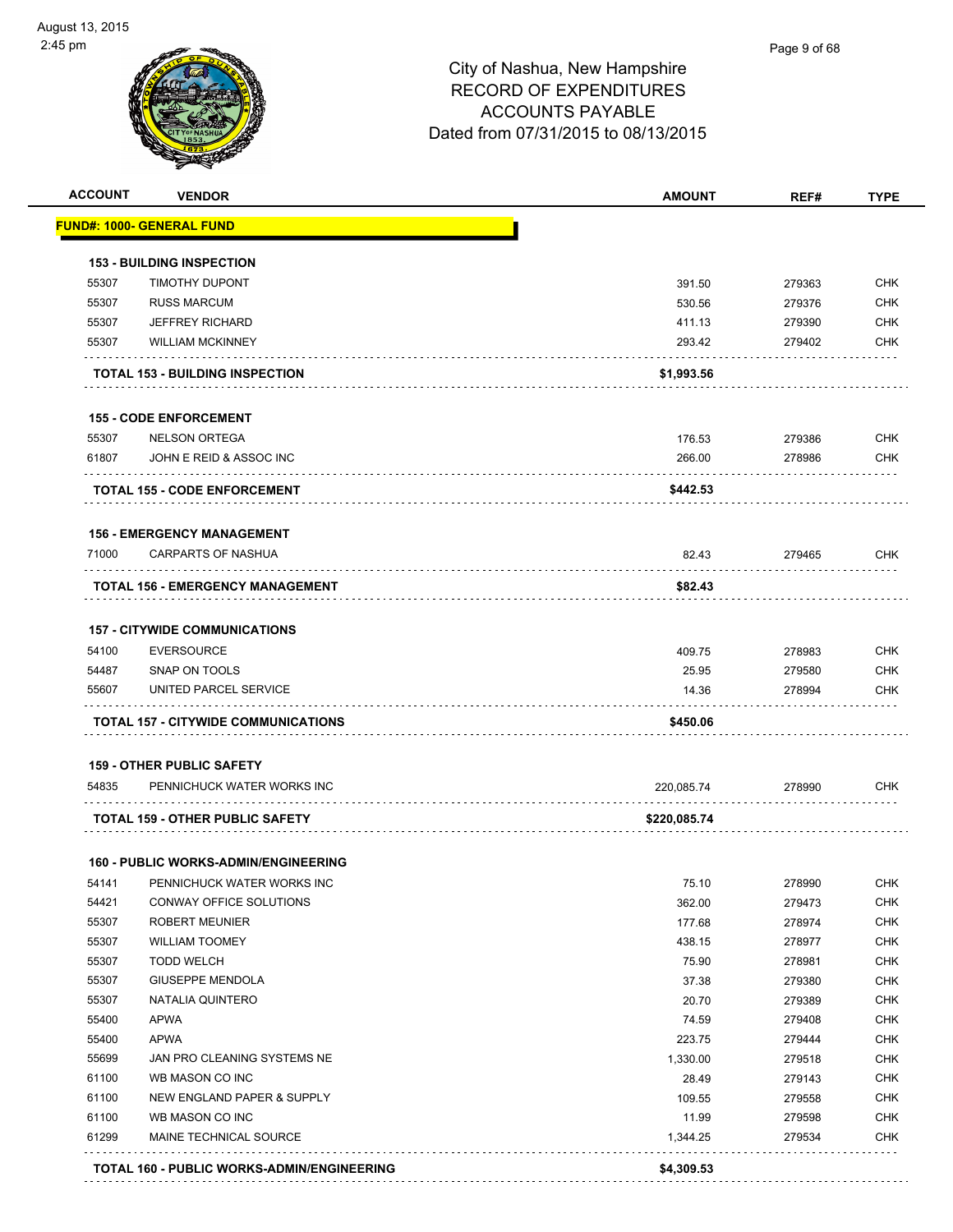| <b>ACCOUNT</b> | <b>VENDOR</b>                    | <b>AMOUNT</b> | REF#   | <b>TYPE</b> |
|----------------|----------------------------------|---------------|--------|-------------|
|                | <b>FUND#: 1000- GENERAL FUND</b> |               |        |             |
|                |                                  |               |        |             |
| 161 - STREETS  |                                  |               |        |             |
| 54100          | <b>EVERSOURCE</b>                | 3,216.99      | 278983 | <b>CHK</b>  |
| 54141          | PENNICHUCK WATER WORKS INC       | 440.01        | 278990 | CHK         |
| 54280          | STEVE SHUMSKY UNLIMITED DOOR     | 260.00        | 279126 | <b>CHK</b>  |
| 54421          | CONWAY OFFICE SOLUTIONS          | 224.50        | 279473 | CHK         |
| 54600          | <b>BEST FORD</b>                 | 446.70        | 279010 | CHK         |
| 54600          | <b>CARPARTS OF NASHUA</b>        | 53.50         | 279016 | <b>CHK</b>  |
| 54600          | DONOVAN EQUIPMENT CO INC         | 119.00        | 279031 | <b>CHK</b>  |
| 54600          | DONOVAN SPRING CO INC            | 716.24        | 279032 | CHK         |
| 54600          | FREIGHTLINER OF NH INC           | 14.93         | 279037 | CHK         |
| 54600          | HEFTEE INDUSTRIES LLC            | 855.00        | 279053 | CHK         |
| 54600          | NAPA AUTO PARTS                  | 215.20        | 279090 | CHK         |
| 54600          | SANEL AUTO PARTS CO              | 1,925.73      | 279119 | CHK         |
| 54600          | SANEL AUTO PARTS CO              | 222.85        | 279121 | CHK         |
| 54600          | <b>CARPARTS OF NASHUA</b>        | 614.33        | 279465 | <b>CHK</b>  |
| 54600          | <b>JOE GRAFIX LLC</b>            | 85.00         | 279521 | CHK         |
| 54600          | LIBERTY INTNL TRUCKS OF NH LLC   | (142.82)      | 279526 | CHK         |
| 54600          | <b>LIONEL'S ALIGNMENT</b>        | 125.00        | 279528 | <b>CHK</b>  |
| 54600          | MACMULKIN CHEVROLET INC          | 102.68        | 279533 | <b>CHK</b>  |
| 54600          | NAPA AUTO PARTS                  | 197.99        | 279548 | CHK         |
| 54600          | SWEEPER PARTS SALES              | 2,206.70      | 279586 | CHK         |
| 54600          | THG CORPORATION                  | 89.52         | 279588 | CHK         |
| 55699          | PAN AM SYSTEMS INC               | 3,364.62      | 279104 | CHK         |
| 55699          | SAFETY KLEEN SYSTEMS INC         | 635.12        | 279117 | CHK         |
| 61107          | UNIFIRST CORPORATION             | 1,753.59      | 279594 | CHK         |
| 61166          | AIRGAS USA LLC                   | 120.32        | 279000 | <b>CHK</b>  |
| 61166          | <b>BOT L GAS INC</b>             | 127.00        | 279012 | CHK         |
| 61166          | AIRGAS USA LLC                   | 102.43        | 279438 | <b>CHK</b>  |
| 61166          | <b>BOT L GAS INC</b>             | 127.00        | 279459 | <b>CHK</b>  |
| 61299          | <b>BELLETETES INC</b>            | 145.93        | 279007 | CHK         |
| 61299          | GATE CITY FENCE CO INC           | 75.00         | 279038 | CHK         |
| 61299          | HOME DEPOT CREDIT SERVICE 3065   | 88.67         | 279056 | CHK         |
| 61300          | DENNIS K BURKE INC               | 14,019.49     | 279479 | <b>CHK</b>  |
| 61307          | SHATTUCK MALONE OIL CO           | 4,274.86      | 278991 | <b>CHK</b>  |
| 61507          | <b>BROX INDUSTRIES INC</b>       | 1,320.73      | 279461 | CHK         |
| 61507          | CONTINENTAL PAVING INC           | 629.88        | 279472 | CHK         |
| 61535          | <b>BROX INDUSTRIES INC</b>       | 385.72        | 279461 | CHK         |
| 61556          | M & M ELECTRICAL SUPPLY CO INC   | 43.52         | 279072 | <b>CHK</b>  |
| 61556          | OCEAN STATE SIGNAL CO            | 7,590.00      | 279102 | <b>CHK</b>  |
| 61556          | COASTAL TRAFFIC INC              | 2,378.35      | 279470 | <b>CHK</b>  |
| 61560          | CORRIVEAU ROUTHIER INC           | 328.84        | 279474 | <b>CHK</b>  |
| 61562          | <b>BELLETETES INC</b>            | 57.32         | 279007 | CHK         |
| 61562          | NASHUA WALLPAPER & PAINT CO      | 64.67         | 279095 | <b>CHK</b>  |
| 61705          | <b>MAYNARD &amp; LESIEUR INC</b> | 127.60        | 279078 | <b>CHK</b>  |
| 61709          | SANEL AUTO PARTS CO              | 78.12         | 279121 | CHK         |
| 61709          | CARPARTS OF NASHUA               | 25.40         | 279465 | CHK         |
| 61799          | <b>BELLETETES INC</b>            | 5.12          | 279007 | CHK         |
| 61799          | MAYNARD & LESIEUR INC            | 17.50         | 279541 | CHK         |
| 61799          | NAPA AUTO PARTS                  | 53.76         | 279548 | <b>CHK</b>  |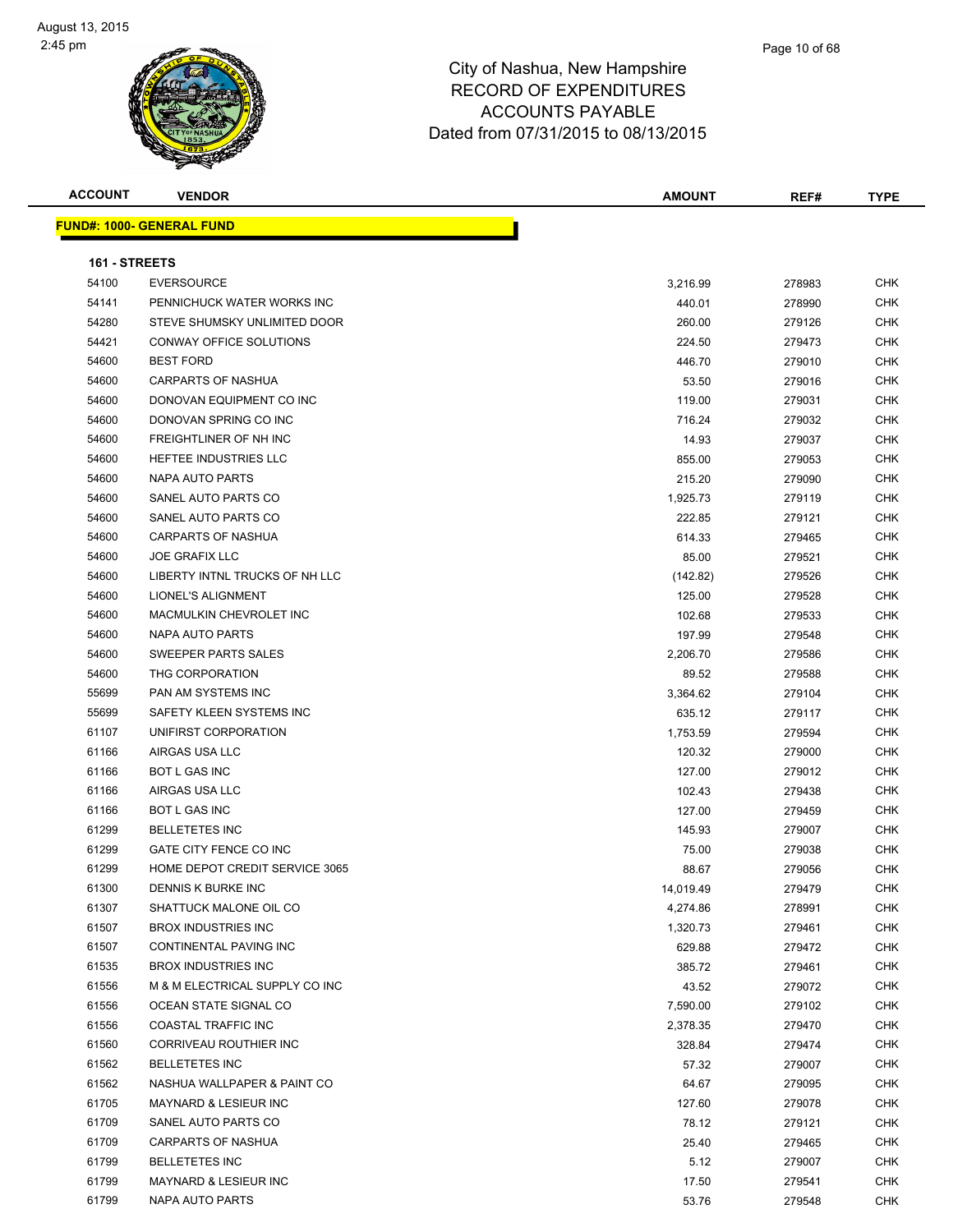| ust 13, 2015   |                                  |                                                                                                                                  |               |             |
|----------------|----------------------------------|----------------------------------------------------------------------------------------------------------------------------------|---------------|-------------|
| 5 pm           |                                  | City of Nashua, New Hampshire<br><b>RECORD OF EXPENDITURES</b><br><b>ACCOUNTS PAYABLE</b><br>Dated from 07/31/2015 to 08/13/2015 | Page 11 of 68 |             |
| <b>ACCOUNT</b> | <b>VENDOR</b>                    | <b>AMOUNT</b>                                                                                                                    | REF#          | <b>TYPE</b> |
|                | <b>FUND#: 1000- GENERAL FUND</b> |                                                                                                                                  |               |             |
| 161 - STREETS  |                                  |                                                                                                                                  |               |             |
| 71999          | <b>MAYNARD &amp; LESIEUR INC</b> | 418.50                                                                                                                           | 279079        | <b>CHK</b>  |
|                | <b>TOTAL 161 - STREETS</b>       | \$50,348.11                                                                                                                      |               |             |
|                | <b>162 - STREET LIGHTING</b>     |                                                                                                                                  |               |             |
| 54100          | <b>EVERSOURCE</b>                | 63,111.78                                                                                                                        | 279412        | <b>CHK</b>  |

|       | <b>TOTAL 162 - STREET LIGHTING</b> | \$63,111.78 |        |            |
|-------|------------------------------------|-------------|--------|------------|
|       | <b>166 - PARKING LOTS</b>          |             |        |            |
| 54280 | <b>HAJOCA CORPORATION</b>          | 416.95      | 279506 | <b>CHK</b> |
| 55607 | UNITED PARCEL SERVICE              | 17.78       | 278994 | СНК        |

|       | <b>TOTAL 166 - PARKING LOTS</b> | \$525.07 |        |         |
|-------|---------------------------------|----------|--------|---------|
| 61299 | NAPA AUTO PARTS                 | 33.37    | 279092 | CHK     |
| 61299 | HOME DEPOT CREDIT SERVICE 3065  | 56.97    | 279056 | СНК     |
|       |                                 | .        | -----  | ------- |

#### **171 - COMMUNITY SERVICES**

|       | <b>TOTAL 171 - COMMUNITY SERVICES</b> | \$1,849.50 |        |            |
|-------|---------------------------------------|------------|--------|------------|
| 61830 | THE TELEGRAPH                         | 208.00     | 278992 | CHK        |
| 55699 | FIRST TRANSIT INC                     | 1.267.50   | 279034 | <b>CHK</b> |
| 54421 | CONWAY OFFICE SOLUTIONS               | 374.00     | 279473 | <b>CHK</b> |

#### **172 - COMMUNITY HEALTH**

| 54236 | STANLEY CONVERGENT SECURITY         | 661.92   | 279124 | <b>CHK</b> |
|-------|-------------------------------------|----------|--------|------------|
| 55307 | LUIS PORRES                         | 5.75     | 279388 | <b>CHK</b> |
|       | <b>TOTAL 172 - COMMUNITY HEALTH</b> | \$667.67 |        |            |

#### **173 - ENVIRONMENTAL HEALTH**

| 55307 | <b>COURTNEY MARRS</b>                   | 108.49   | 278964 | CHK        |
|-------|-----------------------------------------|----------|--------|------------|
| 55400 | EVENTS YOUR WAY LLC                     | 50.00    | 279411 | <b>CHK</b> |
|       | <b>TOTAL 173 - ENVIRONMENTAL HEALTH</b> | \$158.49 |        |            |

#### **175 - WELFARE ASSISTANCE**

| 55810 | MOTEL 6                      | 3.550.80 | 279296 | <b>CHK</b> |
|-------|------------------------------|----------|--------|------------|
| 55810 | 188 CONCORD ST LLC           | 632.26   | 279297 | <b>CHK</b> |
| 55810 | 65 KINSLEY STREET REALTY LLC | 750.00   | 279298 | <b>CHK</b> |
| 55810 | BISHOP REAL ESTATE MGMT INC  | 795.00   | 279299 | <b>CHK</b> |
| 55810 | CHANDLER COURT LLC           | 483.19   | 279300 | <b>CHK</b> |
| 55810 | FLAGLER PROPERTIES INC       | 900.97   | 279301 | <b>CHK</b> |
| 55810 | HAMMERHEAD RENTAL PROP LLC   | 612.08   | 279302 | <b>CHK</b> |
| 55810 | <b>LEONARD ABREU</b>         | 1.050.00 | 279303 | <b>CHK</b> |
| 55810 | MIDTOWN HOUSING LLC          | 675.00   | 279304 | <b>CHK</b> |
| 55810 | 188 CONCORD ST LLC           | 289.00   | 279749 | <b>CHK</b> |
| 55810 | 23-25 TEMPLE ST REALTY LLC   | 600.48   | 279750 | <b>CHK</b> |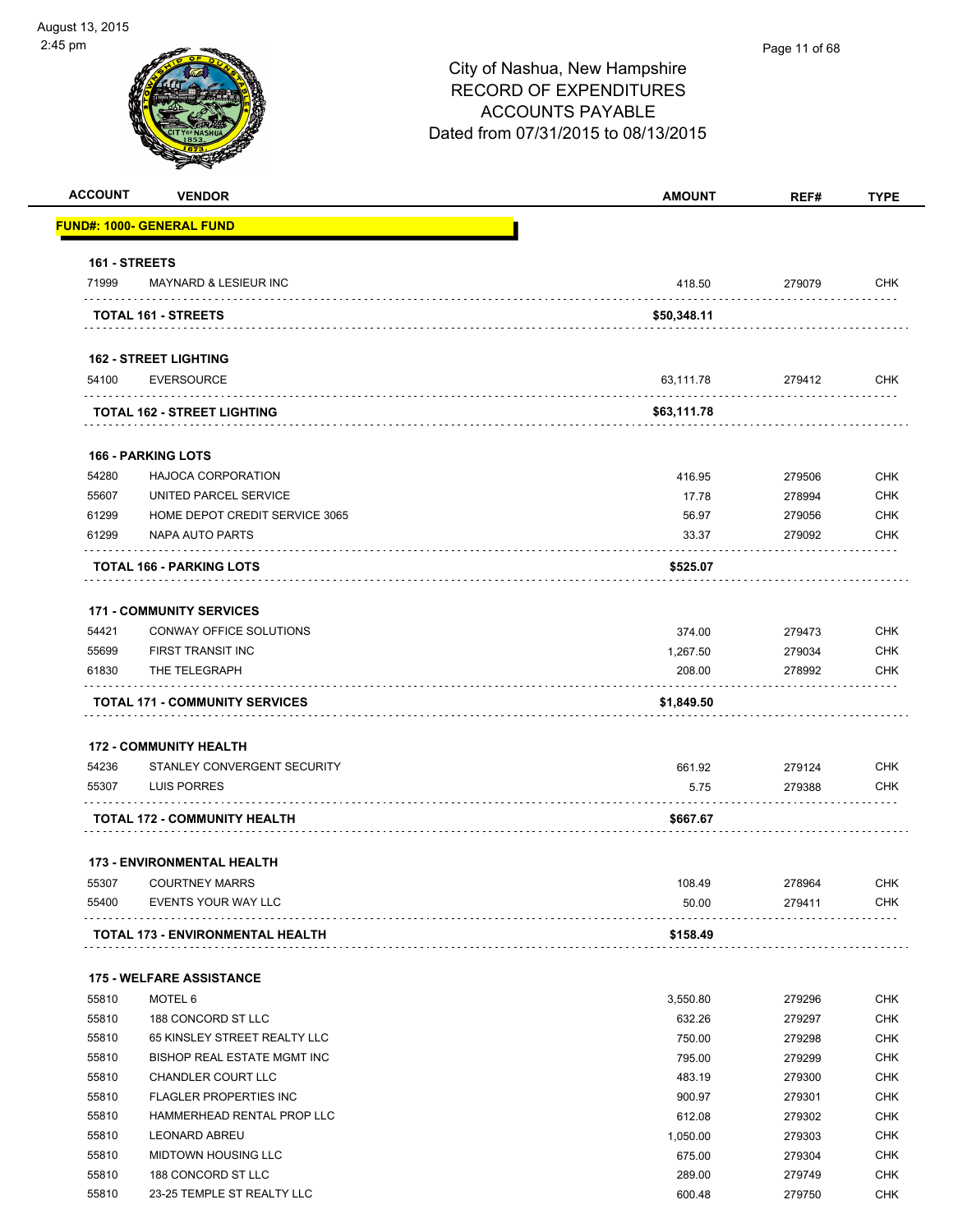| <b>ACCOUNT</b>                                                                                                                                                                                                                                                                                                                                                                                                                                                                                                                                                                                                                                                                                                                                                                                                                                                                                                                                                           | <b>VENDOR</b>                         | <b>AMOUNT</b> | REF#   | <b>TYPE</b> |
|--------------------------------------------------------------------------------------------------------------------------------------------------------------------------------------------------------------------------------------------------------------------------------------------------------------------------------------------------------------------------------------------------------------------------------------------------------------------------------------------------------------------------------------------------------------------------------------------------------------------------------------------------------------------------------------------------------------------------------------------------------------------------------------------------------------------------------------------------------------------------------------------------------------------------------------------------------------------------|---------------------------------------|---------------|--------|-------------|
| <b>FUND#: 1000- GENERAL FUND</b><br><b>175 - WELFARE ASSISTANCE</b><br>55810<br>82 WEST HOLLIS ST LLC<br>300.00<br>279751<br>55810<br>AMHERST ST ASSOC<br>990.08<br>279752<br><b>CANTERBURY APARTMENTS</b><br>55810<br>1,743.21<br>279753<br><b>CAYMAN REALTY LLC</b><br>55810<br>1,179.21<br>279754<br>55810<br>CENTRAL REALTY INC<br>574.84<br>279755<br>55810<br><b>FLAGLER PROPERTIES INC</b><br>445.00<br>279756<br>55810<br>ALBERTUS GAGE<br>850.00<br>279757<br>55810<br>ABIGALE GENAO<br>600.00<br>279758<br>55810<br><b>HOL-COT REALTY LLC</b><br>316.42<br>279759<br><b>FOTIOS LIAKAKOS</b><br>55810<br>295.00<br>279760<br>55810<br><b>WILLIAM G MCNALLY</b><br>800.00<br>279761<br>55810<br>PAUL RICHARD NICHOLS JR<br>900.08<br>279762<br>55810<br>PINE HILL GARDENS ASSOC<br>758.00<br>279763<br>55810<br>NICHOLAS QUARATIELLO<br>715.85<br>279764<br>55810<br><b>GILLES QUIRION</b><br>900.00<br>279765<br><b>EVERSOURCE</b><br>260.55<br>55814<br>279294 |                                       |               |        |             |
|                                                                                                                                                                                                                                                                                                                                                                                                                                                                                                                                                                                                                                                                                                                                                                                                                                                                                                                                                                          |                                       |               |        |             |
|                                                                                                                                                                                                                                                                                                                                                                                                                                                                                                                                                                                                                                                                                                                                                                                                                                                                                                                                                                          |                                       |               |        | <b>CHK</b>  |
|                                                                                                                                                                                                                                                                                                                                                                                                                                                                                                                                                                                                                                                                                                                                                                                                                                                                                                                                                                          |                                       |               |        | <b>CHK</b>  |
|                                                                                                                                                                                                                                                                                                                                                                                                                                                                                                                                                                                                                                                                                                                                                                                                                                                                                                                                                                          |                                       |               |        | <b>CHK</b>  |
|                                                                                                                                                                                                                                                                                                                                                                                                                                                                                                                                                                                                                                                                                                                                                                                                                                                                                                                                                                          |                                       |               |        | <b>CHK</b>  |
|                                                                                                                                                                                                                                                                                                                                                                                                                                                                                                                                                                                                                                                                                                                                                                                                                                                                                                                                                                          |                                       |               |        | <b>CHK</b>  |
|                                                                                                                                                                                                                                                                                                                                                                                                                                                                                                                                                                                                                                                                                                                                                                                                                                                                                                                                                                          |                                       |               |        | <b>CHK</b>  |
|                                                                                                                                                                                                                                                                                                                                                                                                                                                                                                                                                                                                                                                                                                                                                                                                                                                                                                                                                                          |                                       |               |        | <b>CHK</b>  |
|                                                                                                                                                                                                                                                                                                                                                                                                                                                                                                                                                                                                                                                                                                                                                                                                                                                                                                                                                                          |                                       |               |        | <b>CHK</b>  |
|                                                                                                                                                                                                                                                                                                                                                                                                                                                                                                                                                                                                                                                                                                                                                                                                                                                                                                                                                                          |                                       |               |        | <b>CHK</b>  |
|                                                                                                                                                                                                                                                                                                                                                                                                                                                                                                                                                                                                                                                                                                                                                                                                                                                                                                                                                                          |                                       |               |        | <b>CHK</b>  |
|                                                                                                                                                                                                                                                                                                                                                                                                                                                                                                                                                                                                                                                                                                                                                                                                                                                                                                                                                                          |                                       |               |        | <b>CHK</b>  |
|                                                                                                                                                                                                                                                                                                                                                                                                                                                                                                                                                                                                                                                                                                                                                                                                                                                                                                                                                                          |                                       |               |        | <b>CHK</b>  |
|                                                                                                                                                                                                                                                                                                                                                                                                                                                                                                                                                                                                                                                                                                                                                                                                                                                                                                                                                                          |                                       |               |        | <b>CHK</b>  |
|                                                                                                                                                                                                                                                                                                                                                                                                                                                                                                                                                                                                                                                                                                                                                                                                                                                                                                                                                                          |                                       |               |        | <b>CHK</b>  |
|                                                                                                                                                                                                                                                                                                                                                                                                                                                                                                                                                                                                                                                                                                                                                                                                                                                                                                                                                                          |                                       |               |        | <b>CHK</b>  |
|                                                                                                                                                                                                                                                                                                                                                                                                                                                                                                                                                                                                                                                                                                                                                                                                                                                                                                                                                                          |                                       |               |        | <b>CHK</b>  |
| 55814                                                                                                                                                                                                                                                                                                                                                                                                                                                                                                                                                                                                                                                                                                                                                                                                                                                                                                                                                                    | <b>LIBERTY UTILITIES</b>              | 865.36        | 279295 | <b>CHK</b>  |
| 55814                                                                                                                                                                                                                                                                                                                                                                                                                                                                                                                                                                                                                                                                                                                                                                                                                                                                                                                                                                    | <b>EVERSOURCE</b>                     | 80.29         | 279747 | <b>CHK</b>  |
| 55814                                                                                                                                                                                                                                                                                                                                                                                                                                                                                                                                                                                                                                                                                                                                                                                                                                                                                                                                                                    | <b>LIBERTY UTILITIES</b>              | 669.50        | 279748 | <b>CHK</b>  |
|                                                                                                                                                                                                                                                                                                                                                                                                                                                                                                                                                                                                                                                                                                                                                                                                                                                                                                                                                                          | <b>TOTAL 175 - WELFARE ASSISTANCE</b> | \$23,582.17   |        |             |
|                                                                                                                                                                                                                                                                                                                                                                                                                                                                                                                                                                                                                                                                                                                                                                                                                                                                                                                                                                          | <b>177 - PARKS &amp; RECREATION</b>   |               |        |             |
| 54100                                                                                                                                                                                                                                                                                                                                                                                                                                                                                                                                                                                                                                                                                                                                                                                                                                                                                                                                                                    | <b>EVERSOURCE</b>                     | 2,904.59      | 278983 | <b>CHK</b>  |
|                                                                                                                                                                                                                                                                                                                                                                                                                                                                                                                                                                                                                                                                                                                                                                                                                                                                                                                                                                          |                                       |               |        |             |

| 54100 | <b>EVERSOURCE</b>               | 20.059.99 | 279412 | <b>CHK</b> |
|-------|---------------------------------|-----------|--------|------------|
| 54114 | <b>LIBERTY UTILITIES - NH</b>   | 63.18     | 279417 | <b>CHK</b> |
| 54114 | LIBERTY UTILITIES - NH          | 159.14    | 279421 | <b>CHK</b> |
| 54114 | ASAP SPRINKLER LLC              | 825.00    | 279447 | <b>CHK</b> |
| 54141 | PENNICHUCK WATER WORKS INC      | 509.28    | 278990 | <b>CHK</b> |
| 54141 | PENNICHUCK WATER WORKS INC      | 3,369.46  | 279424 | <b>CHK</b> |
| 54280 | ASAP FIRE & SAFETY CORP         | 93.00     | 279003 | <b>CHK</b> |
| 54280 | F W WEBB CO                     | 344.69    | 279033 | <b>CHK</b> |
| 54280 | GATE CITY FENCE CO INC          | 145.00    | 279038 | <b>CHK</b> |
| 54280 | <b>GUITAR CENTER</b>            | 4.99      | 279048 | <b>CHK</b> |
| 54280 | <b>HAMPDEN ENGINEERING CORP</b> | 888.72    | 279050 | <b>CHK</b> |
| 54280 | HOME DEPOT CREDIT SERVICE 3065  | 975.14    | 279056 | <b>CHK</b> |
| 54280 | JOHN DEERE LANDSCAPES LLC       | 616.90    | 279064 | <b>CHK</b> |
| 54280 | JOHNSONS ELECTRIC INC           | 200.09    | 279066 | <b>CHK</b> |
| 54280 | M & M ELECTRICAL SUPPLY CO INC  | 2.56      | 279072 | <b>CHK</b> |
| 54280 | NASHUA OUTDOOR POWER EQUIPMENT  | 25.40     | 279094 | <b>CHK</b> |
| 54280 | SAM'S CLUB DIRECT-0860          | 106.08    | 279118 | <b>CHK</b> |
| 54280 | AFFILIATED HVAC SERVICES LLC    | 88.00     | 279437 | <b>CHK</b> |
| 54280 | <b>B &amp; S LOCKSMITHS INC</b> | 18.45     | 279449 | <b>CHK</b> |
| 54280 | CORRIVEAU ROUTHIER INC          | 15.90     | 279474 | <b>CHK</b> |
| 54280 | <b>FASTENAL CO</b>              | 20.07     | 279490 | <b>CHK</b> |
| 54280 | GATE CITY FENCE CO INC          | 275.00    | 279498 | <b>CHK</b> |
| 54280 | <b>GRAINGER</b>                 | 797.40    | 279500 | <b>CHK</b> |
| 54280 | <b>HAJOCA CORPORATION</b>       | 267.36    | 279506 | <b>CHK</b> |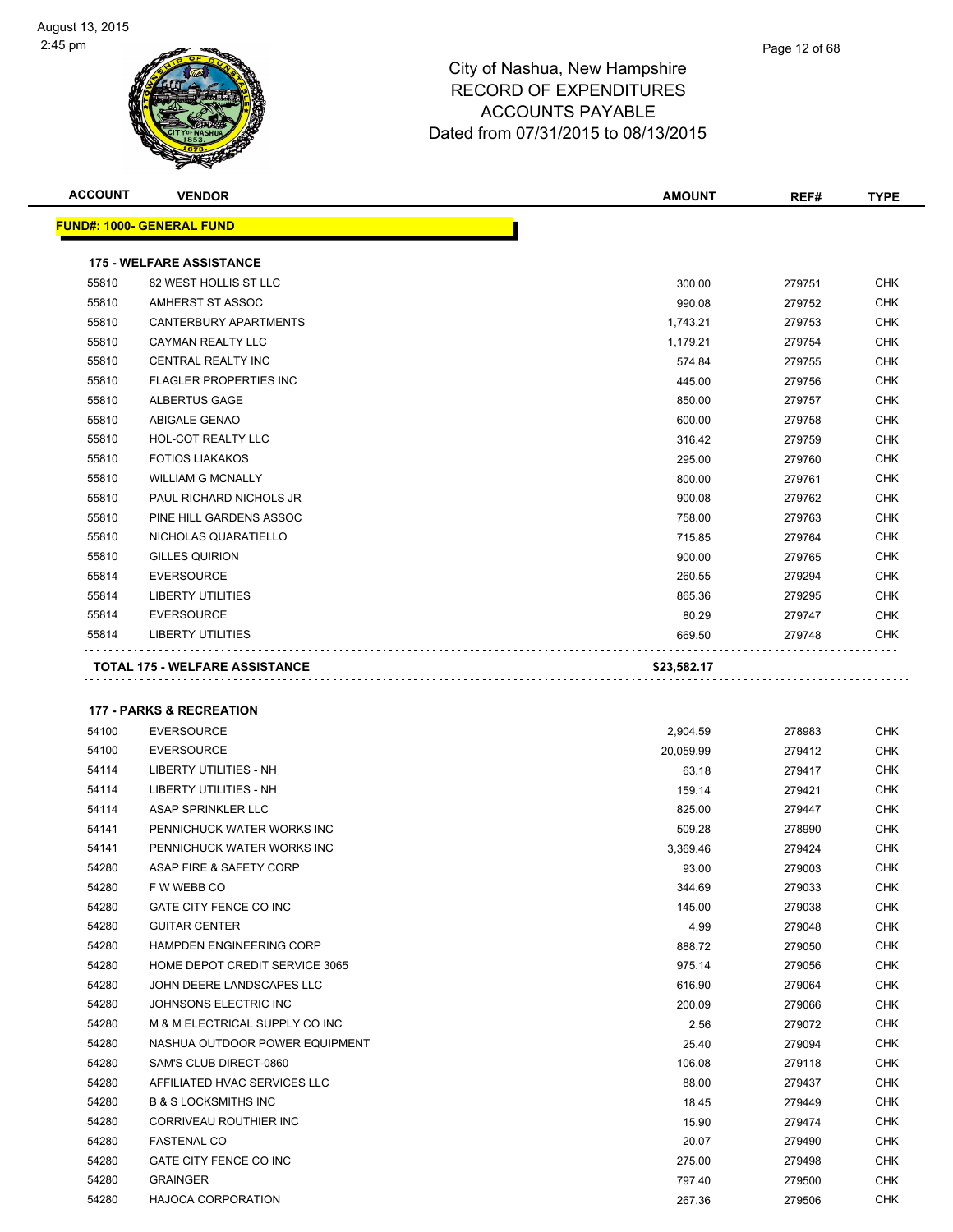

| <b>ACCOUNT</b> | <b>VENDOR</b>                       | <b>AMOUNT</b> | REF#   | <b>TYPE</b> |
|----------------|-------------------------------------|---------------|--------|-------------|
|                | <u> FUND#: 1000- GENERAL FUND</u>   |               |        |             |
|                | <b>177 - PARKS &amp; RECREATION</b> |               |        |             |
| 54280          | HOME DEPOT CREDIT SERVICE 3065      | 833.37        | 279509 | CHK         |
| 54280          | JOHN DEERE LANDSCAPES LLC           | 382.21        | 279522 | CHK         |
| 54280          | JOHNSONS ELECTRIC INC               | 4,258.13      | 279523 | <b>CHK</b>  |
| 54280          | NASHUA OUTDOOR POWER EQUIPMENT      | 202.15        | 279554 | CHK         |
| 54280          | NASHUA WALLPAPER & PAINT CO         | 765.23        | 279555 | <b>CHK</b>  |
| 54280          | SEASONAL SPECIALTY STORES           | 8.99          | 279578 | <b>CHK</b>  |
| 54280          | <b>SIMPLEX GRINNELL</b>             | 745.00        | 279579 | <b>CHK</b>  |
| 54280          | <b>TURF PRODUCTS</b>                | 99.74         | 279593 | <b>CHK</b>  |
| 54421          | CONWAY OFFICE SOLUTIONS             | 99.00         | 279473 | CHK         |
| 54487          | <b>GALAXY TURF LLC</b>              | 550.00        | 279496 | CHK         |
| 54600          | HUDSON SMALL ENGINE                 | 19.00         | 279059 | <b>CHK</b>  |
| 54600          | QUIK STAGE INC                      | 349.37        | 279112 | CHK         |
| 55300          | MICHAEL COY                         | 618.85        | 279475 | CHK         |
| 55642          | <b>MICHAEL COY</b>                  | 175.00        | 279284 | <b>CHK</b>  |
| 55642          | <b>GARY NOYES</b>                   | 715.00        | 279736 | <b>CHK</b>  |
| 55654          | 60's INVASION                       | 800.00        | 278997 | <b>CHK</b>  |
| 55654          | DON H CAVEN                         | 625.00        | 279017 | <b>CHK</b>  |
| 55654          | CHARLOTTE ANNE DORE                 | 325.00        | 279020 | CHK         |
| 55654          | NH BOUNCE HOUSE RENTALS             | 600.00        | 279097 | CHK         |
| 55654          | ANNA RIBAUDO                        | 150.00        | 279116 | CHK         |
| 55654          | ANGEL WAGNER                        | 800.00        | 279401 | CHK         |
| 55654          | AMERICAN LEGION BAND                | 600.00        | 279442 | CHK         |
| 55654          | <b>ALEX MARKOSKI</b>                | 500.00        | 279535 | CHK         |
| 61107          | M & N SPORTS LLC                    | 456.30        | 279531 | <b>CHK</b>  |
| 61156          | D & P SWIMMING POOL                 | 2,326.32      | 279026 | <b>CHK</b>  |
| 61156          | FILLION ASSOCIATES INC              | 537.13        | 279492 | CHK         |
| 61156          | JOHNSONS ELECTRIC INC               | 126.64        | 279523 | <b>CHK</b>  |
| 61300          | <b>DENNIS K BURKE INC</b>           | 1,551.25      | 279479 | <b>CHK</b>  |
| 61705          | MAYNARD & LESIEUR INC               | 46.90         | 279540 | <b>CHK</b>  |
| 61799          | FREIGHTLINER OF NH INC              | 189.57        | 279037 | CHK         |
| 61799          | <b>CARPARTS OF NASHUA</b>           | 402.31        | 279465 | CHK         |
| 61799          | NAPA AUTO PARTS                     | 58.12         | 279550 | <b>CHK</b>  |
| 61799          | NUERA TRANSPORT INC                 | 371.03        | 279562 | <b>CHK</b>  |
| 71625          | THE DIRT DOCTORS LLC                | 2,075.00      | 279030 | <b>CHK</b>  |
| 71625          | JOHN DEERE LANDSCAPES LLC           | 234.36        | 279064 | <b>CHK</b>  |
| 71625          | MILFORD LUMBER COMPANY              | 1,645.00      | 279087 | <b>CHK</b>  |
| 71999          | HUDSON SMALL ENGINE                 | 84.00         | 279059 | <b>CHK</b>  |
| 71999          | HUDSON SMALL ENGINE                 | 975.00        | 279512 | <b>CHK</b>  |

#### **179 - LIBRARY**

| 54100 | EVERSOURCE                     | 8.153.37 | 279412 | <b>CHK</b> |
|-------|--------------------------------|----------|--------|------------|
| 54243 | JOHNSON CONTROLS               | 6.399.52 | 279065 | <b>CHK</b> |
| 54280 | PIANOARTS INC                  | 99.00    | 279107 | <b>CHK</b> |
| 54280 | HOME DEPOT CREDIT SERVICE 3065 | 77.71    | 279509 | <b>CHK</b> |
| 54280 | <b>PIANOARTS INC</b>           | 99.00    | 279567 | <b>CHK</b> |
| 54421 | CONWAY OFFICE SOLUTIONS        | 315.00   | 279473 | <b>CHK</b> |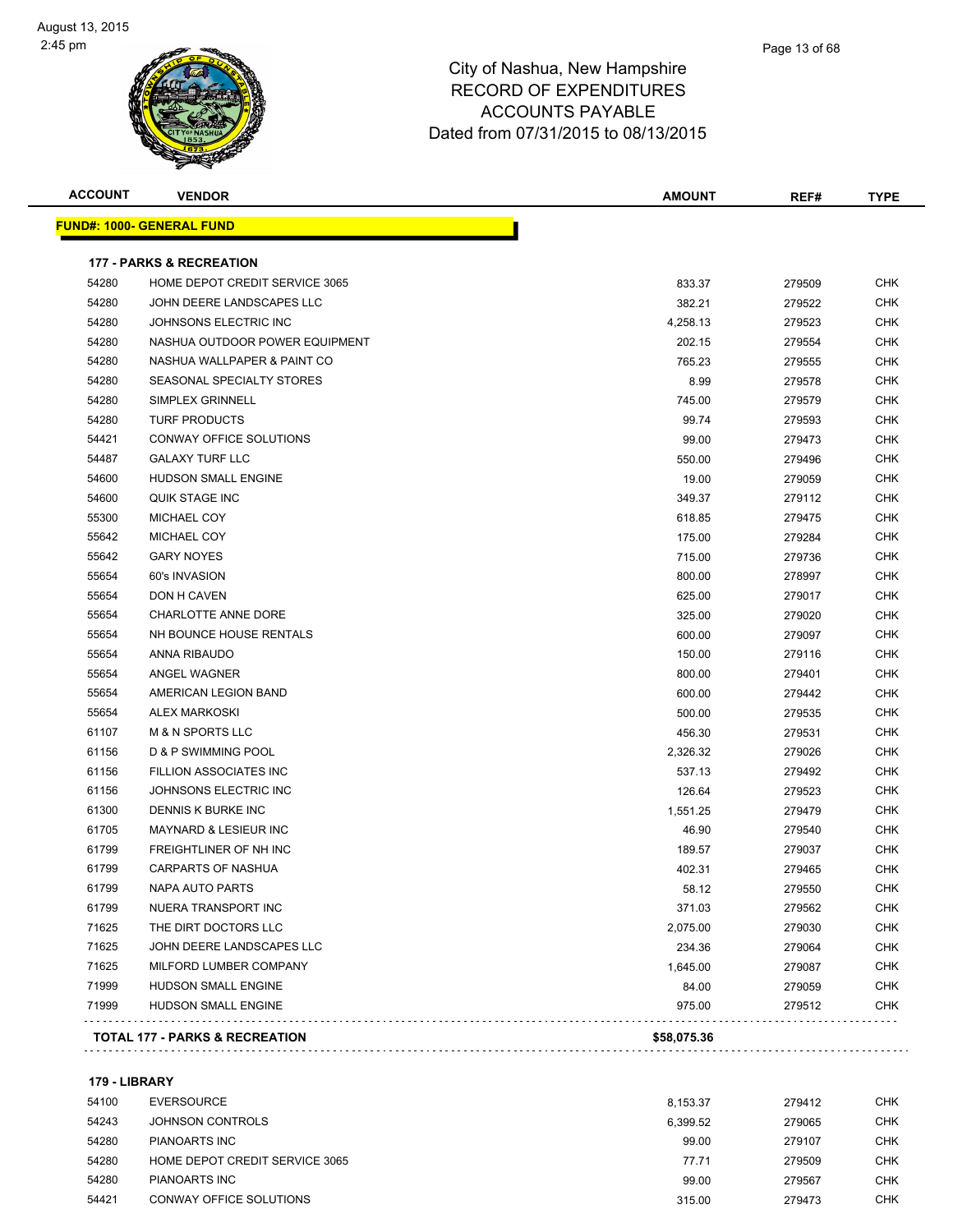#### Page 14 of 68

# City of Nashua, New Hampshire RECORD OF EXPENDITURES ACCOUNTS PAYABLE Dated from 07/31/2015 to 08/13/2015

| <b>ACCOUNT</b>         | <b>VENDOR</b>                            | <b>AMOUNT</b> | REF#   | <b>TYPE</b> |
|------------------------|------------------------------------------|---------------|--------|-------------|
|                        | <b>FUND#: 1000- GENERAL FUND</b>         |               |        |             |
|                        |                                          |               |        |             |
| 179 - LIBRARY<br>55607 | USPS-CMRS-PB #49113079                   | 1,500.00      | 149113 | <b>ACH</b>  |
| 61142                  | <b>ULINE</b>                             | 52.81         | 279137 | <b>CHK</b>  |
| 61299                  | PETTY CASH                               | 1.40          | 278975 | <b>CHK</b>  |
| 61299                  | <b>CCI SOLUTIONS</b>                     | 144.49        | 279018 | <b>CHK</b>  |
| 61299                  | <b>DEMCO</b>                             | 457.32        | 279027 | <b>CHK</b>  |
| 61299                  | <b>BRODART CO</b>                        | 267.82        | 279460 | <b>CHK</b>  |
| 61299                  | <b>BRUCE MARKS</b>                       | 249.50        | 279536 | <b>CHK</b>  |
| 61428                  | NEW ENGLAND PAPER & SUPPLY               | 266.50        | 279558 | <b>CHK</b>  |
| 61807                  | <b>BAKER &amp; TAYLOR</b>                | 4,478.59      | 279004 | <b>CHK</b>  |
| 61807                  | <b>INGRAM LIBRARY SERVICES</b>           | 1,410.76      | 279060 | <b>CHK</b>  |
| 61807                  | PETERSON'S NELNET COMPANY                | 29.96         | 279106 | <b>CHK</b>  |
| 61807                  | SIMON & SCHUSTER                         | 26.88         | 279123 | <b>CHK</b>  |
| 61807                  | THE PENWORTHY CO                         | 2,836.03      | 279129 | <b>CHK</b>  |
| 61807                  | <b>BAKER &amp; TAYLOR</b>                | 630.74        | 279451 | <b>CHK</b>  |
| 61807                  | <b>INGRAM LIBRARY SERVICES</b>           | 31.99         | 279515 | <b>CHK</b>  |
| 61814                  | <b>BAKER &amp; TAYLOR</b>                | 124.78        | 279004 | <b>CHK</b>  |
| 61814                  | MICRO MARKETING ASSOCIATES               | 123.21        | 279085 | <b>CHK</b>  |
| 61814                  | <b>MIDWEST TAPE</b>                      | 150.12        | 279086 | <b>CHK</b>  |
| 61814                  | RANDOM HOUSE LLC                         | 183.75        | 279115 | <b>CHK</b>  |
| 61814                  | <b>MIDWEST TAPE</b>                      | 570.23        | 279546 | <b>CHK</b>  |
| 61816                  | <b>INGRAM LIBRARY SERVICES</b>           | 21.98         | 279060 | <b>CHK</b>  |
| 68322                  | PETTY CASH                               | 122.40        | 278975 | <b>CHK</b>  |
| 68322                  | ORIENTAL TRADING CO INC                  | 167.87        | 279103 | <b>CHK</b>  |
| 71450                  | PETTY CASH                               | 21.50         | 278975 | <b>CHK</b>  |
|                        | TOTAL 179 - LIBRARY                      | \$29,014.23   |        |             |
|                        | <b>181 - COMMUNITY DEVELOPMENT</b>       |               |        |             |
| 54421                  | CONWAY OFFICE SOLUTIONS                  | 399.00        | 279024 | <b>CHK</b>  |
| 54421                  | CONWAY OFFICE SOLUTIONS                  | 541.00        | 279473 | <b>CHK</b>  |
| 61100                  | WB MASON CO INC                          | 110.24        | 279143 | <b>CHK</b>  |
| 61100                  | WB MASON CO INC                          | 57.59         | 279598 | <b>CHK</b>  |
| 61830                  | THE TELEGRAPH                            | 208.00        | 279428 | <b>CHK</b>  |
|                        | <b>TOTAL 181 - COMMUNITY DEVELOPMENT</b> | \$1,315.83    |        |             |
|                        |                                          |               |        |             |
|                        | 182 - PLANNING & ZONING                  |               |        |             |
| 55200                  | AMERICAN PLANNING ASSOC                  | 238.00        | 279407 | <b>CHK</b>  |
| 55600                  | CONWAY OFFICE SOLUTIONS                  | 1,262.35      | 279024 | <b>CHK</b>  |
|                        | <b>TOTAL 182 - PLANNING &amp; ZONING</b> | \$1,500.35    |        |             |
|                        | <b>183 - ECONOMIC DEVELOPMENT</b>        |               |        |             |
| 54421                  | CONWAY OFFICE SOLUTIONS                  | 90.00         | 279473 | <b>CHK</b>  |
|                        |                                          |               |        |             |

**TOTAL 183 - ECONOMIC DEVELOPMENT \$90.00**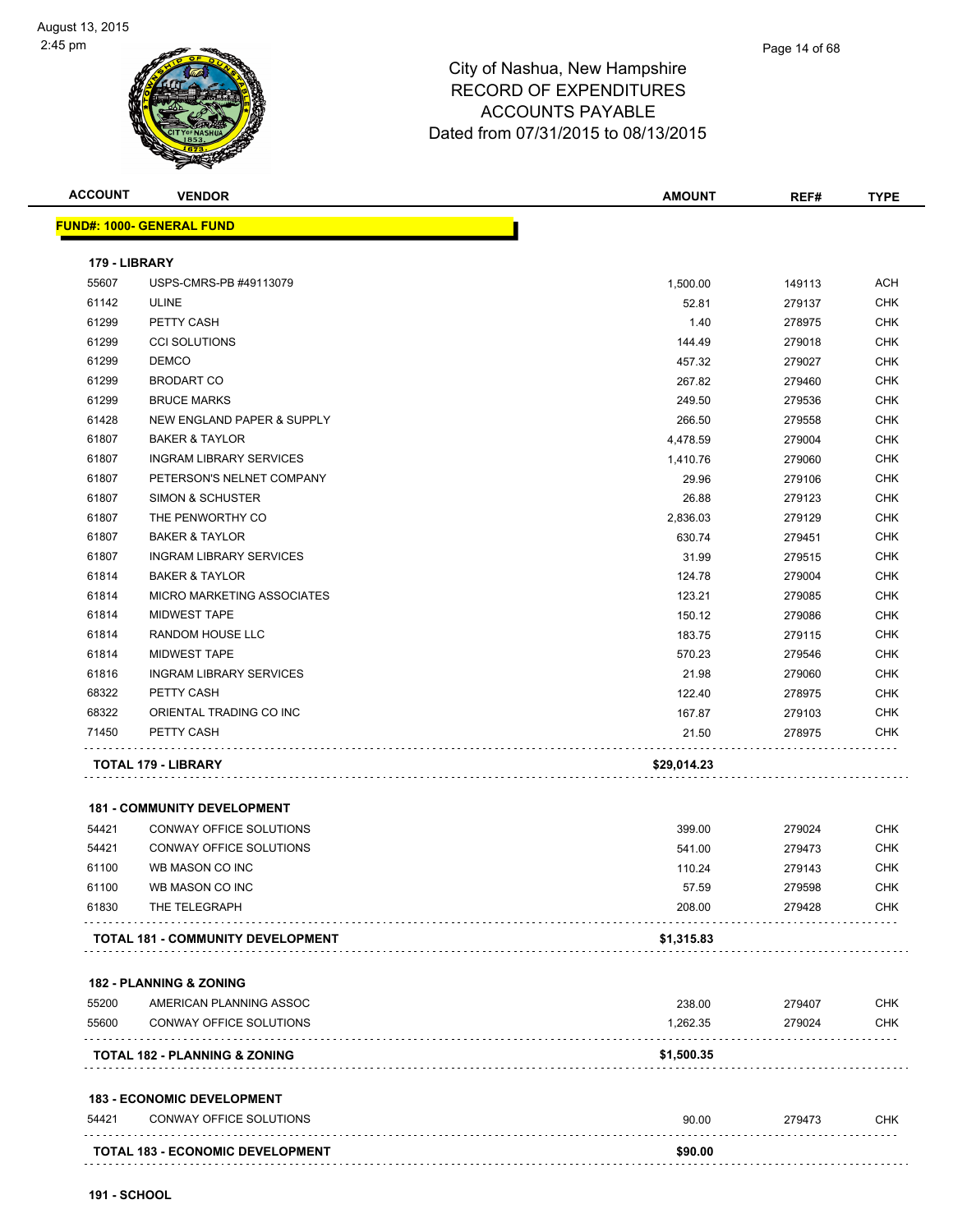#### Page 15 of 68

| <b>ACCOUNT</b>      | <b>VENDOR</b>                            | AMOUNT            | REF#             | <b>TYPE</b> |
|---------------------|------------------------------------------|-------------------|------------------|-------------|
|                     | <b>FUND#: 1000- GENERAL FUND</b>         |                   |                  |             |
|                     |                                          |                   |                  |             |
| <b>191 - SCHOOL</b> |                                          |                   |                  |             |
| 52800               | <b>JOSEPH PARZYCH</b>                    | 1,000.00          | 279692           | <b>CHK</b>  |
| 53614               | AMY MCCARTNEY                            | 4,100.40          | 279235           | <b>CHK</b>  |
| 53614               | <b>CLARK ASSOC</b>                       | 8,304.25          | 279626           | CHK         |
| 53614               | <b>GATE CITY CHARTER SCHOOL</b>          | 378.71            | 279648           | <b>CHK</b>  |
| 53628               | TREASURER STATE OF NH                    | 75.00             | 279152           | CHK         |
| 53628               | DAVE'S QUALITY DRY CLEANING              | 1,708.60          | 279632           | CHK         |
| 53628               | FIRE PROTECTION TEAM, LLC                | 7,946.00          | 279643           | CHK         |
| 53628               | MULTI STATE BILLING SERVICES L           | 1,981.45          | 279683           | CHK         |
| 53628               | RENSSELAER NETWORKING ACADEMY            | 1,000.00          | 279696           | <b>CHK</b>  |
| 53628               | <b>TWIN STATE</b>                        | 751.50            | 279711           | CHK         |
| 54100               | <b>EVERSOURCE</b>                        | 21,043.66         | 279146           | CHK         |
| 54100               | <b>EVERSOURCE</b>                        | 9,901.66          | 279601           | <b>CHK</b>  |
| 54114               | <b>LIBERTY UTILITIES</b>                 | 2,384.85          | 279147           | CHK         |
| 54114               | DIRECT ENERGY BUSINESS                   | 1,163.38          | 279149           | <b>CHK</b>  |
| 54114               | <b>LIBERTY UTILITIES</b>                 | 581.00            | 279602           | CHK         |
| 54114               | DIRECT ENERGY BUSINESS                   | 199.54            | 279604           | CHK         |
| 54141               | PENNICHUCK WATER WORKS INC               | 2,441.79          | 279148           | CHK         |
| 54141               | PENNICHUCK WATER WORKS INC               | 1,436.29          | 279603           | CHK         |
| 54280               | UNITED PARCEL SERVICE                    | 5.73              | 279153           | CHK         |
| 54280               | <b>REDIMIX COMPANIES INC</b>             | 1,158.50          | 279249           | <b>CHK</b>  |
| 54280               | RMG ENTERPRISE INC                       | 981.15            | 279251           | <b>CHK</b>  |
| 54280               | <b>VIKING ROOFING INC</b>                | 605.63            | 279274           | <b>CHK</b>  |
| 54280               | <b>B &amp; S LOCKSMITHS INC</b>          | 75.41             | 279615           | <b>CHK</b>  |
| 54280               | MARVELL PLATE GLASS INC                  | 346.37            | 279675           | <b>CHK</b>  |
| 54280               | WINDOW REPAIR SYSTEMS, INC.              | 278.64            | 279718           | <b>CHK</b>  |
| 54421               | NORWAY SAVINGS BANK                      | 48.00             | 279244           | <b>CHK</b>  |
| 54421               | SPECIALIZED PURCHASING CONSULT           | 108,419.68        | 279265           | CHK         |
| 54450               | ЗM                                       | 1,087.00          | 279155           | CHK         |
| 54487               | RIDDELL/ALL AMERICAN SPORTS CO           | 6,491.47          | 279250           | CHK         |
| 54487               | <b>JAYPRO SPORTS</b>                     | 353.77            | 279662           | CHK         |
| 54600               | SANEL AUTO PARTS CO                      | 12.00             | 279254           | <b>CHK</b>  |
| 54600               | 5 STAR TOWING LLC                        | 130.00            | 279612           | <b>CHK</b>  |
| 54600               | <b>BEST FORD</b>                         | 148.74            | 279619           | <b>CHK</b>  |
| 54600               | MAYNARD & LESIEUR INC<br>NAPA AUTO PARTS | 682.45            | 279676           | <b>CHK</b>  |
| 54600               | SANEL AUTO PARTS CO                      | 593.72            | 279685           | <b>CHK</b>  |
| 54600<br>54899      | <b>SERESC</b>                            | 25.81             | 279703           | <b>CHK</b>  |
| 55109               | <b>SPRINT</b>                            | 5,193.37<br>13.23 | 279263           | CHK<br>CHK  |
| 55109               | <b>FAIRPOINT COMMUNICATIONS</b>          | 852.68            | 279151<br>279413 | <b>CHK</b>  |
| 55109               | BAYRING COMMUNICATIONS                   | 2,249.09          | 279605           | CHK         |
| 55109               | <b>FAIRPOINT COMMUNICATIONS</b>          | 94.05             | 279606           | CHK         |
| 55200               | <b>NHVCA</b>                             | 30.00             | 279150           | <b>CHK</b>  |
| 55300               | JUDITH DIAZ                              | 49.98             | 279195           | <b>CHK</b>  |
| 55300               | KIMBERLY CRAFFEY                         | 658.20            | 279630           | <b>CHK</b>  |
| 55307               | <b>CHRISTINE BREEN</b>                   | 21.56             | 279171           | <b>CHK</b>  |
| 55307               | <b>MARK CONRAD</b>                       | 74.78             | 279187           | CHK         |
| 55307               | <b>KAREN CREBASE</b>                     | 122.42            | 279189           | CHK         |
| 55307               | LYNNE JOSEPH                             | 13.45             | 279222           | CHK         |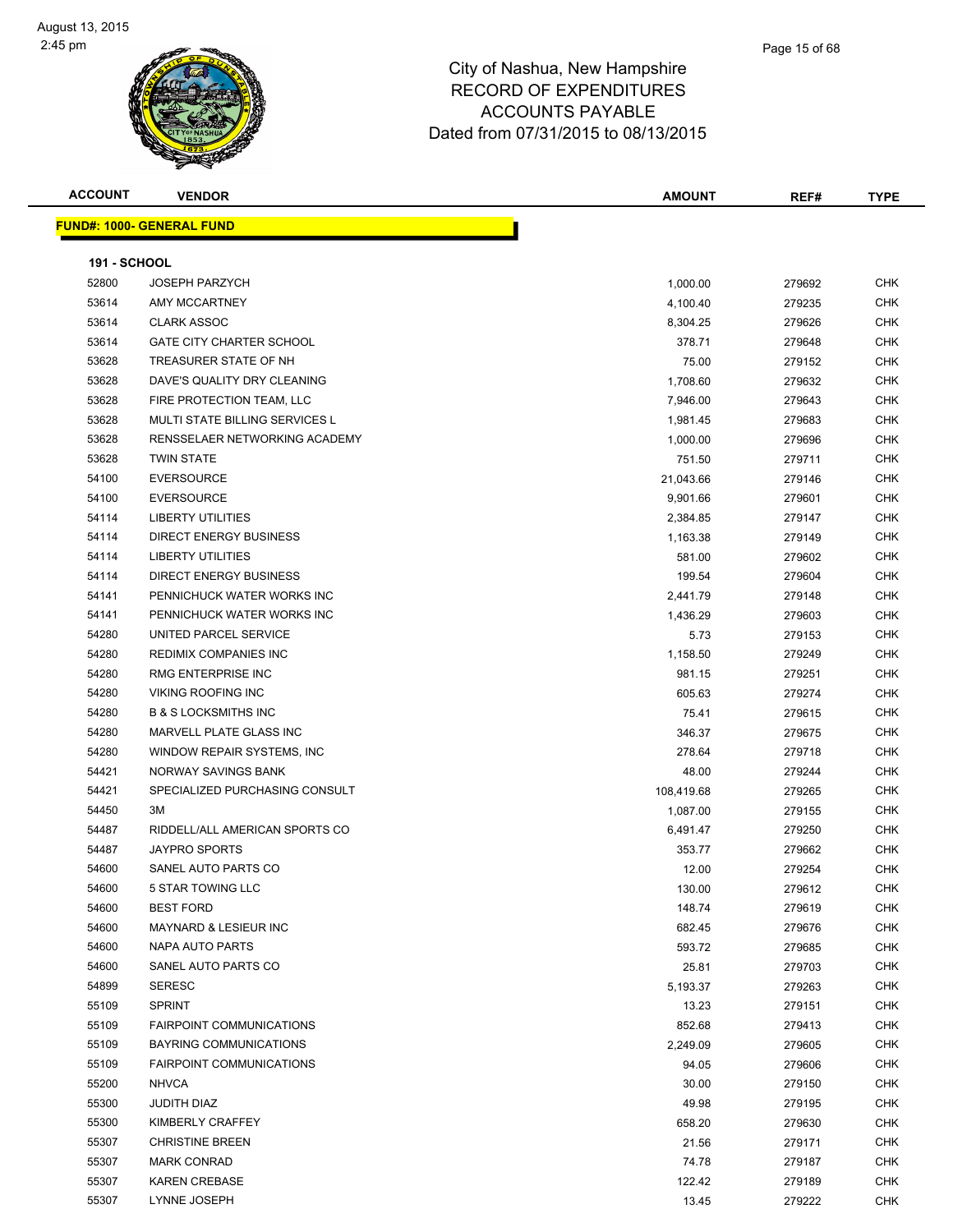| <b>ACCOUNT</b>      | <b>VENDOR</b>                     | <b>AMOUNT</b> | REF#   | <b>TYPE</b> |
|---------------------|-----------------------------------|---------------|--------|-------------|
|                     | <u> FUND#: 1000- GENERAL FUND</u> |               |        |             |
|                     |                                   |               |        |             |
| <b>191 - SCHOOL</b> |                                   |               |        |             |
| 55307               | DONNA LATINA                      | 24.29         | 279226 | <b>CHK</b>  |
| 55307               | <b>GLADYS MARCANO</b>             | 95.57         | 279231 | <b>CHK</b>  |
| 55307               | <b>ALLAN DICHARD</b>              | 176.39        | 279633 | <b>CHK</b>  |
| 55307               | DANIEL DONOVAN                    | 23.00         | 279634 | <b>CHK</b>  |
| 55307               | <b>MARIANNE DUSTIN</b>            | 232.01        | 279635 | <b>CHK</b>  |
| 55307               | <b>LISA GINGRAS</b>               | 37.03         | 279649 | <b>CHK</b>  |
| 55307               | JOANNE LAKE                       | 16.67         | 279666 | <b>CHK</b>  |
| 55307               | <b>MARC LAQUERRE</b>              | 192.05        | 279668 | <b>CHK</b>  |
| 55307               | MICHELLE PAPANICOLAU              | 144.58        | 279691 | <b>CHK</b>  |
| 55307               | <b>CHELSEY ROTHERMEL</b>          | 28.75         | 279700 | CHK         |
| 55307               | NICOLE SARGENT                    | 30.83         | 279704 | CHK         |
| 55400               | <b>CHERYL CARTER</b>              | 219.00        | 279177 | <b>CHK</b>  |
| 55500               | THE TELEGRAPH                     | 423.50        | 279429 | <b>CHK</b>  |
| 55500               | LOWELL PUBLISHING CO              | 2,402.99      | 279529 | <b>CHK</b>  |
| 55500               | UNION LEADER CORP -- 19828        | 1,107.94      | 279595 | <b>CHK</b>  |
| 55500               | EDITORIAL PROJECTS IN EDUC. IN    | 395.00        | 279636 | <b>CHK</b>  |
| 55600               | THE COPY SHOP                     | 372.25        | 279188 | <b>CHK</b>  |
| 55600               | THE COPY SHOP                     | 125.25        | 279629 | <b>CHK</b>  |
| 55607               | US POSTAL SERVICE                 | 700.00        | 279272 | <b>CHK</b>  |
| 55607               | US POSTAL SERVICES                | 1,505.00      | 279273 | <b>CHK</b>  |
| 55607               | <b>RESERVE ACCOUNT</b>            | 1,500.00      | 279610 | <b>CHK</b>  |
| 55607               | RESERVE ACCOUNT                   | 2,500.00      | 279611 | <b>CHK</b>  |
| 55607               | PITNEY BOWES INC                  | 138.05        | 279694 | <b>CHK</b>  |
| 55642               | JAMES A DAVALA                    | 64.00         | 279193 | <b>CHK</b>  |
| 55690               | FIRST STUDENT INC                 | 2,778.72      | 279201 | <b>CHK</b>  |
| 55690               | FIRST STUDENT INC                 | 927.36        | 279644 | <b>CHK</b>  |
| 55691               | <b>BRAD CANFIELD</b>              | 977.50        | 279174 | <b>CHK</b>  |
| 55691               | SARAH WINSLOW                     | 190.44        | 279279 | <b>CHK</b>  |
| 61100               | CANON SOLUTIONS AMERICA INC       | 160.00        | 279175 | <b>CHK</b>  |
| 61100               | PITNEY BOWES INC                  | 130.88        | 279246 | CHK         |
| 61100               | WB MASON CO INC                   | 568.87        | 279276 | <b>CHK</b>  |
| 61100               | <b>SCHOOL SPECIALTY</b>           | 40.48         | 279707 | <b>CHK</b>  |
| 61100               | WB MASON CO INC                   | 408.57        | 279714 | <b>CHK</b>  |
| 61135               | UNITED PARCEL SERVICE             | 122.32        | 279153 | <b>CHK</b>  |
| 61135               | LORENZ CORPORATION                | 79.95         | 279154 | CHK         |
| 61135               | DAVID BAILEY                      | 140.00        | 279165 | CHK         |
| 61135               | <b>DEMCO</b>                      | 162.33        | 279194 | <b>CHK</b>  |
| 61135               | <b>HAAN CRAFTS LLC</b>            | 1,062.71      | 279209 | <b>CHK</b>  |
| 61135               | HAL LEONARD CORP                  | 195.00        | 279211 | <b>CHK</b>  |
| 61135               | <b>HEINEMANN</b>                  | 2,314.50      | 279214 | <b>CHK</b>  |
| 61135               | J W PEPPER & SONS INC             | 305.38        | 279217 | CHK         |
| 61135               | <b>NASCO</b>                      | 105.28        | 279239 | <b>CHK</b>  |
| 61135               | REALLY GOOD STUFF INC             | 110.88        | 279248 | <b>CHK</b>  |
| 61135               | <b>JENNIFER SCARPATI</b>          | 79.36         | 279255 | <b>CHK</b>  |
| 61135               | <b>KARYN SCHNEIDER</b>            | 50.00         | 279256 | <b>CHK</b>  |
| 61135               | <b>SCHOLASTIC INC</b>             | 624.25        | 279257 | CHK         |
| 61135               | <b>SCHOOL SPECIALTY</b>           | 5,981.34      | 279260 | CHK         |
| 61135               | <b>SCHOOLMATE</b>                 | 22.43         | 279261 | <b>CHK</b>  |
|                     |                                   |               |        |             |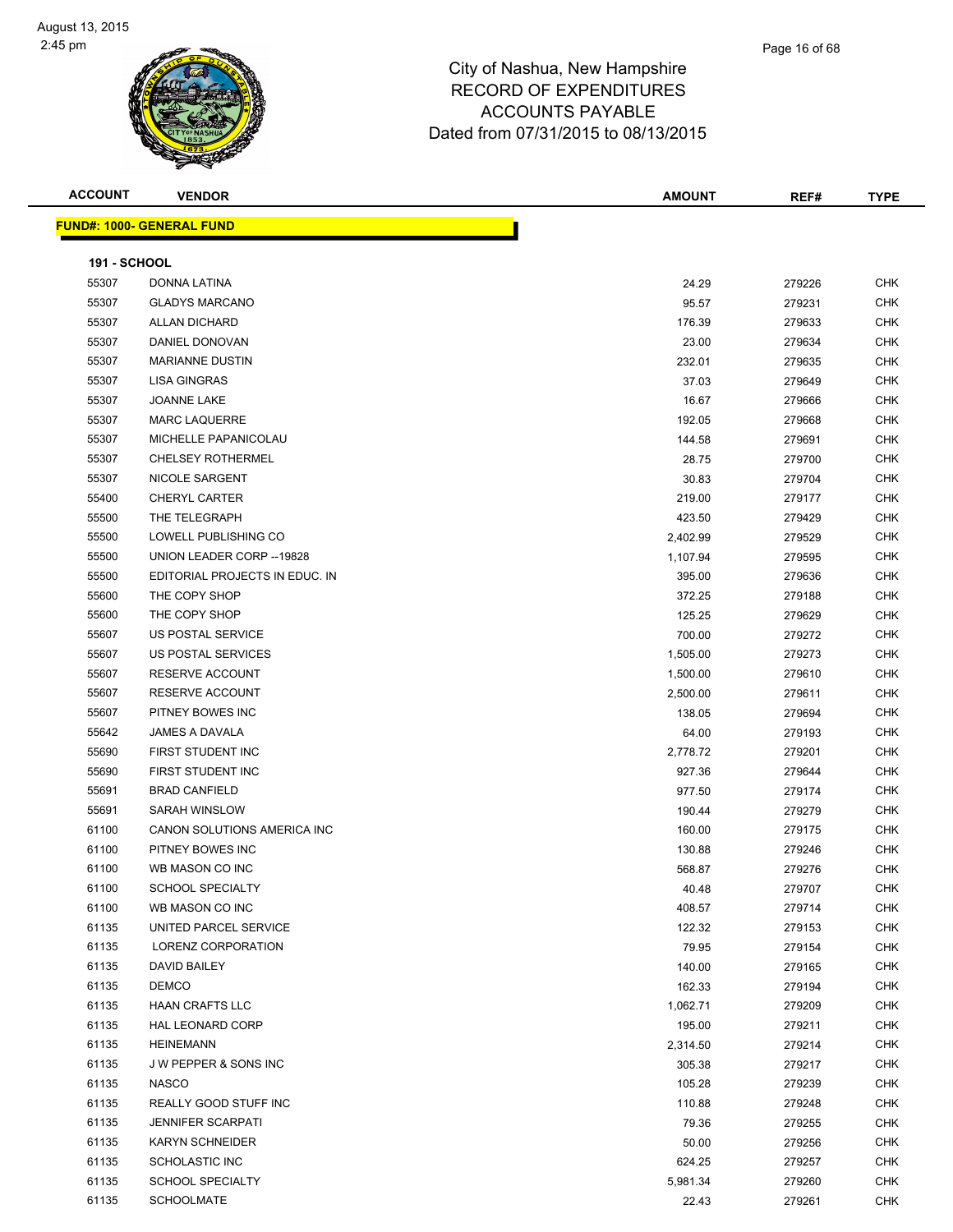| <b>ACCOUNT</b>      | <b>VENDOR</b>                                     | <b>AMOUNT</b>    | REF#             | <b>TYPE</b> |
|---------------------|---------------------------------------------------|------------------|------------------|-------------|
|                     | <b>FUND#: 1000- GENERAL FUND</b>                  |                  |                  |             |
|                     |                                                   |                  |                  |             |
| <b>191 - SCHOOL</b> |                                                   |                  |                  |             |
| 61135               | WB MASON CO INC                                   | 1,084.13         | 279276           | CHK         |
| 61135               | <b>WEST MUSIC</b>                                 | 733.89           | 279277           | <b>CHK</b>  |
| 61135               | ZANER BLOSER INC                                  | 390.21           | 279280           | <b>CHK</b>  |
| 61135               | <b>CURRICULUM ASSOCIATES LLC</b>                  | 147.50           | 279631           | <b>CHK</b>  |
| 61135               | <b>MARIANNE DUSTIN</b>                            | 107.26           | 279635           | CHK         |
| 61135               | <b>FIELDTEX PRODUCTS</b>                          | 357.50           | 279642           | <b>CHK</b>  |
| 61135               | J W PEPPER & SONS INC                             | 177.64           | 279661           | CHK         |
| 61135               | KITTREDGE EQUIPMENT CO - NH                       | 723.92           | 279665           | CHK         |
| 61135               | LAKESHORE LEARNING MATERIALS                      | 222.00           | 279667           | CHK         |
| 61135               | MCINTIRE BUSINESS PRODUCTS INC                    | 8,276.40         | 279677           | CHK         |
| 61135               | <b>JANET MORAN</b>                                | 423.70           | 279681           | CHK         |
| 61135               | <b>MUSIC IS ELEMENTARY</b>                        | 77.88            | 279684           | <b>CHK</b>  |
| 61135               | <b>PALOS SPORTS INC</b>                           | 407.44           | 279690           | <b>CHK</b>  |
| 61135               | REALLY GOOD STUFF INC                             | 139.45           | 279695           | <b>CHK</b>  |
| 61135               | <b>SCHOOL SPECIALTY</b>                           | 688.77           | 279706           | <b>CHK</b>  |
| 61135               | <b>SCHOOL SPECIALTY</b>                           | 4,140.12         | 279707           | <b>CHK</b>  |
| 61135               | WB MASON CO INC                                   | 1,717.46         | 279714           | <b>CHK</b>  |
| 61135               | <b>WEST MUSIC</b>                                 | 149.15           | 279715           | CHK         |
| 61135               | <b>WILSON LANGUAGE</b>                            | 2,138.40         | 279717           | <b>CHK</b>  |
| 61142               | SCHOOL NURSE SUPPLY INC                           | 231.24           | 279259           | <b>CHK</b>  |
| 61142               | WILLIAM V MACGILL & CO                            | 369.77           | 279716           | <b>CHK</b>  |
| 61249               | WESTERN PSYCHOLOGICAL SERVICES                    | 149.05           | 279278           | <b>CHK</b>  |
| 61299               | <b>MARGARET ADAMS</b>                             | 10.47            | 279160           | <b>CHK</b>  |
| 61299               | <b>BELLETETES INC</b>                             | 55.31            | 279167           | <b>CHK</b>  |
| 61299               | <b>ASHLEE CARR</b>                                | 49.79            | 279176           | <b>CHK</b>  |
| 61299               | ROBERT CIOPPA                                     | 140.00           | 279184           | <b>CHK</b>  |
| 61299               | <b>FASTENAL CO</b>                                | 17.83            | 279198           | <b>CHK</b>  |
| 61299               | HOME DEPOT CREDIT SERVICES                        | 265.05           | 279215           | <b>CHK</b>  |
| 61299               | <b>SCOTT JAQUITH</b>                              | 247.98           | 279218           | CHK         |
| 61299               | NASHUA WALLPAPER & PAINT CO                       | 1,195.81         | 279240           | CHK         |
| 61299               | <b>BELLETETES INC</b>                             | 723.15           | 279617           | CHK         |
| 61299               | BUDGET 1 HR. SIGN CTR., INC                       | 65.00            | 279621           | <b>CHK</b>  |
| 61299               | <b>RANDY CALHOUN</b>                              | 241.07           | 279623           | CHK         |
| 61299               | <b>CAROL EDMONDS</b>                              | 32.00            | 279637           | CHK         |
| 61299               | <b>FASTENAL CO</b>                                | 239.82           | 279641           | <b>CHK</b>  |
| 61299               | HOME DEPOT CREDIT SERVICES                        | 46.44            | 279657           | CHK         |
| 61299               | <b>IDEAL BUSINESS MACHINES INC</b>                | 144.35           | 279660           | <b>CHK</b>  |
| 61299               | MERRIMACK BUILDING SUPPLY INC                     | 295.91           | 279680           | <b>CHK</b>  |
| 61299               | AMANDA MORRIS                                     | 65.91            | 279682           | CHK         |
| 61299               | NASHUA WALLPAPER & PAINT CO                       | 2,895.30         | 279686           | CHK         |
| 61407               | ALARMAX DISTRIBUTORS INC                          | 163.00           | 279161           | CHK         |
| 61407               | M & M ELECTRICAL SUPPLY CO INC                    | 619.96           | 279229           | CHK         |
| 61407               | M & M ELECTRICAL SUPPLY CO INC                    | 368.99           | 279672           | CHK         |
| 61407               | REXEL                                             | 129.95           | 279697           | CHK         |
| 61414<br>61414      | <b>GRANITE GROUP</b>                              | 171.07<br>76.07  | 279208           | CHK         |
| 61414               | <b>HAJOCA CORPORATION</b><br><b>GRANITE GROUP</b> |                  | 279210           | CHK<br>CHK  |
| 61414               | HAJOCA CORPORATION                                | 167.20<br>380.47 | 279652<br>279655 | <b>CHK</b>  |
|                     |                                                   |                  |                  |             |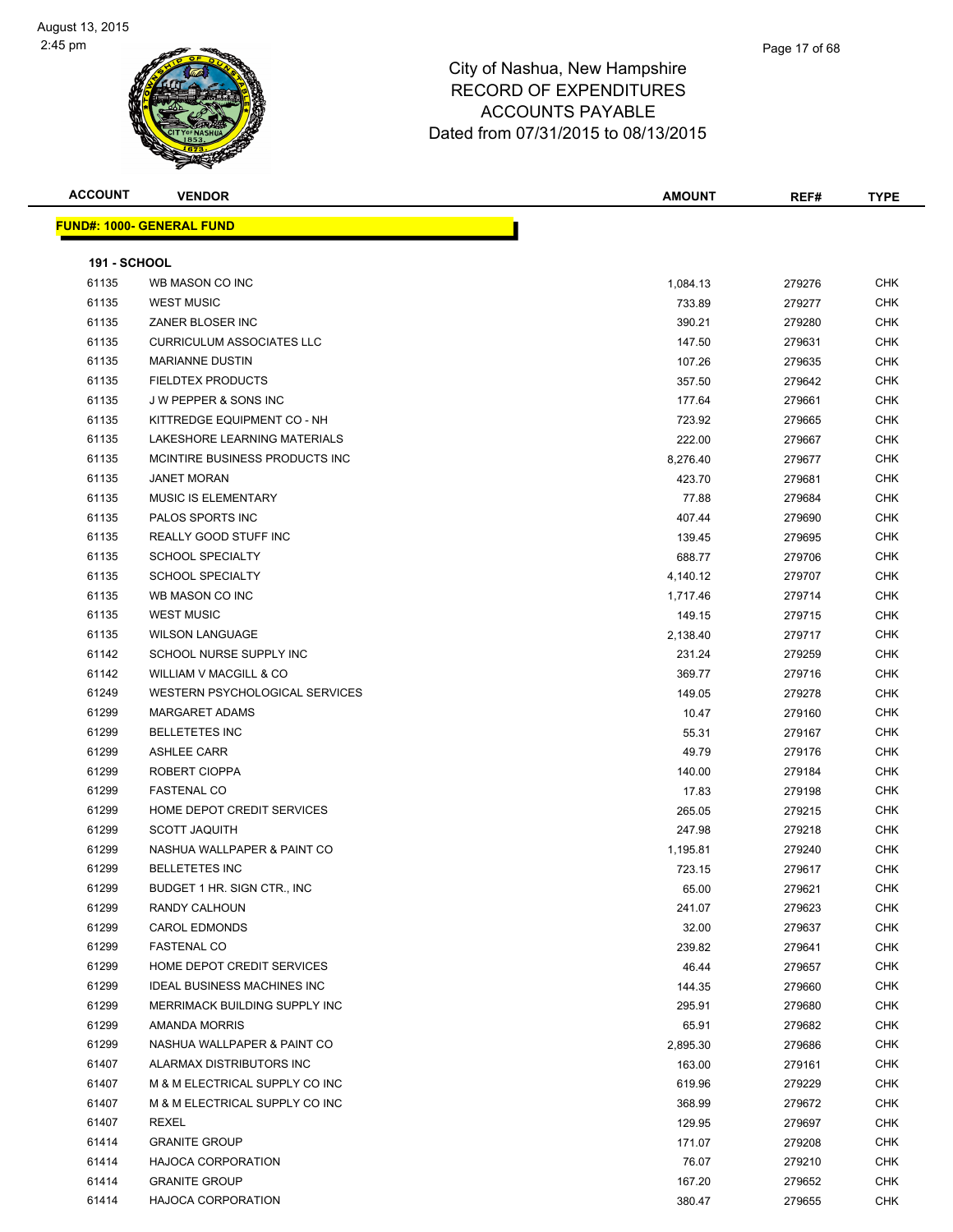#### Page 18 of 68

## City of Nashua, New Hampshire RECORD OF EXPENDITURES ACCOUNTS PAYABLE Dated from 07/31/2015 to 08/13/2015

| <b>ACCOUNT</b>      | <b>VENDOR</b>                         | <b>AMOUNT</b> | REF#   | <b>TYPE</b> |
|---------------------|---------------------------------------|---------------|--------|-------------|
|                     | <b>FUND#: 1000- GENERAL FUND</b>      |               |        |             |
| <b>191 - SCHOOL</b> |                                       |               |        |             |
| 61421               | <b>GRAINGER</b>                       | 488.75        | 279207 | <b>CHK</b>  |
| 61421               | HEATING SPECIALTIES OF NH INC         | 72.00         | 279213 | CHK         |
| 61421               | INDEPENDENT PIPE & SUPPLY CORP        | 57.36         | 279216 | CHK         |
| 61428               | NATIONAL CHEMICAL LABS                | 24,000.56     | 279241 | CHK         |
| 61428               | NATIONWIDE SALES & SERVICE            | 2,220.50      | 279242 | <b>CHK</b>  |
| 61428               | NATIONWIDE SALES & SERVICE            | 2,452.03      | 279687 | CHK         |
| 61607               | COMPUTER HUT dba IT INSIDERS          | 424.75        | 279186 | CHK         |
| 61607               | <b>SCHOOL SPECIALTY</b>               | 240.26        | 279260 | CHK         |
| 61814               | FOLLETT SCHOOL SOLUTIONS INC          | 394.70        | 279204 | <b>CHK</b>  |
| 61814               | <b>UPSTART</b>                        | 119.66        | 279271 | CHK         |
| 61814               | FOLLETT SCHOOL SOLUTIONS INC          | 2,378.10      | 279646 | CHK         |
| 61821               | <b>EBSCO INFORMATION SERVICES</b>     | 418.94        | 279197 | CHK         |
| 61821               | SCHOLASTIC INC                        | 651.09        | 279257 | CHK         |
| 61821               | <b>TARA KINSELLA</b>                  | 7.92          | 279664 | CHK         |
| 61830               | <b>SCHOLASTIC INC</b>                 | 2,375.90      | 279257 | CHK         |
| 61830               | <b>SCHOLASTIC INC</b>                 | 754.01        | 279705 | CHK         |
| 61875               | UNITED PARCEL SERVICE                 | 51.43         | 279153 | CHK         |
| 61875               | ACADEMIC THERAPY/HIGH NOON BKS        | 851.40        | 279157 | CHK         |
| 61875               | <b>CAROLINE B CHASE</b>               | 226.20        | 279181 | <b>CHK</b>  |
| 61875               | <b>BARNES &amp; NOBLE INC</b>         | (35.97)       | 279616 | <b>CHK</b>  |
| 61875               | <b>HEINEMANN</b>                      | 875.60        | 279656 | CHK         |
| 61875               | <b>HOUGHTON MIFFLIN HARCOURT PUB.</b> | 199.00        | 279658 | <b>CHK</b>  |
| 61875               | PERFECTION LEARNING CORP              | 327.81        | 279693 | CHK         |
| 71221               | COMPUTER HUT dba IT INSIDERS          | 17,658.60     | 279186 | CHK         |
| 71221               | CUSTOM COMPUTER SPECIALIST INC        | 867.10        | 279191 | CHK         |
| 71221               | DTS COMMUNICATIONS LLC                | 4,968.00      | 279196 | <b>CHK</b>  |
| 71221               | <b>BEST BUY BUSINESS ADVANTAGE</b>    | 1,999.90      | 279618 | <b>CHK</b>  |
| 71221               | COMPUTER HUT dba IT INSIDERS          | 3,799.98      | 279628 | CHK         |
| 71228               | FRONTLINE TECHNOLOGIES GRP LLC        | 4,462.00      | 279333 | CHK         |
| 71228               | <b>GOVCONNECTION INC</b>              | 62,443.58     | 279651 | <b>CHK</b>  |
| 71228               | S/P2                                  | 249.00        | 279702 | <b>CHK</b>  |
| 71800               | VIRCO INC                             | 390.45        | 279275 | <b>CHK</b>  |
| 71999               | SECURADYNE SYSTEMS                    | 2,384.98      | 279262 | <b>CHK</b>  |
| 71999               | <b>GLOBAL INDUSTRIAL EQUIPMENT</b>    | 3,810.00      | 279650 | <b>CHK</b>  |
| 71999               | LYNNE JOSEPH                          | 378.00        | 279663 | <b>CHK</b>  |
| 71999               | SCHOOLHOUSE OUTFITTERS, LLC           | 1,829.00      | 279708 | <b>CHK</b>  |
| 75120               | NORWAY SAVINGS BANK                   | 78,697.00     | 279244 | <b>CHK</b>  |
| 75220               | NORWAY SAVINGS BANK                   | 2,589.00      | 279244 | <b>CHK</b>  |
|                     | <b>TOTAL 191 - SCHOOL</b>             | \$484,947.03  |        |             |
|                     |                                       |               |        |             |

#### **TOTAL FUND 1000 - GENERAL FUND \$4,749,760.85**

#### **FUND#: 1001- GF-CAPITAL IMPROVEMENTS**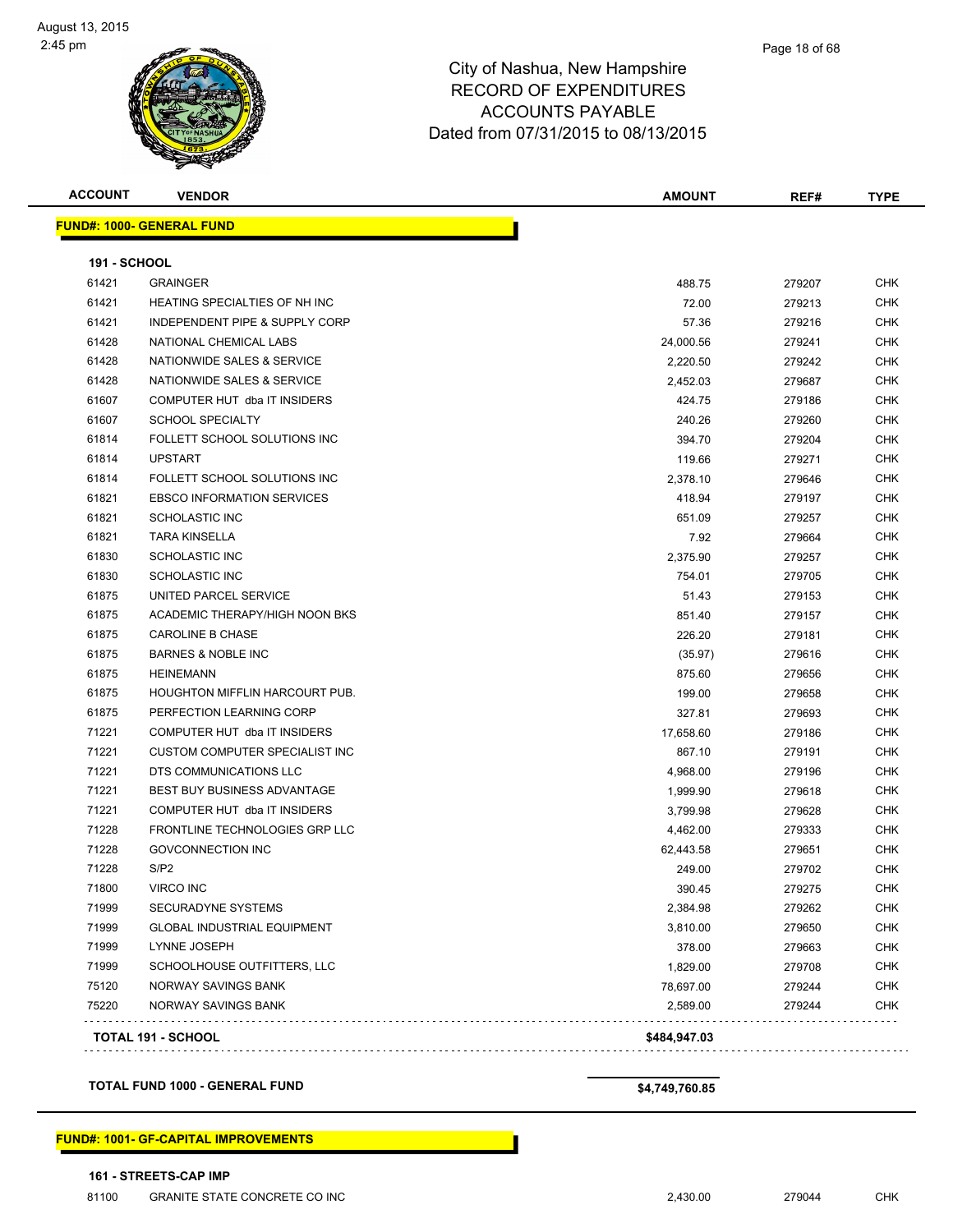| <b>ACCOUNT</b>      | <b>VENDOR</b>                                    | <b>AMOUNT</b> | REF#   | <b>TYPE</b> |
|---------------------|--------------------------------------------------|---------------|--------|-------------|
|                     |                                                  |               |        |             |
|                     | <b>FUND#: 1001- GF-CAPITAL IMPROVEMENTS</b>      |               |        |             |
|                     | <b>161 - STREETS-CAP IMP</b>                     |               |        |             |
| 81100               | <b>BROX INDUSTRIES INC</b>                       | 174.78        | 279461 | <b>CHK</b>  |
|                     | <b>TOTAL 161 - STREETS-CAP IMP</b>               | \$2,604.78    |        |             |
| <b>191 - SCHOOL</b> |                                                  |               |        |             |
| 81100               | <b>NOBLIN &amp; ASSOCIATES</b>                   | 9,423.75      | 279243 | <b>CHK</b>  |
| 81100               | <b>NOBLIN &amp; ASSOCIATES</b>                   | 5,407.50      | 279689 | <b>CHK</b>  |
|                     | <b>TOTAL 191 - SCHOOL</b>                        | \$14,831.25   |        |             |
|                     | <b>TOTAL FUND 1001 - GF-CAPITAL IMPROVEMENTS</b> | \$17,436.03   |        |             |

#### **FUND#: 1010- GF-PRIOR YEAR ESCROWS/EXPENSES**

#### **150 - POLICE-PRIOR YEAR**

| 71400 | AQUATIC SPECIALTIES LLC              | 41.48   | 279446 | СНК |
|-------|--------------------------------------|---------|--------|-----|
|       |                                      |         |        |     |
|       | <b>TOTAL 150 - POLICE-PRIOR YEAR</b> | \$41.48 |        |     |

#### **191 - SCHOOL**

| 52800 | <b>CASSIE HAYES</b>               | 540.00   | 279180 | <b>CHK</b> |
|-------|-----------------------------------|----------|--------|------------|
| 52800 | <b>CHRISTINE PAULIK</b>           | 1,272.00 | 279182 | <b>CHK</b> |
| 52800 | <b>CHRISTOPHER RITTER</b>         | 540.00   | 279183 | <b>CHK</b> |
| 52800 | DARCY BLAUVELT                    | 1,504.80 | 279192 | <b>CHK</b> |
| 52800 | <b>JENNIFER BURNETTE</b>          | 540.00   | 279219 | <b>CHK</b> |
| 52800 | JENNIFER FITZGERALD               | 768.00   | 279220 | <b>CHK</b> |
| 52800 | <b>JOHANNA SEEBA</b>              | 540.00   | 279221 | <b>CHK</b> |
| 52800 | <b>KELLY HOLMES</b>               | 540.00   | 279224 | <b>CHK</b> |
| 52800 | <b>LISA D MARSHALL</b>            | 4,440.00 | 279227 | <b>CHK</b> |
| 52800 | <b>LISA JANOSIK</b>               | 1,968.00 | 279228 | <b>CHK</b> |
| 52800 | <b>MAUREEN CAWLEY</b>             | 1,262.40 | 279233 | <b>CHK</b> |
| 52800 | <b>MAUREEN CURRAN</b>             | 540.00   | 279234 | <b>CHK</b> |
| 52800 | MICHELLE R COHEN                  | 540.00   | 279237 | <b>CHK</b> |
| 52800 | <b>THOMAS CASEY</b>               | 3,009.60 | 279269 | <b>CHK</b> |
| 52800 | <b>ALEXIS BAKER</b>               | 1,504.80 | 279613 | <b>CHK</b> |
| 52800 | CATHERINE BELANGER                | 551.20   | 279624 | <b>CHK</b> |
| 52800 | <b>LETITIA MEEHAN</b>             | 528.00   | 279670 | <b>CHK</b> |
| 52800 | <b>NICOLE PHANEUF</b>             | 1,708.00 | 279688 | <b>CHK</b> |
| 52800 | <b>TANYA ACKERMAN</b>             | 1,200.00 | 279710 | <b>CHK</b> |
| 53135 | MARK C STEADMAN O.D.              | 1,287.50 | 279266 | <b>CHK</b> |
| 53135 | PHILIP L SUTHERLAND               | 1,287.50 | 279268 | <b>CHK</b> |
| 53614 | <b>GATE CITY CHARTER SCHOOL</b>   | 3,901.75 | 279648 | <b>CHK</b> |
| 53628 | BRENDEN KEHREN DEVELOPMENT        | 1,211.25 | 279172 | <b>CHK</b> |
| 53628 | <b>CLARITY WATER TECHNOLOGIES</b> | 798.17   | 279625 | <b>CHK</b> |
| 61135 | <b>SCHOLASTIC INC</b>             | 579.87   | 279705 | <b>CHK</b> |
| 61875 | FOLLETT SCHOOL SOLUTIONS INC      | 860.04   | 279645 | <b>CHK</b> |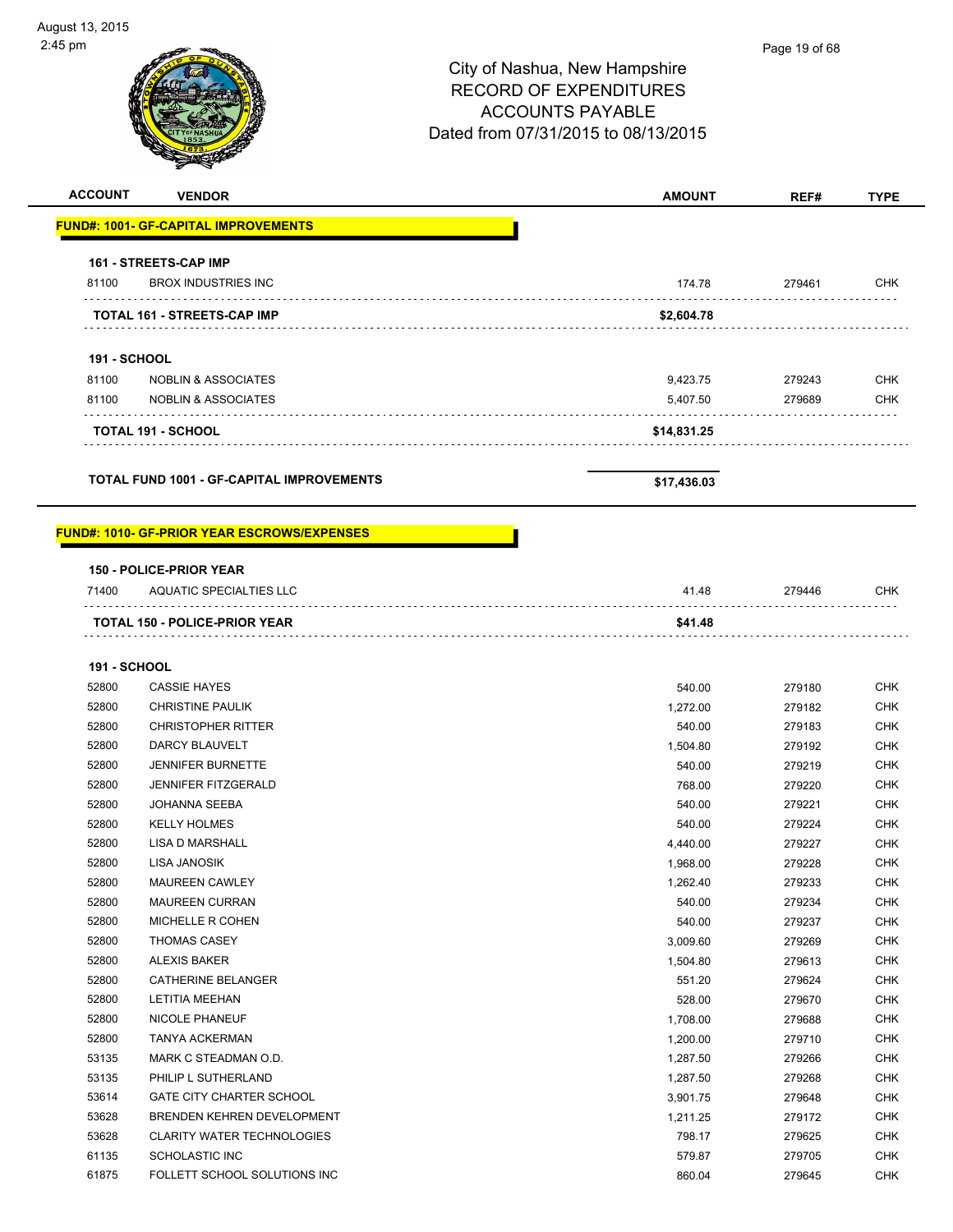| August 13, 2015<br>2:45 pm |                                                     | City of Nashua, New Hampshire<br><b>RECORD OF EXPENDITURES</b><br><b>ACCOUNTS PAYABLE</b><br>Dated from 07/31/2015 to 08/13/2015 | Page 20 of 68 |             |
|----------------------------|-----------------------------------------------------|----------------------------------------------------------------------------------------------------------------------------------|---------------|-------------|
| <b>ACCOUNT</b>             | <b>VENDOR</b>                                       | <b>AMOUNT</b>                                                                                                                    | REF#          | <b>TYPE</b> |
|                            | <u> FUND#: 1010- GF-PRIOR YEAR ESCROWS/EXPENSES</u> |                                                                                                                                  |               |             |
|                            | <b>TOTAL 191 - SCHOOL</b>                           | \$33,422.88                                                                                                                      |               |             |
|                            | TOTAL FUND 1010 - GF-PRIOR YEAR ESCROWS/EXPENSES    | \$33,464.36                                                                                                                      |               |             |
|                            | <b>FUND#: 2100- FOOD SERVICES FUND</b>              |                                                                                                                                  |               |             |
| 55600                      | ACE PRINTING CO                                     | 6,387.00                                                                                                                         | 279158        | <b>CHK</b>  |
| 71000                      | KITTREDGE EQUIPMENT CO - NH                         | 18.35                                                                                                                            | 279225        | <b>CHK</b>  |
|                            | <b>TOTAL FUND 2100 - FOOD SERVICES FUND</b>         | \$6,405.35                                                                                                                       |               |             |
|                            |                                                     |                                                                                                                                  |               |             |
|                            | <b>FUND#: 2120- SUMMER FEEDING PROGRAM FUND</b>     |                                                                                                                                  |               |             |
| 61214                      | <b>BIMBO FOODS BAKERIES INC</b>                     | 42.90                                                                                                                            | 279168        | <b>CHK</b>  |
| 61214                      | <b>GARELICK FARMS LYNN</b>                          | 412.78                                                                                                                           | 279206        | <b>CHK</b>  |
| 61214                      | <b>M SAUNDERS INC</b>                               | 222.78                                                                                                                           | 279230        | <b>CHK</b>  |
| 61299                      | <b>DOREEN BURGESS</b>                               | 45.74                                                                                                                            | 279173        | <b>CHK</b>  |
| 61299                      | <b>AMY CASSIDY</b>                                  | 37.39                                                                                                                            | 279179        | <b>CHK</b>  |
| 61299                      | <b>GARELICK FARMS LYNN</b>                          | 676.31                                                                                                                           | 279206        | <b>CHK</b>  |
| 61299                      | <b>DEANA KEHOE</b>                                  | 55.86                                                                                                                            | 279223        | <b>CHK</b>  |
|                            | TOTAL FUND 2120 - SUMMER FEEDING PROGRAM FUND       | \$1,493.76                                                                                                                       |               |             |
|                            | <b>FUND#: 2207- ADULT ED/CONTINUING ED</b>          |                                                                                                                                  |               |             |
| 55500                      | FED EX OFFICE                                       | 3,455.00                                                                                                                         | 279607        | <b>CHK</b>  |
|                            | <b>TOTAL FUND 2207 - ADULT ED/CONTINUING ED</b>     | \$3,455.00                                                                                                                       |               |             |
|                            | <b>FUND#: 2222- AFTER SCHOOL PROGRAM</b>            |                                                                                                                                  |               |             |
| 44600                      | <b>IRIS ACEVEDO</b>                                 | 75.00                                                                                                                            | 279159        | <b>CHK</b>  |
| 55300                      | <b>STEVE AMROL</b>                                  | 103.97                                                                                                                           | 279164        | <b>CHK</b>  |
| 55300                      | CATHERINE COGSWELL                                  | 117.00                                                                                                                           | 279185        | <b>CHK</b>  |
| 55690                      | FIRST STUDENT INC                                   | 714.00                                                                                                                           | 279201        | <b>CHK</b>  |
| 61299                      | AC MOORE INC                                        | 15.85                                                                                                                            | 279156        | <b>CHK</b>  |
| 61299                      | <b>BOB'S PIZZA</b>                                  | 56.37                                                                                                                            | 279169        | <b>CHK</b>  |
| 61299                      | <b>HEATHER BOUCHER</b>                              | 21.17                                                                                                                            | 279170        | <b>CHK</b>  |
| 61299                      | CATHERINE COGSWELL                                  | 35.00                                                                                                                            | 279185        | <b>CHK</b>  |
| 61299                      | <b>GARELICK FARMS LYNN</b>                          | 188.03                                                                                                                           | 279206        | <b>CHK</b>  |
| 61299                      | MARKET BASKET ACCT 2589096                          | 19.94                                                                                                                            | 279232        | <b>CHK</b>  |
| 61299                      | SAMS CLUB/SYNCHRONY BANK                            | 113.62                                                                                                                           | 279253        | <b>CHK</b>  |
| 61299                      | LACONIA SCHOOL DISTRICT                             | 2,500.00                                                                                                                         | 279608        | <b>CHK</b>  |
|                            | TOTAL FUND 2222 - AFTER SCHOOL PROGRAM              | \$3,959.95                                                                                                                       |               |             |

**FUND#: 2503- PARKS & REC PROGRAMS FUND**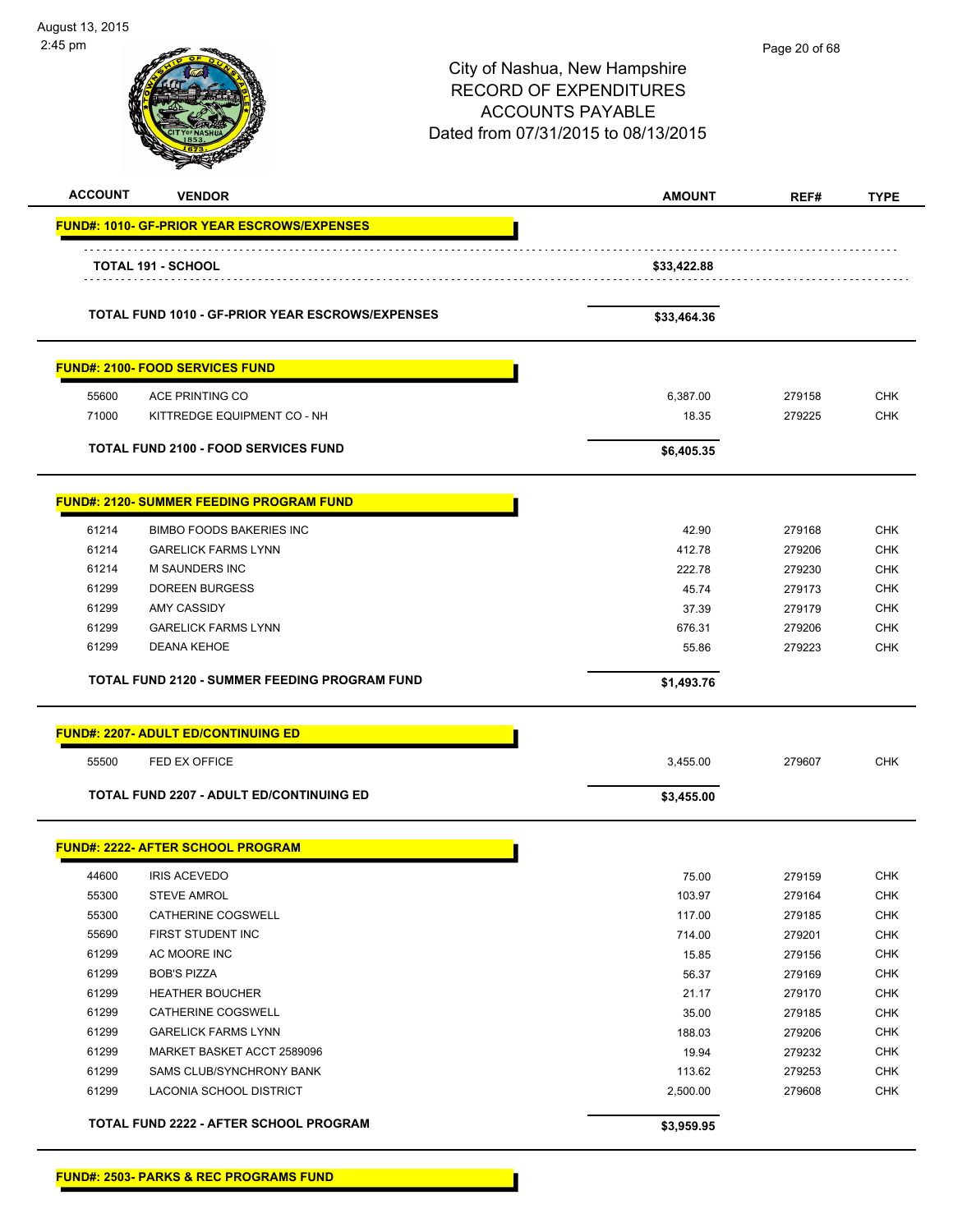

| <b>ACCOUNT</b> | <b>VENDOR</b>                                     | <b>AMOUNT</b> | REF#   | <b>TYPE</b> |
|----------------|---------------------------------------------------|---------------|--------|-------------|
|                | <b>FUND#: 2503- PARKS &amp; REC PROGRAMS FUND</b> |               |        |             |
| 44549          | <b>DENISE ROSHER</b>                              | 25.00         | 279723 | <b>CHK</b>  |
| 51400          | <b>BRENDAN BARRETT</b>                            | 300.00        | 279281 | <b>CHK</b>  |
| 51400          | <b>JUSTIN COREY CARTER</b>                        | 450.00        | 279282 | <b>CHK</b>  |
| 51400          | RICHARD A CONSTANT                                | 120.00        | 279283 | <b>CHK</b>  |
| 51400          | KEITH JOHN GARDNER                                | 150.00        | 279285 | <b>CHK</b>  |
| 51400          | <b>CHRISTOPHER GAUDREAU</b>                       | 600.00        | 279286 | <b>CHK</b>  |
| 51400          | <b>NATHAN HALE</b>                                | 300.00        | 279287 | <b>CHK</b>  |
| 51400          | <b>LEVI GOSSELIN</b>                              | 300.00        | 279288 | <b>CHK</b>  |
| 51400          | <b>JAKE MADEN</b>                                 | 450.00        | 279289 | <b>CHK</b>  |
| 51400          | DAVID OSBORN                                      | 900.00        | 279290 | <b>CHK</b>  |
| 51400          | <b>ROHAN PATEL</b>                                | 300.00        | 279291 | <b>CHK</b>  |
| 51400          | YELFRY MIGUEL ALMONTE DE LEON                     | 300.00        | 279292 | <b>CHK</b>  |
| 51400          | <b>ANTHONY AGOR</b>                               | 300.00        | 279720 | <b>CHK</b>  |
| 51400          | <b>ELIZABETH BRESETT</b>                          | 900.00        | 279721 | <b>CHK</b>  |
| 51400          | <b>TAYLOR CHOATE</b>                              | 450.00        | 279722 | <b>CHK</b>  |
| 51400          | <b>JULIE FIERLEY</b>                              | 900.00        | 279724 | <b>CHK</b>  |
| 51400          | <b>NICOLE FITZGIBBONS</b>                         | 900.00        | 279725 | <b>CHK</b>  |
| 51400          | DANIEL J FRECHETTE JR                             | 240.00        | 279726 | <b>CHK</b>  |
| 51400          | <b>KEVIN GENAO</b>                                | 300.00        | 279727 | <b>CHK</b>  |
| 51400          | <b>KIERA KENNEDY</b>                              | 300.00        | 279728 | <b>CHK</b>  |
| 51400          | <b>TREVOR KNIGHT</b>                              | 225.00        | 279729 | <b>CHK</b>  |
| 51400          | <b>KYRA KIRKLAND</b>                              | 900.00        | 279730 | <b>CHK</b>  |
| 51400          | RONALD MARTIN                                     | 300.00        | 279731 | <b>CHK</b>  |
| 51400          | <b>ABBEY PEYTON MILLER</b>                        | 900.00        | 279732 | <b>CHK</b>  |
| 51400          | <b>COLLIN MORROW</b>                              | 240.00        | 279733 | <b>CHK</b>  |
| 51400          | <b>HARPER C NIVEN</b>                             | 300.00        | 279734 | <b>CHK</b>  |
| 51400          | <b>ELIZABETH NOYES</b>                            | 900.00        | 279735 | <b>CHK</b>  |
| 51400          | REBECCA NOYES                                     | 900.00        | 279737 | <b>CHK</b>  |
| 51400          | <b>MELISSA PARDO</b>                              | 900.00        | 279738 | <b>CHK</b>  |
| 51400          | RYAN J PENKALA                                    | 300.00        | 279739 | <b>CHK</b>  |
| 51400          | KATHERINE M PRZYSTAC                              | 450.00        | 279740 | <b>CHK</b>  |
| 51400          | ROHAN PATEL                                       | 300.00        | 279741 | <b>CHK</b>  |
| 51400          | ZAVIER MIGUEL RUMARDO                             | 300.00        | 279742 | <b>CHK</b>  |
| 51400          | RACHEL SZCZYGIELSKI                               | 450.00        | 279743 | <b>CHK</b>  |
| 51400          | <b>THOMAS BABAIAN</b>                             | 225.00        | 279744 | <b>CHK</b>  |
| 51400          | <b>THOMAS VIAFORA</b>                             | 225.00        | 279745 | <b>CHK</b>  |
| 53600          | BECK'S ARTS EXPRESS LLC                           | 400.00        | 279006 | <b>CHK</b>  |
| 53600          | CARAMBA SKILLS CAMP                               | 2,670.00      | 279015 | <b>CHK</b>  |
| 53600          | BECK'S ARTS EXPRESS LLC                           | 448.00        | 279453 | <b>CHK</b>  |
| 53600          | THE CULINARY PLAYGROUND LLC                       | 3,120.00      | 279477 | <b>CHK</b>  |
| 53600          | NEW ENGLAND SCHOOL OF ARCHERY                     | 2,760.00      | 279559 | <b>CHK</b>  |
|                | TOTAL FUND 2503 - PARKS & REC PROGRAMS FUND       | \$25,698.00   |        |             |

#### **FUND#: 2504- HOLMAN STADIUM EVENTS FUND**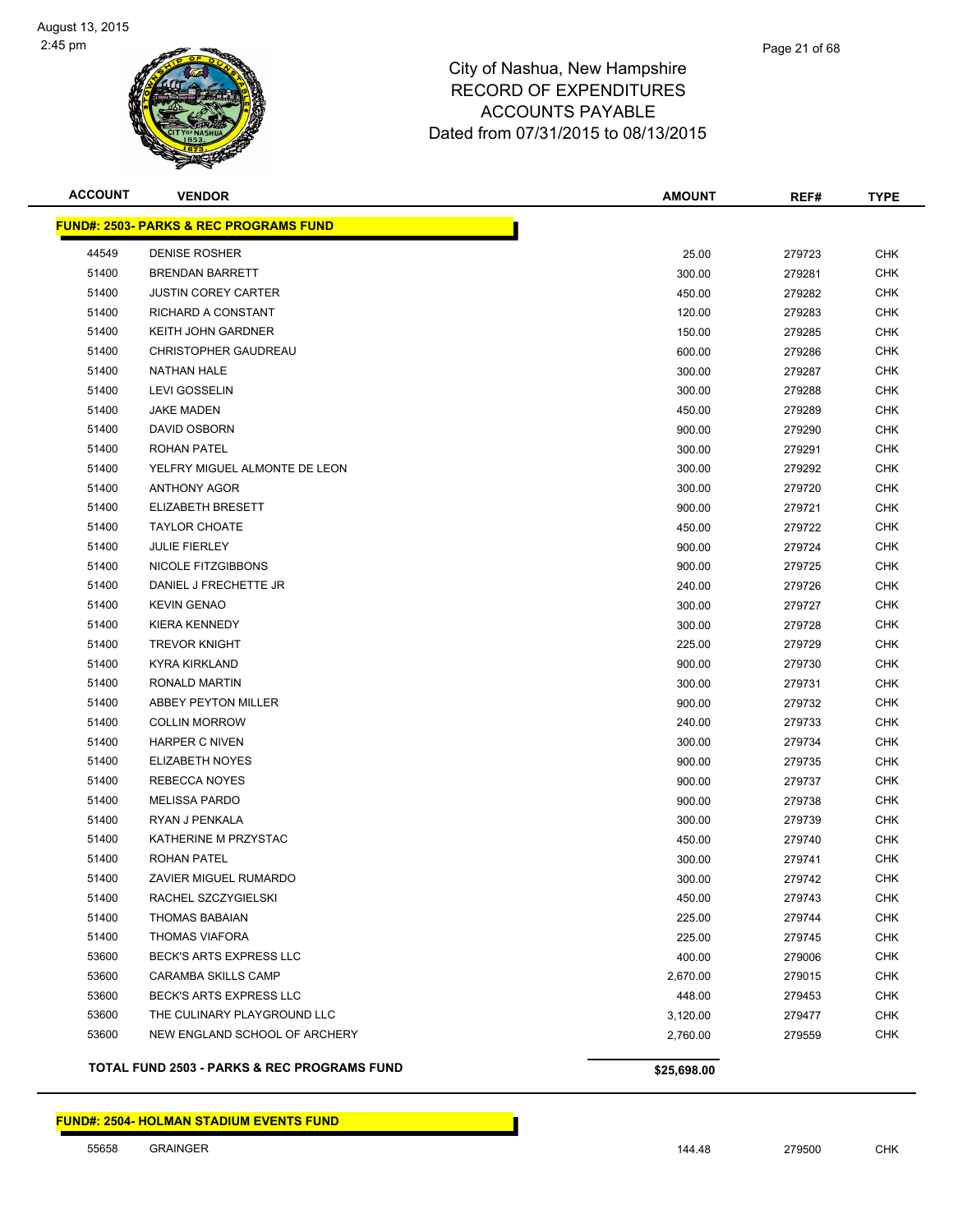| <b>ACCOUNT</b> | <b>VENDOR</b>                                               | <b>AMOUNT</b> | REF#   | <b>TYPE</b> |
|----------------|-------------------------------------------------------------|---------------|--------|-------------|
|                | TOTAL FUND 2504 - HOLMAN STADIUM EVENTS FUND                | \$144.48      |        |             |
|                | <b>FUND#: 2505- GOVT &amp; EDUCATION CHANNELS FUND</b>      |               |        |             |
| 53470          | <b>JOHN COLLINS</b>                                         | 75.00         | 279023 | <b>CHK</b>  |
| 53470          | MIKE JEYNES                                                 | 50.00         | 279063 | <b>CHK</b>  |
| 53470          | <b>THOMAS KING</b>                                          | 75.00         | 279069 | <b>CHK</b>  |
| 53470          | <b>JIM MCLEAN</b>                                           | 225.00        | 279082 | <b>CHK</b>  |
| 53470          | <b>TIM O'NEIL</b>                                           | 387.50        | 279101 | <b>CHK</b>  |
| 53470          | <b>FRANK J WALLENT</b>                                      | 375.00        | 279142 | <b>CHK</b>  |
| 54141          | PENNICHUCK WATER WORKS INC                                  | 20.48         | 278990 | <b>CHK</b>  |
| 55699          | COMCAST CABLE COMMUNICATIONS I                              | 10.39         | 278982 | <b>CHK</b>  |
| 55699          | AARDVARK THE DEAN OF CLEAN                                  | 195.00        | 279435 | <b>CHK</b>  |
|                | <b>TOTAL FUND 2505 - GOVT &amp; EDUCATION CHANNELS FUND</b> | \$1,413.37    |        |             |
|                | <b>FUND#: 2506- HUNT BLDG FACILITY RENTAL FUND</b>          |               |        |             |
| 54114          | <b>LIBERTY UTILITIES - NH</b>                               | 50.90         | 279416 | <b>CHK</b>  |
| 54200          | ERICKSON CLEANING SERVICES LLC                              | 260.00        | 279488 | <b>CHK</b>  |
| 54280          | FISH WINDOW CLEANING                                        | 500.00        | 279495 | <b>CHK</b>  |
| 54487          | PROTECTION ONE ALARM MONTORING                              | 54.00         | 279109 | <b>CHK</b>  |
|                | TOTAL FUND 2506 - HUNT BLDG FACILITY RENTAL FUND            | \$864.90      |        |             |
|                | <b>FUND#: 3030- EMERGENCY MGMT GRANTS FUND</b>              |               |        |             |
| 61299          | <b>M &amp; N SPORTS LLC</b>                                 | 1,948.25      | 279531 | <b>CHK</b>  |
| 71000          | <b>GRANITE STATE GATE SYSTEMS</b>                           | 11,715.00     | 279045 | <b>CHK</b>  |
| 71000          | HOME DEPOT CREDIT SERVICE 3065                              | 129.59        | 279509 | <b>CHK</b>  |
| 71000          | M & M ELECTRICAL SUPPLY CO INC                              | 495.15        | 279530 | <b>CHK</b>  |
|                | TOTAL FUND 3030 - EMERGENCY MGMT GRANTS FUND                | \$14,287.99   |        |             |
|                | <u>FUND#: 3068- COMMUNITY SERVICES GRANTS FUND</u>          |               |        |             |
| 55699          | NASHUA YOUTH COUNCIL                                        | 4,000.00      | 279406 | <b>CHK</b>  |
|                | <b>TOTAL FUND 3068 - COMMUNITY SERVICES GRANTS FUND</b>     | \$4,000.00    |        |             |
|                | <b>FUND#: 3070- COMMUNITY HEALTH GRANTS FUND</b>            |               |        |             |
| 55300          | KAYLA O'BRIEN                                               | 11.50         | 279372 | <b>CHK</b>  |
| 55300          | <b>LUIS PORRES</b>                                          | 18.40         | 279388 | <b>CHK</b>  |
| 55300          | <b>LUIS PORRES</b>                                          | 67.25         | 279388 | <b>CHK</b>  |
|                | TOTAL FUND 3070 - COMMUNITY HEALTH GRANTS FUND              | \$97.15       |        |             |
|                | <b>FUND#: 3080- COMMUNITY DEVELOPMENT GRANTS</b>            |               |        |             |
| 53400          | RADISSON HOTEL-NASHUA                                       | 1,960.21      | 279571 | <b>CHK</b>  |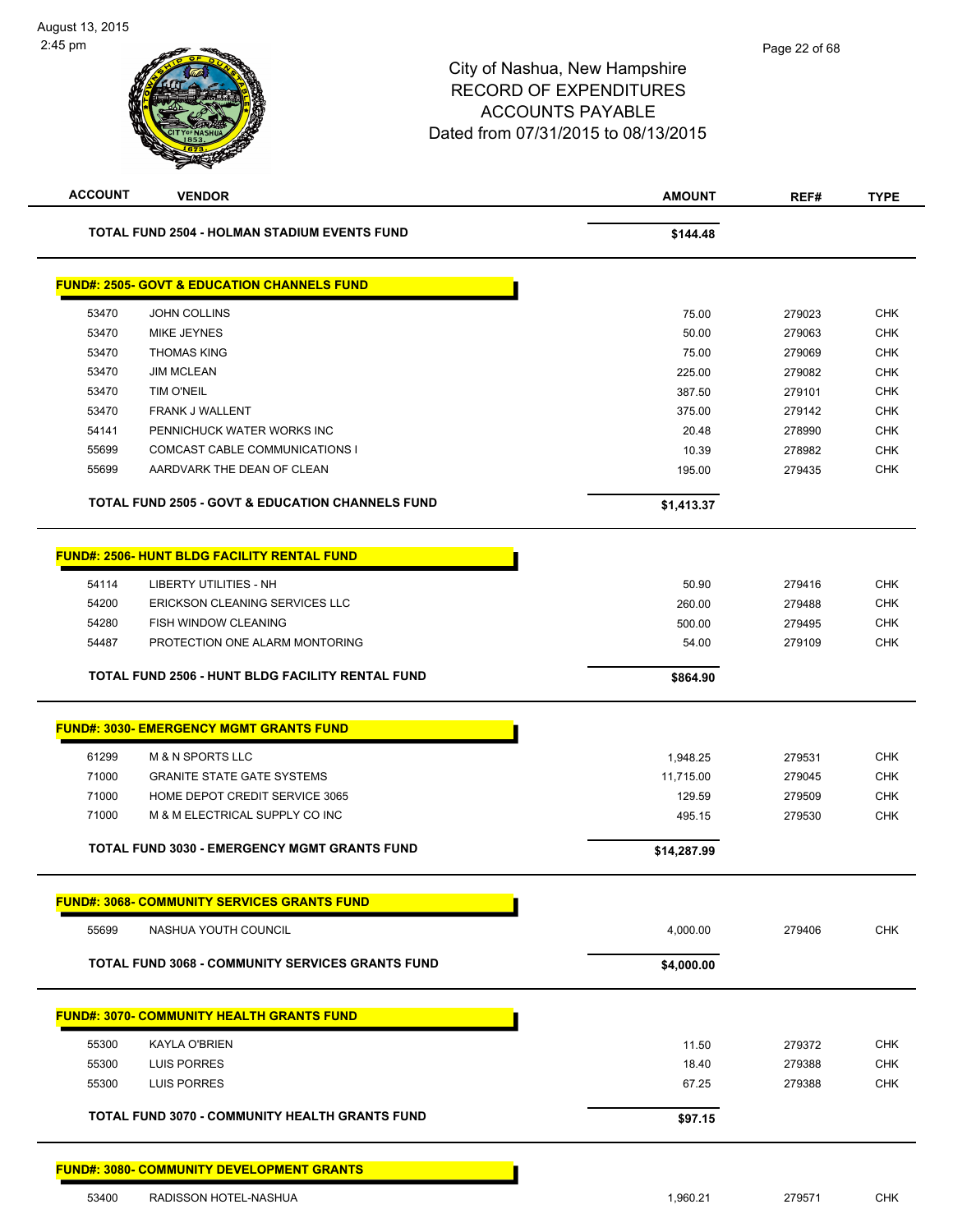

| <b>ACCOUNT</b> | <b>VENDOR</b>                                         | <b>AMOUNT</b> | REF#   | <b>TYPE</b> |
|----------------|-------------------------------------------------------|---------------|--------|-------------|
|                | <b>FUND#: 3080- COMMUNITY DEVELOPMENT GRANTS</b>      |               |        |             |
| 68400          | TOWN OF HUDSON                                        | 31,529.97     | 279589 | <b>CHK</b>  |
|                |                                                       |               |        |             |
|                | <b>TOTAL FUND 3080 - COMMUNITY DEVELOPMENT GRANTS</b> | \$33,490.18   |        |             |
|                | <b>FUND#: 3090- URBAN PROGRAM GRANTS FUND</b>         |               |        |             |
|                |                                                       |               |        |             |
| 54225          | ALCHEMY LEAD MANAGMENT                                | 3,655.00      | 279439 | <b>CHK</b>  |
| 55307          | DAVID SULLIVAN                                        | 438.16        | 279394 | <b>CHK</b>  |
| 55307          | <b>ROBERT RICE</b>                                    | 232.30        | 278976 | <b>CHK</b>  |
|                | TOTAL FUND 3090 - URBAN PROGRAM GRANTS FUND           | \$4,325.46    |        |             |
|                |                                                       |               |        |             |
|                | <b>FUND#: 3100- ECONOMIC DEVELOPMENT GRANTS</b>       |               |        |             |
| 53400          | RADISSON HOTEL-NASHUA                                 | 653.40        | 279571 | <b>CHK</b>  |
|                | <b>TOTAL FUND 3100 - ECONOMIC DEVELOPMENT GRANTS</b>  | \$653.40      |        |             |
|                |                                                       |               |        |             |
|                | <b>FUND#: 3120- TRANSIT GRANTS FUND</b>               |               |        |             |
| 54114          | <b>LIBERTY UTILITIES - NH</b>                         | 47.84         | 279419 | <b>CHK</b>  |
| 54141          | PENNICHUCK WATER WORKS INC                            | 75.10         | 278990 | <b>CHK</b>  |
| 54141          | PENNICHUCK WATER WORKS INC                            | 212.80        | 279424 | <b>CHK</b>  |
| 54421          | CONWAY OFFICE SOLUTIONS                               | 316.00        | 279473 | <b>CHK</b>  |
| 54600          | AMBI CIRCUIT BOARD ELECTRONICS                        | 245.00        | 279001 | <b>CHK</b>  |
| 55109          | <b>FAIRPOINT COMMUNICATIONS</b>                       | 50.00         | 278984 | <b>CHK</b>  |
| 55400          | <b>CHRISTOPHER CLOW</b>                               | 45.00         | 279361 | <b>CHK</b>  |
| 55400          | PETTY CASH                                            | 87.00         | 279387 | <b>CHK</b>  |
| 55400          | LOUISE WOODWORTH                                      | 45.00         | 279403 | <b>CHK</b>  |
| 55699          | THE TELEGRAPH                                         | 165.15        | 279429 | <b>CHK</b>  |
| 55699          | <b>FIRST TRANSIT INC</b>                              | 142,251.74    | 279494 | CHK         |
| 55699          | <b>CINTAS UNIFORMS</b>                                | 255.42        | 279468 | <b>CHK</b>  |
| 61299          | PURE WATERS OF NEW ENGLAND LLC                        | 31.50         | 279110 | <b>CHK</b>  |
| 61299          | WB MASON CO INC                                       | 129.95        | 279143 | <b>CHK</b>  |
| 61299          | PURE WATERS OF NEW ENGLAND LLC                        | 31.50         | 279569 | <b>CHK</b>  |
| 61299          | HOME DEPOT CREDIT SERVICE 3065                        | 82.34         | 279056 | <b>CHK</b>  |
| 61299          | HOME DEPOT CREDIT SERVICE 3065                        | 17.77         | 279056 | <b>CHK</b>  |
| 61299          | <b>FASTENAL CO</b>                                    | 24.61         | 279490 | <b>CHK</b>  |
| 61299          | HOME DEPOT CREDIT SERVICE 3065                        | 41.78         | 279509 | <b>CHK</b>  |
| 61300          | CITY OF NASHUA/TAX COLLECTORS                         | 75.92         | 279360 | <b>CHK</b>  |
| 61307          | <b>EAST RIVER ENERGY INC</b>                          | 19,056.14     | 279485 | <b>CHK</b>  |
| 61705          | MAYNARD & LESIEUR INC                                 | 1,760.00      | 279080 | <b>CHK</b>  |
| 61705          | STRATHAM TIRE                                         | 1,464.00      | 279128 | <b>CHK</b>  |
| 61709          | SAFETY KLEEN SYSTEMS INC                              | 307.55        | 279576 | <b>CHK</b>  |
| 61799          | NAPA AUTO PARTS                                       | 74.30         | 279092 | <b>CHK</b>  |
| 61799          | WILLARDS AUTO RADIATOR SHOP                           | 1,450.00      | 279144 | <b>CHK</b>  |
| 61799          | NAPA AUTO PARTS                                       | 318.42        | 279551 | <b>CHK</b>  |
| 61799          | NAPA AUTO PARTS                                       | 31.70         | 279092 | <b>CHK</b>  |
| 61799          | ALLIANCE BUS GROUP INC                                | 153.74        | 279440 | <b>CHK</b>  |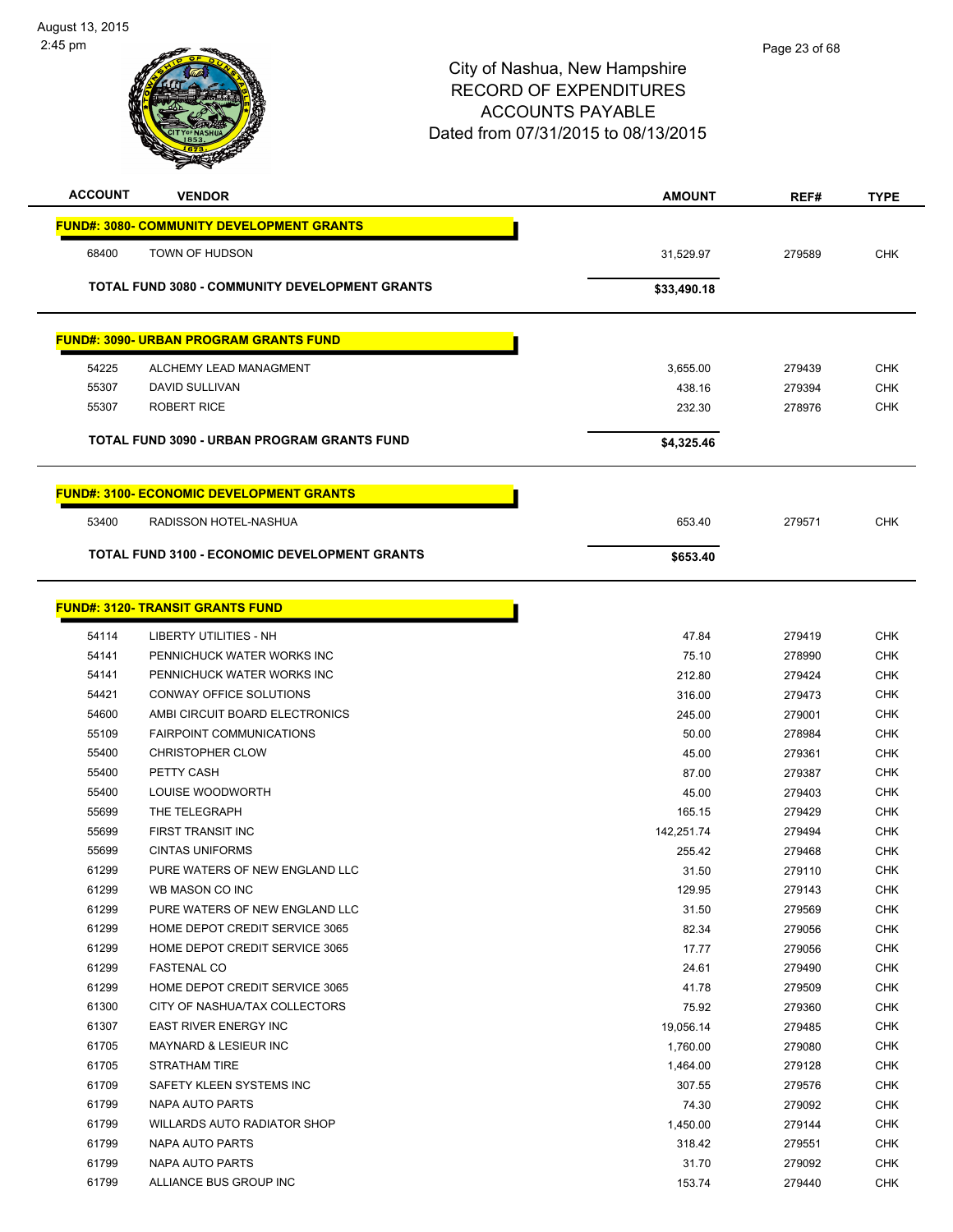

| <b>ACCOUNT</b> | <b>VENDOR</b>                                | <b>AMOUNT</b> | REF#   | <b>TYPE</b> |
|----------------|----------------------------------------------|---------------|--------|-------------|
|                | <b>FUND#: 3120- TRANSIT GRANTS FUND</b>      |               |        |             |
| 61799          | <b>CAMEROTA TRUCK PARTS</b>                  | 2,205.00      | 279462 | <b>CHK</b>  |
| 61799          | NAPA AUTO PARTS                              | 47.78         | 279551 | <b>CHK</b>  |
| 61799          | <b>QUIRK GM PARTS DEPOT</b>                  | 838.09        | 279570 | <b>CHK</b>  |
| 61799          | NAPA AUTO PARTS                              | 137.96        | 279092 | <b>CHK</b>  |
| 61799          | PATSY'S AUTO BODY ALIGNMENT                  | 875.55        | 279565 | <b>CHK</b>  |
| 61799          | NAPA AUTO PARTS                              | 53.54         | 279092 | <b>CHK</b>  |
| 61799          | NAPA AUTO PARTS                              | 14.68         | 279551 | <b>CHK</b>  |
| 61799          | NAPA AUTO PARTS                              | 110.76        | 279551 | <b>CHK</b>  |
| 61799          | <b>GILLIG LLC</b>                            | 277.45        | 279040 | <b>CHK</b>  |
| 71000          | <b>MASI PLUMBING &amp; HEATING INC</b>       | 3,195.00      | 279076 | <b>CHK</b>  |
|                | <b>TOTAL FUND 3120 - TRANSIT GRANTS FUND</b> | \$176,603.08  |        |             |

# **FUND#: 3800- SCHOOL GRANTS FUND**

|       | <u> UND#: 3800- SCHOOL GRANTS FUND</u> |          |          |
|-------|----------------------------------------|----------|----------|
| 53607 | <b>GAYLE R ESTERLY</b>                 |          | 4,320.00 |
| 53628 | ELIZABETH T HULBERT                    |          | 5,496.00 |
| 54807 | <b>FIRST CHURCH</b>                    |          | 3,746.00 |
| 55109 | FAIRPOINT COMMUNICATIONS               |          | 170.90   |
| 55300 | <b>SUSAN ROURKE</b>                    |          | 702.12   |
| 55300 | <b>COLLEGE BOARD</b>                   |          | 1,870.00 |
| 55300 | <b>KELLIE GABRIEL</b>                  |          | 104.65   |
| 55300 | <b>LESA MCQUESTEN</b>                  |          | 76.48    |
| 55300 | MARGARET REYNOLDS                      |          | 258.28   |
| 55300 | <b>KEITH RICHARD</b>                   |          | 104.65   |
| 55300 | <b>SUSAN ROURKE</b>                    |          | 104.65   |
| 55300 | <b>BARI SHERMAN</b>                    |          | 23.95    |
| 55300 | <b>THOMAS CASEY</b>                    |          | 732.51   |
| 55300 | <b>MAUREEN CURRAN</b>                  |          | 602.05   |
| 55300 | <b>JAMES FIRMIN</b>                    |          | 610.70   |
| 55300 | <b>LESA MCQUESTEN</b>                  |          | 537.95   |
| 55300 | <b>NATHAN BURNS</b>                    |          | 104.65   |
| 55300 | <b>COLLEGE BOARD</b>                   |          | 3,475.00 |
| 55300 | MARGARET REYNOLDS                      |          | 818.15   |
| 55300 | ELIZABETH VAN TWUYVER                  |          | 112.73   |
| 55300 | <b>JAYNE WING</b>                      | 104.65   |          |
| 55300 | JOHN W. FLANAGAN                       | 79.65    |          |
| 55300 | <b>STACIE PLOURDE</b>                  | 73.92    |          |
| 55300 | <b>ELIZABETH GREGOIRE</b>              | 75.44    |          |
| 55300 | <b>ANDREW FISHBEIN</b>                 | 2,568.60 |          |
| 55300 | <b>MARIANNE DUSTIN</b>                 | 175.27   |          |
| 55300 | MICHELLE PAPANICOLAU                   | 22.83    |          |
| 55400 | <b>SERESC</b>                          | 550.00   |          |
| 55690 | FIRST STUDENT INC                      | 1,240.68 |          |
| 61135 | WB MASON CO INC                        | 1,752.00 |          |
| 61135 | WB MASON CO INC                        |          | 1.90     |
| 61135 | <b>ALPHAGRAPHICS</b>                   | 284.00   |          |
| 61299 | COMPUTER HUT dba IT INSIDERS           | 599.50   |          |
| 61299 | <b>ASTRID ALVARADO</b>                 | 58.49    |          |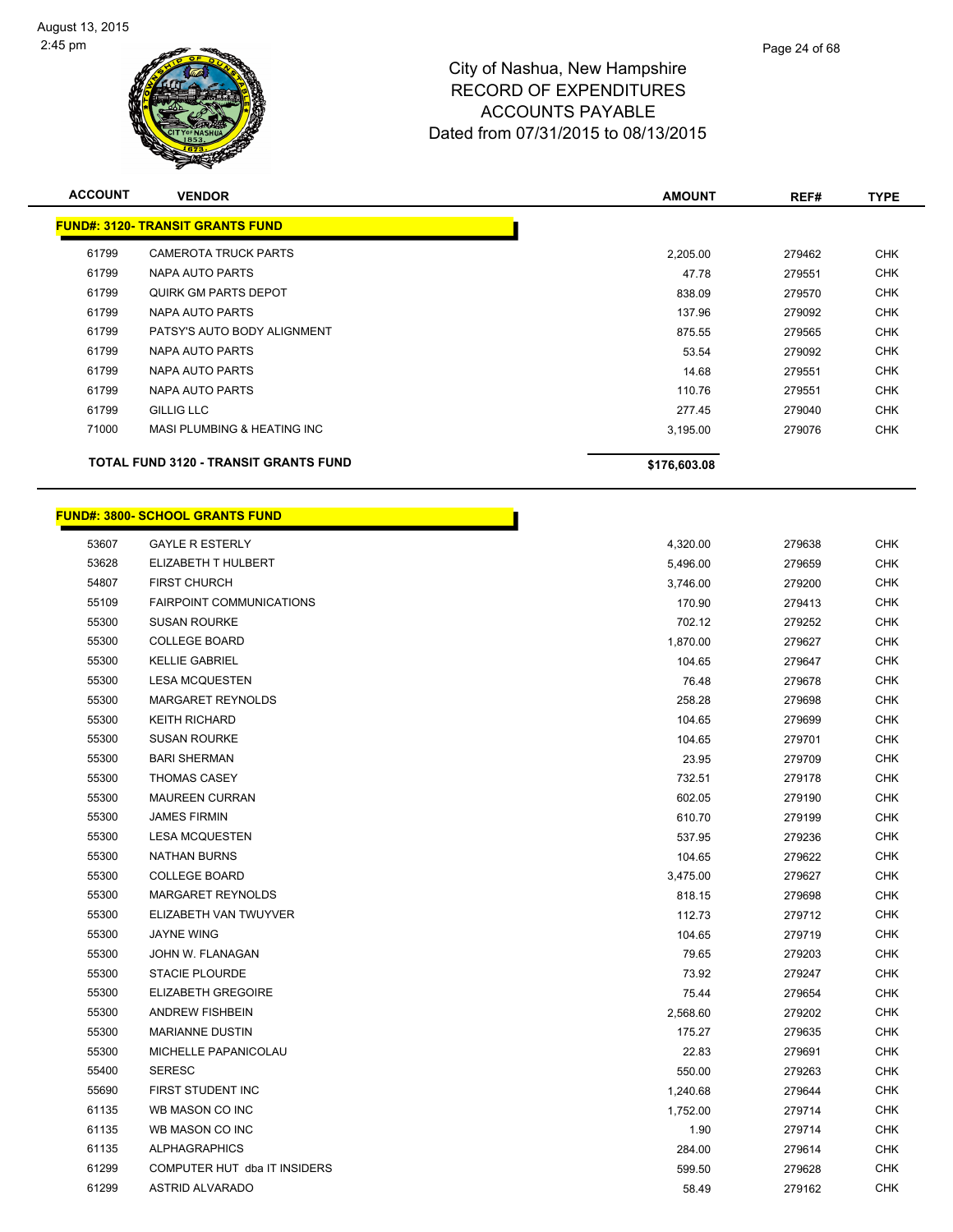

| <b>ACCOUNT</b> | <b>VENDOR</b>                                     | <b>AMOUNT</b> | REF#   | <b>TYPE</b> |
|----------------|---------------------------------------------------|---------------|--------|-------------|
|                | <b>FUND#: 3800- SCHOOL GRANTS FUND</b>            |               |        |             |
| 61299          | DEBORAH A MURRAY                                  | 364.80        | 279238 | <b>CHK</b>  |
| 61299          | <b>KATELYN TOCCI</b>                              | 122.18        | 279270 | <b>CHK</b>  |
| 61299          | WB MASON CO INC                                   | 72.32         | 279276 | <b>CHK</b>  |
| 61299          | KATHLEEN MACINTYRE                                | 67.63         | 279673 | <b>CHK</b>  |
| 61299          | WB MASON CO INC                                   | 57.15         | 279714 | <b>CHK</b>  |
| 61299          | <b>HABIBA FREEMAN</b>                             | 50.34         | 279205 | <b>CHK</b>  |
| 61299          | <b>KARLA SMITH</b>                                | 48.97         | 279264 | <b>CHK</b>  |
| 61299          | <b>KATELYN STONE</b>                              | 47.67         | 279267 | <b>CHK</b>  |
| 61299          | <b>UTTARA BOAL</b>                                | 215.44        | 279620 | <b>CHK</b>  |
| 61299          | RANDY CALHOUN                                     | 1,295.55      | 279623 | <b>CHK</b>  |
| 61299          | MICHELLE LEADER                                   | 7.88          | 279669 | <b>CHK</b>  |
| 61299          | <b>CAITLIN LITZ</b>                               | 28.18         | 279671 | <b>CHK</b>  |
| 61299          | <b>KELLY MARIANO</b>                              | 22.83         | 279674 | <b>CHK</b>  |
| 61299          | <b>WAL-MART</b>                                   | 33.86         | 279713 | <b>CHK</b>  |
| 61807          | ETA HAND2MIND                                     | 5,878.05      | 279639 | <b>CHK</b>  |
| 61875          | <b>BARNES &amp; NOBLE INC</b>                     | 474.32        | 279616 | <b>CHK</b>  |
| 61875          | <b>BARNES &amp; NOBLE INC</b>                     | 764.20        | 279166 | <b>CHK</b>  |
| 61875          | PEARSON EDUCATION                                 | 105.14        | 279245 | <b>CHK</b>  |
| 61875          | SCHOLASTIC INC                                    | 26.76         | 279258 | <b>CHK</b>  |
| 71221          | COMPUTER HUT dba IT INSIDERS                      | 1,000.00      | 279186 | <b>CHK</b>  |
| 71221          | COMPUTER HUT dba IT INSIDERS                      | 3,347.00      | 279186 | <b>CHK</b>  |
| 71999          | COMPUTER HUT dba IT INSIDERS                      | 882.02        | 279186 | <b>CHK</b>  |
| 71999          | COMPUTER HUT dba IT INSIDERS                      | 1,017.78      | 279186 | <b>CHK</b>  |
| 71999          | <b>MEDICALESHOP</b>                               | 3,380.00      | 279679 | <b>CHK</b>  |
|                | <b>TOTAL FUND 3800 - SCHOOL GRANTS FUND</b>       | \$50,868.42   |        |             |
|                | <b>FUND#: 4005- TRAFFIC VIOLATIONS FUND</b>       |               |        |             |
| 45400          | <b>JOSHUA P DESROSIERS</b>                        | 10.00         | 279067 | <b>CHK</b>  |
| 55607          | MAILINGS UNLIMITED - MVR                          | 630.00        | 149118 | <b>ACH</b>  |
|                |                                                   |               |        |             |
|                | <b>TOTAL FUND 4005 - TRAFFIC VIOLATIONS FUND</b>  | \$640.00      |        |             |
|                | <u> FUND#: 4025- DOJ DRUG FORFEITURE FUND</u>     |               |        |             |
| 54100          | <b>EVERSOURCE</b>                                 | 460.81        | 279412 | <b>CHK</b>  |
| 55699          | COMCAST CABLE COMMUNICATIONS I                    | 235.20        | 278982 | <b>CHK</b>  |
| 56347          | NASHUA YOUTH COUNCIL                              | 1,500.00      | 279406 | <b>CHK</b>  |
| 61799          | <b>GRAPPONE AUTOMOTIVE GROUP</b>                  | 520.75        | 279503 | <b>CHK</b>  |
| 61799          | MACMULKIN CHEVROLET INC                           | 148.84        | 279533 | <b>CHK</b>  |
| 61799          | <b>MAYNARD &amp; LESIEUR INC</b>                  | 471.00        | 279538 | <b>CHK</b>  |
| 61799          | NASHUA HYUNDAI                                    | 106.13        | 279552 | <b>CHK</b>  |
|                | <b>TOTAL FUND 4025 - DOJ DRUG FORFEITURE FUND</b> | \$3,442.73    |        |             |
|                |                                                   |               |        |             |

**FUND#: 4085- RIVERFRONT PROMENADE TIF FUND**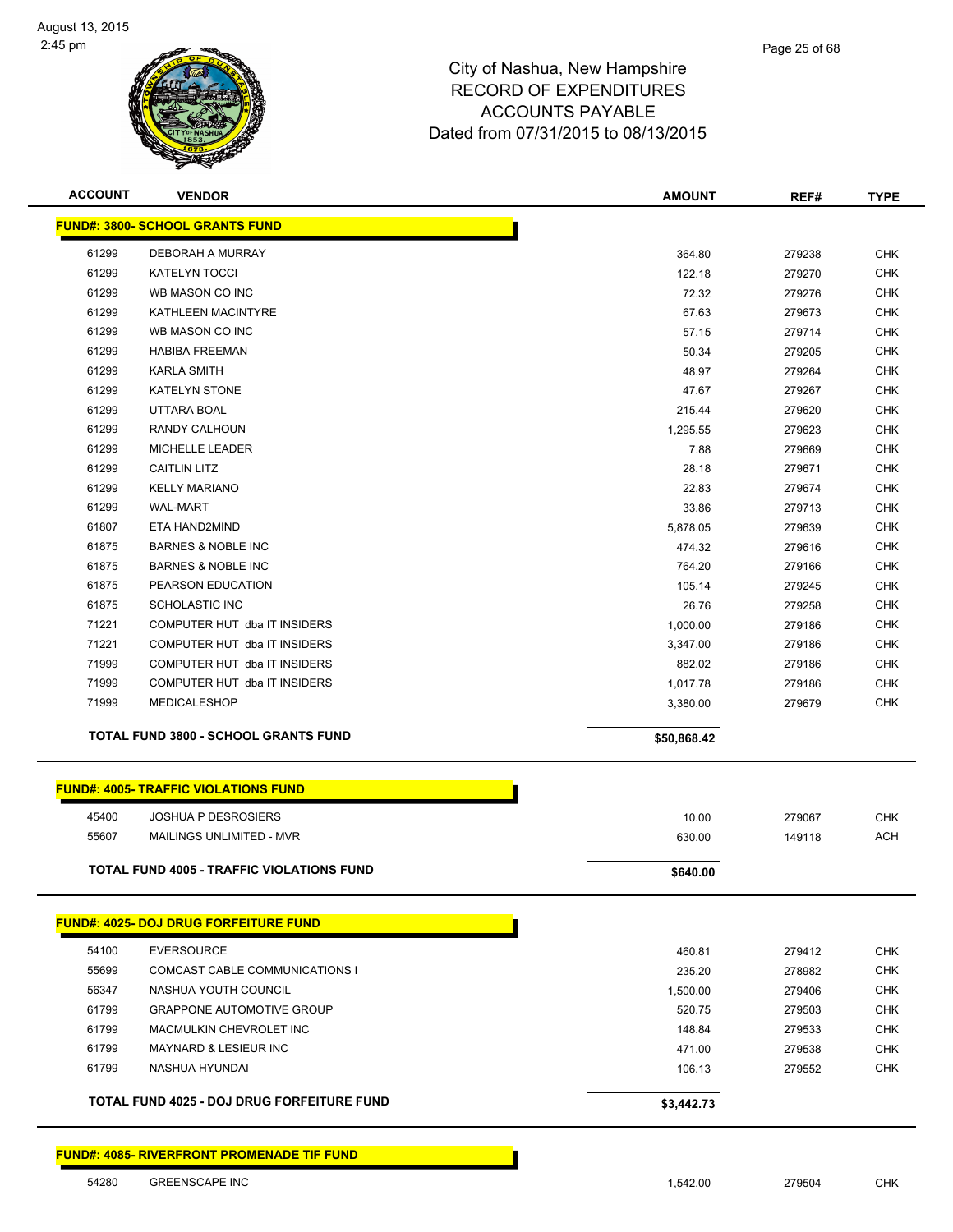| <b>ACCOUNT</b> | <b>VENDOR</b>                                         | <b>AMOUNT</b> | REF#             | <b>TYPE</b> |
|----------------|-------------------------------------------------------|---------------|------------------|-------------|
|                | TOTAL FUND 4085 - RIVERFRONT PROMENADE TIF FUND       | \$1,542.00    |                  |             |
|                | <b>FUND#: 4090- LIB-LOST/DAMAGED BOOK FINES</b>       |               |                  |             |
| 61807          | <b>MERRIMACK PUBLIC LIBRARY</b>                       | 17.99         | 279544           | <b>CHK</b>  |
| 61807          | NEEDHAM PUBLIC LIBRARY                                | 18.00         | 279556           | <b>CHK</b>  |
|                | TOTAL FUND 4090 - LIB-LOST/DAMAGED BOOK FINES         | \$35.99       |                  |             |
|                | <u> FUND#: 5010- CAP PROJECTS-INFO TECHNOLOGY</u>     |               |                  |             |
| 81342          | <b>HYLAND SOFTWARE INC</b>                            | 6,355.00      | 279513           | <b>CHK</b>  |
|                | <b>TOTAL FUND 5010 - CAP PROJECTS-INFO TECHNOLOGY</b> | \$6,355.00    |                  |             |
|                | <b>FUND#: 5050- CAPITAL PROJ-COMMUNICATIONS</b>       |               |                  |             |
| 53999          | 2-WAY COMMUNICATIONS SERVICE                          | 2,120.00      | 278996           | <b>CHK</b>  |
|                | TOTAL FUND 5050 - CAPITAL PROJ-COMMUNICATIONS         | \$2,120.00    |                  |             |
|                | <b>FUND#: 5300- CAPITAL PROJECTS-PARKING</b>          |               |                  |             |
| 81200          | <b>TYCO INTEGRATED SECURITY LLC</b>                   | 30,495.00     | 279136           | <b>CHK</b>  |
|                | TOTAL FUND 5300 - CAPITAL PROJECTS-PARKING            | \$30,495.00   |                  |             |
|                | <b>FUND#: 5700- CAP PROJECTS-BROAD ST PKWY</b>        |               |                  |             |
| 81700          | <b>EVERSOURCE</b>                                     | 32.13         |                  | <b>CHK</b>  |
| 81700          | PARSONS BRINKERHOFF INC                               | 30,041.97     | 278983<br>279564 | <b>CHK</b>  |
| 81700          | PARSONS BRINKERHOFF INC                               | 22.771.96     | 279564           | <b>CHK</b>  |
| 81700          | PARSONS BRINKERHOFF INC                               | 212.60        | 279564           | <b>CHK</b>  |
| 81700          | PARSONS BRINKERHOFF INC                               | 106.30        | 279564           | <b>CHK</b>  |
| 81700          | HAMPDEN COMMUNICATIONS CORP                           | 1,710.00      | 279507           | CHK         |
| 81700          | NASHUA MILLYARD ASSOC INC                             | 703.46        | 279093           | <b>CHK</b>  |
|                | TOTAL FUND 5700 - CAP PROJECTS-BROAD ST PKWY          | \$55,578.42   |                  |             |
|                | <b>FUND#: 5800- SCHOOL CAPITAL PROJECTS FUND</b>      |               |                  |             |
| 81200          | HARVEY CONSTRUCTION CO                                | 189,607.87    | 279212           | CHK         |
| 81200          | HARVEY CONSTRUCTION CO                                | 280,731.78    | 279212           | <b>CHK</b>  |
| 81200          | AMERICAN SPORTS FLOORS INC                            | 207,931.40    | 279163           | <b>CHK</b>  |
| 81200          | MEADOWS CONSTRUCTION CO, LLC                          | 69,298.00     | 279609           | CHK         |
|                | TOTAL FUND 5800 - SCHOOL CAPITAL PROJECTS FUND        | \$747,569.05  |                  |             |
|                | <b>FUND#: 6000- SOLID WASTE FUND</b>                  |               |                  |             |
| 54141          | PENNICHUCK WATER WORKS INC                            | 24.39         | 278990           | <b>CHK</b>  |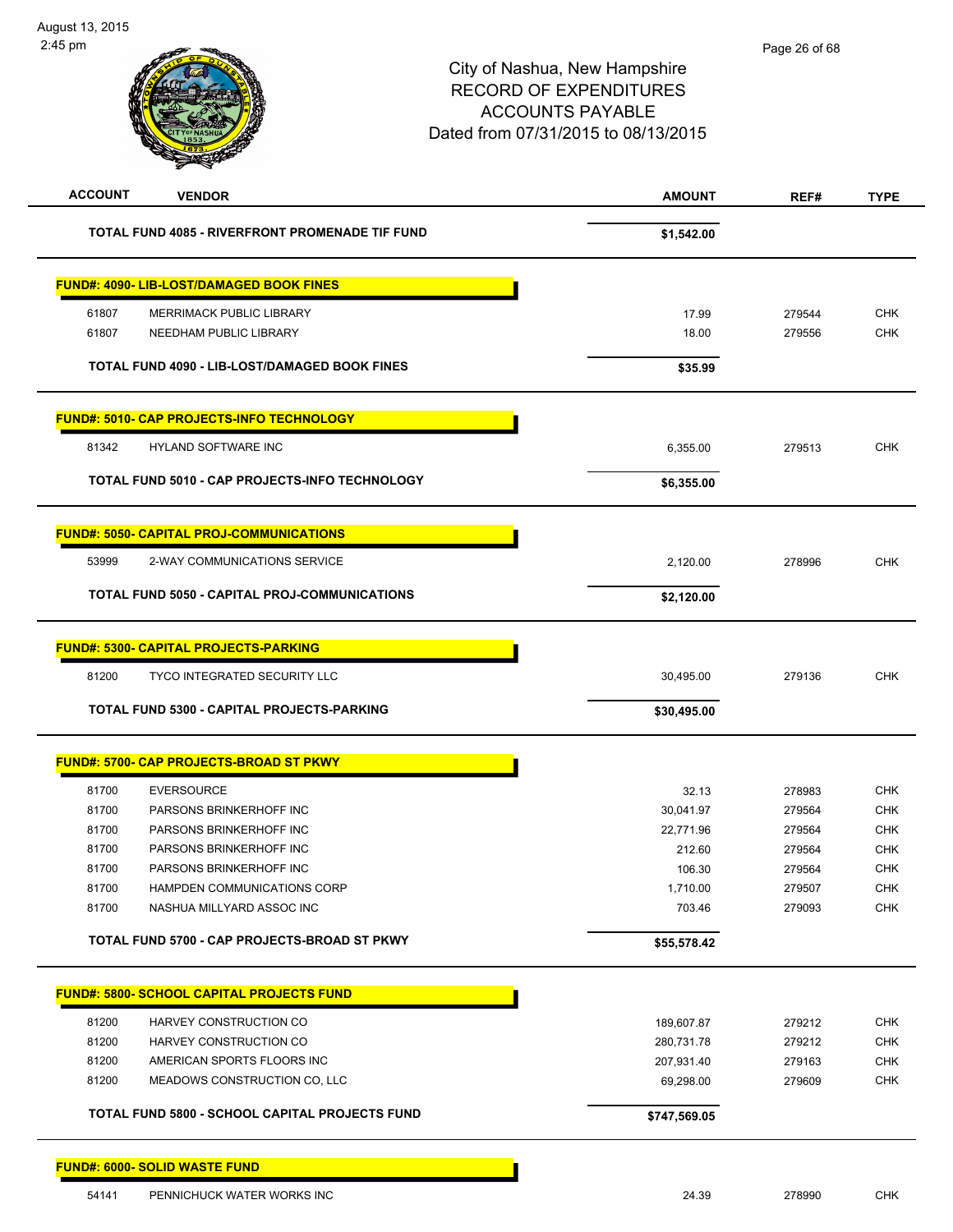

| <b>ACCOUNT</b> | <b>VENDOR</b>                             | <b>AMOUNT</b> | REF#   | <b>TYPE</b> |
|----------------|-------------------------------------------|---------------|--------|-------------|
|                | <b>FUND#: 6000- SOLID WASTE FUND</b>      |               |        |             |
| 54141          | PENNICHUCK WATER WORKS INC                | 206.01        | 279424 | <b>CHK</b>  |
| 54200          | BILLS WORLD CLASS CLEANING SER            | 780.00        | 279456 | <b>CHK</b>  |
| 54280          | <b>BELLETETES INC</b>                     | 5.99          | 279007 | <b>CHK</b>  |
| 54280          | HOME DEPOT CREDIT SERVICE 3065            | 65.91         | 279056 | <b>CHK</b>  |
| 54280          | HOME DEPOT CREDIT SERVICE 3065            | 61.76         | 279509 | <b>CHK</b>  |
| 54421          | CONWAY OFFICE SOLUTIONS                   | 90.00         | 279473 | <b>CHK</b>  |
| 54600          | <b>CARPARTS OF NASHUA</b>                 | 222.57        | 279016 | <b>CHK</b>  |
| 54600          | <b>GRANITE INDUSTRIAL GASES</b>           | 270.75        | 279043 | <b>CHK</b>  |
| 54600          | MCNEILUS TRUCK & MANUFACTURING            | 115.46        | 279083 | <b>CHK</b>  |
| 54600          | NAPA AUTO PARTS                           | 7.94          | 279090 | <b>CHK</b>  |
| 54600          | <b>NAPA AUTO PARTS</b>                    | 74.04         | 279091 | <b>CHK</b>  |
| 54600          | NORTH AMERICAN EQUIP UPFITTERS            | 420.00        | 279098 | <b>CHK</b>  |
| 54600          | <b>CARPARTS OF NASHUA</b>                 | 169.98        | 279465 | <b>CHK</b>  |
| 54600          | MCNEILUS TRUCK & MANUFACTURING            | 815.26        | 279543 | <b>CHK</b>  |
| 54600          | <b>NAPA AUTO PARTS</b>                    | 213.23        | 279549 | <b>CHK</b>  |
| 54600          | NORTH AMERICAN EQUIP UPFITTERS            | 235.50        | 279560 | <b>CHK</b>  |
| 55109          | PAETEC COMMUNICATIONS INC                 | 4.48          | 278988 | <b>CHK</b>  |
| 55400          | <b>APWA</b>                               | 74.58         | 279408 | <b>CHK</b>  |
| 55699          | UNIVERSAL RECYCLING TECH                  | 2,679.48      | 279139 | <b>CHK</b>  |
| 55699          | NEW ENGLAND ENERGY SERVICES               | 440.00        | 279557 | <b>CHK</b>  |
| 61107          | UNIFIRST CORPORATION                      | 441.98        | 279138 | <b>CHK</b>  |
| 61307          | SHATTUCK MALONE OIL CO                    | 747.27        | 278991 | <b>CHK</b>  |
| 61307          | SHATTUCK MALONE OIL CO                    | 1,824.61      | 279426 | <b>CHK</b>  |
| 61705          | <b>MAYNARD &amp; LESIEUR INC</b>          | 4,405.70      | 279077 | <b>CHK</b>  |
| 61705          | MAYNARD & LESIEUR INC                     | 175.50        | 279537 | <b>CHK</b>  |
| 71228          | <b>CREATIVE INFORMATION SYSTEMS</b>       | 810.00        | 279476 | <b>CHK</b>  |
|                | <b>TOTAL FUND 6000 - SOLID WASTE FUND</b> | \$15,382.39   |        |             |

#### **FUND#: 6200- WASTEWATER FUND**

| 21775 | <b>JOHN KUCHINSKI</b>             | 116.04   | 279746 | <b>CHK</b> |
|-------|-----------------------------------|----------|--------|------------|
| 44597 | HILLSBOROUGH COUNTY REGISTRY      | 61.39    | 279508 | <b>CHK</b> |
| 53107 | CHEMSERVE ENVIRONMENTAL ANALYS    | 229.17   | 279021 | <b>CHK</b> |
| 53467 | <b>MAILINGS UNLIMITED</b>         | 1,070.07 | 279075 | <b>CHK</b> |
| 54100 | <b>EVERSOURCE</b>                 | 350.63   | 279412 | <b>CHK</b> |
| 54141 | PENNICHUCK WATER WORKS INC        | 57.21    | 278990 | <b>CHK</b> |
| 54280 | <b>CLARITY WATER TECHNOLOGIES</b> | 749.16   | 279469 | <b>CHK</b> |
| 54280 | NASHUA OUTDOOR POWER EQUIPMENT    | 78.88    | 279554 | <b>CHK</b> |
| 54300 | LOUISE BOLDUC                     | 155.64   | 278971 | <b>CHK</b> |
| 54300 | CORRIVEAU ROUTHIER INC            | 174.24   | 279474 | <b>CHK</b> |
| 54421 | CONWAY OFFICE SOLUTIONS           | 94.50    | 279473 | <b>CHK</b> |
| 54487 | <b>BLAKE GROUP</b>                | 442.50   | 279011 | <b>CHK</b> |
| 54487 | <b>GRAINGER</b>                   | 142.30   | 279042 | <b>CHK</b> |
| 54487 | PINE MOTOR PARTS                  | 229.41   | 279108 | <b>CHK</b> |
| 54487 | <b>CARPARTS OF NASHUA</b>         | 15.70    | 279465 | <b>CHK</b> |
| 54487 | EASTERN INDUSTRIAL AUTOMATION     | 314.18   | 279486 | <b>CHK</b> |
| 54487 | <b>FASTENAL CO</b>                | 232.51   | 279490 | <b>CHK</b> |
| 54487 | <b>GRAINGER</b>                   | 562.40   | 279500 | <b>CHK</b> |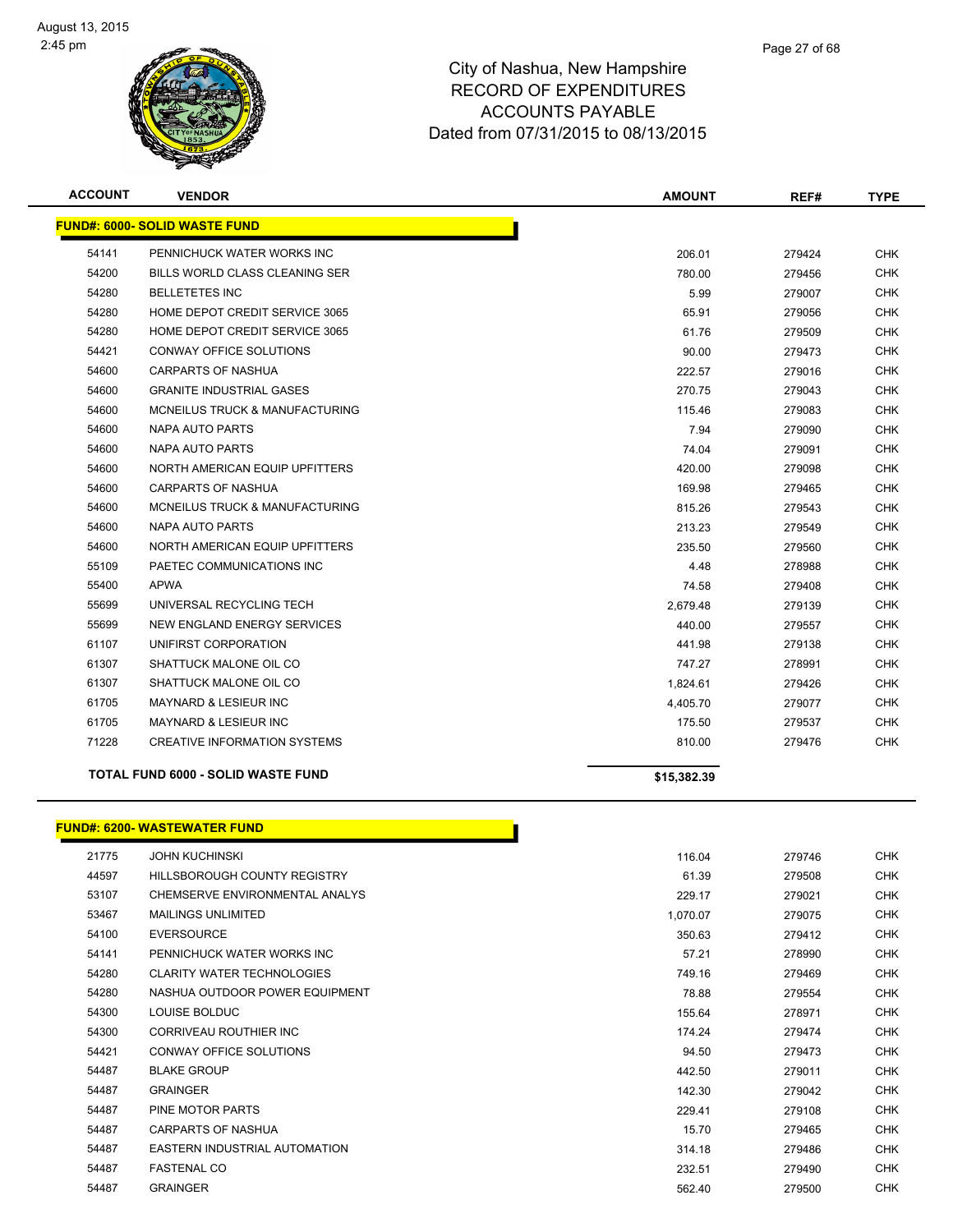

| <b>ACCOUNT</b> | <b>VENDOR</b>                            | <b>AMOUNT</b> | REF#   | <b>TYPE</b> |
|----------------|------------------------------------------|---------------|--------|-------------|
|                | <b>FUND#: 6200- WASTEWATER FUND</b>      |               |        |             |
| 54487          | HOME DEPOT CREDIT SERVICE 3065           | 117.03        | 279509 | <b>CHK</b>  |
| 54487          | <b>HORIZON SOLUTIONS LLC</b>             | 603.34        | 279511 | <b>CHK</b>  |
| 54487          | M & M ELECTRICAL SUPPLY CO INC           | (5.41)        | 279530 | <b>CHK</b>  |
| 54487          | MCMASTER-CARR                            | 52.37         | 279542 | <b>CHK</b>  |
| 54487          | <b>WECARE ORGANICS, LLC</b>              | 29,500.00     | 279599 | <b>CHK</b>  |
| 55109          | PAETEC COMMUNICATIONS INC                | 4.29          | 278988 | <b>CHK</b>  |
| 55109          | <b>BAYRING COMMUNICATIONS</b>            | 60.21         | 279410 | <b>CHK</b>  |
| 55109          | <b>FAIRPOINT COMMUNICATIONS</b>          | 736.11        | 279413 | <b>CHK</b>  |
| 55109          | <b>FAIRPOINT COMMUNICATIONS</b>          | 77.22         | 279414 | <b>CHK</b>  |
| 55400          | <b>APWA</b>                              | 74.58         | 279408 | <b>CHK</b>  |
| 55699          | <b>CALLOGIX INC</b>                      | 166.00        | 279014 | <b>CHK</b>  |
| 55699          | PROGRESSIVE ALARM SERVICES INC           | 2,340.00      | 279568 | <b>CHK</b>  |
| 61100          | WB MASON CO INC                          | 126.20        | 279143 | <b>CHK</b>  |
| 61149          | <b>HACH COMPANY</b>                      | 30.28         | 279049 | <b>CHK</b>  |
| 61149          | <b>GRAINGER</b>                          | 105.80        | 279500 | <b>CHK</b>  |
| 61149          | <b>HACH COMPANY</b>                      | 966.37        | 279505 | <b>CHK</b>  |
| 61149          | <b>IDEXX DISTRIBUTION INC</b>            | 1,561.55      | 279514 | <b>CHK</b>  |
| 61156          | <b>JCI JONES CHEMICALS INC</b>           | 2,952.48      | 279062 | <b>CHK</b>  |
| 61156          | PVS CHEMICAL SOLUTIONS INC               | 3,526.51      | 279111 | <b>CHK</b>  |
| 61156          | JCI JONES CHEMICALS INC                  | 2,340.88      | 279520 | <b>CHK</b>  |
| 61299          | <b>APWA</b>                              | 46.48         | 279445 | <b>CHK</b>  |
| 61299          | HOME DEPOT CREDIT SERVICE 3065           | 41.94         | 279509 | <b>CHK</b>  |
| 61299          | SAM'S CLUB DIRECT-0860                   | 28.68         | 279577 | <b>CHK</b>  |
| 71000          | <b>GRAINGER</b>                          | 424.40        | 279042 | <b>CHK</b>  |
| 71000          | <b>HORIZON SOLUTIONS LLC</b>             | 477.16        | 279511 | <b>CHK</b>  |
| 71025          | <b>GRAINGER</b>                          | 108.95        | 279042 | <b>CHK</b>  |
| 81700          | ROBERT W CHAMPAGNE                       | 4,200.00      | 279574 | <b>CHK</b>  |
|                | <b>TOTAL FUND 6200 - WASTEWATER FUND</b> | \$55,739.35   |        |             |

# **FUND#: 6500- PROPERTY & CASUALTY FUND**

| 54267 | TREASURER STATE OF NH           | 100.00    | 278993 | <b>CHK</b> |
|-------|---------------------------------|-----------|--------|------------|
| 54267 | TREASURER STATE OF NH           | 100.00    | 279430 | <b>CHK</b> |
| 54267 | STANLEY ELEVATOR CO INC         | 4,533.20  | 279582 | CHK        |
| 54421 | CONWAY OFFICE SOLUTIONS         | 130.00    | 279473 | <b>CHK</b> |
| 55200 | DAWN BURTON                     | 80.00     | 278966 | <b>CHK</b> |
| 55307 | ROSS DUGAS                      | 13.23     | 278967 | <b>CHK</b> |
| 59120 | <b>QBE ADMINISTRATION CTR</b>   | 10,000.00 | 279425 | <b>CHK</b> |
| 59207 | ANESTHESIA CARE GROUP PC        | 901.33    | 279305 | <b>CHK</b> |
| 59207 | APPLE NASHUA LLC                | 4,095.00  | 279306 | <b>CHK</b> |
| 59207 | <b>BACTES IMAGING SOLUTIONS</b> | 21.50     | 279307 | <b>CHK</b> |
| 59207 | CALAMARI MEDICAL INC            | 1,466.75  | 279308 | <b>CHK</b> |
| 59207 | <b>CPTE NASHUA</b>              | 1,766.00  | 279309 | <b>CHK</b> |
| 59207 | <b>CULLENCOLLIMORE PLLC</b>     | 499.00    | 279310 | <b>CHK</b> |
| 59207 | DARTMOUTH HITCHCOCK CLINIC      | 1,379.00  | 279312 | <b>CHK</b> |
| 59207 | ELIZABETH KRAHENBUHL            | 43.98     | 279313 | <b>CHK</b> |
| 59207 | FOUNDATION MEDICAL PARTNERS     | 364.00    | 279314 | <b>CHK</b> |
| 59207 | FOUR SEASONS ORTHOPEDIC CENTER  | 11,209.40 | 279315 | <b>CHK</b> |

Г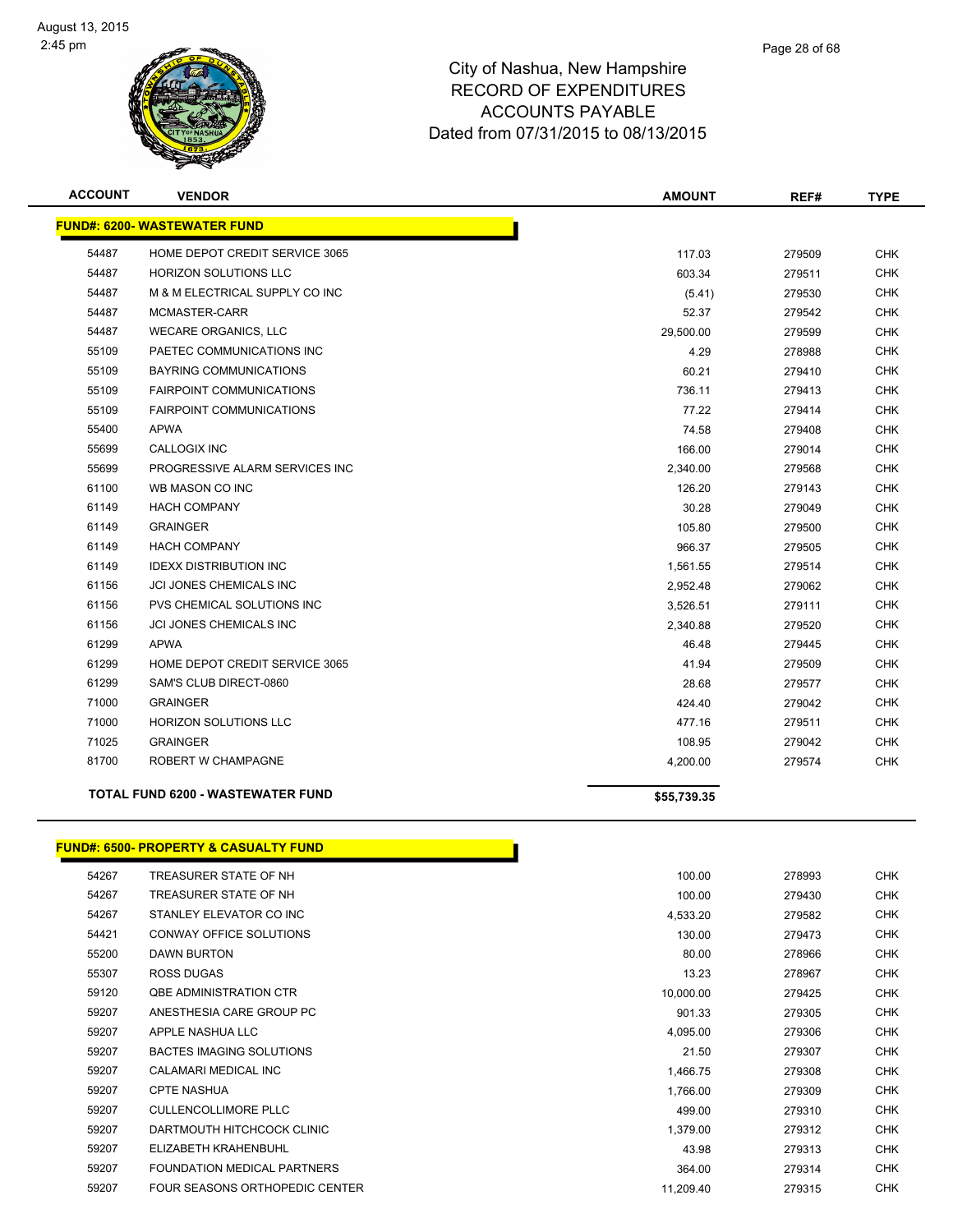

| <b>ACCOUNT</b> | <b>VENDOR</b>                                         | <b>AMOUNT</b> | REF#   | <b>TYPE</b> |
|----------------|-------------------------------------------------------|---------------|--------|-------------|
|                | <b>FUND#: 6500- PROPERTY &amp; CASUALTY FUND</b>      |               |        |             |
| 59207          | INJURED WORKERS PHARMACY LLC                          | 196.14        | 279318 | <b>CHK</b>  |
| 59207          | <b>JODY STEWART</b>                                   | 168.70        | 279319 | <b>CHK</b>  |
| 59207          | LAHEY CLINIC HOSPITAL INC                             | 629.14        | 279320 | <b>CHK</b>  |
| 59207          | OCCUPATIONAL HEALTH CTRS SOUTH                        | 191.79        | 279322 | <b>CHK</b>  |
| 59207          | ORTHOCARE MEDICAL EQUIPMENT LL                        | 25.24         | 279323 | <b>CHK</b>  |
| 59207          | PERFORMANCE REHAB INC                                 | 250.00        | 279324 | <b>CHK</b>  |
| 59207          | PINNACLE REHABILITATION                               | 610.00        | 279325 | <b>CHK</b>  |
| 59207          | SO NH REGIONAL MEDICAL CENTER                         | 5,341.75      | 279326 | <b>CHK</b>  |
| 59207          | <b>ST JOSEPHS HOSPITAL</b>                            | 216.25        | 279327 | <b>CHK</b>  |
| 59207          | STONERIVER PHARMACY SOLUTIONS                         | 800.45        | 279330 | <b>CHK</b>  |
| 59207          | TUFTS MEDICAL CENTER INC                              | 361.00        | 279331 | <b>CHK</b>  |
| 59207          | ANESTHESIA CARE GROUP PC                              | 1,525.33      | 279766 | <b>CHK</b>  |
| 59207          | APPLE NASHUA LLC                                      | 243.00        | 279767 | <b>CHK</b>  |
| 59207          | APPLE NASHUA LLC                                      | 2,657.00      | 279768 | <b>CHK</b>  |
| 59207          | ASSOCIATED RADIOLOGISTS PA                            | 107.00        | 279769 | <b>CHK</b>  |
| 59207          | <b>CPTE NASHUA</b>                                    | 2,036.00      | 279770 | <b>CHK</b>  |
| 59207          | DARTMOUTH HITCHCOCK CLINIC                            | 2,794.00      | 279771 | <b>CHK</b>  |
| 59207          | FOUNDATION MEDICAL PARTNERS                           | 232.00        | 279772 | <b>CHK</b>  |
| 59207          | FOUR SEASONS ORTHOPEDIC CENTER                        | 807.00        | 279773 | <b>CHK</b>  |
| 59207          | INJURED WORKERS PHARMACY LLC                          | 273.58        | 279775 | <b>CHK</b>  |
| 59207          | PAIN SOLUTIONS PLLC                                   | 400.00        | 279779 | <b>CHK</b>  |
| 59207          | PERFORMANCE REHAB INC                                 | 150.00        | 279780 | <b>CHK</b>  |
| 59207          | SO NH REGIONAL MEDICAL CENTER                         | 2,460.37      | 279781 | <b>CHK</b>  |
| 59207          | <b>ST JOSEPHS HOSPITAL</b>                            | 3,083.05      | 279782 | <b>CHK</b>  |
| 59207          | STONERIVER PHARMACY SOLUTIONS                         | 1,740.14      | 279783 | <b>CHK</b>  |
| 59225          | <b>CULLENCOLLIMORE PLLC</b>                           | 5,366.00      | 279310 | <b>CHK</b>  |
| 59225          | <b>ANN MEREDITH</b>                                   | 600.00        | 279321 | CHK         |
| 59225          | STATE FARM MUTUAL AUTO INS CO                         | 924.30        | 279328 | <b>CHK</b>  |
| 59225          | <b>ERIC JOHNSON</b>                                   | 330.00        | 279776 | <b>CHK</b>  |
| 59225          | <b>LEA MARTIN</b>                                     | 303.66        | 279777 | <b>CHK</b>  |
| 59225          | MARVELL PLATE GLASS INC                               | 304.56        | 279778 | <b>CHK</b>  |
| 59250          | <b>D'ERAMO CONTRACTING</b>                            | 5,000.00      | 279311 | <b>CHK</b>  |
| 59250          | GATE CITY MONUMENT INC                                | 990.00        | 279774 | <b>CHK</b>  |
| 59275          | GATE CITY FENCE CO INC                                | 2,125.00      | 279316 | CHK         |
| 59275          | <b>ILLG AUTOMOTIVE CORP</b>                           | 842.29        | 279317 | <b>CHK</b>  |
| 59275          | STATEWIDE COLLISION LLC                               | 254.50        | 279329 | <b>CHK</b>  |
|                | <b>TOTAL FUND 6500 - PROPERTY &amp; CASUALTY FUND</b> | \$81,041.63   |        |             |

#### **FUND#: 6600- BENEFITS SELF INSURANCE FUND**

| 21520 | COLONIAL LIFE AND ACCIDENT INS | 1,812.38  | 149093 | <b>ACH</b> |
|-------|--------------------------------|-----------|--------|------------|
| 21520 | COLONIAL LIFE AND ACCIDENT INS | 1.913.64  | 149126 | <b>ACH</b> |
| 21545 | NORTHERN NEW ENGLAND BENEFIT   | 37.200.40 | 149112 | <b>ACH</b> |
| 21585 | VISION SERVICE PLAN NH         | 15.626.80 | 279597 | <b>CHK</b> |
| 21990 | NAOMI PATCH                    | 486.19    | 279105 | <b>CHK</b> |
| 21990 | ROSE LEONARD                   | 1.767.23  | 279575 | <b>CHK</b> |
| 45623 | THE BANK OF NEW YORK MELLON    | 4.500.00  | 149088 | <b>ACH</b> |
| 45623 | THE BANK OF NEW YORK MELLON    | 3.000.00  | 149146 | <b>ACH</b> |
|       |                                |           |        |            |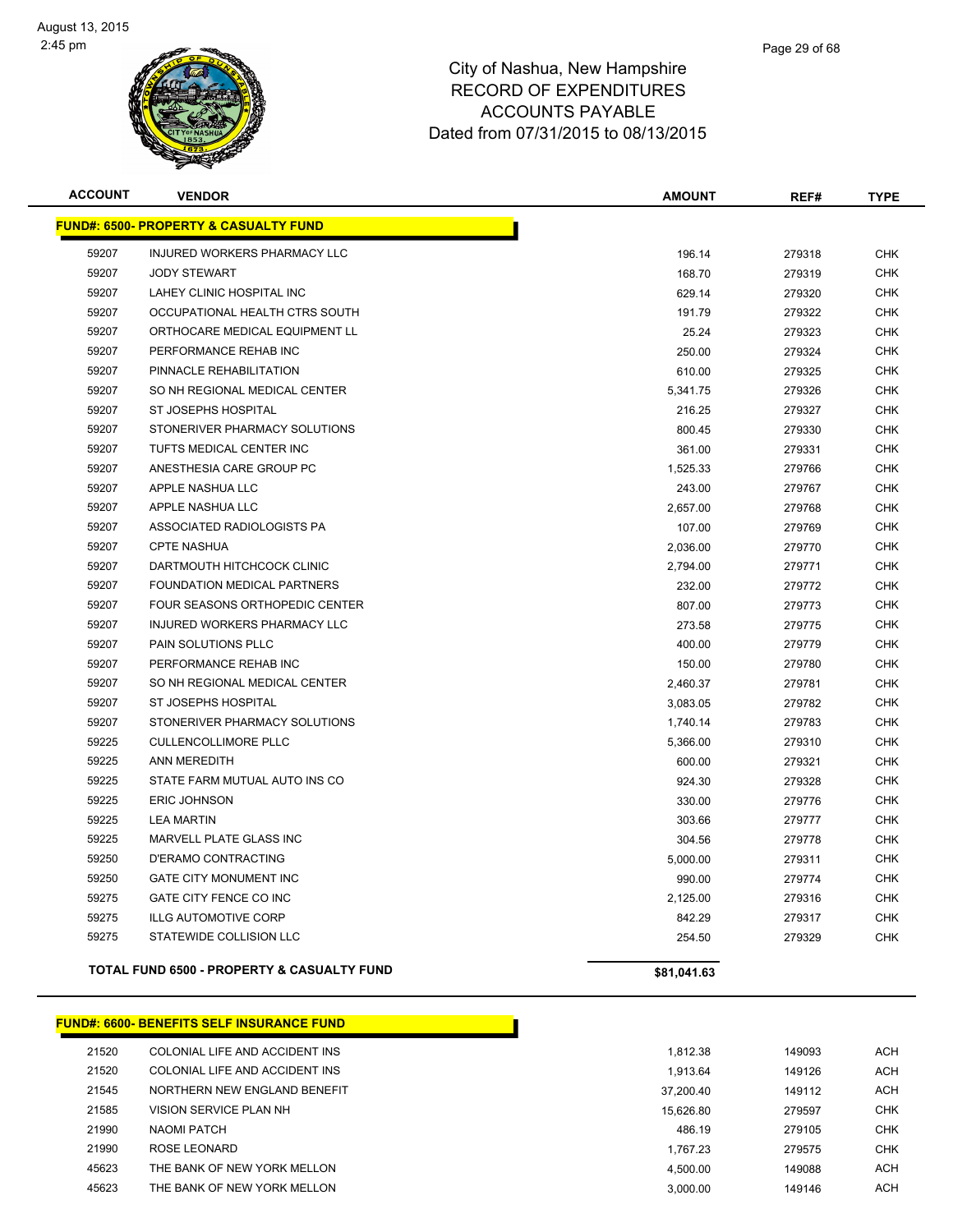

| <b>ACCOUNT</b> | <b>VENDOR</b>                                                   | <b>AMOUNT</b> | REF#   | <b>TYPE</b>              |
|----------------|-----------------------------------------------------------------|---------------|--------|--------------------------|
|                | <b>FUND#: 6600- BENEFITS SELF INSURANCE FUND</b>                |               |        |                          |
| 53452          | <b>RANDSTAD</b>                                                 | 522.00        | 279334 | <b>CHK</b>               |
| 53452          | <b>RANDSTAD</b>                                                 | 783.00        | 279572 | <b>CHK</b>               |
| 59507          | ANTHEM BCBS OF NE                                               | 38,970.91     | 149115 | <b>ACH</b>               |
| 59507          | ANTHEM BCBS OF NE                                               | 526,324.60    | 149115 | <b>ACH</b>               |
| 59507          | ANTHEM BCBS OF NE                                               | 69,174.92     | 149115 | <b>ACH</b>               |
| 59507          | HARVARD PILGRIM HEALTH CARE                                     | 168,804.27    | 149117 | <b>ACH</b>               |
| 59525          | NORTHEAST DELTA DENTAL                                          | 24,846.41     | 149119 | <b>ACH</b>               |
|                | <b>TOTAL FUND 6600 - BENEFITS SELF INSURANCE FUND</b>           | \$895,732.75  |        |                          |
|                | <b>FUND#: 7026- CAPITAL EQUIPMENT RESERVE FUND</b>              |               |        |                          |
|                |                                                                 |               |        |                          |
| 81500          | HOWARD P FAIRFIELD LLC                                          | 75,249.50     | 279058 | <b>CHK</b>               |
| 81500          | <b>GRAPPONE FORD</b>                                            | 30,751.00     | 279653 | <b>CHK</b>               |
|                | TOTAL FUND 7026 - CAPITAL EQUIPMENT RESERVE FUND                | \$106,000.50  |        |                          |
|                | <b>FUND#: 7052- MINE FALLS PARK ETF</b>                         |               |        |                          |
| 54280          | THE DIRT DOCTORS LLC                                            | 1,880.00      | 279483 | <b>CHK</b>               |
| 54280          | JOHNSONS ELECTRIC INC                                           | 3,386.21      | 279523 | <b>CHK</b>               |
| 54280          | NASHUA WALLPAPER & PAINT CO                                     | 905.76        | 279555 | <b>CHK</b>               |
| 54280          | EMMANUEL G SAINT JEAN                                           | 750.00        | 279581 | CHK                      |
|                |                                                                 |               |        |                          |
|                | TOTAL FUND 7052 - MINE FALLS PARK ETF                           | \$6,921.97    |        |                          |
|                | <b>FUND#: 7056- SPORTS TOURNAMENT TRAVEL ETF</b>                |               |        |                          |
| 55300          | <b>WILLARD KEIRSTEAD</b>                                        | 495.16        | 279525 | <b>CHK</b>               |
| 55300          | DAVE MEYER                                                      | 179.87        | 279545 | <b>CHK</b>               |
|                | <b>TOTAL FUND 7056 - SPORTS TOURNAMENT TRAVEL ETF</b>           | \$675.03      |        |                          |
|                | <b>FUND#: 7064- JACKSON MILLS DAM OPERATIONS</b>                |               |        |                          |
|                |                                                                 |               |        |                          |
| 54221<br>54221 | <b>CHARLES GEORGE COMPANIES INC</b><br>DAVES SEPTIC SERVICE INC | 100.00        | 279467 | <b>CHK</b><br><b>CHK</b> |
|                |                                                                 | 92.15         | 279478 |                          |
|                | <b>TOTAL FUND 7064 - JACKSON MILLS DAM OPERATIONS</b>           | \$192.15      |        |                          |
|                | <b>FUND#: 7504- ETF CONTRIB EDGEWOOD-DEED FUND</b>              |               |        |                          |
| 61299          | <b>HARDY DORIC INC</b>                                          | 975.00        | 279052 | <b>CHK</b>               |
|                | TOTAL FUND 7504 - ETF CONTRIB EDGEWOOD-DEED FUND                | \$975.00      |        |                          |
|                | <b>FUND#: 7506- ETF CONTRIB-WOODLAWN CEMETERY</b>               |               |        |                          |
| 71999          | <b>STILL'S POWER EQUIPMENT</b>                                  | 15,850.83     | 279127 | <b>CHK</b>               |
|                |                                                                 |               |        |                          |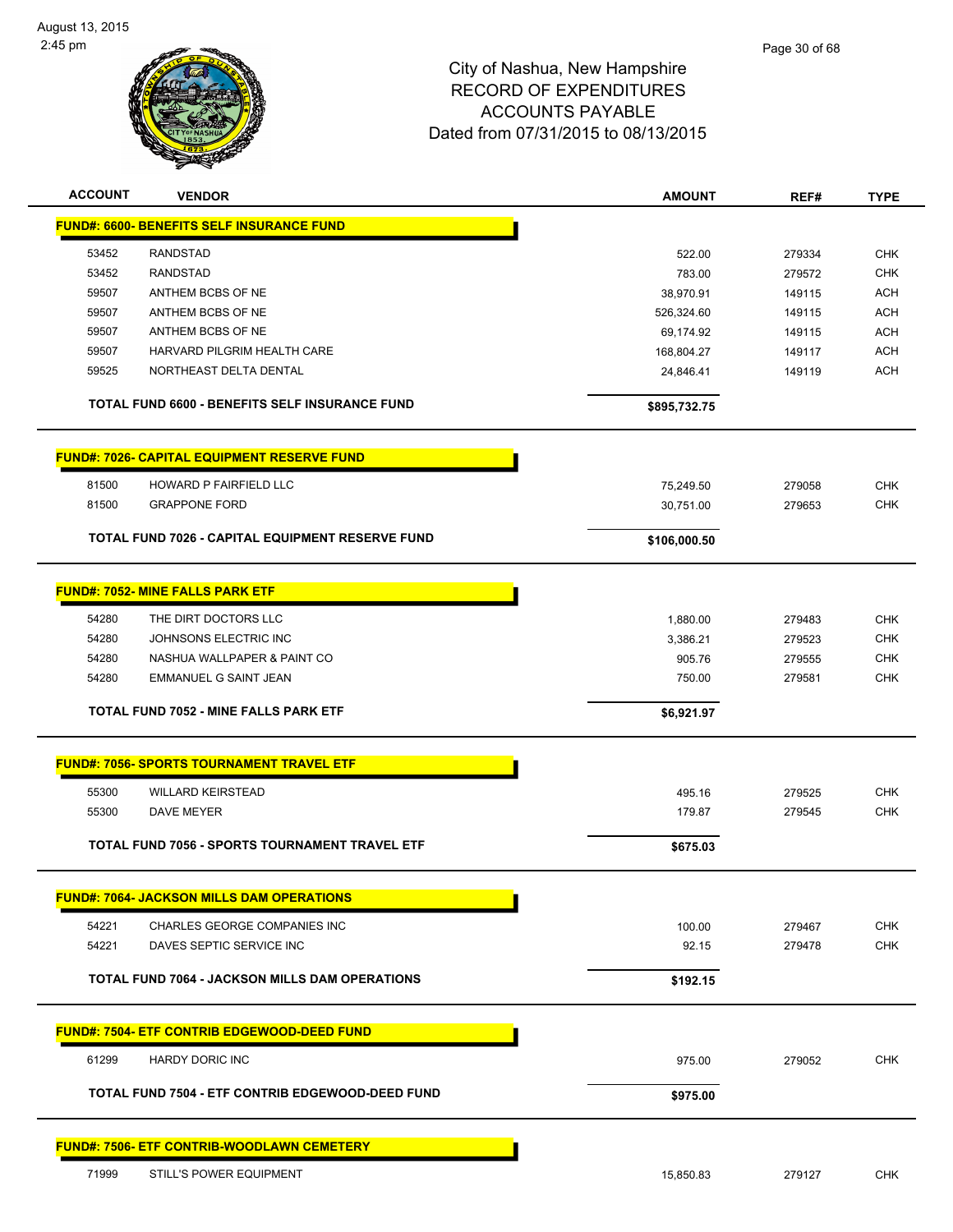| <b>ACCOUNT</b><br><b>VENDOR</b>                      | <b>AMOUNT</b> | REF#   | <b>TYPE</b> |
|------------------------------------------------------|---------------|--------|-------------|
| TOTAL FUND 7506 - ETF CONTRIB-WOODLAWN CEMETERY      | \$15,850.83   |        |             |
| <b>FUND#: 7551- P&amp;R-SUMMERFUN</b>                |               |        |             |
| TOTAL ENTERTAINMENT LLC<br>68322                     | 2,775.00      | 279130 | <b>CHK</b>  |
| <b>TOTAL FUND 7551 - P&amp;R-SUMMERFUN</b>           | \$2,775.00    |        |             |
| <b>FUND#: 7565- SCHOOL RELATED PROGRAMS-ETF</b>      |               |        |             |
| 61135<br><b>CAROLINE B CHASE</b>                     | 248.17        | 279181 | <b>CHK</b>  |
| 61299<br>WB MASON CO INC                             | 489.60        | 279714 | <b>CHK</b>  |
| <b>FARMTEK</b><br>71999                              | 418.07        | 279640 | <b>CHK</b>  |
| TOTAL FUND 7565 - SCHOOL RELATED PROGRAMS-ETF        | \$1,155.84    |        |             |
| <b>FUND#: 7572- JEFF MORIN-ROBY PARK ETF</b>         |               |        |             |
| 61299<br><b>M &amp; N SPORTS LLC</b>                 | 2,750.00      | 279073 | <b>CHK</b>  |
| 71625<br>FIT & FUN PLAYSCAPES                        | 1,125.00      | 279036 | <b>CHK</b>  |
| <b>TOTAL FUND 7572 - JEFF MORIN-ROBY PARK ETF</b>    | \$3,875.00    |        |             |
| <b>FUND#: 8063- LIBRARY-HENRY STEARNS FUND</b>       |               |        |             |
| 61807<br><b>BAKER &amp; TAYLOR</b>                   | 327.84        | 279004 | <b>CHK</b>  |
| <b>TOTAL FUND 8063 - LIBRARY-HENRY STEARNS FUND</b>  | \$327.84      |        |             |
| <b>FUND#: 8400- AGENCY-DEVELOPER ESCROWS</b>         |               |        |             |
| 21730<br>TOYOTA OF NASHUA                            | 6,640.00      | 279399 | <b>CHK</b>  |
| <b>RANDY TURMEL</b><br>21730                         | 7,350.00      | 279400 | <b>CHK</b>  |
| TOTAL FUND 8400 - AGENCY-DEVELOPER ESCROWS           | \$13,990.00   |        |             |
| <b>FUND#: 8614- CHARLES H AUSTIN</b>                 |               |        |             |
| 68370<br><b>DILPREET SINGH AND</b>                   | 3,000.00      | 279332 | CHK         |
| <b>TOTAL FUND 8614 - CHARLES H AUSTIN</b>            | \$3,000.00    |        |             |
| <b>FUND#: 8638- NTC CULINARY ED SCHOLARSHIP</b>      |               |        |             |
| 68370<br>NICOLEEN BOYLE AND                          | 2,500.00      | 278951 | <b>CHK</b>  |
| <b>TOTAL FUND 8638 - NTC CULINARY ED SCHOLARSHIP</b> | \$2,500.00    |        |             |
| <b>FUND#: 8675- WOODLAWN CEM-JENNIE N WALLACE</b>    |               |        |             |
| 10689<br>NATIONAL FINANCIAL SERVICE LLC              | 8,515.88      | 278987 | CHK         |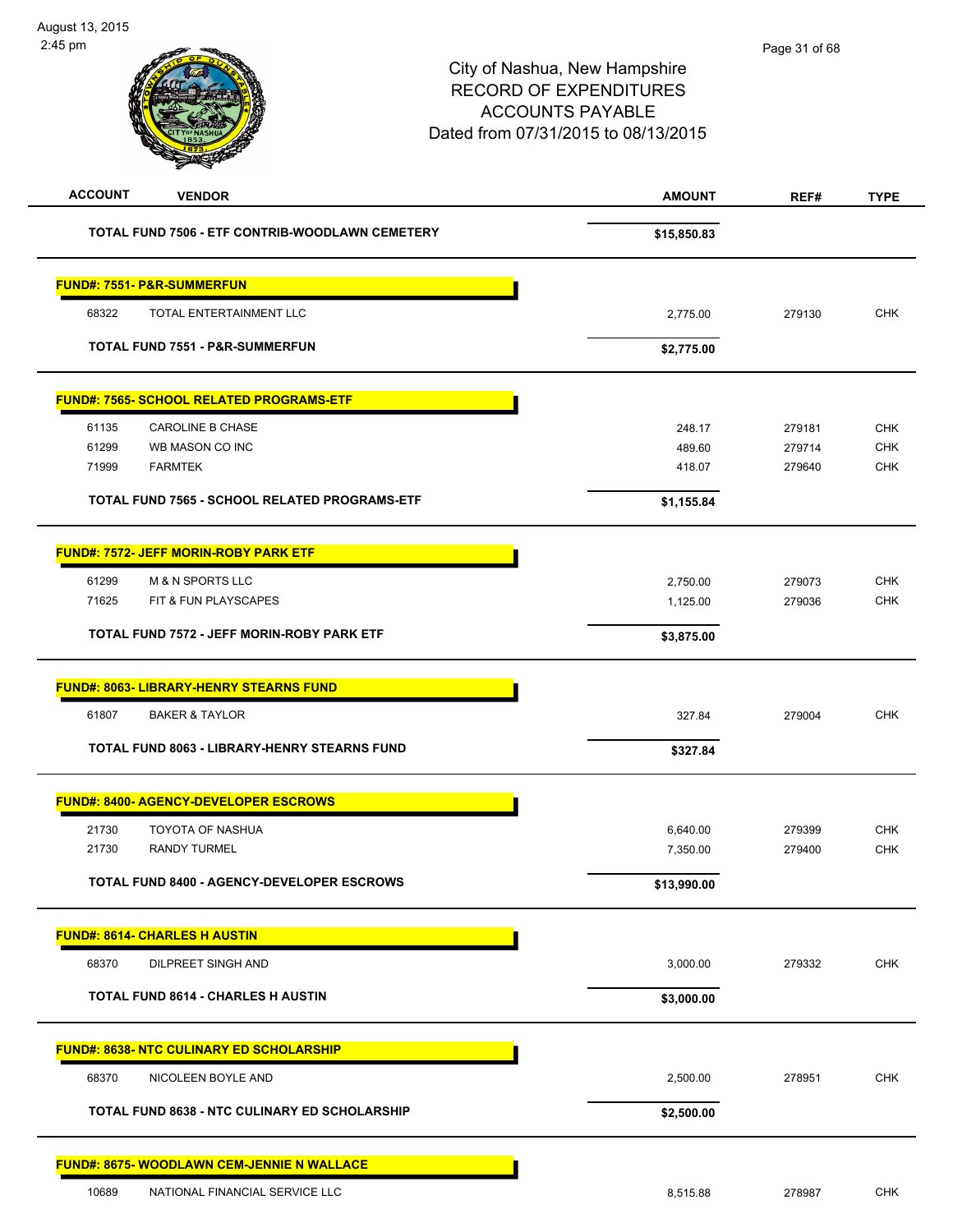|                                 | <b>ACCOUNTS PAYABLE</b><br>Dated from 07/31/2015 to 08/13/2015 |      |             |
|---------------------------------|----------------------------------------------------------------|------|-------------|
| <b>ACCOUNT</b><br><b>VENDOR</b> | <b>AMOUNT</b>                                                  | REF# | <b>TYPE</b> |

**Grand Total:**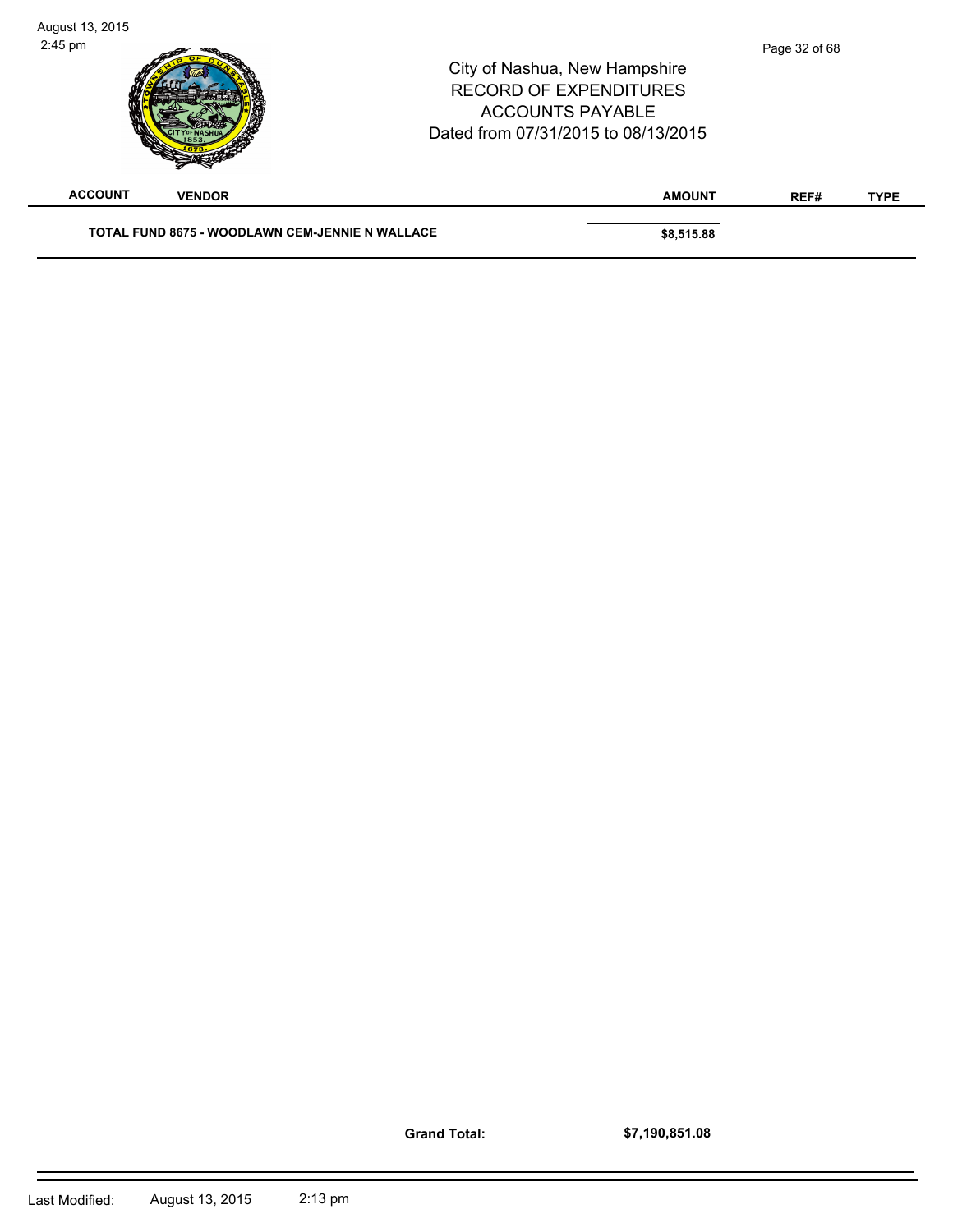Page 33 of 68

| <b>PAY DATE</b> |                                   | <b>ACCOUNT</b>                       | <b>DESCRIPTION</b>                     | <b>AMOUNT</b>   |
|-----------------|-----------------------------------|--------------------------------------|----------------------------------------|-----------------|
|                 | <b>FUND#: 1000 - GENERAL FUND</b> |                                      |                                        |                 |
|                 |                                   |                                      |                                        |                 |
| 101             | <b>MAYOR</b>                      |                                      |                                        |                 |
|                 | 8/6/15                            | 51100                                | <b>COMMUNICATIONS DIRECTOR</b>         | 903.15          |
|                 | 8/13/15                           | 51100                                | <b>COMMUNICATIONS DIRECTOR</b>         | 903.15          |
|                 | 8/6/15                            | 51100                                | EXECUTIVE SECRETARY AA                 | 957.30          |
|                 | 8/13/15                           | 51100                                | EXECUTIVE SECRETARY AA                 | 957.29          |
|                 | 8/6/15                            | 51100                                | SECRETARY RECEPTIONIST                 | 585.00          |
|                 | 8/13/15                           | 51100                                | SECRETARY RECEPTIONIST                 | 584.99          |
|                 | 8/6/15                            | 51500                                | <b>MAYOR</b>                           | 2,194.95        |
|                 | 8/13/15                           | 51500                                | <b>MAYOR</b>                           | 2,194.95        |
|                 | 8/13/15                           | 51750                                | <b>RETIREMENT &amp; SEPARATION PAY</b> | 317.35          |
|                 |                                   |                                      |                                        |                 |
|                 | <b>TOTAL 101 - MAYOR</b>          |                                      |                                        | \$9,598.13      |
|                 |                                   |                                      |                                        |                 |
| 102             |                                   | <b>BOARD OF ALDERMEN</b>             |                                        |                 |
|                 | 8/6/15                            | 51100                                | ALDERMANIC LEGISLATION MANAGER         | 1,489.35        |
|                 | 8/13/15                           | 51100                                | ALDERMANIC LEGISLATION MANAGER         | 1,489.36        |
|                 | 8/6/15                            | 51200                                | LEGISLATIVE TRANSCRIPTION SPEC         | 383.51          |
|                 | 8/13/15                           | 51200                                | LEGISLATIVE TRANSCRIPTION SPEC         | 383.51          |
|                 |                                   | <b>TOTAL 102 - BOARD OF ALDERMEN</b> |                                        | \$3,745.73      |
|                 |                                   |                                      |                                        |                 |
| 103             | <b>LEGAL</b>                      |                                      |                                        |                 |
|                 | 8/6/15                            | 51100                                | ASSOCIATE CORPORATION COUNSEL          | 1,529.80        |
|                 | 8/13/15                           | 51100                                | ASSOCIATE CORPORATION COUNSEL          | 1,529.80        |
|                 | 8/6/15                            | 51100                                | <b>CORPORATION COUNSEL</b>             | 2,265.30        |
|                 | 8/13/15                           | 51100                                | <b>CORPORATION COUNSEL</b>             | 2,265.30        |
|                 | 8/6/15                            | 51100                                | DEPUTY CORPORATION COUNSEL             | 2,060.85        |
|                 | 8/13/15                           | 51100                                | DEPUTY CORPORATION COUNSEL             | 2,060.85        |
|                 | 8/6/15                            |                                      | <b>LEGAL ASSISTANT</b>                 | 1,957.20        |
|                 | 8/13/15                           | 51100<br>51100                       | <b>LEGAL ASSISTANT</b>                 | 1,957.20        |
|                 |                                   |                                      |                                        |                 |
|                 | <b>TOTAL 103 - LEGAL</b>          |                                      |                                        | \$15,626.30     |
| 107             | <b>CITY CLERK</b>                 |                                      |                                        |                 |
|                 | 8/6/15                            | 51100                                | <b>CITY CLERK</b>                      | 1,622.10        |
|                 | 8/13/15                           |                                      | <b>CITY CLERK</b>                      | 1,622.10        |
|                 | 8/6/15                            | 51100                                |                                        | 2,165.59        |
|                 |                                   | 51100                                | <b>CLERK VITAL RECORDS II</b>          | 2,165.60        |
|                 | 8/13/15                           | 51100                                | <b>CLERK VITAL RECORDS II</b>          | 833.70          |
|                 | 8/6/15                            | 51100                                | DEPARTMENT COORDINATOR, CC             |                 |
|                 | 8/13/15                           | 51100                                | DEPARTMENT COORDINATOR, CC             | 833.70          |
|                 | 8/6/15<br>8/13/15                 | 51300                                | OVERTIME-REGULAR<br>OVERTIME-REGULAR   | 117.26<br>23.47 |
|                 |                                   | 51300                                |                                        |                 |
|                 |                                   | <b>TOTAL 107 - CITY CLERK</b>        |                                        | \$9,383.52      |
| 111             |                                   | <b>HUMAN RESOURCES</b>               |                                        |                 |
|                 | 8/6/15                            | 51100                                | <b>COMPENSATION MANAGER</b>            | 1,626.10        |
|                 | 8/13/15                           | 51100                                | <b>COMPENSATION MANAGER</b>            | 1,626.10        |
|                 | 8/6/15                            | 51100                                | HR SPEC                                | 828.64          |
|                 |                                   |                                      |                                        |                 |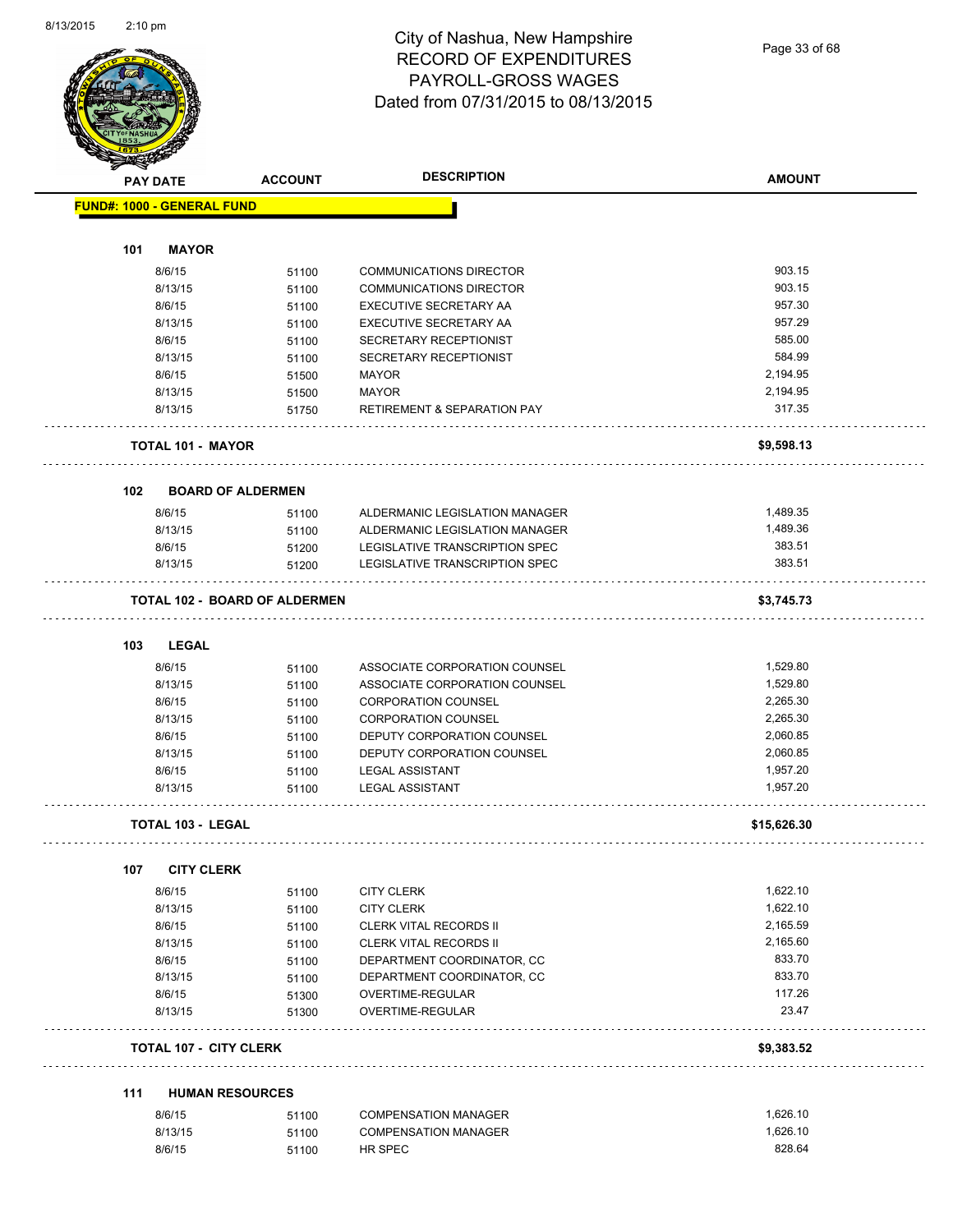| <b>PAY DATE</b>                   | <b>ACCOUNT</b>                            | <b>DESCRIPTION</b>                       | <b>AMOUNT</b> |
|-----------------------------------|-------------------------------------------|------------------------------------------|---------------|
| <b>FUND#: 1000 - GENERAL FUND</b> |                                           |                                          |               |
|                                   |                                           |                                          |               |
| 111                               | <b>HUMAN RESOURCES</b>                    |                                          |               |
|                                   | 8/13/15<br>51100                          | HR SPEC                                  | 833.85        |
| 8/6/15                            | 51100                                     | HUMAN RESOURCES DIRECTOR                 | 1,973.05      |
|                                   | 8/13/15<br>51100                          | HUMAN RESOURCES DIRECTOR                 | 1,973.05      |
| 8/6/15                            | 51100                                     | PAYROLL ANALYST                          | 1,914.80      |
|                                   | 8/13/15<br>51100                          | PAYROLL ANALYST                          | 1,243.08      |
| 8/6/15                            | 51200                                     | ADMINISTRATIVE ASSISTANT I               | 280.24        |
|                                   | 8/13/15<br>51200                          | ADMINISTRATIVE ASSISTANT I               | 246.06        |
| 8/6/15                            | 51300                                     | OVERTIME-REGULAR                         | 45.99         |
|                                   | 8/13/15<br>51300                          | OVERTIME-REGULAR                         | 23.45         |
| 8/6/15                            | 55425                                     | EMPLOYMENT BACKGROUND CHECKS             | 40.00         |
|                                   | 8/13/15<br>55425                          | <b>EMPLOYMENT BACKGROUND CHECKS</b>      | 25.00         |
|                                   | <b>TOTAL 111 - HUMAN RESOURCES</b>        |                                          | \$12,679.41   |
|                                   |                                           |                                          |               |
| 122                               | <b>INFORMATION TECHNOLOGY</b>             |                                          | 704.60        |
| 8/6/15                            | 51100<br>8/13/15                          | ADMIN ASSISTANT II<br>ADMIN ASSISTANT II | 704.60        |
| 8/6/15                            | 51100                                     | <b>ENTERPRISE SYS ADMINISTRATOR</b>      | 1,404.70      |
|                                   | 51100<br>8/13/15                          | ENTERPRISE SYS ADMINISTRATOR             | 1,404.70      |
| 8/6/15                            | 51100                                     | ERP SYSTEM ADMIN DBA                     | 1,720.00      |
|                                   | 51100<br>8/13/15                          | ERP SYSTEM ADMIN DBA                     | 1,720.00      |
| 8/6/15                            | 51100                                     | INTER INTRA APPL DEV PROJ LDR            | 1,674.50      |
|                                   | 51100<br>8/13/15                          | INTER INTRA APPL DEV PROJ LDR            | 1,674.49      |
| 8/6/15                            | 51100<br>51100                            | IT APPLICATIONS ANALYST                  | 960.36        |
|                                   | 8/13/15<br>51100                          | IT APPLICATIONS ANALYST                  | 127.55        |
| 8/6/15                            | 51100                                     | IT DIVISION DIRECTOR                     | 2,060.85      |
|                                   | 8/13/15<br>51100                          | IT DIVISION DIRECTOR                     | 2,060.85      |
| 8/6/15                            | 51100                                     | IT INFRASTRUCTURE ANALYST                | 1,218.45      |
|                                   | 8/13/15<br>51100                          | IT INFRASTRUCTURE ANALYST                | 1,218.45      |
| 8/6/15                            | 51100                                     | IT INFRASTRUCTURE TEAM LEADER            | 1,853.20      |
|                                   | 8/13/15<br>51100                          | IT INFRASTRUCTURE TEAM LEADER            | 1,853.20      |
| 8/6/15                            | 51100                                     | SYSTEMS ADM DATABASE ADM                 | 1,688.80      |
|                                   | 8/13/15<br>51100                          | SYSTEMS ADM DATABASE ADM                 | 1,688.80      |
| 8/6/15                            | 51100                                     | TECH SUPPORT TEAM LEADER                 | 1,562.00      |
|                                   | 8/13/15<br>51100                          | TECH SUPPORT TEAM LEADER                 | 1,562.00      |
| 8/6/15                            | 51100                                     | TECHNICAL SPEC II NET SUPPORT            | 1,162.75      |
|                                   | 8/13/15<br>51100                          | TECHNICAL SPEC II NET SUPPORT            | 1,162.76      |
| 8/6/15                            | 51100                                     | <b>TECHNICAL SPECIALIST I</b>            | 727.35        |
|                                   | 8/13/15<br>51100                          | TECHNICAL SPECIALIST I                   | 727.35        |
| 8/6/15                            | 51100                                     | WEB DESIGNER                             | 670.60        |
|                                   | 8/13/15<br>51100                          | WEB DESIGNER                             | 536.48        |
| 8/6/15                            | 51300                                     | OVERTIME-REGULAR                         | 21.80         |
|                                   | <b>TOTAL 122 - INFORMATION TECHNOLOGY</b> |                                          | \$33,871.19   |
| 126                               | <b>FINANCIAL SERVICES</b>                 |                                          |               |
| 8/6/15                            | 51100                                     | ACCOUNTING COMPLIANCE MGR                | 1,138.25      |
|                                   | 8/13/15<br>51100                          | ACCOUNTING COMPLIANCE MGR                | 1,138.25      |
| 8/6/15                            | 51100                                     | ACCOUNTS PAYABLE COORDINATOR             | 1,462.65      |
|                                   | 8/13/15<br>51100                          | ACCOUNTS PAYABLE COORDINATOR             | 1,462.65      |
|                                   |                                           |                                          |               |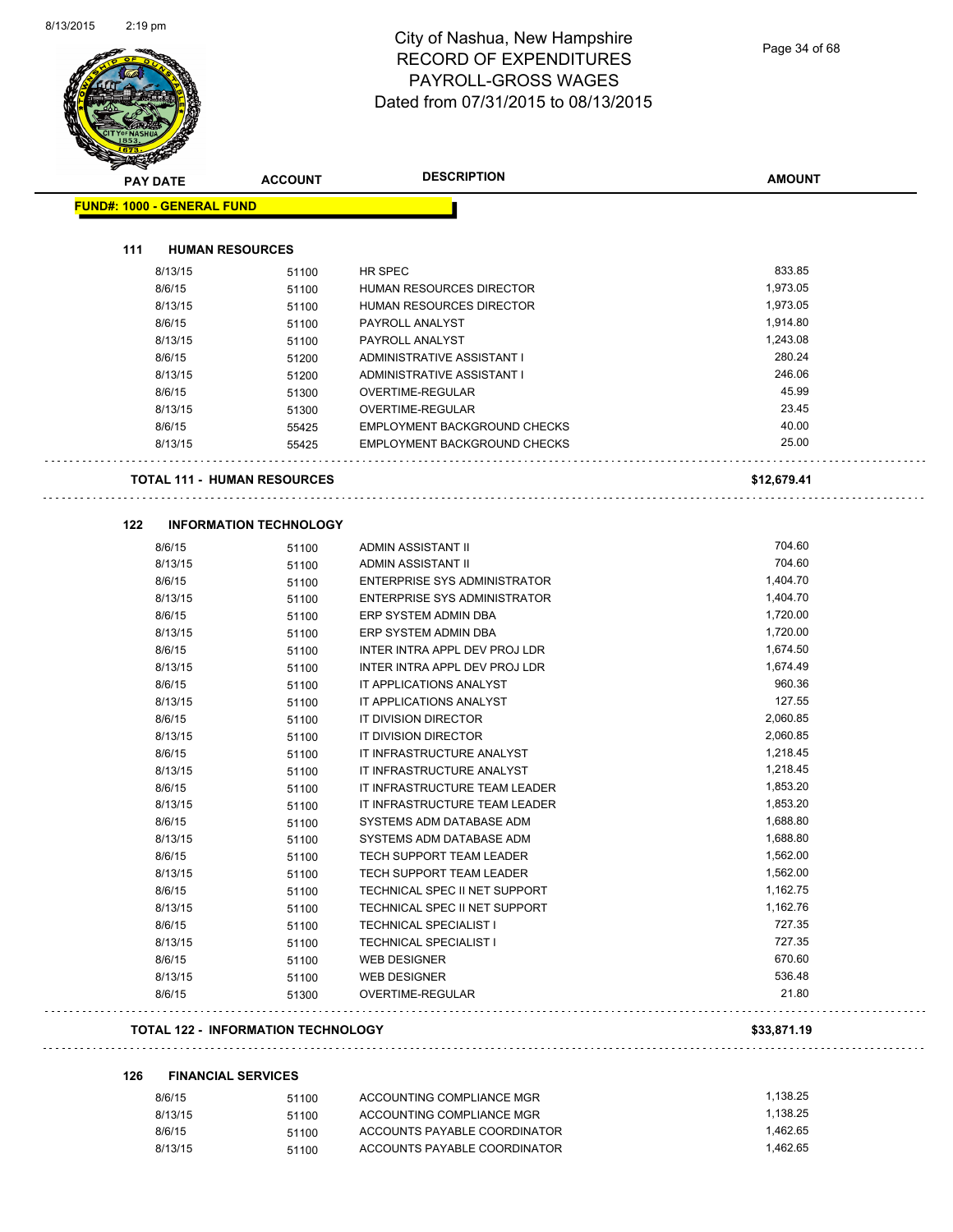

| <b>PAY DATE</b>                   | <b>ACCOUNT</b>                        | <b>DESCRIPTION</b>                | <b>AMOUNT</b> |  |
|-----------------------------------|---------------------------------------|-----------------------------------|---------------|--|
| <b>FUND#: 1000 - GENERAL FUND</b> |                                       |                                   |               |  |
| 126                               | <b>FINANCIAL SERVICES</b>             |                                   |               |  |
| 8/6/15                            | 51100                                 | ACCOUNTS PAYABLE SUPV             | 985.55        |  |
| 8/13/15                           | 51100                                 | ACCOUNTS PAYABLE SUPV             | 985.55        |  |
| 8/6/15                            | 51100                                 | ADMINISTRATIVE ASSISTANT II       | 682.50        |  |
| 8/13/15                           | 51100                                 | ADMINISTRATIVE ASSISTANT II       | 461.45        |  |
| 8/6/15                            | 51100                                 | <b>CFO COMPTROLLER</b>            | 2,341.39      |  |
| 8/13/15                           | 51100                                 | <b>CFO COMPTROLLER</b>            | 2,120.60      |  |
| 8/6/15                            | 51100                                 | DEP TREASURER TAX COLLECTOR       | 1,116.40      |  |
| 8/13/15                           | 51100                                 | DEP TREASURER TAX COLLECTOR       | 1,116.40      |  |
| 8/6/15                            | 51100                                 | FINANCE AND ADMIN MANAGER         | 766.80        |  |
| 8/13/15                           | 51100                                 | FINANCE AND ADMIN MANAGER         | 766.80        |  |
| 8/6/15                            | 51100                                 | FINANCIAL MANAGER GENERAL GOVT    | 1,450.00      |  |
| 8/13/15                           | 51100                                 | FINANCIAL MANAGER GENERAL GOVT    | 1,450.00      |  |
| 8/6/15                            | 51100                                 | FINANCIAL SERVICES COORDINATOR    | 992.86        |  |
| 8/13/15                           | 51100                                 | FINANCIAL SERVICES COORDINATOR    | 992.85        |  |
| 8/6/15                            | 51100                                 | <b>MOTOR VEHICLE COORDINATOR</b>  | 682.50        |  |
| 8/13/15                           | 51100                                 | MOTOR VEHICLE COORDINATOR         | 682.50        |  |
| 8/6/15                            | 51100                                 | MV CLERK II REGISTRATION          | 1,303.65      |  |
| 8/13/15                           | 51100                                 | <b>MV CLERK II REGISTRATION</b>   | 1,303.65      |  |
| 8/6/15                            | 51100                                 | OPERATIONS ANALYST                | 769.95        |  |
| 8/13/15                           | 51100                                 | OPERATIONS ANALYST                | 769.95        |  |
| 8/6/15                            | 51100                                 | <b>RESOURCE COORDINATOR</b>       | 31.11         |  |
| 8/6/15                            | 51100                                 | REVENUE ACCOUNTS SPEC             | 772.90        |  |
| 8/13/15                           | 51100                                 | REVENUE ACCOUNTS SPEC             | 772.90        |  |
| 8/6/15                            | 51100                                 | REVENUE COORDINATOR               | 1,007.94      |  |
| 8/13/15                           | 51100                                 | REVENUE COORDINATOR               | 1,007.95      |  |
| 8/6/15                            | 51100                                 | SENIOR ACCOUNTANT                 | 1,064.25      |  |
| 8/13/15                           | 51100                                 | SENIOR ACCOUNTANT                 | 1,064.25      |  |
| 8/6/15                            | 51100                                 | SENIOR FINANCIAL ANALYST          | 1,155.05      |  |
| 8/13/15                           | 51100                                 | SENIOR FINANCIAL ANALYST          | 1,155.05      |  |
| 8/6/15                            | 51100                                 | SUPV VEHICLE REGISTRATION         | 1,092.80      |  |
| 8/13/15                           | 51100                                 | SUPV VEHICLE REGISTRATION         | 1,092.80      |  |
| 8/6/15                            | 51100                                 | TREASURER TAX COLLECTOR           | 1,853.20      |  |
| 8/13/15                           | 51100                                 | TREASURER TAX COLLECTOR           | 1,853.20      |  |
| 8/6/15                            | 51100                                 | <b>VEHICLE REGISTRATION CLERK</b> | 1,093.60      |  |
| 8/13/15                           | 51100                                 | VEHICLE REGISTRATION CLERK        | 1,093.60      |  |
| 8/6/15                            | 51200                                 | TRUST ACCOUNTANT PT               | 704.12        |  |
| 8/13/15                           | 51200                                 | TRUST ACCOUNTANT PT               | 674.77        |  |
| 8/6/15                            | 51300                                 | OVERTIME-REGULAR                  | 165.82        |  |
| 8/13/15                           | 51300                                 | OVERTIME-REGULAR                  | 222.24        |  |
|                                   | <b>TOTAL 126 - FINANCIAL SERVICES</b> |                                   | \$44,820.70   |  |

#### **129 CITY BUILDINGS**

| 8/6/15  | 51100 | <b>BUILDING MANAGER</b> | 1.110.45 |
|---------|-------|-------------------------|----------|
| 8/13/15 | 51100 | <b>BUILDING MANAGER</b> | 1.110.45 |
| 8/6/15  | 51100 | CUSTODIAN I             | 1.247.44 |
| 8/13/15 | 51100 | <b>CUSTODIAN I</b>      | 1.247.45 |
| 8/6/15  | 51100 | MAINTENANCE SPEC        | 699.45   |
| 8/13/15 | 51100 | MAINTENANCE SPEC        | 699.45   |
| 8/6/15  | 51200 | <b>CUSTODIAN I</b>      | 324.84   |
| 8/13/15 | 51200 | <b>CUSTODIAN I</b>      | 324.84   |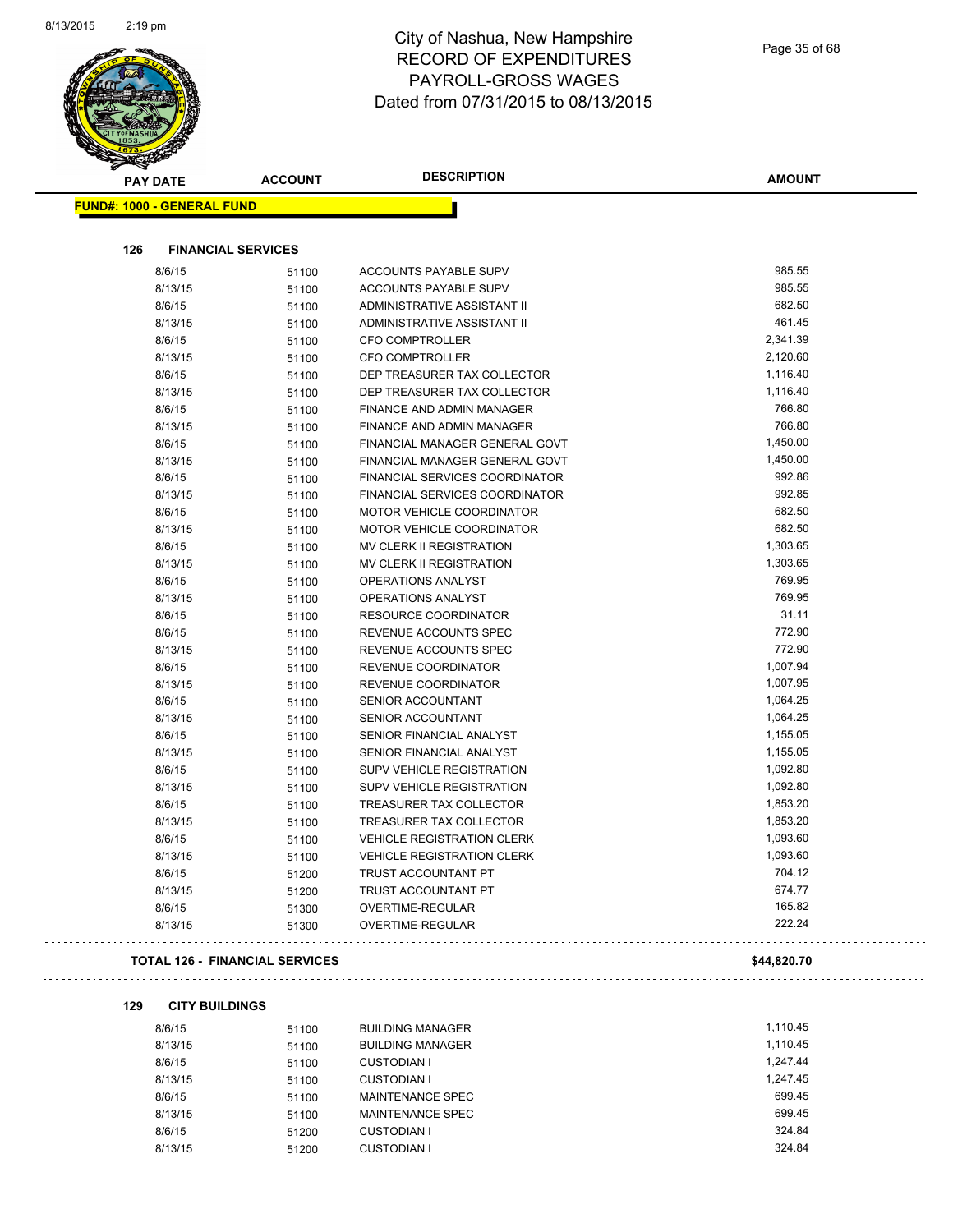| 8/13/2015 | $2:19$ pm |                               |                                   | City of Nashua, New Hampshire<br><b>RECORD OF EXPENDITURES</b><br>PAYROLL-GROSS WAGES<br>Dated from 07/31/2015 to 08/13/2015 | Page 36 of 68    |
|-----------|-----------|-------------------------------|-----------------------------------|------------------------------------------------------------------------------------------------------------------------------|------------------|
|           |           | <b>PAY DATE</b>               | <b>ACCOUNT</b>                    | <b>DESCRIPTION</b>                                                                                                           | <b>AMOUNT</b>    |
|           |           | FUND#: 1000 - GENERAL FUND    |                                   |                                                                                                                              |                  |
|           |           |                               |                                   |                                                                                                                              |                  |
|           | 129       | <b>CITY BUILDINGS</b>         |                                   |                                                                                                                              |                  |
|           |           | 8/13/15                       | 51300                             | OVERTIME-REGULAR                                                                                                             | 112.06           |
|           |           |                               | <b>TOTAL 129 - CITY BUILDINGS</b> |                                                                                                                              | \$6,876.43       |
|           |           |                               |                                   |                                                                                                                              |                  |
|           | 130       | <b>PURCHASING</b>             |                                   |                                                                                                                              |                  |
|           |           | 8/6/15                        | 51100                             | PRINTING TECH MAIL DIST                                                                                                      | 815.36           |
|           |           | 8/6/15                        | 51100                             | <b>PURCHASING AGENT I</b>                                                                                                    | 698.45           |
|           |           | 8/13/15                       | 51100                             | PURCHASING AGENT I                                                                                                           | 698.45           |
|           |           | 8/6/15                        | 51100                             | PURCHASING AGENT II                                                                                                          | 878.75           |
|           |           | 8/13/15                       | 51100                             | PURCHASING AGENT II                                                                                                          | 878.75           |
|           |           | 8/6/15                        | 51100                             | <b>PURCHASING MANAGER</b>                                                                                                    | 1,579.20         |
|           |           | 8/13/15                       | 51100                             | PURCHASING MANAGER                                                                                                           | 1,579.20         |
|           |           | 8/13/15                       | 51300                             | OVERTIME-REGULAR                                                                                                             | 6.55             |
|           |           | 8/6/15                        | 51750                             | <b>RETIREMENT &amp; SEPARATION PAY</b>                                                                                       | 16,058.52        |
|           |           | <b>TOTAL 130 - PURCHASING</b> |                                   |                                                                                                                              | \$23,193.23      |
|           |           |                               |                                   |                                                                                                                              |                  |
|           | 131       | <b>HUNT BUILDING</b>          |                                   |                                                                                                                              |                  |
|           |           | 8/6/15                        | 51200                             | COMMUNICATIONS DIRECTOR                                                                                                      | 200.00           |
|           |           | 8/13/15                       | 51200                             | <b>COMMUNICATIONS DIRECTOR</b>                                                                                               | 200.00           |
|           |           |                               | <b>TOTAL 131 - HUNT BUILDING</b>  |                                                                                                                              | \$400.00         |
|           |           |                               |                                   |                                                                                                                              |                  |
|           | 132       | <b>ASSESSING</b>              |                                   |                                                                                                                              |                  |
|           |           | 8/6/15                        | 51100                             | <b>APPRAISER I</b>                                                                                                           | 895.45           |
|           |           | 8/13/15                       | 51100                             | <b>APPRAISER I</b>                                                                                                           | 895.45           |
|           |           | 8/6/15                        | 51100                             | <b>APPRAISER II</b>                                                                                                          | 1,069.65         |
|           |           | 8/13/15                       | 51100                             | <b>APPRAISER II</b>                                                                                                          | 1,069.65         |
|           |           | 8/6/15                        | 51100                             | <b>APPRAISER III</b>                                                                                                         | 1,218.50         |
|           |           | 8/13/15                       | 51100                             | <b>APPRAISER III</b>                                                                                                         | 1,218.50         |
|           |           | 8/6/15                        | 51100                             | ASSESSING ADMIN SPEC I CSR                                                                                                   | 634.60           |
|           |           | 8/13/15                       | 51100                             | ASSESSING ADMIN SPEC I CSR                                                                                                   | 634.60<br>740.35 |
|           |           | 8/6/15                        | 51100                             | ASSESSING ADMIN SPEC II CSR                                                                                                  | 740.35           |
|           |           | 8/13/15<br>8/6/15             | 51100                             | ASSESSING ADMIN SPEC II CSR                                                                                                  | 931.60           |
|           |           | 8/13/15                       | 51100                             | ASSESSING ADMIN SPEC III CSR<br>ASSESSING ADMIN SPEC III CSR                                                                 | 931.60           |
|           |           | 8/6/15                        | 51100                             | CHIEF ASSESSOR GIS MANAGER                                                                                                   | 2,154.80         |
|           |           | 8/13/15                       | 51100<br>51100                    | CHIEF ASSESSOR GIS MANAGER                                                                                                   | 2,154.80         |
|           |           | 8/6/15                        | 51100                             | DEPARTMENT COORDINATOR                                                                                                       | 884.70           |
|           |           | 8/13/15                       | 51100                             | DEPARTMENT COORDINATOR                                                                                                       | 884.70           |
|           |           | 8/6/15                        | 51100                             | DEPUTY MANAGER APPRAISER IV                                                                                                  | 1,537.41         |
|           |           | 8/13/15                       | 51100                             | DEPUTY MANAGER APPRAISER IV                                                                                                  | 1,537.40         |
|           |           | <b>TOTAL 132 - ASSESSING</b>  |                                   |                                                                                                                              | \$20,134.11      |
|           |           |                               |                                   |                                                                                                                              |                  |
|           | 134       | <b>GIS</b>                    |                                   |                                                                                                                              |                  |
|           |           | 8/6/15                        | 51100                             | <b>GIS TECHNICIAN II</b>                                                                                                     | 1,094.30         |
|           |           | 8/13/15                       | 51100                             | <b>GIS TECHNICIAN II</b>                                                                                                     | 1,094.29         |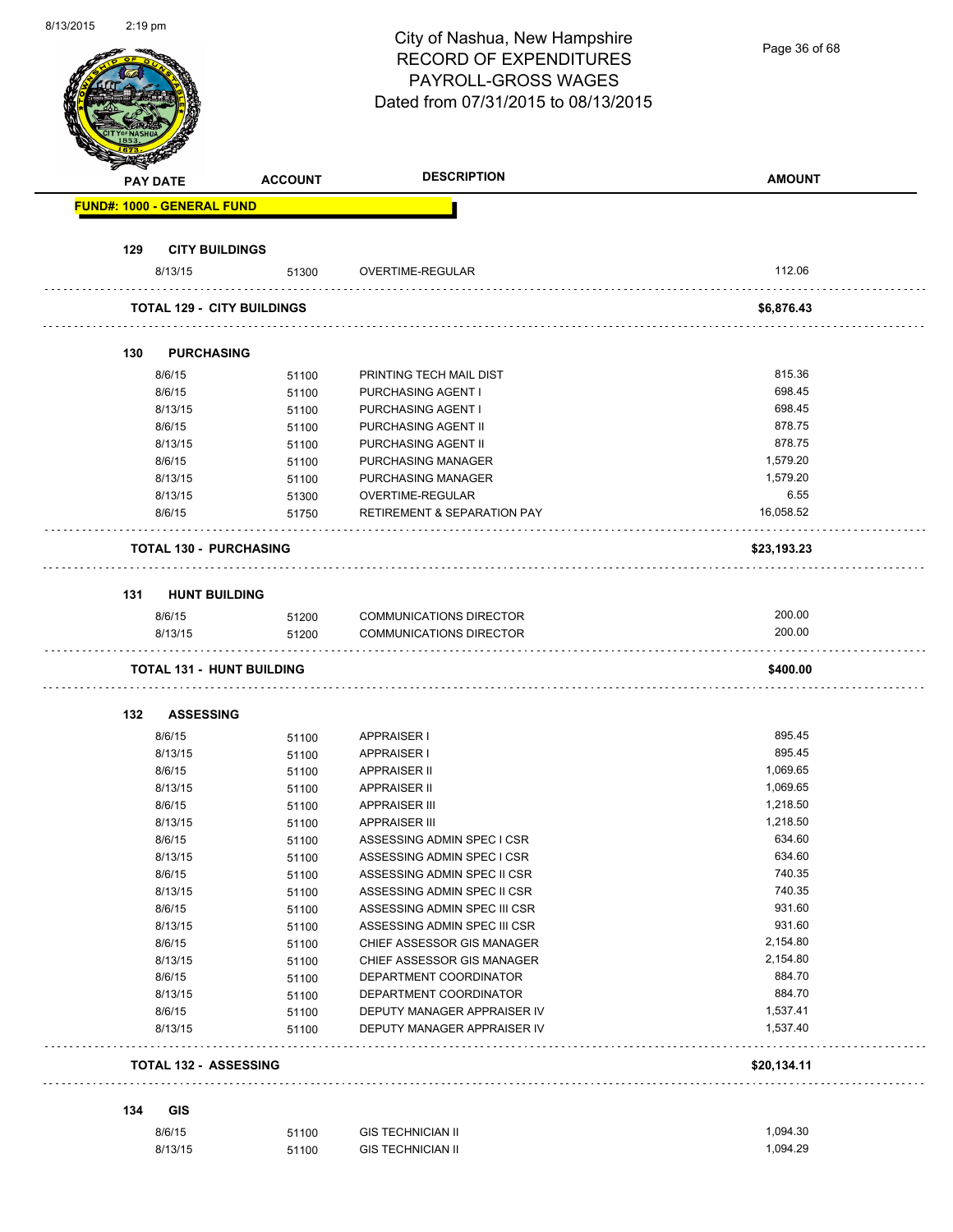

Page 37 of 68

| $\blacktriangleleft$ .<br><b>PAY DATE</b> | <b>ACCOUNT</b>                                        | <b>DESCRIPTION</b>               | <b>AMOUNT</b> |
|-------------------------------------------|-------------------------------------------------------|----------------------------------|---------------|
| <b>FUND#: 1000 - GENERAL FUND</b>         |                                                       |                                  |               |
| <b>TOTAL 134 - GIS</b>                    |                                                       |                                  | \$2,188.59    |
| 140                                       | <b>PINEWOOD CEMETERY</b>                              |                                  |               |
| 8/13/15                                   | 51400                                                 | WAGES TEMP-SEASONAL              | 560.00        |
|                                           | <b>TOTAL 140 - PINEWOOD CEMETERY</b>                  |                                  | \$560.00      |
| 142                                       | <b>WOODLAWN CEMETERY</b>                              |                                  |               |
| 8/6/15                                    | 51100                                                 | <b>GROUNDSKEEPER CEMETERY</b>    | 1,339.70      |
| 8/13/15                                   | 51100                                                 | <b>GROUNDSKEEPER CEMETERY</b>    | 1,339.70      |
| 8/6/15                                    | 51100                                                 | SUBFOREMAN CEMETERY              | 766.05        |
| 8/13/15                                   | 51100                                                 | <b>SUBFOREMAN CEMETERY</b>       | 766.05        |
| 8/6/15                                    | 51100                                                 | SUPERINTENDENT CEMETERY I        | 1,075.60      |
| 8/13/15                                   | 51100                                                 | SUPERINTENDENT CEMETERY I        | 1,075.60      |
| 8/13/15                                   | 51300                                                 | OVERTIME-REGULAR                 | 37.68         |
| 8/6/15                                    | 51400                                                 | <b>WAGES TEMP-SEASONAL</b>       | 810.00        |
| 8/13/15                                   | 51400                                                 | <b>WAGES TEMP-SEASONAL</b>       | 400.00        |
|                                           | <b>TOTAL 142 - WOODLAWN CEMETERY</b>                  |                                  | \$7,610.38    |
|                                           |                                                       |                                  |               |
| 144                                       | <b>EDGEWOOD &amp; SUBURBAN CEMETERIES</b>             |                                  |               |
| 8/6/15                                    | 51100                                                 | <b>GROUNDSKEEPER CEMETERY</b>    | 1,160.05      |
| 8/13/15                                   | 51100                                                 | <b>GROUNDSKEEPER CEMETERY</b>    | 1,160.05      |
| 8/6/15                                    | 51100                                                 | <b>SUBFOREMAN CEMETERY</b>       | 835.75        |
| 8/13/15                                   | 51100                                                 | SUBFOREMAN CEMETERY              | 835.75        |
| 8/6/15                                    | 51100                                                 | SUPERINTENDENT CEMETERY II       | 1,166.65      |
| 8/13/15                                   | 51100                                                 | SUPERINTENDENT CEMETERY II       | 1,166.65      |
| 8/6/15                                    | 51300                                                 | OVERTIME-REGULAR                 | 170.50        |
| 8/6/15                                    | 51400                                                 | WAGES TEMP-SEASONAL              | 1,920.00      |
| 8/13/15                                   | 51400                                                 | <b>WAGES TEMP-SEASONAL</b>       | 1,680.00      |
|                                           | <b>TOTAL 144 - EDGEWOOD &amp; SUBURBAN CEMETERIES</b> |                                  | \$10,095.40   |
| 150<br><b>POLICE</b>                      |                                                       |                                  |               |
| 8/6/15                                    | 51100                                                 | <b>1ST YEAR OFFICERS</b>         | 10,694.75     |
| 8/13/15                                   | 51100                                                 | <b>1ST YEAR OFFICERS</b>         | 10,500.30     |
| 8/6/15                                    | 51100                                                 | <b>ACCOUNT CLERK III</b>         | 1,501.25      |
| 8/13/15                                   | 51100                                                 | <b>ACCOUNT CLERK III</b>         | 1,501.25      |
| 8/6/15                                    | 51100                                                 | ADMINISTRATIVE PROJECT SPEC      | 1,285.00      |
| 8/13/15                                   | 51100                                                 | ADMINISTRATIVE PROJECT SPEC      | 1,285.00      |
| 8/6/15                                    | 51100                                                 | ANIMAL CONTROL OFFICER           | 945.95        |
| 8/13/15                                   | 51100                                                 | ANIMAL CONTROL OFFICER           | 945.95        |
| 8/6/15                                    | 51100                                                 | ASSISTANT RECORDS MANAGER        | 962.10        |
| 8/13/15                                   | 51100                                                 | ASSISTANT RECORDS MANAGER        | 962.10        |
| 8/6/15                                    | 51100                                                 | AUTO MECHANIC 1ST CLASS          | 1,629.05      |
| 8/13/15                                   | 51100                                                 | AUTO MECHANIC 1ST CLASS          | 1,629.04      |
| 8/6/15                                    | 51100                                                 | <b>BUILDING MAINTENANCE SUPV</b> | 962.00        |
| 8/13/15                                   | 51100                                                 | <b>BUILDING MAINTENANCE SUPV</b> | 962.00        |
| 8/6/15                                    | 51100                                                 | <b>CAPTAIN</b>                   | 14,627.90     |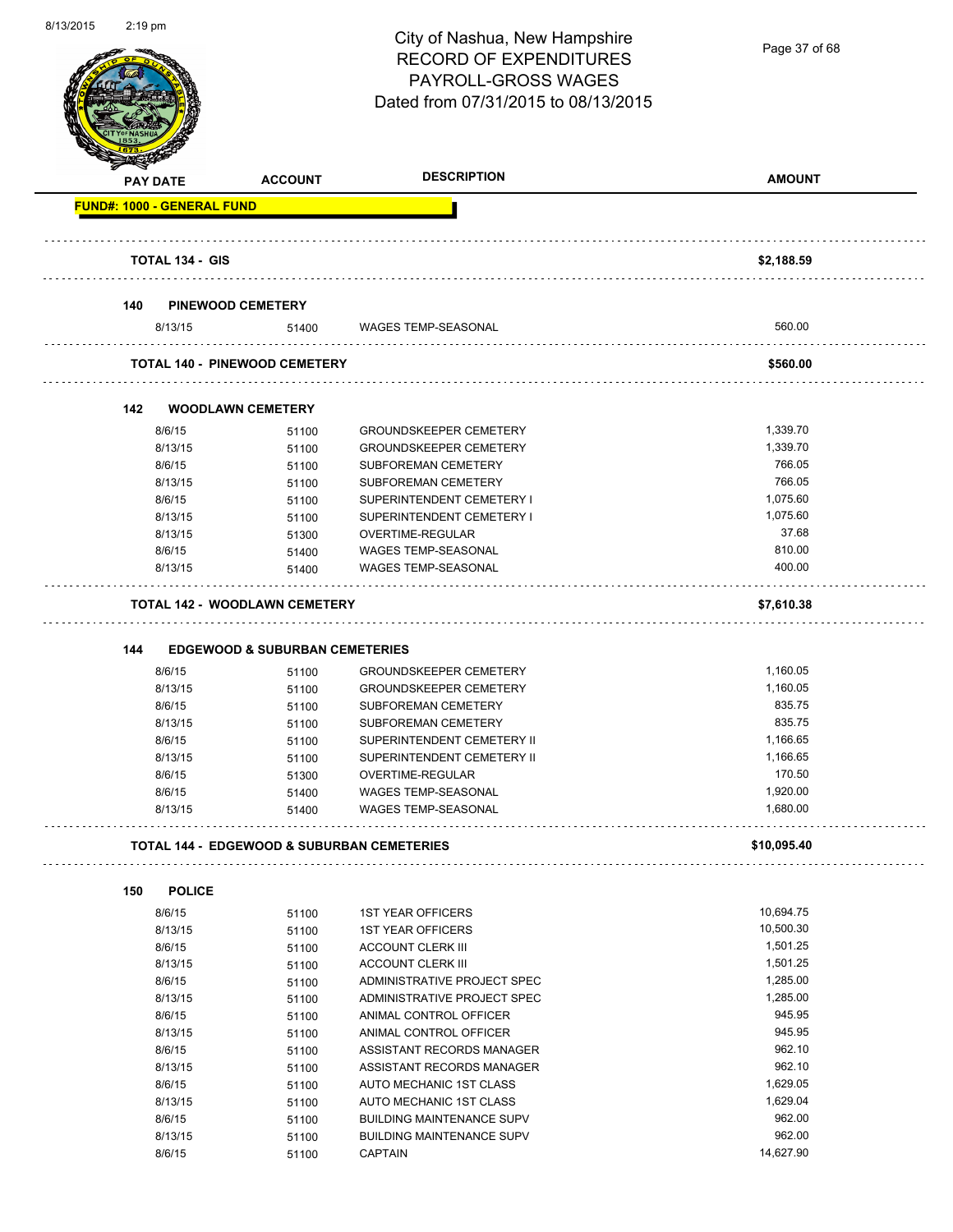

| <b>PAY DATE</b>                   | <b>ACCOUNT</b> | <b>DESCRIPTION</b>                                         | <b>AMOUNT</b>        |
|-----------------------------------|----------------|------------------------------------------------------------|----------------------|
| <b>FUND#: 1000 - GENERAL FUND</b> |                |                                                            |                      |
|                                   |                |                                                            |                      |
| <b>POLICE</b><br>150              |                |                                                            |                      |
| 8/13/15                           | 51100          | <b>CAPTAIN</b>                                             | 12,538.20            |
| 8/6/15                            | 51100          | CHIEF OF POLICE                                            | 2,574.80             |
| 8/13/15                           | 51100          | CHIEF OF POLICE                                            | 2,574.80             |
| 8/6/15                            | 51100          | COMM TECH ALL DESIGNATIONS                                 | 9,452.70             |
| 8/13/15                           | 51100          | COMM TECH ALL DESIGNATIONS                                 | 8,649.30             |
| 8/6/15                            | 51100          | COMMUNITY POLICE COORD CEMD                                | 1,266.80             |
| 8/13/15                           | 51100          | COMMUNITY POLICE COORD CEMD                                | 1,266.80             |
| 8/6/15                            | 51100          | <b>CRIME ANALYST</b>                                       | 1,260.50             |
| 8/13/15                           | 51100          | <b>CRIME ANALYST</b>                                       | 1,260.50             |
| 8/6/15                            | 51100          | <b>CUSTODIAN II</b>                                        | 760.00               |
| 8/13/15                           | 51100          | <b>CUSTODIAN II</b>                                        | 760.00               |
| 8/6/15                            | 51100          | <b>CUSTODIAN III</b>                                       | 1,485.56             |
| 8/13/15                           | 51100          | <b>CUSTODIAN III</b>                                       | 1,485.55             |
| 8/6/15                            | 51100          | DEPUTY CHIEF OF POLICE                                     | 4,666.50             |
| 8/13/15                           | 51100          | DEPUTY CHIEF OF POLICE                                     | 4,666.50             |
| 8/6/15                            | 51100          | <b>DETENTION SPEC</b>                                      | 858.60               |
| 8/13/15                           | 51100          | DETENTION SPEC                                             | 858.60               |
| 8/6/15                            | 51100          | <b>DISPATCHERS ALL DESIGNATIONS</b>                        | 5,555.76             |
| 8/13/15                           | 51100          | DISPATCHERS ALL DESIGNATIONS                               | 5,555.76             |
| 8/6/15                            | 51100          | FLEET MAINTENANCE ASST SUPV                                | 900.80               |
| 8/13/15                           | 51100          | FLEET MAINTENANCE ASST SUPV                                | 900.80               |
| 8/6/15                            | 51100          | IT MANAGER/SOFTWARE SPECIALIST                             | 1,616.40             |
| 8/13/15                           | 51100          | IT MANAGER/SOFTWARE SPECIALIST                             | 1,616.40             |
| 8/6/15                            | 51100          | <b>LEGAL SECRETARY</b>                                     | 695.35               |
| 8/13/15                           | 51100          | <b>LEGAL SECRETARY</b>                                     | 695.35               |
| 8/6/15                            | 51100          | LIEUTENANT                                                 | 15,567.41            |
| 8/13/15                           | 51100          | LIEUTENANT                                                 | 13,895.60            |
| 8/6/15                            | 51100          | NPD BUSINESS COORDINATOR                                   | 923.10               |
| 8/13/15                           | 51100          | NPD BUSINESS COORDINATOR                                   | 923.10               |
| 8/6/15                            | 51100          | <b>NPD BUSINESS MANAGER</b>                                | 1,737.00             |
| 8/13/15                           | 51100          | NPD BUSINESS MANAGER                                       | 1,737.00             |
| 8/6/15                            | 51100          | NPD NETWORK ADMINISTRATOR                                  | 1,288.45             |
| 8/13/15                           | 51100          | NPD NETWORK ADMINISTRATOR                                  | 1,288.45             |
| 8/6/15                            | 51100          | PARALEGAL                                                  | 972.40               |
| 8/13/15                           | 51100          | PARALEGAL                                                  | 972.40               |
| 8/6/15                            | 51100          | PATROLMAN ALL RANKS                                        | 158,020.55           |
| 8/13/15                           | 51100          | PATROLMAN ALL RANKS                                        | 156,889.54           |
| 8/6/15                            | 51100          | POLICE ATTORNEY                                            | 1,561.60<br>1,561.60 |
| 8/13/15<br>8/6/15                 | 51100          | POLICE ATTORNEY<br><b>RECORDS &amp; COMMUNICATIONS MGR</b> | 1,486.65             |
| 8/13/15                           | 51100          | <b>RECORDS &amp; COMMUNICATIONS MGR</b>                    | 1,486.65             |
| 8/6/15                            | 51100<br>51100 | RECORDS TECHNICIAN I                                       | 1,947.85             |
| 8/13/15                           | 51100          | RECORDS TECHNICIAN I                                       | 1,947.85             |
| 8/6/15                            | 51100          | RECORDS TECHNICIAN II                                      | 844.70               |
| 8/13/15                           | 51100          | RECORDS TECHNICIAN II                                      | 844.70               |
| 8/6/15                            | 51100          | SEC DOMESTIC VIOLENCE UNIT                                 | 718.60               |
| 8/13/15                           | 51100          | SEC DOMESTIC VIOLENCE UNIT                                 | 718.60               |
| 8/6/15                            | 51100          | SECRETARIAL SUPV DET BUREAU                                | 882.80               |
| 8/13/15                           | 51100          | SECRETARIAL SUPV DET BUREAU                                | 882.80               |
| 8/6/15                            | 51100          | <b>SECRETARY III</b>                                       | 2,797.16             |
| 8/13/15                           | 51100          | SECRETARY III                                              | 2,797.14             |
| 8/6/15                            | 51100          | SECRETARY V                                                | 1,665.26             |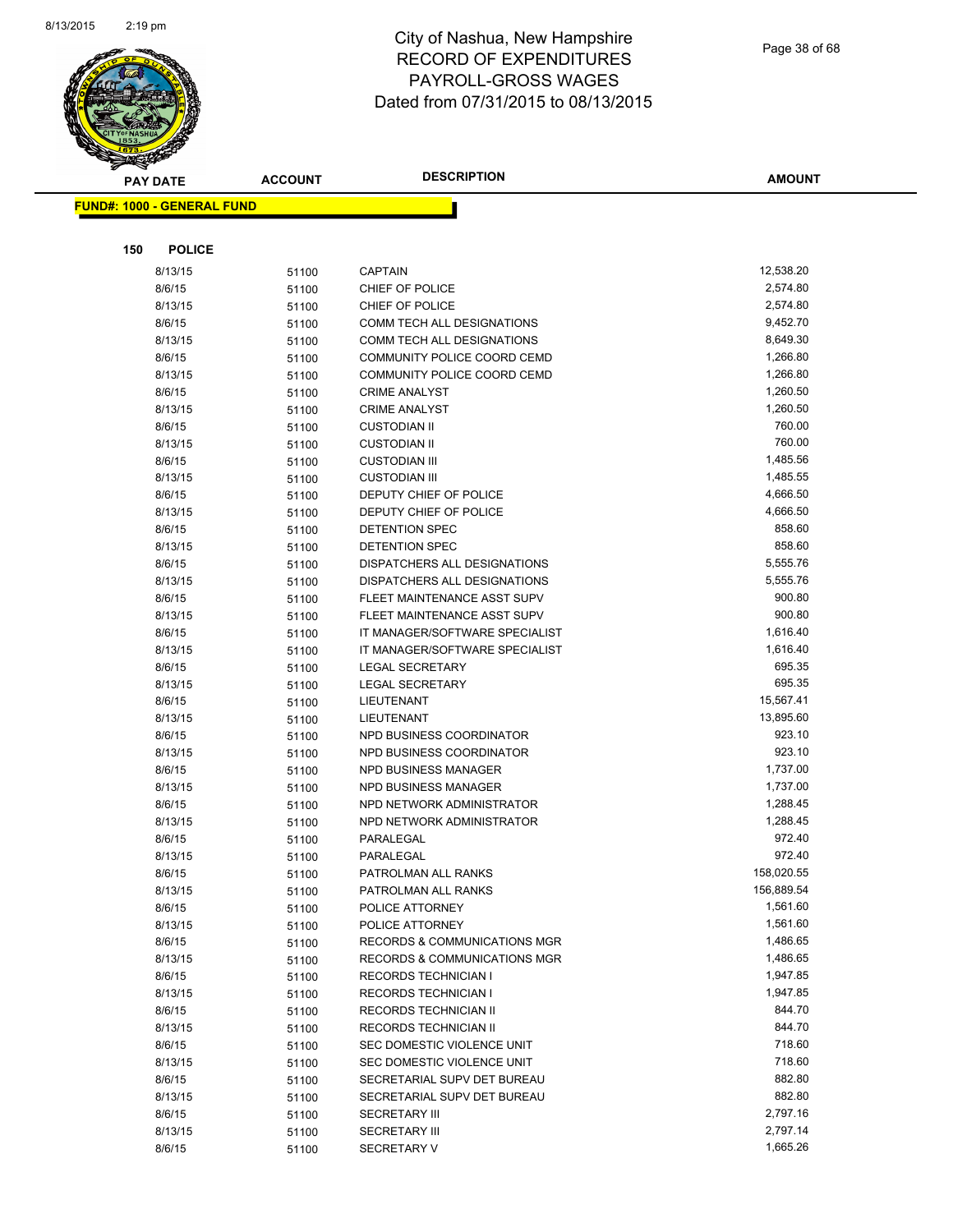

Page 39 of 68

 $\overline{a}$ 

| <b>SACTOR</b>   |                                   |                |                                        |               |
|-----------------|-----------------------------------|----------------|----------------------------------------|---------------|
| <b>PAY DATE</b> |                                   | <b>ACCOUNT</b> | <b>DESCRIPTION</b>                     | <b>AMOUNT</b> |
|                 | <b>FUND#: 1000 - GENERAL FUND</b> |                |                                        |               |
|                 |                                   |                |                                        |               |
| 150             | <b>POLICE</b>                     |                |                                        |               |
|                 | 8/13/15                           | 51100          | <b>SECRETARY V</b>                     | 1,665.25      |
|                 | 8/6/15                            | 51100          | <b>SECRETARY VI</b>                    | 791.86        |
|                 | 8/13/15                           | 51100          | <b>SECRETARY VI</b>                    | 791.85        |
|                 | 8/6/15                            | 51100          | <b>SERGEANT</b>                        | 35,229.65     |
|                 | 8/13/15                           | 51100          | <b>SERGEANT</b>                        | 33,641.28     |
|                 | 8/6/15                            | 51100          | SHIFT LEADER                           | 1,996.70      |
|                 | 8/13/15                           | 51100          | SHIFT LEADER                           | 1,996.70      |
|                 | 8/6/15                            | 51100          | <b>SUPV POLICE FLEET</b>               | 1,222.00      |
|                 | 8/13/15                           | 51100          | <b>SUPV POLICE FLEET</b>               | 1,222.00      |
|                 | 8/6/15                            | 51200          | <b>ACCREDITATION MANAGER</b>           | 1,069.28      |
|                 | 8/13/15                           | 51200          | <b>ACCREDITATION MANAGER</b>           | 1,069.28      |
|                 | 8/6/15                            | 51200          | DETENTION SPEC                         | 734.56        |
|                 | 8/13/15                           | 51200          | <b>DETENTION SPEC</b>                  | 734.56        |
|                 | 8/6/15                            | 51200          | POLICE ATTORNEY PT                     | 1,208.96      |
|                 | 8/13/15                           | 51200          | POLICE ATTORNEY PT                     | 1,208.96      |
|                 | 8/6/15                            | 51200          | PRISONER TRANSPORT OFFICER             | 791.32        |
|                 | 8/13/15                           | 51200          | PRISONER TRANSPORT OFFICER             | 791.32        |
|                 | 8/6/15                            | 51200          | SENIOR RELATIONS SPECIALIST            | 686.88        |
|                 | 8/13/15                           | 51200          | SENIOR RELATIONS SPECIALIST            | 686.88        |
|                 | 8/6/15                            | 51300          | <b>OVERTIME-REGULAR</b>                | 3,207.87      |
|                 | 8/13/15                           | 51300          | OVERTIME-REGULAR                       | 1,246.58      |
|                 | 8/6/15                            | 51309          | OVERTIME-TRAINING                      | 624.85        |
|                 | 8/6/15                            | 51315          | OVERTIME-WITNESS                       | 4,228.52      |
|                 | 8/13/15                           | 51315          | <b>OVERTIME-WITNESS</b>                | 2,329.91      |
|                 | 8/6/15                            | 51322          | OVERTIME-INVESTIGATIVE                 | 3,460.93      |
|                 | 8/13/15                           | 51322          | OVERTIME-INVESTIGATIVE                 | 9,200.42      |
|                 | 8/6/15                            | 51330          | OVERTIME-COVERAGE                      | 5,431.94      |
|                 | 8/13/15                           | 51330          | OVERTIME-COVERAGE                      | 13,784.35     |
|                 | 8/6/15                            | 51412          | WAGES PER DIEM                         | 1,240.25      |
|                 | 8/13/15                           | 51412          | WAGES PER DIEM                         | 1,291.50      |
|                 | 8/6/15                            | 51600          | <b>LONGEVITY</b>                       | 3,550.00      |
|                 | 8/13/15                           | 51600          | LONGEVITY                              | 800.00        |
|                 | 8/6/15                            | 51750          | <b>RETIREMENT &amp; SEPARATION PAY</b> | 173,281.29    |
|                 | 8/13/15                           | 51750          | <b>RETIREMENT &amp; SEPARATION PAY</b> | 36,916.34     |
|                 | 8/6/15                            | 61107          | <b>CLOTHING &amp; UNIFORMS</b>         | 685.68        |
|                 | 8/13/15                           | 61107          | <b>CLOTHING &amp; UNIFORMS</b>         | 102.02        |
|                 |                                   |                |                                        |               |
|                 | <b>TOTAL 150 - POLICE</b>         |                |                                        | \$849,596.67  |
|                 |                                   |                |                                        |               |
| 152             | <b>FIRE</b>                       |                |                                        |               |
|                 | 8/6/15                            | 51100          | ADMINISTRATIVE ASSISTANT II            | 2,335.55      |
|                 | 8/13/15                           |                | ADMINISTRATIVE ASSISTANT II            | 1,868.84      |
|                 | 8/6/15                            | 51100          | <b>ASST FIRE CHIEF</b>                 | 2,165.51      |
|                 | 8/13/15                           | 51100          |                                        | 2,086.04      |
|                 | 8/6/15                            | 51100          | <b>ASST FIRE CHIEF</b>                 | 1,512.76      |
|                 |                                   | 51100          | ASST SUPERINTENDENT FIRE ALARM         | 1,512.76      |
|                 | 8/13/15                           | 51100          | ASST SUPERINTENDENT FIRE ALARM         |               |
|                 | 8/6/15                            | 51100          | ASST SUPERINTENDENT FIRE FLEET         | 1,497.76      |
|                 | 8/13/15                           | 51100          | ASST SUPERINTENDENT FIRE FLEET         | 1,497.76      |
|                 | 8/6/15                            | 51100          | ASST SUPERINTENDENT PREVENTION         | 1,512.76      |
|                 | 8/13/15                           | 51100          | ASST SUPERINTENDENT PREVENTION         | 1,512.76      |
|                 | 8/6/15                            | 51100          | CAPTAIN                                | 10,592.45     |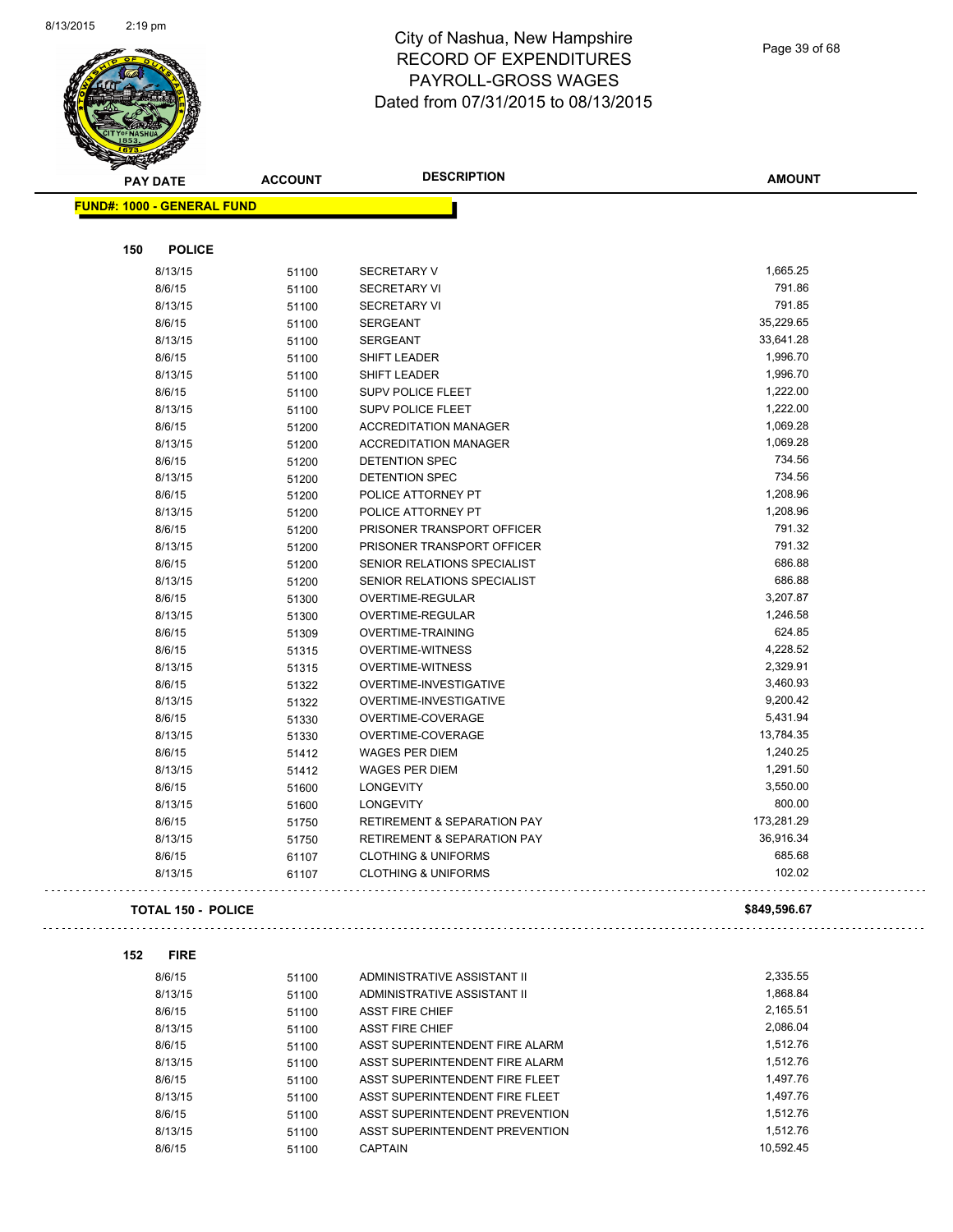

Page 40 of 68

 $\mathbb{Z}^{\mathbb{Z}}$  .

| <b>FUND#: 1000 - GENERAL FUND</b>                         |              |
|-----------------------------------------------------------|--------------|
|                                                           |              |
|                                                           |              |
| <b>FIRE</b><br>152                                        |              |
| 8/13/15<br><b>CAPTAIN</b><br>51100                        | 10,592.45    |
| 8/6/15<br>CAPTAIN FIRE TRAINING SAFETY<br>51100           | 1,704.12     |
| 8/13/15<br>51100<br>CAPTAIN FIRE TRAINING SAFETY          | 1,704.12     |
| 8/6/15<br><b>DEPUTY FIRE CHIEF</b><br>51100               | 7,984.34     |
| 8/13/15<br>51100<br>DEPUTY FIRE CHIEF                     | 7,469.82     |
| 8/6/15<br><b>EXEC ASST BUSINESS COORD</b><br>51100        | 1,091.55     |
| 8/13/15<br><b>EXEC ASST BUSINESS COORD</b><br>51100       | 1,091.55     |
| 8/6/15<br><b>FIRE CHIEF</b><br>51100                      | 2,292.80     |
| 8/13/15<br>51100<br><b>FIRE CHIEF</b>                     | 2,292.80     |
| 8/6/15<br>FIRE DISPATCH ALL RANKS<br>51100                | 7,107.53     |
| 8/13/15<br>FIRE DISPATCH ALL RANKS<br>51100               | 7,458.80     |
| 8/6/15<br>FIRE DISPATCHER CLERK TRAINER<br>51100          | 1,531.02     |
| 8/13/15<br>FIRE DISPATCHER CLERK TRAINER<br>51100         | 1,084.47     |
| 8/6/15<br>51100<br><b>FIRE LIEUTENANT</b>                 | 38,269.13    |
| 8/13/15<br><b>FIRE LIEUTENANT</b><br>51100                | 38,142.27    |
| 8/6/15<br>51100<br><b>FIRE MECHANIC</b>                   | 1,341.20     |
| 8/13/15<br><b>FIRE MECHANIC</b><br>51100                  | 1,341.20     |
| 8/6/15<br>51100<br>FIRE TRAINING OFFICER                  | 1,482.96     |
| 8/13/15<br>FIRE TRAINING OFFICER<br>51100                 | 1,482.96     |
| 8/6/15<br>51100<br><b>FIREFIGHTERS ALL RANKS</b>          | 124,432.22   |
| 8/13/15<br>FIREFIGHTERS ALL RANKS<br>51100                | 124,432.18   |
| 8/6/15<br>51100<br>SUPERINTENDENT FIRE ALARM              | 1,670.56     |
| 8/13/15<br>SUPERINTENDENT FIRE ALARM<br>51100             | 1,670.56     |
| 8/6/15<br>51100<br>SUPERINTENDENT FIRE FLEET              | 1,670.56     |
| 8/13/15<br>SUPERINTENDENT FIRE FLEET<br>51100             | 1,670.56     |
| 8/6/15<br>SUPERINTENDENT FIRE PREVENTION<br>51100         | 1,670.56     |
| 8/13/15<br>SUPERINTENDENT FIRE PREVENTION<br>51100        | 1,670.56     |
| 8/13/15<br>OVERTIME-REGULAR<br>51300                      | 15.32        |
| 8/6/15<br>51330<br>OVERTIME-COVERAGE                      | 14,393.06    |
| 8/13/15<br>OVERTIME-COVERAGE<br>51330                     | 12,761.93    |
| 8/6/15<br><b>ADDITIONAL HOURS</b><br>51650                | 37,018.16    |
| 8/13/15<br>ADDITIONAL HOURS<br>51650                      | 30,901.30    |
| 8/6/15<br>51700<br><b>STIPENDS</b>                        | 4,478.96     |
| 8/13/15<br><b>STIPENDS</b><br>51700                       | 4,443.90     |
| 8/6/15<br>TELEPHONE-CELLULAR<br>55118                     | 33.00        |
| <b>TOTAL 152 - FIRE</b>                                   | \$526,493.43 |
| 153<br><b>BUILDING INSPECTION</b>                         |              |
| 8/6/15<br><b>BUILDING AND UTILITIES INSPCTR</b><br>51100  | 3,380.60     |
| 8/13/15<br><b>BUILDING AND UTILITIES INSPCTR</b><br>51100 | 3,380.58     |
| 8/6/15<br><b>BUILDING DEPARTMENT MANAGER</b><br>51100     | 1,450.00     |
| 8/13/15<br><b>BUILDING DEPARTMENT MANAGER</b><br>51100    | 1,450.00     |
| 8/6/15<br>PERMIT TECHNICIAN I<br>51100                    | 631.40       |
| 8/13/15<br>PERMIT TECHNICIAN I<br>51100                   | 631.40       |
| 8/6/15<br>PERMIT TECHNICIAN III<br>51100                  | 777.85       |
| PERMIT TECHNICIAN III<br>8/13/15<br>51100                 | 777.85       |
| 8/6/15<br>51100<br><b>PLANS EXAMINER</b>                  | 1,186.05     |
| 8/13/15<br><b>PLANS EXAMINER</b><br>51100                 | 1,186.04     |
| 8/6/15<br><b>BUILDING AND UTILITIES INSPCTR</b><br>51200  | 805.65       |
| 8/13/15<br><b>BUILDING AND UTILITIES INSPCTR</b><br>51200 | 812.37       |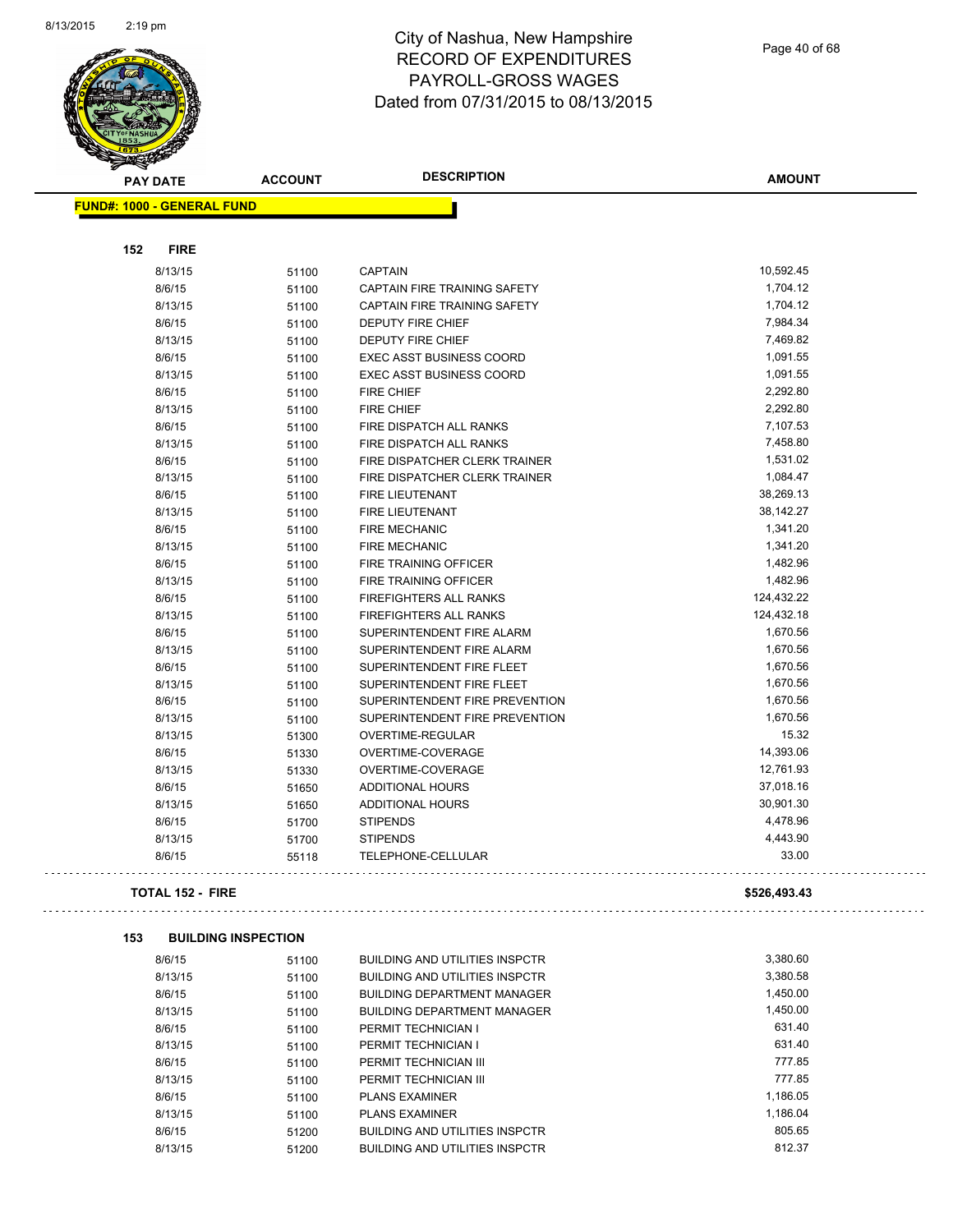| 8/13/2015 | $2:19$ pm |                                   |                                            | City of Nashua, New Hampshire<br><b>RECORD OF EXPENDITURES</b><br><b>PAYROLL-GROSS WAGES</b><br>Dated from 07/31/2015 to 08/13/2015 | Page 41 of 68        |
|-----------|-----------|-----------------------------------|--------------------------------------------|-------------------------------------------------------------------------------------------------------------------------------------|----------------------|
|           |           | <b>PAY DATE</b>                   | <b>ACCOUNT</b>                             | <b>DESCRIPTION</b>                                                                                                                  | <b>AMOUNT</b>        |
|           |           | <b>FUND#: 1000 - GENERAL FUND</b> |                                            |                                                                                                                                     |                      |
|           |           |                                   |                                            |                                                                                                                                     |                      |
|           |           |                                   | <b>TOTAL 153 - BUILDING INSPECTION</b>     |                                                                                                                                     | \$16,469.79          |
|           | 155       |                                   | <b>CODE ENFORCEMENT</b>                    |                                                                                                                                     |                      |
|           |           |                                   |                                            |                                                                                                                                     | 2,124.35             |
|           |           | 8/6/15<br>8/13/15                 | 51100<br>51100                             | <b>CODE ENFORCEMENT OFFICER II</b><br>CODE ENFORCEMENT OFFICER II                                                                   | 2,124.35             |
|           |           | 8/6/15                            | 51100                                      | MGR CODE ENFORCEMENT DEPT                                                                                                           | 1,367.60             |
|           |           | 8/13/15                           | 51100                                      | MGR CODE ENFORCEMENT DEPT                                                                                                           | 1,367.60             |
|           |           |                                   |                                            |                                                                                                                                     |                      |
|           |           |                                   | <b>TOTAL 155 - CODE ENFORCEMENT</b>        |                                                                                                                                     | \$6,983.90           |
|           |           |                                   |                                            |                                                                                                                                     |                      |
|           | 156       |                                   | <b>EMERGENCY MANAGEMENT</b>                |                                                                                                                                     |                      |
|           |           | 8/6/15                            | 51100                                      | <b>EMERGENCY MANAGEMENT DIRECTOR</b>                                                                                                | 1,688.65             |
|           |           | 8/13/15                           | 51100                                      | <b>EMERGENCY MANAGEMENT DIRECTOR</b>                                                                                                | 1,529.80             |
|           |           |                                   | <b>TOTAL 156 - EMERGENCY MANAGEMENT</b>    |                                                                                                                                     | \$3,218.45           |
|           |           |                                   |                                            |                                                                                                                                     |                      |
|           | 157       |                                   | <b>CITYWIDE COMMUNICATIONS</b>             |                                                                                                                                     |                      |
|           |           | 8/6/15                            | 51100                                      | <b>COMM SYS ENGR TECH</b>                                                                                                           | 1,512.40             |
|           |           | 8/13/15                           | 51100                                      | <b>COMM SYS ENGR TECH</b>                                                                                                           | 1,512.40             |
|           |           | 8/6/15                            | 51200                                      | RADIO SYSTEMS MANAGER                                                                                                               | 1,283.52             |
|           |           | 8/13/15                           | 51200                                      | RADIO SYSTEMS MANAGER                                                                                                               | 1,283.52             |
|           |           |                                   | <b>TOTAL 157 - CITYWIDE COMMUNICATIONS</b> |                                                                                                                                     | \$5,591.84           |
|           |           |                                   |                                            |                                                                                                                                     |                      |
|           | 160       |                                   | <b>PUBLIC WORKS-ADMIN/ENGINEERING</b>      |                                                                                                                                     |                      |
|           |           | 8/6/15                            | 51100                                      | ADMINISTRATIVE ASSISTANT II                                                                                                         | 704.60               |
|           |           | 8/13/15                           | 51100                                      | ADMINISTRATIVE ASSISTANT II                                                                                                         | 704.60               |
|           |           | 8/6/15                            | 51100                                      | CITIZEN SERVICES COORDINATOR                                                                                                        | 763.50               |
|           |           | 8/13/15                           | 51100                                      | CITIZEN SERVICES COORDINATOR                                                                                                        | 763.50               |
|           |           | 8/6/15<br>8/13/15                 | 51100                                      | <b>CITY ENGINEER</b><br><b>CITY ENGINEER</b>                                                                                        | 1,030.45<br>1,030.45 |
|           |           | 8/6/15                            | 51100<br>51100                             | CONST INSP ENGINEERING ASST                                                                                                         | 947.55               |
|           |           | 8/13/15                           | 51100                                      | CONST INSP ENGINEERING ASST                                                                                                         | 947.56               |
|           |           | 8/6/15                            | 51100                                      | DEPUTY MANAGER OF ENGINEERING                                                                                                       | 710.65               |
|           |           | 8/13/15                           | 51100                                      | DEPUTY MANAGER OF ENGINEERING                                                                                                       | 710.65               |
|           |           | 8/6/15                            | 51100                                      | DIRECTOR PUBLIC WORKS                                                                                                               | 1,528.65             |
|           |           | 8/13/15                           | 51100                                      | DIRECTOR PUBLIC WORKS                                                                                                               | 1,528.65             |
|           |           | 8/6/15                            | 51100                                      | DIVISION OPERATIONS MANAGER                                                                                                         | 1,455.50             |
|           |           | 8/13/15                           | 51100                                      | DIVISION OPERATIONS MANAGER                                                                                                         | 1,455.50             |
|           |           | 8/6/15                            | 51100                                      | DPW CONTRACT ADMINISTRATOR                                                                                                          | 340.54               |
|           |           | 8/13/15                           | 51100                                      | DPW CONTRACT ADMINISTRATOR                                                                                                          | 340.55               |
|           |           | 8/6/15                            | 51100                                      | <b>ENGINEERING INSPECTORS</b>                                                                                                       | 1,904.85             |
|           |           | 8/13/15                           | 51100                                      | <b>ENGINEERING INSPECTORS</b>                                                                                                       | 1,904.84             |
|           |           | 8/6/15                            | 51100                                      | <b>EXECUTIVE ASSISTANT</b>                                                                                                          | 68.99                |
|           |           | 8/13/15                           | 51100                                      | <b>EXECUTIVE ASSISTANT</b>                                                                                                          | 689.90               |
|           |           | 8/6/15                            | 51100                                      | <b>SENIOR FOREMAN</b>                                                                                                               | 1,305.60             |
|           |           | 8/13/15                           | 51100                                      | <b>SENIOR FOREMAN</b>                                                                                                               | 1,305.60             |
|           |           | 8/6/15                            | 51100                                      | <b>SENIOR STAFF ENGINEER</b>                                                                                                        | 439.55               |
|           |           | 8/13/15                           | 51100                                      | SENIOR STAFF ENGINEER                                                                                                               | 439.55               |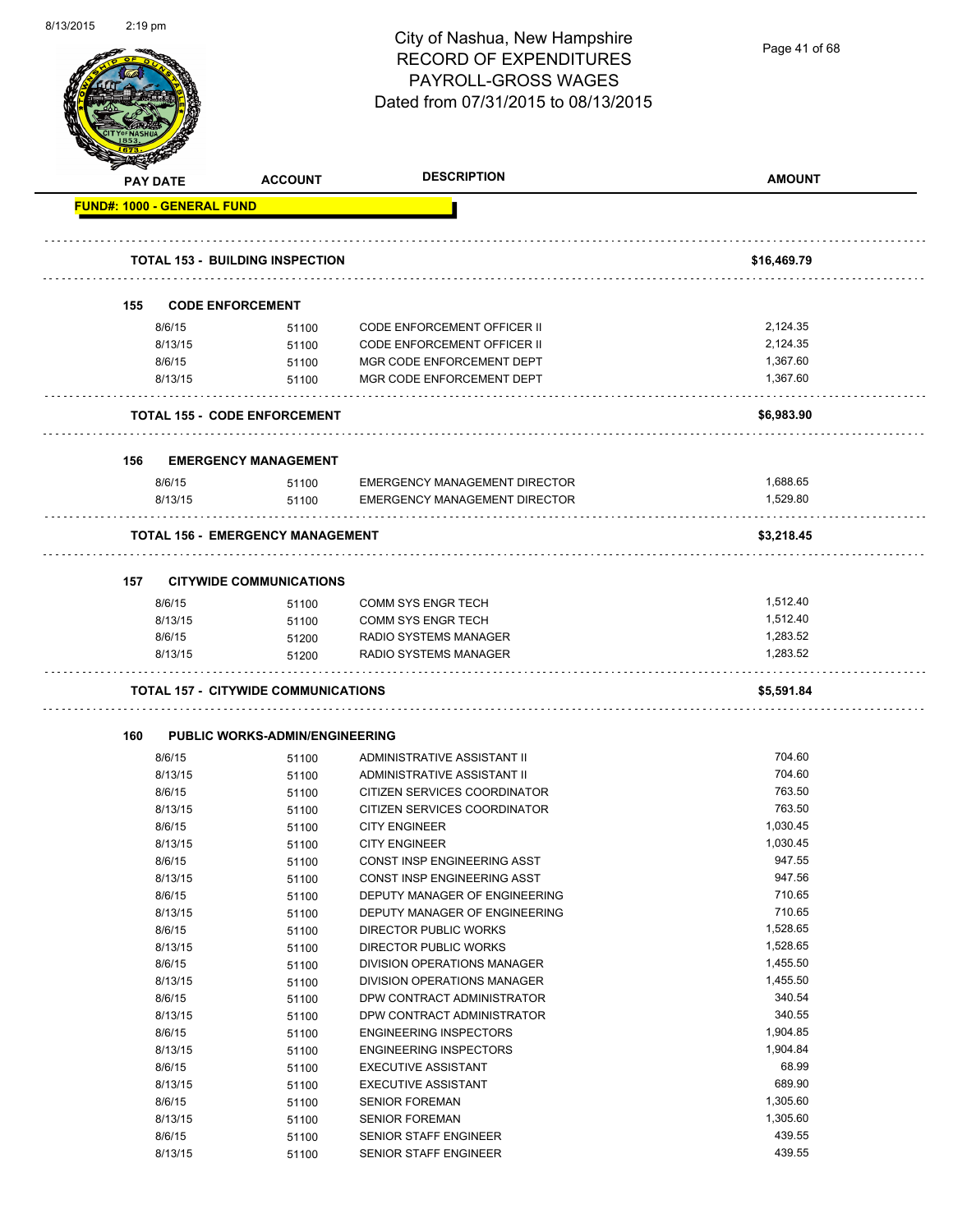| <b>PAY DATE</b>            | <b>ACCOUNT</b>                                    | <b>DESCRIPTION</b>                                       | <b>AMOUNT</b>                                  |  |
|----------------------------|---------------------------------------------------|----------------------------------------------------------|------------------------------------------------|--|
| FUND#: 1000 - GENERAL FUND |                                                   |                                                          |                                                |  |
| 160                        | <b>PUBLIC WORKS-ADMIN/ENGINEERING</b>             |                                                          |                                                |  |
| 8/6/15                     | 51100                                             | SENIOR TRAFFIC ENGINEER                                  | 1,626.10                                       |  |
| 8/13/15                    | 51100                                             | SENIOR TRAFFIC ENGINEER                                  | 1,626.10                                       |  |
| 8/6/15                     | 51100                                             | <b>STAFF ENGINEER</b>                                    | 1,219.70                                       |  |
| 8/13/15                    | 51100                                             | <b>STAFF ENGINEER</b>                                    | 1,219.70                                       |  |
| 8/6/15                     | 51100                                             | STREET CONSTRUCTION ENGINEER                             | 1,332.95                                       |  |
| 8/13/15                    | 51100                                             | STREET CONSTRUCTION ENGINEER                             | 1,332.95                                       |  |
| 8/6/15                     | 51100                                             | <b>SURVEY TECHNICIAN</b>                                 | 1,149.51                                       |  |
| 8/13/15                    | 51100                                             | <b>SURVEY TECHNICIAN</b>                                 | 1,149.50                                       |  |
| 8/6/15                     | 51300                                             | <b>OVERTIME-REGULAR</b>                                  | 267.68                                         |  |
|                            | <b>TOTAL 160 - PUBLIC WORKS-ADMIN/ENGINEERING</b> |                                                          | \$33,945.97                                    |  |
| 161                        | <b>STREETS</b>                                    |                                                          |                                                |  |
| 8/6/15                     | 51100                                             | ADMINISTRATIVE ASSISTANT III                             | 999.20                                         |  |
| 8/13/15                    | 51100                                             | ADMINISTRATIVE ASSISTANT III                             | 999.20                                         |  |
| 8/6/15                     | 51100                                             | AUTO MECH 1ST CLASS NIGHTS                               | 3,158.40                                       |  |
| 8/13/15                    | 51100                                             | AUTO MECH 1ST CLASS NIGHTS                               | 3,161.10                                       |  |
| 8/6/15                     | 51100                                             | AUTO MECH 2ND CLASS                                      | 1,896.80                                       |  |
| 8/13/15                    | 51100                                             | AUTO MECH 2ND CLASS                                      | 1,896.80                                       |  |
| 8/6/15                     | 51100                                             | AUTO MECH 2ND CLASS NIGHTS                               | 960.41                                         |  |
| 8/13/15                    | 51100                                             | AUTO MECH 2ND CLASS NIGHTS                               | 960.40                                         |  |
| 8/6/15                     | 51100                                             | AUTO MECHANIC 1ST CLASS                                  | 3,123.20                                       |  |
| 8/13/15                    | 51100                                             | AUTO MECHANIC 1ST CLASS                                  | 3,123.20                                       |  |
| 8/6/15                     | 51100                                             | EQUIP OPR STREET REPAIR                                  | 7,679.04                                       |  |
| 8/13/15                    | 51100                                             | EQUIP OPR STREET REPAIR                                  | 7,724.97                                       |  |
| 8/6/15                     | 51100                                             | FLEET MAINTENANCE FOREMAN                                | 1,149.50                                       |  |
| 8/13/15                    | 51100                                             | <b>FLEET MAINTENANCE FOREMAN</b>                         | 1,278.82                                       |  |
| 8/6/15                     | 51100                                             | FLEET MANAGER STREET DEPT                                | 1,075.00                                       |  |
| 8/13/15                    | 51100                                             | FLEET MANAGER STREET DEPT                                | 1,075.00                                       |  |
| 8/6/15<br>8/13/15          | 51100                                             | <b>MASON PIPELAYER</b><br><b>MASON PIPELAYER</b>         | 2,721.60<br>2,775.76                           |  |
| 8/6/15                     | 51100                                             | OPERATIONS COORDINATOR                                   | 836.05                                         |  |
| 8/13/15                    | 51100<br>51100                                    | OPERATIONS COORDINATOR                                   | 836.05                                         |  |
| 8/6/15                     | 51100                                             | <b>SIGN MAINTENANCE</b>                                  | 1,805.60                                       |  |
| 8/13/15                    | 51100                                             | <b>SIGN MAINTENANCE</b>                                  | 1,805.60                                       |  |
| 8/6/15                     | 51100                                             | SIGN MAINTENANCE ASSISTANT                               | 842.00                                         |  |
| 8/13/15                    | 51100                                             | SIGN MAINTENANCE ASSISTANT                               | 842.00                                         |  |
| 8/6/15                     | 51100                                             | STOREKEEPER PWD                                          | 938.85                                         |  |
| 8/13/15                    | 51100                                             | STOREKEEPER PWD                                          | 938.85                                         |  |
| 8/6/15                     | 51100                                             | STR CONSTR RPR AND PERMT COORD                           | 1,126.95                                       |  |
| 8/6/15                     | 51100                                             | <b>STREET FOREMAN</b>                                    | 4,839.17                                       |  |
| 8/13/15                    | 51100                                             | <b>STREET FOREMAN</b>                                    | 4,839.16                                       |  |
| 8/6/15                     | 51100                                             | SUPERINTENDENT OF STREETS                                | 1,823.90                                       |  |
| 8/13/15                    | 51100                                             | SUPERINTENDENT OF STREETS                                | 1,823.90                                       |  |
| 8/6/15                     | 51100                                             | TRAFFIC MAINTENANCE ASSISTANT                            | 898.00                                         |  |
| 8/13/15                    | 51100                                             | TRAFFIC MAINTENANCE ASSISTANT                            | 898.00                                         |  |
| 8/6/15                     | 51100                                             | <b>TRAFFIC TECHNICIAN I</b>                              |                                                |  |
| 8/13/15                    | 51100                                             | <b>TRAFFIC TECHNICIAN I</b>                              |                                                |  |
|                            | 51100                                             |                                                          |                                                |  |
| 8/6/15<br>8/13/15          | 51100                                             | TRUCK DRIVER STREET REPAIR<br>TRUCK DRIVER STREET REPAIR | 2,160.80<br>2,160.80<br>17,709.02<br>17,609.15 |  |

8/6/15 51100 WELDER FIRST CLASS 2,070.40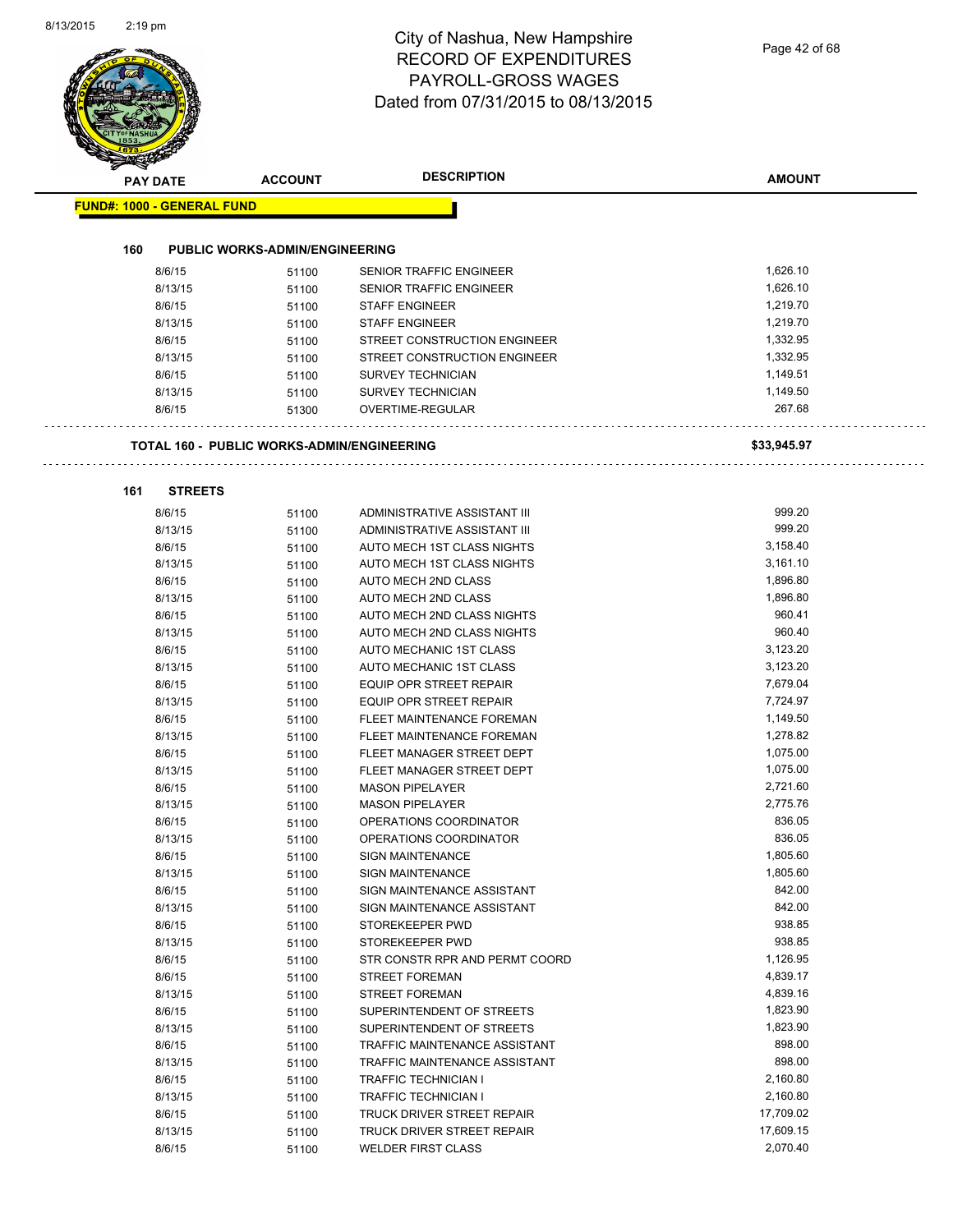Page 43 of 68

| <b>PAY DATE</b> |                                   | <b>ACCOUNT</b>                        | <b>DESCRIPTION</b>                     | <b>AMOUNT</b> |
|-----------------|-----------------------------------|---------------------------------------|----------------------------------------|---------------|
|                 | <b>FUND#: 1000 - GENERAL FUND</b> |                                       |                                        |               |
| 161             | <b>STREETS</b>                    |                                       |                                        |               |
|                 | 8/13/15                           | 51100                                 | <b>WELDER FIRST CLASS</b>              | 2,070.40      |
|                 | 7/23/15                           | 51300                                 | OVERTIME-REGULAR                       | (4,030.61)    |
|                 | 8/6/15                            | 51300                                 | OVERTIME-REGULAR                       | 2,326.86      |
|                 | 8/13/15                           | 51300                                 | OVERTIME-REGULAR                       | 3,076.76      |
|                 | 8/6/15                            | 51600                                 | <b>LONGEVITY</b>                       | 1,200.00      |
|                 | 8/6/15                            | 51750                                 | <b>RETIREMENT &amp; SEPARATION PAY</b> | 3,338.64      |
|                 | <b>TOTAL 161 - STREETS</b>        |                                       |                                        | \$120,544.70  |
|                 |                                   |                                       |                                        |               |
| 166             | <b>PARKING LOTS</b>               |                                       |                                        |               |
|                 | 8/6/15                            | 51100                                 | ADMINISTRATIVE ASSISTANT II            | 704.60        |
|                 | 8/13/15                           | 51100                                 | ADMINISTRATIVE ASSISTANT II            | 704.60        |
|                 | 8/6/15                            | 51100                                 | PARKING MAINTENANCE                    | 1,383.40      |
|                 | 8/13/15                           | 51100                                 | PARKING MAINTENANCE                    | 1,383.40      |
|                 | 8/6/15                            | 51100                                 | <b>TRANSPORTATION DEPT MANAGER</b>     | 68.40         |
|                 | 8/13/15                           | 51100                                 | <b>TRANSPORTATION DEPT MANAGER</b>     | 68.40         |
|                 | 8/6/15                            | 51300                                 | OVERTIME-REGULAR                       | 33.93         |
|                 | 8/13/15                           | 51300                                 | <b>OVERTIME-REGULAR</b>                | 25.96         |
|                 | <b>TOTAL 166 - PARKING LOTS</b>   |                                       |                                        | \$4,372.69    |
| 171             | <b>COMMUNITY SERVICES</b>         |                                       |                                        |               |
|                 | 8/6/15                            | 51100                                 | DIRECTOR HEALTH AND COMM SVS           | 1,726.90      |
|                 | 8/13/15                           | 51100                                 | DIRECTOR HEALTH AND COMM SVS           | 1,726.90      |
|                 | 8/6/15                            | 51100                                 | PROGRAM ASSISTANT                      | 902.76        |
|                 | 8/13/15                           | 51100                                 | PROGRAM ASSISTANT                      | 902.75        |
|                 | 8/6/15                            | 51100                                 | PROGRAM COORDINATOR                    | 957.30        |
|                 | 8/13/15                           | 51100                                 | PROGRAM COORDINATOR                    | 957.30        |
|                 |                                   | <b>TOTAL 171 - COMMUNITY SERVICES</b> |                                        | \$7,173.91    |
|                 |                                   |                                       |                                        |               |
| 172             | <b>COMMUNITY HEALTH</b>           |                                       |                                        |               |
|                 | 8/13/15                           | 51100                                 | ADMINISTRATIVE ASSISTANT II            | 276.86        |
|                 | 8/6/15                            | 51100                                 | BILINGUAL OUTREACH WORKER              | 786.80        |
|                 | 8/13/15                           | 51100                                 | BILINGUAL OUTREACH WORKER              | 786.80        |
|                 | 8/6/15                            | 51100                                 | MANAGER COMMUNITY HEALTH               | 1,404.70      |
|                 | 8/13/15                           | 51100                                 | MANAGER COMMUNITY HEALTH               | 1,404.70      |
|                 | 8/6/15                            | 51100                                 | PUB HEALTH NURSE                       | 3,405.94      |
|                 | 8/13/15                           | 51100                                 | PUB HEALTH NURSE                       | 3,405.95      |
|                 | 8/13/15                           | 51300                                 | OVERTIME-REGULAR                       | 34.60         |
|                 | 8/6/15                            | 51412                                 | <b>WAGES PER DIEM</b>                  | 90.90         |
|                 | 8/13/15                           | 51412                                 | <b>WAGES PER DIEM</b>                  | 242.40        |
|                 |                                   | <b>TOTAL 172 - COMMUNITY HEALTH</b>   |                                        | \$11,839.65   |
| 173             |                                   | <b>ENVIRONMENTAL HEALTH</b>           |                                        |               |
|                 |                                   |                                       |                                        |               |
|                 | 8/6/15                            | 51100                                 | ENVIRONMENTAL HEALTH SPEC              | 2,457.35      |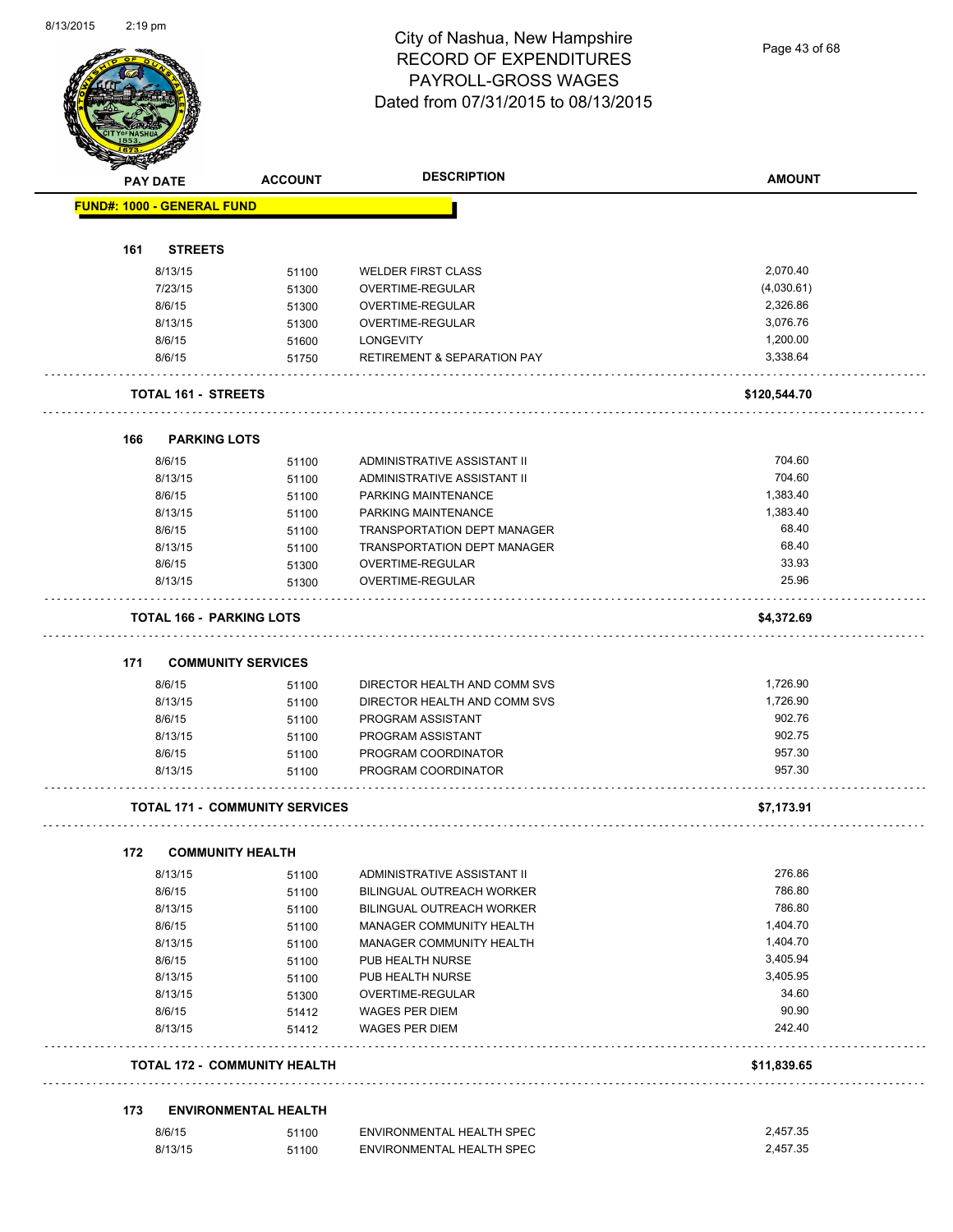# City of Nashua, New Hampshire RECORD OF EXPENDITURES PAYROLL-GROSS WAGES

| Dated from 07/31/2015 to 08/13/2015 |                                           |                                  |               |  |
|-------------------------------------|-------------------------------------------|----------------------------------|---------------|--|
|                                     |                                           |                                  |               |  |
|                                     |                                           | <b>DESCRIPTION</b>               |               |  |
| PAY DATE                            | <b>ACCOUNT</b>                            |                                  | <b>AMOUNT</b> |  |
| <b>FUND#: 1000 - GENERAL FUND</b>   |                                           |                                  |               |  |
| 173                                 | <b>ENVIRONMENTAL HEALTH</b>               |                                  |               |  |
| 8/6/15                              | 51100                                     | ENVIRONMENTAL TECH OFFICE MGR    | 1,008.80      |  |
| 8/13/15                             | 51100                                     | ENVIRONMENTAL TECH OFFICE MGR    | 1,008.80      |  |
| 8/6/15                              | 51100                                     | LABORATORY DIRECTOR              | 1,017.40      |  |
| 8/13/15                             | 51100                                     | LABORATORY DIRECTOR              | 1,017.40      |  |
| 8/6/15                              | 51100                                     | MANAGER ENVIRONMENTAL HEALTH     | 1,489.36      |  |
| 8/13/15                             | 51100                                     | MANAGER ENVIRONMENTAL HEALTH     | 1,489.35      |  |
|                                     | <b>TOTAL 173 - ENVIRONMENTAL HEALTH</b>   |                                  | \$11,945.81   |  |
|                                     |                                           |                                  |               |  |
| 174                                 | <b>WELFARE ADMINISTRATION</b>             |                                  |               |  |
| 8/6/15                              | 51100                                     | ADMINISTRATIVE ASSISTANT I       | 842.60        |  |
| 8/13/15                             | 51100                                     | ADMINISTRATIVE ASSISTANT I       | 842.60        |  |
| 8/6/15                              | 51100                                     | CASE TECHNICIAN WELFARE          | 1,596.80      |  |
| 8/13/15                             | 51100                                     | <b>CASE TECHNICIAN WELFARE</b>   | 1,596.81      |  |
| 8/6/15                              | 51100                                     | <b>INTAKE WORKER ACCOUNTANT</b>  | 964.35        |  |
| 8/13/15                             | 51100                                     | INTAKE WORKER ACCOUNTANT         | 964.35        |  |
| 8/6/15                              | 51100                                     | SENIOR CASE TECHNICIAN           | 985.55        |  |
| 8/13/15                             | 51100                                     | SENIOR CASE TECHNICIAN           | 985.55        |  |
| 8/6/15                              | 51100                                     | <b>WELFARE OFFICER</b>           | 1,493.05      |  |
| 8/13/15                             | 51100                                     | <b>WELFARE OFFICER</b>           | 1,493.05      |  |
|                                     |                                           |                                  |               |  |
|                                     | <b>TOTAL 174 - WELFARE ADMINISTRATION</b> |                                  | \$11,764.71   |  |
| 177                                 | <b>PARKS &amp; RECREATION</b>             |                                  |               |  |
| 8/6/15                              | 51100                                     | ADMINISTRATIVE ASSISTANT II      | 777.85        |  |
| 8/13/15                             | 51100                                     | ADMINISTRATIVE ASSISTANT II      | 777.85        |  |
| 8/6/15                              | 51100                                     | EQUIPMENT OPERATOR, PARKS        | 948.40        |  |
| 8/13/15                             | 51100                                     | <b>EQUIPMENT OPERATOR, PARKS</b> | 948.40        |  |
| 8/6/15                              | 51100                                     | FOREMAN LABOR PARK               | 3,425.96      |  |
| 8/13/15                             | 51100                                     | FOREMAN LABOR PARK               | 3,425.95      |  |
| 8/6/15                              | 51100                                     | <b>GROUNDSKEEPER MAINTENANCE</b> | 6,890.80      |  |
| 8/13/15                             | 51100                                     | <b>GROUNDSKEEPER MAINTENANCE</b> | 6,917.71      |  |
| 8/6/15                              | 51100                                     | <b>GROUNDSMAN I</b>              | 2,439.60      |  |
| 8/13/15                             | 51100                                     | <b>GROUNDSMAN I</b>              | 2,442.67      |  |
| 8/6/15                              | 51100                                     | <b>GROUNDSMAN II</b>             | 854.00        |  |
| 8/13/15                             | 51100                                     | <b>GROUNDSMAN II</b>             | 854.00        |  |
| 8/6/15                              | 51100                                     | <b>LEAD GROUNDSMAN</b>           | 1,930.40      |  |
| 8/13/15                             | 51100                                     | <b>LEAD GROUNDSMAN</b>           | 1,930.40      |  |
| 8/6/15                              | 51100                                     | NURSERY WORKER PARKS             | 902.80        |  |
| 8/13/15                             | 51100                                     | NURSERY WORKER PARKS             | 902.80        |  |
| 8/6/15                              | 51100                                     | PROGRAM COORDINATOR              | 365.10        |  |
| 8/13/15                             | 51100                                     | PROGRAM COORDINATOR              | 365.10        |  |
| 8/6/15                              | 51100                                     | RECREATION PROGRAM MANAGER       | 1,115.75      |  |
| 8/13/15                             | 51100                                     | RECREATION PROGRAM MANAGER       | 1,115.75      |  |
| 8/6/15                              | 51100                                     | STELLOS STADIUM ATTENDANT        | 948.40        |  |
| 8/13/15                             | 51100                                     | STELLOS STADIUM ATTENDANT        | 948.40        |  |
| 8/6/15                              |                                           | SUPERINTENDENT OF PARKS RECR     | 1,771.20      |  |
|                                     | 51100                                     |                                  | 1,771.20      |  |
| 8/13/15                             | 51100                                     | SUPERINTENDENT OF PARKS RECR     | 880.11        |  |
| 8/6/15                              | 51100                                     | <b>TRUCK DRIVER</b>              | 871.20        |  |
|                                     | 8/13/15<br>51100                          | <b>TRUCK DRIVER</b>              |               |  |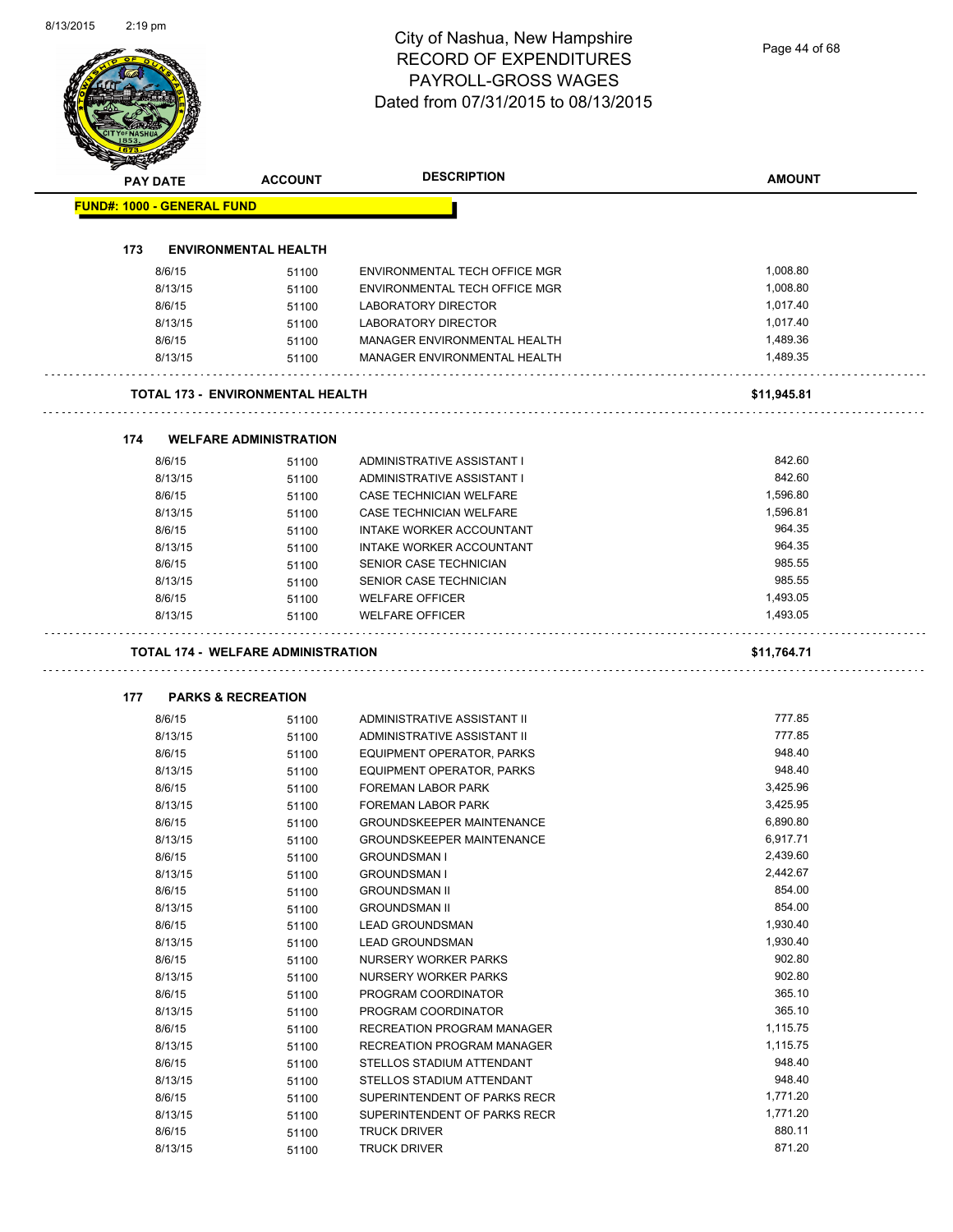Page 45 of 68

| <b>PAY DATE</b>                   | <b>ACCOUNT</b>                            | <b>DESCRIPTION</b>                | <b>AMOUNT</b>      |
|-----------------------------------|-------------------------------------------|-----------------------------------|--------------------|
| <b>FUND#: 1000 - GENERAL FUND</b> |                                           |                                   |                    |
| 177                               | <b>PARKS &amp; RECREATION</b>             |                                   |                    |
| 8/6/15                            | 51300                                     | OVERTIME-REGULAR                  | 6,924.18           |
| 8/13/15                           | 51300                                     | OVERTIME-REGULAR                  | 6,229.92           |
| 7/29/15                           | 51400                                     | <b>WAGES TEMP-SEASONAL</b>        | (734.00)           |
| 8/6/15                            | 51400                                     | <b>WAGES TEMP-SEASONAL</b>        | 16,129.75          |
| 8/13/15                           | 51400                                     | <b>WAGES TEMP-SEASONAL</b>        | 16,600.00          |
| 8/6/15                            | 51600                                     | <b>LONGEVITY</b>                  | 800.00             |
| 8/13/15                           | 61107                                     | <b>CLOTHING &amp; UNIFORMS</b>    | 87.96              |
|                                   | <b>TOTAL 177 - PARKS &amp; RECREATION</b> |                                   | \$92,559.61        |
|                                   |                                           |                                   |                    |
| 179<br><b>LIBRARY</b>             |                                           |                                   |                    |
| 8/6/15                            | 51100                                     | ADMIN ASST COST ACCOUNTANT        | 829.15             |
| 8/13/15                           | 51100                                     | ADMIN ASST COST ACCOUNTANT        | 829.15             |
| 8/6/15                            | 51100                                     | ASSISTANT DIRECTOR LIBRARY        | 1,408.20           |
| 8/13/15                           | 51100                                     | ASSISTANT DIRECTOR LIBRARY        | 1,408.20           |
| 8/6/15                            | 51100                                     | ASSISTANT LIBRARIAN CIRCULATIO    | 973.40             |
| 8/13/15                           | 51100                                     | ASSISTANT LIBRARIAN CIRCULATIO    | 973.40             |
| 8/6/15                            | 51100                                     | ASSISTANT LIBRARIAN YOUTH SERV    | 780.10             |
| 8/13/15                           | 51100                                     | ASSISTANT LIBRARIAN YOUTH SERV    | 780.10<br>2,147.02 |
| 8/6/15                            | 51100                                     | <b>DIRECTOR LIBRARY</b>           |                    |
| 8/13/15                           | 51100                                     | <b>DIRECTOR LIBRARY</b>           | 1,941.85<br>883.75 |
| 8/6/15                            | 51100                                     | EXECUTIVE ASST OFFICE MANAGER     | 883.75             |
| 8/13/15                           | 51100                                     | EXECUTIVE ASST OFFICE MANAGER     | 903.86             |
| 8/6/15<br>8/13/15                 | 51100                                     | IT COORDINATOR<br>IT COORDINATOR  | 903.86             |
| 8/6/15                            | 51100<br>51100                            | <b>JANITOR</b>                    | 490.50             |
| 8/13/15                           |                                           | <b>JANITOR</b>                    | 490.50             |
| 8/6/15                            | 51100<br>51100                            | LIBRARIAN ADULT SERVICES          | 962.60             |
| 8/13/15                           | 51100                                     | <b>LIBRARIAN ADULT SERVICES</b>   | 962.60             |
| 8/6/15                            | 51100                                     | <b>LIBRARIAN CIRCULATION</b>      | 1,003.20           |
| 8/13/15                           | 51100                                     | LIBRARIAN CIRCULATION             | 1,003.20           |
| 8/6/15                            | 51100                                     | LIBRARIAN OUTREACH SVS            | 999.18             |
| 8/13/15                           | 51100                                     | <b>LIBRARIAN OUTREACH SVS</b>     | 999.20             |
| 8/6/15                            | 51100                                     | LIBRARIAN TECH SERVICES           | 1,998.70           |
| 8/13/15                           | 51100                                     | <b>LIBRARIAN TECH SERVICES</b>    | 1,998.70           |
| 8/6/15                            | 51100                                     | LIBRARIAN YOUTH SERVICES          | 1,450.80           |
| 8/13/15                           | 51100                                     | LIBRARIAN YOUTH SERVICES          | 1,450.81           |
| 8/6/15                            | 51100                                     | LIBRARY ASSISTANT CIRCULATION     | 5,360.95           |
| 8/13/15                           | 51100                                     | LIBRARY ASSISTANT CIRCULATION     | 5,360.95           |
| 8/6/15                            | 51100                                     | LIBRARY ASSISTANT MEDIA SERVIC    | 706.90             |
| 8/13/15                           | 51100                                     | LIBRARY ASSISTANT MEDIA SERVIC    | 706.90             |
| 8/6/15                            | 51100                                     | LIBRARY ASSISTANT TECH SVS        | 706.90             |
| 8/13/15                           | 51100                                     | LIBRARY ASSISTANT TECH SVS        | 706.90             |
| 8/6/15                            | 51100                                     | LIBRARY ASSISTANT YOUTH SERVIC    | 1,328.25           |
| 8/13/15                           | 51100                                     | LIBRARY ASSISTANT YOUTH SERVIC    | 1,328.24           |
| 8/6/15                            | 51100                                     | <b>MAINTENANCE SUPV</b>           | 852.55             |
| 8/13/15                           | 51100                                     | MAINTENANCE SUPV                  | 852.55             |
| 8/6/15                            | 51100                                     | <b>MEDIA SERVICES COORDINATOR</b> | 1,205.05           |
| 8/13/15                           | 51100                                     | MEDIA SERVICES COORDINATOR        | 1,205.04           |
| 8/6/15                            | 51100                                     | PAGE & COLLECTION COORDINATOR     | 840.00             |

8/13/15 51100 PAGE & COLLECTION COORDINATOR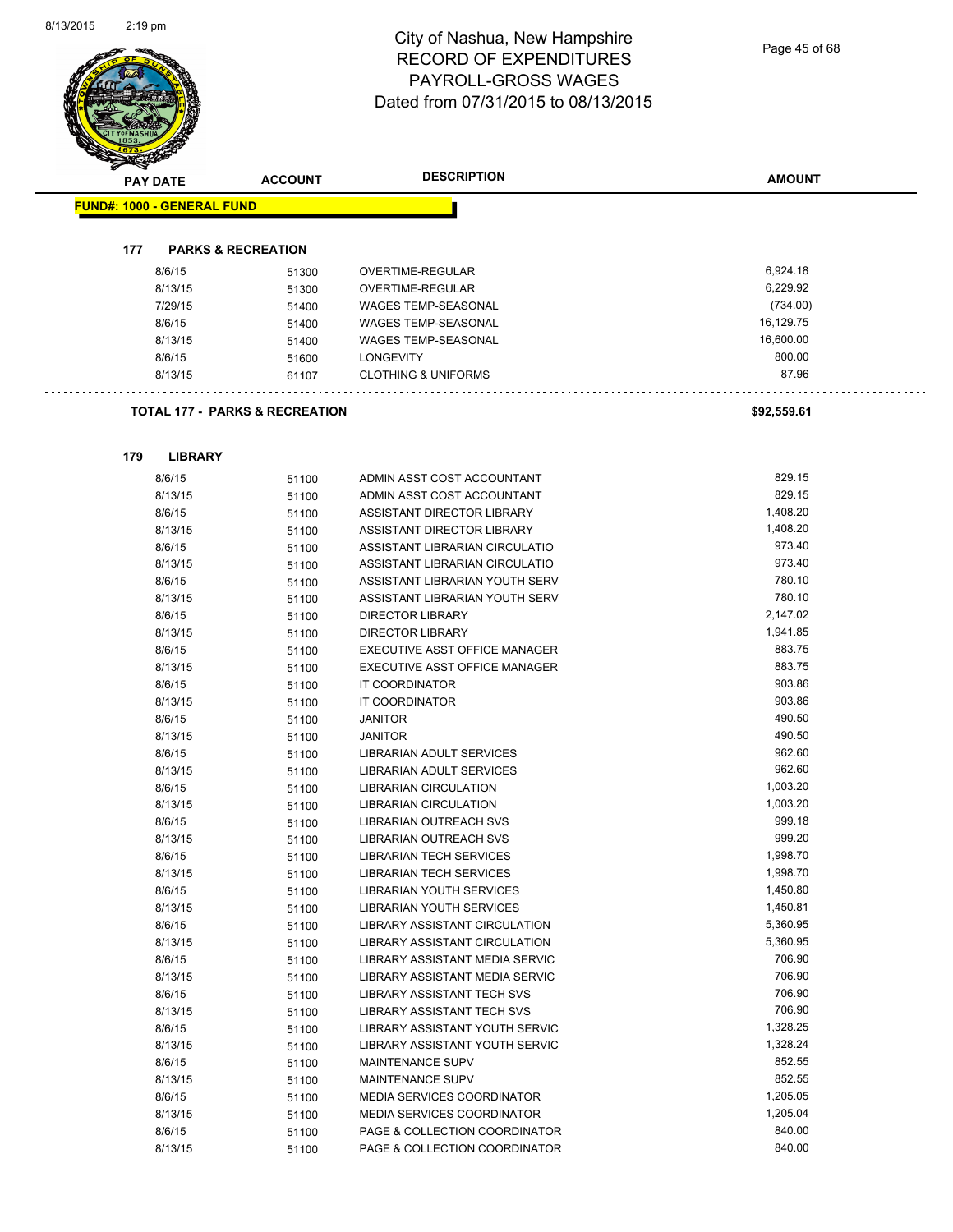

| <b>PAY DATE</b>                   | <b>ACCOUNT</b>                           | <b>DESCRIPTION</b>                                                   | <b>AMOUNT</b> |
|-----------------------------------|------------------------------------------|----------------------------------------------------------------------|---------------|
| <b>FUND#: 1000 - GENERAL FUND</b> |                                          |                                                                      |               |
| 179<br><b>LIBRARY</b>             |                                          |                                                                      |               |
| 8/6/15                            | 51100                                    | REFERENCE LIBRARIAN ADULT SERV                                       | 3,057.27      |
| 8/13/15                           | 51100                                    | REFERENCE LIBRARIAN ADULT SERV                                       | 3,057.25      |
| 8/6/15                            | 51100                                    | REFERENCE LIBRARIAN TECH SVS                                         | 756.45        |
| 8/13/15                           | 51100                                    | REFERENCE LIBRARIAN TECH SVS                                         | 756.45        |
| 8/6/15                            | 51100                                    | <b>SECURITY LIBRARY</b>                                              | 610.21        |
| 8/13/15                           | 51100                                    | <b>SECURITY LIBRARY</b>                                              | 544.97        |
| 8/6/15                            | 51200                                    | LIBRARY ASSISTANT CIRCULATION                                        | 324.20        |
| 8/13/15                           | 51200                                    | LIBRARY ASSISTANT CIRCULATION                                        | 324.20        |
| 8/6/15                            | 51200                                    | LIBRARY ASSISTANT TECH SVS                                           | 415.50        |
| 8/13/15                           |                                          | LIBRARY ASSISTANT TECH SVS                                           | 415.49        |
| 8/6/15                            | 51200                                    | LIBRARY ASSISTANT YOUTH SERVIC                                       | 380.94        |
|                                   | 51200                                    |                                                                      | 397.14        |
| 8/13/15<br>8/6/15                 | 51200                                    | LIBRARY ASSISTANT YOUTH SERVIC<br><b>LIBRARY PAGE YOUTH SERVICES</b> | 590.25        |
| 8/13/15                           | 51200                                    | <b>LIBRARY PAGE YOUTH SERVICES</b>                                   | 432.33        |
|                                   | 51200                                    | <b>LIBRARY PAGES CIRCULATION</b>                                     | 400.50        |
| 8/6/15                            | 51200                                    |                                                                      | 542.51        |
| 8/13/15                           | 51200                                    | LIBRARY PAGES CIRCULATION                                            |               |
| 8/6/15                            | 51200                                    | LIBRARY PAGES MEDIA SERVICES                                         | 267.00        |
| 8/13/15                           | 51200                                    | LIBRARY PAGES MEDIA SERVICES                                         | 480.61        |
| 8/6/15                            | 51200                                    | REFERENCE LIBRARIAN ADULT SERV                                       | 359.78        |
| 8/13/15                           | 51200                                    | REFERENCE LIBRARIAN ADULT SERV                                       | 369.00        |
| 8/6/15                            | 51200                                    | <b>SECURITY LIBRARY</b>                                              | 363.75        |
| 8/13/15                           | 51200                                    | <b>SECURITY LIBRARY</b>                                              | 360.00        |
| 8/6/15                            | 51300                                    | OVERTIME-REGULAR                                                     | 162.39        |
| <b>TOTAL 179 - LIBRARY</b>        |                                          |                                                                      | \$66,825.15   |
|                                   |                                          |                                                                      |               |
| 181                               | <b>COMMUNITY DEVELOPMENT</b>             |                                                                      |               |
| 8/6/15                            | 51100                                    | ADMINISTRATIVE ASSISTANT II                                          | 704.60        |
| 8/13/15                           | 51100                                    | ADMINISTRATIVE ASSISTANT II                                          | 704.60        |
| 8/6/15                            | 51100                                    | DIRECTOR COMMUNITY DEVELOPMENT                                       | 1,873.50      |
| 8/13/15                           | 51100                                    | DIRECTOR COMMUNITY DEVELOPMENT                                       | 1,873.50      |
| 8/6/15                            | 51200                                    | ADMINISTRATIVE ASSISTANT I                                           | 360.27        |
| 8/13/15                           | 51200                                    | ADMINISTRATIVE ASSISTANT I                                           | 397.71        |
| 8/6/15                            | 51400                                    | <b>WAGES TEMP-SEASONAL</b>                                           | 180.00        |
| 8/13/15                           | 51400                                    | <b>WAGES TEMP-SEASONAL</b>                                           | 105.00        |
|                                   | <b>TOTAL 181 - COMMUNITY DEVELOPMENT</b> |                                                                      | \$6,199.18    |
| 182                               | <b>PLANNING &amp; ZONING</b>             |                                                                      |               |
| 8/6/15                            | 51100                                    | DEPARTMENT COORDINATOR                                               | 957.65        |
| 8/13/15                           | 51100                                    | DEPARTMENT COORDINATOR                                               | 957.65        |
| 8/6/15                            | 51100                                    | DEPUTY PLANNING MANAGER                                              | 2,714.45      |
| 8/13/15                           | 51100                                    | <b>DEPUTY PLANNING MANAGER</b>                                       | 2,714.45      |
| 8/6/15                            |                                          | <b>MANAGER PLANNING DEPT</b>                                         | 1,935.50      |
| 8/13/15                           | 51100                                    | MANAGER PLANNING DEPT                                                | 1,935.50      |
| 8/6/15                            | 51100                                    |                                                                      | 1,757.20      |
|                                   | 51100                                    | PLANNER I                                                            |               |
| 8/13/15                           | 51100                                    | <b>PLANNER I</b>                                                     | 1,757.20      |
| 8/6/15                            | 51100                                    | ZONING COORDINATOR                                                   | 722.30        |
| 8/13/15                           | 51100                                    | ZONING COORDINATOR                                                   | 722.30        |
| 8/13/15                           | 53428                                    | STENOGRAPHIC SERVICES                                                | 250.00        |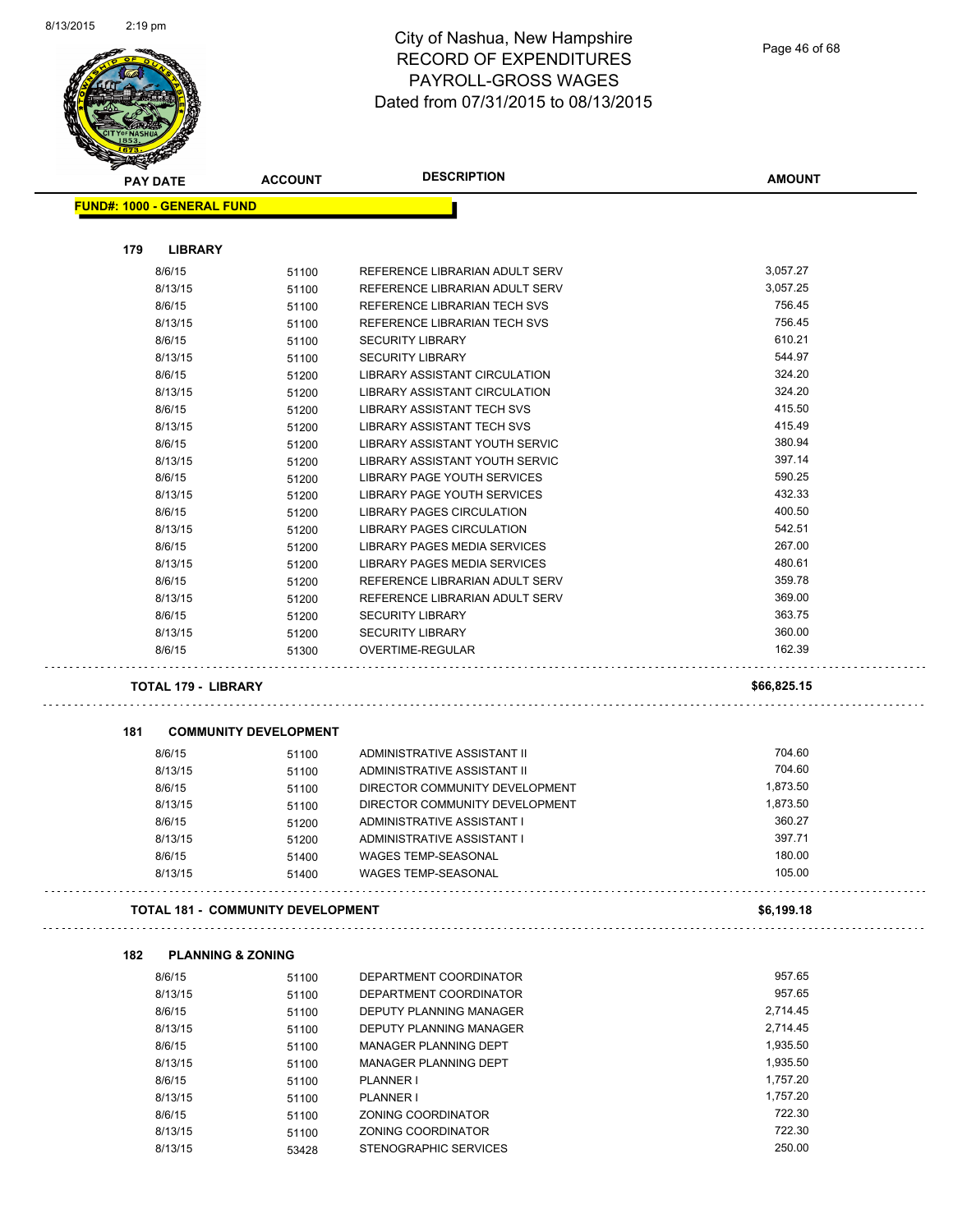| <b>DESCRIPTION</b><br><b>AMOUNT</b><br><b>ACCOUNT</b><br><b>PAY DATE</b><br><b>FUND#: 1000 - GENERAL FUND</b><br><b>TOTAL 182 - PLANNING &amp; ZONING</b><br>\$16,424.20<br><b>ECONOMIC DEVELOPMENT</b><br>183<br>2,129.94<br>8/6/15<br>ECONOMIC DEV DIRECTOR<br>51100<br>1,929.25<br>8/13/15<br><b>ECONOMIC DEV DIRECTOR</b><br>51100<br><b>TOTAL 183 - ECONOMIC DEVELOPMENT</b><br>\$4,059.19<br><b>SCHOOL</b><br>191<br>2,971.10<br>8/13/15<br>ASSISTANT DIRECTOR BUSINESS<br>51100<br>3,000.00<br>8/13/15<br>51100<br>ASSISTANT PRINCIPAL BIC<br>1,451.90<br>8/13/15<br>ASSISTANT PRINCIPAL BRO<br>51100<br>8/13/15<br>1,524.05<br>ASSISTANT PRINCIPAL CHARL<br>51100<br>5,759.62<br>8/13/15<br>ASSISTANT PRINCIPAL DR CRSP<br>51100<br>8/13/15<br>ASSISTANT PRINCIPAL ELM<br>6,730.80<br>51100<br>3,048.10<br>ASSISTANT PRINCIPAL FES<br>8/13/15<br>51100<br>8/13/15<br>6,293.73<br>ASSISTANT PRINCIPAL FMS<br>51100<br>2,903.80<br>8/13/15<br>51100<br>ASSISTANT PRINCIPAL LEDGE<br>2,951.90<br>8/13/15<br>ASSISTANT PRINCIPAL MTP<br>51100<br>22,133.60<br>8/13/15<br>ASSISTANT PRINCIPAL NHN<br>51100<br>18,720.18<br>8/13/15<br>ASSISTANT PRINCIPAL NHS<br>51100<br>8/13/15<br>ASSISTANT PRINCIPAL PMS<br>3,365.40<br>51100<br>1,451.90<br>ASSISTANT PRINCIPAL SHE<br>8/13/15<br>51100<br>8,484.50<br>8/13/15<br>ASSISTANT SUPERINTENDENT<br>51100<br>4,470.90<br>8/13/15<br>ASST DIRECTOR PLANT OPS<br>51100<br>ASST DIRECTOR SPED<br>6,243.60<br>8/13/15<br>51100<br>12,653.80<br>8/13/15<br>ASST SYSTEMS ADMIN FULL YEAR<br>51100<br>8/13/15<br>1,518.29<br>51100<br>CAREER CENTER COORD NHN<br>4,044.00<br>8/13/15<br>51100<br>CHIEF OPERATING OFFICER<br>1,483.15<br>8/6/15<br>CLERICAL ACADEMY NHN<br>51100<br>1,548.96<br>8/13/15<br>51100<br>CLERICAL ACADEMY NHN<br>8/6/15<br>1,850.37<br>CLERICAL ACADEMY NHS<br>51100<br>1,773.53<br>8/13/15<br>51100<br>CLERICAL ACADEMY NHS<br>745.14<br>8/6/15<br>CLERICAL ADULT ED NHN<br>51100<br>745.14<br>8/13/15<br>51100<br>CLERICAL ADULT ED NHN<br>2,030.02<br>8/6/15<br>CLERICAL ASST SUPER SUP<br>51100<br>1,871.22<br>8/13/15<br>51100<br>CLERICAL ASST SUPER SUP<br>384.60<br>8/6/15<br>CLERICAL ATHLETIC NHN<br>51100<br>437.48<br>8/13/15<br>CLERICAL ATHLETIC NHN<br>51100<br>645.80<br>8/6/15<br>CLERICAL ATHLETIC NHS<br>51100<br>407.35<br>8/13/15<br>CLERICAL ATHLETIC NHS<br>51100<br>3,718.20<br>8/6/15<br>51100<br><b>CLERICAL BUSINESS</b><br>8/13/15<br>3,718.20<br><b>CLERICAL BUSINESS</b><br>51100<br>816.08<br>8/6/15<br>CLERICAL CHIEF OP OFFICER SUP<br>51100<br>816.08<br>8/13/15<br>CLERICAL CHIEF OP OFFICER SUP<br>51100<br>655.55<br>8/6/15<br>51100<br>CLERICAL CTE NHS<br>428.61<br>8/13/15<br>51100<br>CLERICAL CTE NHS<br>655.55<br>8/6/15<br>51100<br><b>CLERICAL GUIDANCE ELM</b><br>408.44<br>8/13/15<br><b>CLERICAL GUIDANCE ELM</b><br>51100<br>973.47<br>8/6/15<br>51100<br>CLERICAL GUIDANCE NHN<br>1,286.44<br>8/13/15<br>CLERICAL GUIDANCE NHN<br>51100 | <b>01 1 JIZU 1 U</b> | $2.19 \mu$ III | City of Nashua, New Hampshire<br><b>RECORD OF EXPENDITURES</b><br>PAYROLL-GROSS WAGES<br>Dated from 07/31/2015 to 08/13/2015 | Page 47 of 68 |
|----------------------------------------------------------------------------------------------------------------------------------------------------------------------------------------------------------------------------------------------------------------------------------------------------------------------------------------------------------------------------------------------------------------------------------------------------------------------------------------------------------------------------------------------------------------------------------------------------------------------------------------------------------------------------------------------------------------------------------------------------------------------------------------------------------------------------------------------------------------------------------------------------------------------------------------------------------------------------------------------------------------------------------------------------------------------------------------------------------------------------------------------------------------------------------------------------------------------------------------------------------------------------------------------------------------------------------------------------------------------------------------------------------------------------------------------------------------------------------------------------------------------------------------------------------------------------------------------------------------------------------------------------------------------------------------------------------------------------------------------------------------------------------------------------------------------------------------------------------------------------------------------------------------------------------------------------------------------------------------------------------------------------------------------------------------------------------------------------------------------------------------------------------------------------------------------------------------------------------------------------------------------------------------------------------------------------------------------------------------------------------------------------------------------------------------------------------------------------------------------------------------------------------------------------------------------------------------------------------------------------------------------------------------------------------------------------------------------------------------------------------------------------------------------------------------------------------------------------------------------------------------------------------------------------------------------------------------|----------------------|----------------|------------------------------------------------------------------------------------------------------------------------------|---------------|
|                                                                                                                                                                                                                                                                                                                                                                                                                                                                                                                                                                                                                                                                                                                                                                                                                                                                                                                                                                                                                                                                                                                                                                                                                                                                                                                                                                                                                                                                                                                                                                                                                                                                                                                                                                                                                                                                                                                                                                                                                                                                                                                                                                                                                                                                                                                                                                                                                                                                                                                                                                                                                                                                                                                                                                                                                                                                                                                                                                |                      |                |                                                                                                                              |               |
|                                                                                                                                                                                                                                                                                                                                                                                                                                                                                                                                                                                                                                                                                                                                                                                                                                                                                                                                                                                                                                                                                                                                                                                                                                                                                                                                                                                                                                                                                                                                                                                                                                                                                                                                                                                                                                                                                                                                                                                                                                                                                                                                                                                                                                                                                                                                                                                                                                                                                                                                                                                                                                                                                                                                                                                                                                                                                                                                                                |                      |                |                                                                                                                              |               |
|                                                                                                                                                                                                                                                                                                                                                                                                                                                                                                                                                                                                                                                                                                                                                                                                                                                                                                                                                                                                                                                                                                                                                                                                                                                                                                                                                                                                                                                                                                                                                                                                                                                                                                                                                                                                                                                                                                                                                                                                                                                                                                                                                                                                                                                                                                                                                                                                                                                                                                                                                                                                                                                                                                                                                                                                                                                                                                                                                                |                      |                |                                                                                                                              |               |
|                                                                                                                                                                                                                                                                                                                                                                                                                                                                                                                                                                                                                                                                                                                                                                                                                                                                                                                                                                                                                                                                                                                                                                                                                                                                                                                                                                                                                                                                                                                                                                                                                                                                                                                                                                                                                                                                                                                                                                                                                                                                                                                                                                                                                                                                                                                                                                                                                                                                                                                                                                                                                                                                                                                                                                                                                                                                                                                                                                |                      |                |                                                                                                                              |               |
|                                                                                                                                                                                                                                                                                                                                                                                                                                                                                                                                                                                                                                                                                                                                                                                                                                                                                                                                                                                                                                                                                                                                                                                                                                                                                                                                                                                                                                                                                                                                                                                                                                                                                                                                                                                                                                                                                                                                                                                                                                                                                                                                                                                                                                                                                                                                                                                                                                                                                                                                                                                                                                                                                                                                                                                                                                                                                                                                                                |                      |                |                                                                                                                              |               |
|                                                                                                                                                                                                                                                                                                                                                                                                                                                                                                                                                                                                                                                                                                                                                                                                                                                                                                                                                                                                                                                                                                                                                                                                                                                                                                                                                                                                                                                                                                                                                                                                                                                                                                                                                                                                                                                                                                                                                                                                                                                                                                                                                                                                                                                                                                                                                                                                                                                                                                                                                                                                                                                                                                                                                                                                                                                                                                                                                                |                      |                |                                                                                                                              |               |
|                                                                                                                                                                                                                                                                                                                                                                                                                                                                                                                                                                                                                                                                                                                                                                                                                                                                                                                                                                                                                                                                                                                                                                                                                                                                                                                                                                                                                                                                                                                                                                                                                                                                                                                                                                                                                                                                                                                                                                                                                                                                                                                                                                                                                                                                                                                                                                                                                                                                                                                                                                                                                                                                                                                                                                                                                                                                                                                                                                |                      |                |                                                                                                                              |               |
|                                                                                                                                                                                                                                                                                                                                                                                                                                                                                                                                                                                                                                                                                                                                                                                                                                                                                                                                                                                                                                                                                                                                                                                                                                                                                                                                                                                                                                                                                                                                                                                                                                                                                                                                                                                                                                                                                                                                                                                                                                                                                                                                                                                                                                                                                                                                                                                                                                                                                                                                                                                                                                                                                                                                                                                                                                                                                                                                                                |                      |                |                                                                                                                              |               |
|                                                                                                                                                                                                                                                                                                                                                                                                                                                                                                                                                                                                                                                                                                                                                                                                                                                                                                                                                                                                                                                                                                                                                                                                                                                                                                                                                                                                                                                                                                                                                                                                                                                                                                                                                                                                                                                                                                                                                                                                                                                                                                                                                                                                                                                                                                                                                                                                                                                                                                                                                                                                                                                                                                                                                                                                                                                                                                                                                                |                      |                |                                                                                                                              |               |
|                                                                                                                                                                                                                                                                                                                                                                                                                                                                                                                                                                                                                                                                                                                                                                                                                                                                                                                                                                                                                                                                                                                                                                                                                                                                                                                                                                                                                                                                                                                                                                                                                                                                                                                                                                                                                                                                                                                                                                                                                                                                                                                                                                                                                                                                                                                                                                                                                                                                                                                                                                                                                                                                                                                                                                                                                                                                                                                                                                |                      |                |                                                                                                                              |               |
|                                                                                                                                                                                                                                                                                                                                                                                                                                                                                                                                                                                                                                                                                                                                                                                                                                                                                                                                                                                                                                                                                                                                                                                                                                                                                                                                                                                                                                                                                                                                                                                                                                                                                                                                                                                                                                                                                                                                                                                                                                                                                                                                                                                                                                                                                                                                                                                                                                                                                                                                                                                                                                                                                                                                                                                                                                                                                                                                                                |                      |                |                                                                                                                              |               |
|                                                                                                                                                                                                                                                                                                                                                                                                                                                                                                                                                                                                                                                                                                                                                                                                                                                                                                                                                                                                                                                                                                                                                                                                                                                                                                                                                                                                                                                                                                                                                                                                                                                                                                                                                                                                                                                                                                                                                                                                                                                                                                                                                                                                                                                                                                                                                                                                                                                                                                                                                                                                                                                                                                                                                                                                                                                                                                                                                                |                      |                |                                                                                                                              |               |
|                                                                                                                                                                                                                                                                                                                                                                                                                                                                                                                                                                                                                                                                                                                                                                                                                                                                                                                                                                                                                                                                                                                                                                                                                                                                                                                                                                                                                                                                                                                                                                                                                                                                                                                                                                                                                                                                                                                                                                                                                                                                                                                                                                                                                                                                                                                                                                                                                                                                                                                                                                                                                                                                                                                                                                                                                                                                                                                                                                |                      |                |                                                                                                                              |               |
|                                                                                                                                                                                                                                                                                                                                                                                                                                                                                                                                                                                                                                                                                                                                                                                                                                                                                                                                                                                                                                                                                                                                                                                                                                                                                                                                                                                                                                                                                                                                                                                                                                                                                                                                                                                                                                                                                                                                                                                                                                                                                                                                                                                                                                                                                                                                                                                                                                                                                                                                                                                                                                                                                                                                                                                                                                                                                                                                                                |                      |                |                                                                                                                              |               |
|                                                                                                                                                                                                                                                                                                                                                                                                                                                                                                                                                                                                                                                                                                                                                                                                                                                                                                                                                                                                                                                                                                                                                                                                                                                                                                                                                                                                                                                                                                                                                                                                                                                                                                                                                                                                                                                                                                                                                                                                                                                                                                                                                                                                                                                                                                                                                                                                                                                                                                                                                                                                                                                                                                                                                                                                                                                                                                                                                                |                      |                |                                                                                                                              |               |
|                                                                                                                                                                                                                                                                                                                                                                                                                                                                                                                                                                                                                                                                                                                                                                                                                                                                                                                                                                                                                                                                                                                                                                                                                                                                                                                                                                                                                                                                                                                                                                                                                                                                                                                                                                                                                                                                                                                                                                                                                                                                                                                                                                                                                                                                                                                                                                                                                                                                                                                                                                                                                                                                                                                                                                                                                                                                                                                                                                |                      |                |                                                                                                                              |               |
|                                                                                                                                                                                                                                                                                                                                                                                                                                                                                                                                                                                                                                                                                                                                                                                                                                                                                                                                                                                                                                                                                                                                                                                                                                                                                                                                                                                                                                                                                                                                                                                                                                                                                                                                                                                                                                                                                                                                                                                                                                                                                                                                                                                                                                                                                                                                                                                                                                                                                                                                                                                                                                                                                                                                                                                                                                                                                                                                                                |                      |                |                                                                                                                              |               |
|                                                                                                                                                                                                                                                                                                                                                                                                                                                                                                                                                                                                                                                                                                                                                                                                                                                                                                                                                                                                                                                                                                                                                                                                                                                                                                                                                                                                                                                                                                                                                                                                                                                                                                                                                                                                                                                                                                                                                                                                                                                                                                                                                                                                                                                                                                                                                                                                                                                                                                                                                                                                                                                                                                                                                                                                                                                                                                                                                                |                      |                |                                                                                                                              |               |
|                                                                                                                                                                                                                                                                                                                                                                                                                                                                                                                                                                                                                                                                                                                                                                                                                                                                                                                                                                                                                                                                                                                                                                                                                                                                                                                                                                                                                                                                                                                                                                                                                                                                                                                                                                                                                                                                                                                                                                                                                                                                                                                                                                                                                                                                                                                                                                                                                                                                                                                                                                                                                                                                                                                                                                                                                                                                                                                                                                |                      |                |                                                                                                                              |               |
|                                                                                                                                                                                                                                                                                                                                                                                                                                                                                                                                                                                                                                                                                                                                                                                                                                                                                                                                                                                                                                                                                                                                                                                                                                                                                                                                                                                                                                                                                                                                                                                                                                                                                                                                                                                                                                                                                                                                                                                                                                                                                                                                                                                                                                                                                                                                                                                                                                                                                                                                                                                                                                                                                                                                                                                                                                                                                                                                                                |                      |                |                                                                                                                              |               |
|                                                                                                                                                                                                                                                                                                                                                                                                                                                                                                                                                                                                                                                                                                                                                                                                                                                                                                                                                                                                                                                                                                                                                                                                                                                                                                                                                                                                                                                                                                                                                                                                                                                                                                                                                                                                                                                                                                                                                                                                                                                                                                                                                                                                                                                                                                                                                                                                                                                                                                                                                                                                                                                                                                                                                                                                                                                                                                                                                                |                      |                |                                                                                                                              |               |
|                                                                                                                                                                                                                                                                                                                                                                                                                                                                                                                                                                                                                                                                                                                                                                                                                                                                                                                                                                                                                                                                                                                                                                                                                                                                                                                                                                                                                                                                                                                                                                                                                                                                                                                                                                                                                                                                                                                                                                                                                                                                                                                                                                                                                                                                                                                                                                                                                                                                                                                                                                                                                                                                                                                                                                                                                                                                                                                                                                |                      |                |                                                                                                                              |               |
|                                                                                                                                                                                                                                                                                                                                                                                                                                                                                                                                                                                                                                                                                                                                                                                                                                                                                                                                                                                                                                                                                                                                                                                                                                                                                                                                                                                                                                                                                                                                                                                                                                                                                                                                                                                                                                                                                                                                                                                                                                                                                                                                                                                                                                                                                                                                                                                                                                                                                                                                                                                                                                                                                                                                                                                                                                                                                                                                                                |                      |                |                                                                                                                              |               |
|                                                                                                                                                                                                                                                                                                                                                                                                                                                                                                                                                                                                                                                                                                                                                                                                                                                                                                                                                                                                                                                                                                                                                                                                                                                                                                                                                                                                                                                                                                                                                                                                                                                                                                                                                                                                                                                                                                                                                                                                                                                                                                                                                                                                                                                                                                                                                                                                                                                                                                                                                                                                                                                                                                                                                                                                                                                                                                                                                                |                      |                |                                                                                                                              |               |
|                                                                                                                                                                                                                                                                                                                                                                                                                                                                                                                                                                                                                                                                                                                                                                                                                                                                                                                                                                                                                                                                                                                                                                                                                                                                                                                                                                                                                                                                                                                                                                                                                                                                                                                                                                                                                                                                                                                                                                                                                                                                                                                                                                                                                                                                                                                                                                                                                                                                                                                                                                                                                                                                                                                                                                                                                                                                                                                                                                |                      |                |                                                                                                                              |               |
|                                                                                                                                                                                                                                                                                                                                                                                                                                                                                                                                                                                                                                                                                                                                                                                                                                                                                                                                                                                                                                                                                                                                                                                                                                                                                                                                                                                                                                                                                                                                                                                                                                                                                                                                                                                                                                                                                                                                                                                                                                                                                                                                                                                                                                                                                                                                                                                                                                                                                                                                                                                                                                                                                                                                                                                                                                                                                                                                                                |                      |                |                                                                                                                              |               |
|                                                                                                                                                                                                                                                                                                                                                                                                                                                                                                                                                                                                                                                                                                                                                                                                                                                                                                                                                                                                                                                                                                                                                                                                                                                                                                                                                                                                                                                                                                                                                                                                                                                                                                                                                                                                                                                                                                                                                                                                                                                                                                                                                                                                                                                                                                                                                                                                                                                                                                                                                                                                                                                                                                                                                                                                                                                                                                                                                                |                      |                |                                                                                                                              |               |
|                                                                                                                                                                                                                                                                                                                                                                                                                                                                                                                                                                                                                                                                                                                                                                                                                                                                                                                                                                                                                                                                                                                                                                                                                                                                                                                                                                                                                                                                                                                                                                                                                                                                                                                                                                                                                                                                                                                                                                                                                                                                                                                                                                                                                                                                                                                                                                                                                                                                                                                                                                                                                                                                                                                                                                                                                                                                                                                                                                |                      |                |                                                                                                                              |               |
|                                                                                                                                                                                                                                                                                                                                                                                                                                                                                                                                                                                                                                                                                                                                                                                                                                                                                                                                                                                                                                                                                                                                                                                                                                                                                                                                                                                                                                                                                                                                                                                                                                                                                                                                                                                                                                                                                                                                                                                                                                                                                                                                                                                                                                                                                                                                                                                                                                                                                                                                                                                                                                                                                                                                                                                                                                                                                                                                                                |                      |                |                                                                                                                              |               |
|                                                                                                                                                                                                                                                                                                                                                                                                                                                                                                                                                                                                                                                                                                                                                                                                                                                                                                                                                                                                                                                                                                                                                                                                                                                                                                                                                                                                                                                                                                                                                                                                                                                                                                                                                                                                                                                                                                                                                                                                                                                                                                                                                                                                                                                                                                                                                                                                                                                                                                                                                                                                                                                                                                                                                                                                                                                                                                                                                                |                      |                |                                                                                                                              |               |
|                                                                                                                                                                                                                                                                                                                                                                                                                                                                                                                                                                                                                                                                                                                                                                                                                                                                                                                                                                                                                                                                                                                                                                                                                                                                                                                                                                                                                                                                                                                                                                                                                                                                                                                                                                                                                                                                                                                                                                                                                                                                                                                                                                                                                                                                                                                                                                                                                                                                                                                                                                                                                                                                                                                                                                                                                                                                                                                                                                |                      |                |                                                                                                                              |               |
|                                                                                                                                                                                                                                                                                                                                                                                                                                                                                                                                                                                                                                                                                                                                                                                                                                                                                                                                                                                                                                                                                                                                                                                                                                                                                                                                                                                                                                                                                                                                                                                                                                                                                                                                                                                                                                                                                                                                                                                                                                                                                                                                                                                                                                                                                                                                                                                                                                                                                                                                                                                                                                                                                                                                                                                                                                                                                                                                                                |                      |                |                                                                                                                              |               |
|                                                                                                                                                                                                                                                                                                                                                                                                                                                                                                                                                                                                                                                                                                                                                                                                                                                                                                                                                                                                                                                                                                                                                                                                                                                                                                                                                                                                                                                                                                                                                                                                                                                                                                                                                                                                                                                                                                                                                                                                                                                                                                                                                                                                                                                                                                                                                                                                                                                                                                                                                                                                                                                                                                                                                                                                                                                                                                                                                                |                      |                |                                                                                                                              |               |
|                                                                                                                                                                                                                                                                                                                                                                                                                                                                                                                                                                                                                                                                                                                                                                                                                                                                                                                                                                                                                                                                                                                                                                                                                                                                                                                                                                                                                                                                                                                                                                                                                                                                                                                                                                                                                                                                                                                                                                                                                                                                                                                                                                                                                                                                                                                                                                                                                                                                                                                                                                                                                                                                                                                                                                                                                                                                                                                                                                |                      |                |                                                                                                                              |               |
|                                                                                                                                                                                                                                                                                                                                                                                                                                                                                                                                                                                                                                                                                                                                                                                                                                                                                                                                                                                                                                                                                                                                                                                                                                                                                                                                                                                                                                                                                                                                                                                                                                                                                                                                                                                                                                                                                                                                                                                                                                                                                                                                                                                                                                                                                                                                                                                                                                                                                                                                                                                                                                                                                                                                                                                                                                                                                                                                                                |                      |                |                                                                                                                              |               |
|                                                                                                                                                                                                                                                                                                                                                                                                                                                                                                                                                                                                                                                                                                                                                                                                                                                                                                                                                                                                                                                                                                                                                                                                                                                                                                                                                                                                                                                                                                                                                                                                                                                                                                                                                                                                                                                                                                                                                                                                                                                                                                                                                                                                                                                                                                                                                                                                                                                                                                                                                                                                                                                                                                                                                                                                                                                                                                                                                                |                      |                |                                                                                                                              |               |
|                                                                                                                                                                                                                                                                                                                                                                                                                                                                                                                                                                                                                                                                                                                                                                                                                                                                                                                                                                                                                                                                                                                                                                                                                                                                                                                                                                                                                                                                                                                                                                                                                                                                                                                                                                                                                                                                                                                                                                                                                                                                                                                                                                                                                                                                                                                                                                                                                                                                                                                                                                                                                                                                                                                                                                                                                                                                                                                                                                |                      |                |                                                                                                                              |               |
|                                                                                                                                                                                                                                                                                                                                                                                                                                                                                                                                                                                                                                                                                                                                                                                                                                                                                                                                                                                                                                                                                                                                                                                                                                                                                                                                                                                                                                                                                                                                                                                                                                                                                                                                                                                                                                                                                                                                                                                                                                                                                                                                                                                                                                                                                                                                                                                                                                                                                                                                                                                                                                                                                                                                                                                                                                                                                                                                                                |                      |                |                                                                                                                              |               |
|                                                                                                                                                                                                                                                                                                                                                                                                                                                                                                                                                                                                                                                                                                                                                                                                                                                                                                                                                                                                                                                                                                                                                                                                                                                                                                                                                                                                                                                                                                                                                                                                                                                                                                                                                                                                                                                                                                                                                                                                                                                                                                                                                                                                                                                                                                                                                                                                                                                                                                                                                                                                                                                                                                                                                                                                                                                                                                                                                                |                      |                |                                                                                                                              |               |
|                                                                                                                                                                                                                                                                                                                                                                                                                                                                                                                                                                                                                                                                                                                                                                                                                                                                                                                                                                                                                                                                                                                                                                                                                                                                                                                                                                                                                                                                                                                                                                                                                                                                                                                                                                                                                                                                                                                                                                                                                                                                                                                                                                                                                                                                                                                                                                                                                                                                                                                                                                                                                                                                                                                                                                                                                                                                                                                                                                |                      |                |                                                                                                                              |               |
|                                                                                                                                                                                                                                                                                                                                                                                                                                                                                                                                                                                                                                                                                                                                                                                                                                                                                                                                                                                                                                                                                                                                                                                                                                                                                                                                                                                                                                                                                                                                                                                                                                                                                                                                                                                                                                                                                                                                                                                                                                                                                                                                                                                                                                                                                                                                                                                                                                                                                                                                                                                                                                                                                                                                                                                                                                                                                                                                                                |                      |                |                                                                                                                              |               |
|                                                                                                                                                                                                                                                                                                                                                                                                                                                                                                                                                                                                                                                                                                                                                                                                                                                                                                                                                                                                                                                                                                                                                                                                                                                                                                                                                                                                                                                                                                                                                                                                                                                                                                                                                                                                                                                                                                                                                                                                                                                                                                                                                                                                                                                                                                                                                                                                                                                                                                                                                                                                                                                                                                                                                                                                                                                                                                                                                                |                      |                |                                                                                                                              |               |
|                                                                                                                                                                                                                                                                                                                                                                                                                                                                                                                                                                                                                                                                                                                                                                                                                                                                                                                                                                                                                                                                                                                                                                                                                                                                                                                                                                                                                                                                                                                                                                                                                                                                                                                                                                                                                                                                                                                                                                                                                                                                                                                                                                                                                                                                                                                                                                                                                                                                                                                                                                                                                                                                                                                                                                                                                                                                                                                                                                |                      |                |                                                                                                                              |               |
|                                                                                                                                                                                                                                                                                                                                                                                                                                                                                                                                                                                                                                                                                                                                                                                                                                                                                                                                                                                                                                                                                                                                                                                                                                                                                                                                                                                                                                                                                                                                                                                                                                                                                                                                                                                                                                                                                                                                                                                                                                                                                                                                                                                                                                                                                                                                                                                                                                                                                                                                                                                                                                                                                                                                                                                                                                                                                                                                                                |                      |                |                                                                                                                              |               |
|                                                                                                                                                                                                                                                                                                                                                                                                                                                                                                                                                                                                                                                                                                                                                                                                                                                                                                                                                                                                                                                                                                                                                                                                                                                                                                                                                                                                                                                                                                                                                                                                                                                                                                                                                                                                                                                                                                                                                                                                                                                                                                                                                                                                                                                                                                                                                                                                                                                                                                                                                                                                                                                                                                                                                                                                                                                                                                                                                                |                      |                |                                                                                                                              |               |
|                                                                                                                                                                                                                                                                                                                                                                                                                                                                                                                                                                                                                                                                                                                                                                                                                                                                                                                                                                                                                                                                                                                                                                                                                                                                                                                                                                                                                                                                                                                                                                                                                                                                                                                                                                                                                                                                                                                                                                                                                                                                                                                                                                                                                                                                                                                                                                                                                                                                                                                                                                                                                                                                                                                                                                                                                                                                                                                                                                |                      |                |                                                                                                                              |               |
|                                                                                                                                                                                                                                                                                                                                                                                                                                                                                                                                                                                                                                                                                                                                                                                                                                                                                                                                                                                                                                                                                                                                                                                                                                                                                                                                                                                                                                                                                                                                                                                                                                                                                                                                                                                                                                                                                                                                                                                                                                                                                                                                                                                                                                                                                                                                                                                                                                                                                                                                                                                                                                                                                                                                                                                                                                                                                                                                                                |                      |                |                                                                                                                              |               |
|                                                                                                                                                                                                                                                                                                                                                                                                                                                                                                                                                                                                                                                                                                                                                                                                                                                                                                                                                                                                                                                                                                                                                                                                                                                                                                                                                                                                                                                                                                                                                                                                                                                                                                                                                                                                                                                                                                                                                                                                                                                                                                                                                                                                                                                                                                                                                                                                                                                                                                                                                                                                                                                                                                                                                                                                                                                                                                                                                                |                      |                |                                                                                                                              |               |
|                                                                                                                                                                                                                                                                                                                                                                                                                                                                                                                                                                                                                                                                                                                                                                                                                                                                                                                                                                                                                                                                                                                                                                                                                                                                                                                                                                                                                                                                                                                                                                                                                                                                                                                                                                                                                                                                                                                                                                                                                                                                                                                                                                                                                                                                                                                                                                                                                                                                                                                                                                                                                                                                                                                                                                                                                                                                                                                                                                |                      |                |                                                                                                                              |               |
|                                                                                                                                                                                                                                                                                                                                                                                                                                                                                                                                                                                                                                                                                                                                                                                                                                                                                                                                                                                                                                                                                                                                                                                                                                                                                                                                                                                                                                                                                                                                                                                                                                                                                                                                                                                                                                                                                                                                                                                                                                                                                                                                                                                                                                                                                                                                                                                                                                                                                                                                                                                                                                                                                                                                                                                                                                                                                                                                                                |                      |                |                                                                                                                              |               |
|                                                                                                                                                                                                                                                                                                                                                                                                                                                                                                                                                                                                                                                                                                                                                                                                                                                                                                                                                                                                                                                                                                                                                                                                                                                                                                                                                                                                                                                                                                                                                                                                                                                                                                                                                                                                                                                                                                                                                                                                                                                                                                                                                                                                                                                                                                                                                                                                                                                                                                                                                                                                                                                                                                                                                                                                                                                                                                                                                                |                      |                |                                                                                                                              |               |
|                                                                                                                                                                                                                                                                                                                                                                                                                                                                                                                                                                                                                                                                                                                                                                                                                                                                                                                                                                                                                                                                                                                                                                                                                                                                                                                                                                                                                                                                                                                                                                                                                                                                                                                                                                                                                                                                                                                                                                                                                                                                                                                                                                                                                                                                                                                                                                                                                                                                                                                                                                                                                                                                                                                                                                                                                                                                                                                                                                |                      |                |                                                                                                                              |               |

8/13/2015 2:19 pm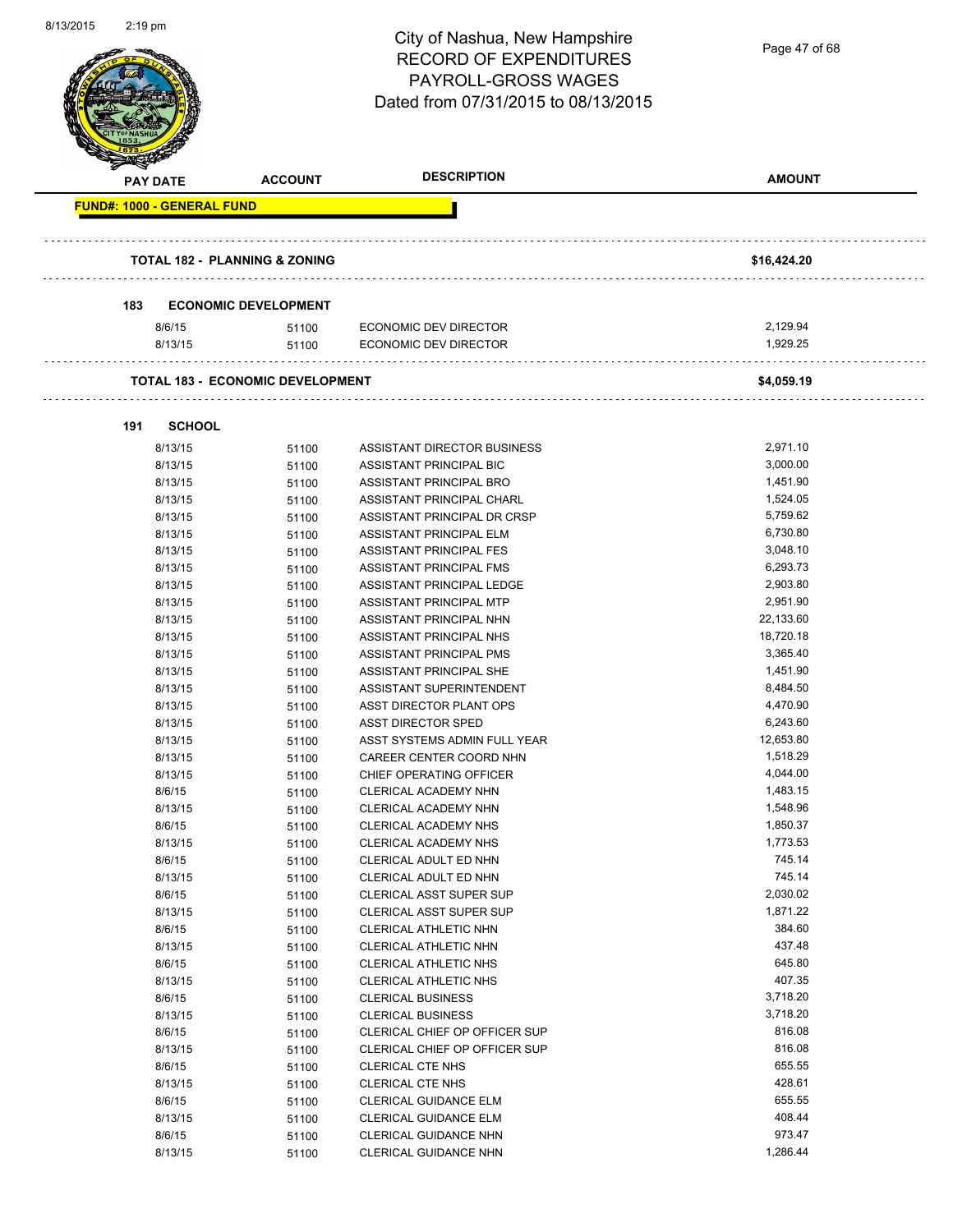

|     | <b>PAY DATE</b>                    | <b>ACCOUNT</b> | <b>DESCRIPTION</b>                                             | <b>AMOUNT</b>    |
|-----|------------------------------------|----------------|----------------------------------------------------------------|------------------|
|     | <u> FUND#: 1000 - GENERAL FUND</u> |                |                                                                |                  |
|     |                                    |                |                                                                |                  |
|     |                                    |                |                                                                |                  |
| 191 | <b>SCHOOL</b>                      |                |                                                                |                  |
|     | 8/6/15                             | 51100          | <b>CLERICAL GUIDANCE NHS</b>                                   | 1,210.24         |
|     | 8/13/15                            | 51100          | <b>CLERICAL GUIDANCE NHS</b>                                   | 1,708.50         |
|     | 8/6/15                             | 51100          | <b>CLERICAL HUMAN RESOURCES</b>                                | 2,151.65         |
|     | 8/13/15                            | 51100          | CLERICAL HUMAN RESOURCES                                       | 2,151.65         |
|     | 8/6/15                             | 51100          | <b>CLERICAL PAYROLL SUP</b>                                    | 677.25           |
|     | 8/13/15                            | 51100          | <b>CLERICAL PAYROLL SUP</b>                                    | 677.26           |
|     | 8/6/15                             | 51100          | <b>CLERICAL PLANT OPS</b>                                      | 643.90           |
|     | 8/13/15                            | 51100          | <b>CLERICAL PLANT OPS</b>                                      | 643.90           |
|     | 8/6/15                             | 51100          | <b>CLERICAL PRINCIPAL AMH</b>                                  | 880.83           |
|     | 8/13/15                            | 51100          | <b>CLERICAL PRINCIPAL AMH</b>                                  | 895.49           |
|     | 8/6/15                             | 51100          | <b>CLERICAL PRINCIPAL BIC</b>                                  | 972.69           |
|     | 8/13/15                            | 51100          | <b>CLERICAL PRINCIPAL BIC</b>                                  | 995.54           |
|     | 8/6/15                             | 51100          | <b>CLERICAL PRINCIPAL BIR</b>                                  | 1,058.95         |
|     | 8/13/15                            | 51100          | <b>CLERICAL PRINCIPAL BIR</b>                                  | 907.66           |
|     | 8/6/15                             | 51100          | <b>CLERICAL PRINCIPAL BRO</b>                                  | 821.93           |
|     | 8/13/15                            | 51100          | <b>CLERICAL PRINCIPAL BRO</b>                                  | 1,084.17         |
|     | 8/6/15                             | 51100          | CLERICAL PRINCIPAL CHA                                         | 722.40<br>857.85 |
|     | 8/13/15                            | 51100          | CLERICAL PRINCIPAL CHA                                         | 1,012.59         |
|     | 8/6/15                             | 51100          | <b>CLERICAL PRINCIPAL DRC</b>                                  | 804.76           |
|     | 8/13/15<br>8/6/15                  | 51100          | <b>CLERICAL PRINCIPAL DRC</b><br><b>CLERICAL PRINCIPAL ELM</b> | 1,241.79         |
|     | 8/13/15                            | 51100          |                                                                | 1,513.40         |
|     | 8/6/15                             | 51100          | <b>CLERICAL PRINCIPAL ELM</b><br><b>CLERICAL PRINCIPAL FES</b> | 984.38           |
|     | 8/13/15                            | 51100<br>51100 | <b>CLERICAL PRINCIPAL FES</b>                                  | 946.52           |
|     | 8/6/15                             |                | <b>CLERICAL PRINCIPAL FMS</b>                                  | 1,722.85         |
|     | 8/13/15                            | 51100<br>51100 | <b>CLERICAL PRINCIPAL FMS</b>                                  | 1,678.14         |
|     | 8/6/15                             | 51100          | <b>CLERICAL PRINCIPAL LDG</b>                                  | 965.55           |
|     | 8/13/15                            | 51100          | <b>CLERICAL PRINCIPAL LDG</b>                                  | 1,021.60         |
|     | 8/6/15                             | 51100          | CLERICAL PRINCIPAL MDE                                         | 861.24           |
|     | 8/13/15                            | 51100          | CLERICAL PRINCIPAL MDE                                         | 1,301.35         |
|     | 8/6/15                             | 51100          | <b>CLERICAL PRINCIPAL MTP</b>                                  | 868.82           |
|     | 8/13/15                            | 51100          | <b>CLERICAL PRINCIPAL MTP</b>                                  | 999.85           |
|     | 8/6/15                             | 51100          | <b>CLERICAL PRINCIPAL NHN</b>                                  | 976.45           |
|     | 8/13/15                            | 51100          | <b>CLERICAL PRINCIPAL NHN</b>                                  | 967.35           |
|     | 8/6/15                             | 51100          | <b>CLERICAL PRINCIPAL NHS</b>                                  | 1,029.13         |
|     | 8/13/15                            | 51100          | CLERICAL PRINCIPAL NHS                                         | 1,062.30         |
|     | 8/6/15                             | 51100          | <b>CLERICAL PRINCIPAL NSE</b>                                  | 1,051.45         |
|     | 8/13/15                            | 51100          | <b>CLERICAL PRINCIPAL NSE</b>                                  | 1,301.35         |
|     | 8/6/15                             | 51100          | <b>CLERICAL PRINCIPAL PMS</b>                                  | 1,398.22         |
|     | 8/13/15                            | 51100          | <b>CLERICAL PRINCIPAL PMS</b>                                  | 1,233.24         |
|     | 8/6/15                             | 51100          | <b>CLERICAL PRINCIPAL SHE</b>                                  | 1,311.10         |
|     | 8/13/15                            | 51100          | <b>CLERICAL PRINCIPAL SHE</b>                                  | 907.66           |
|     | 8/6/15                             | 51100          | CLERICAL RECEPTIONIST NHN                                      | 504.26           |
|     | 8/13/15                            | 51100          | <b>CLERICAL RECEPTIONIST NHN</b>                               | 605.12           |
|     | 8/6/15                             | 51100          | CLERICAL RECEPTIONIST NHS                                      | 378.60           |
|     | 8/13/15                            | 51100          | <b>CLERICAL RECEPTIONIST NHS</b>                               | 615.25           |
|     | 8/6/15                             | 51100          | CLERICAL SPECIAL ED NHN                                        | 403.40           |
|     | 8/6/15                             | 51100          | CLERICAL SPECIAL ED NHS                                        | 347.69           |
|     | 8/13/15                            | 51100          | CLERICAL SPECIAL ED NHS                                        | 364.86           |
|     | 8/6/15                             | 51100          | CLERICAL SPECIAL ED SUP                                        | 1,512.80         |
|     | 8/13/15                            | 51100          | CLERICAL SPECIAL ED SUP                                        | 1,512.80         |
|     | 8/6/15                             | 51100          | CLERICAL STUDENT SERV SUP                                      | 805.30           |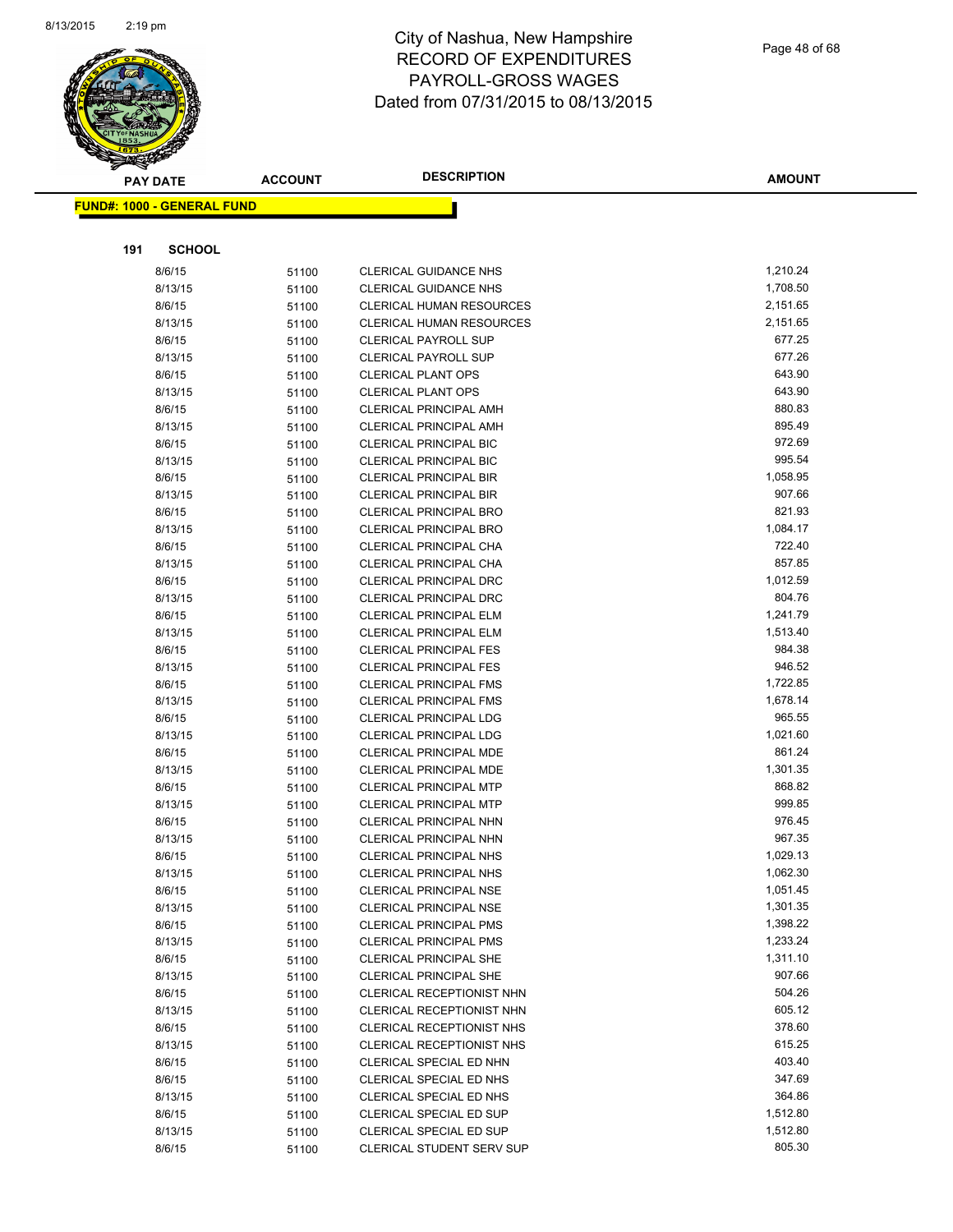

|     | <b>PAY DATE</b>                   | <b>ACCOUNT</b> | <b>DESCRIPTION</b>                                                       | <b>AMOUNT</b>    |
|-----|-----------------------------------|----------------|--------------------------------------------------------------------------|------------------|
|     | <b>FUND#: 1000 - GENERAL FUND</b> |                |                                                                          |                  |
|     |                                   |                |                                                                          |                  |
| 191 | <b>SCHOOL</b>                     |                |                                                                          |                  |
|     |                                   |                |                                                                          | 805.30           |
|     | 8/13/15<br>8/13/15                | 51100          | CLERICAL STUDENT SERV SUP<br>CLERICAL SUPERINTENDANT SUP                 | 1,692.30         |
|     |                                   | 51100          |                                                                          | 643.90           |
|     | 8/6/15<br>8/13/15                 | 51100          | <b>CLERICAL TRANSPORTATION SUP</b><br><b>CLERICAL TRANSPORTATION SUP</b> | 643.90           |
|     | 8/13/15                           | 51100          | <b>CURRICULUM SUPERVISOR</b>                                             | 7,130.07         |
|     | 8/6/15                            | 51100          | <b>CUSTODIAN AMH</b>                                                     | 2,084.40         |
|     | 8/13/15                           | 51100<br>51100 | <b>CUSTODIAN AMH</b>                                                     | 2,084.40         |
|     | 8/6/15                            | 51100          | <b>CUSTODIAN ASST HEAD ELM</b>                                           | 791.20           |
|     | 8/13/15                           | 51100          | <b>CUSTODIAN ASST HEAD ELM</b>                                           | 791.20           |
|     | 8/6/15                            | 51100          | <b>CUSTODIAN ASST HEAD FMS</b>                                           | 791.20           |
|     | 8/13/15                           | 51100          | <b>CUSTODIAN ASST HEAD FMS</b>                                           | 791.20           |
|     | 8/6/15                            | 51100          | <b>CUSTODIAN ASST HEAD NHN</b>                                           | 1,175.35         |
|     | 8/13/15                           | 51100          | <b>CUSTODIAN ASST HEAD NHN</b>                                           | 1,736.80         |
|     | 8/6/15                            | 51100          | <b>CUSTODIAN ASST HEAD NHS</b>                                           | 1,736.80         |
|     | 8/13/15                           | 51100          | <b>CUSTODIAN ASST HEAD NHS</b>                                           | 1,736.80         |
|     | 8/6/15                            | 51100          | <b>CUSTODIAN ASST HEAD PMS</b>                                           | 791.20           |
|     | 8/13/15                           | 51100          | <b>CUSTODIAN ASST HEAD PMS</b>                                           | 791.20           |
|     | 8/6/15                            | 51100          | <b>CUSTODIAN BIC</b>                                                     | 2,084.40         |
|     | 8/13/15                           | 51100          | <b>CUSTODIAN BIC</b>                                                     | 2,084.40         |
|     | 8/6/15                            | 51100          | <b>CUSTODIAN BIR</b>                                                     | 2,084.40         |
|     | 8/13/15                           | 51100          | <b>CUSTODIAN BIR</b>                                                     | 2,084.40         |
|     | 8/6/15                            | 51100          | <b>CUSTODIAN BRO</b>                                                     | 1,389.60         |
|     | 8/13/15                           | 51100          | <b>CUSTODIAN BRO</b>                                                     | 1,389.60         |
|     | 8/6/15                            | 51100          | <b>CUSTODIAN CHA</b>                                                     | 1,389.60         |
|     | 8/13/15                           | 51100          | <b>CUSTODIAN CHA</b>                                                     | 1,389.60         |
|     | 8/6/15                            | 51100          | <b>CUSTODIAN DRC</b>                                                     | 1,486.00         |
|     | 8/13/15                           | 51100          | <b>CUSTODIAN DRC</b>                                                     | 1,486.00         |
|     | 8/6/15                            | 51100          | <b>CUSTODIAN ELM</b>                                                     | 4,940.17         |
|     | 8/13/15                           | 51100          | <b>CUSTODIAN ELM</b>                                                     | 4,953.20         |
|     | 8/6/15                            | 51100          | <b>CUSTODIAN FES</b>                                                     | 1,389.60         |
|     | 8/13/15                           | 51100          | <b>CUSTODIAN FES</b>                                                     | 1,389.60         |
|     | 8/6/15                            | 51100          | <b>CUSTODIAN FMS</b>                                                     | 2,366.65         |
|     | 8/13/15                           | 51100          | <b>CUSTODIAN FMS</b>                                                     | 2,366.65         |
|     | 8/6/15                            | 51100          | <b>CUSTODIAN HEAD AMH</b>                                                | 791.20           |
|     | 8/13/15                           | 51100          | <b>CUSTODIAN HEAD AMH</b>                                                | 791.20           |
|     | 8/6/15                            | 51100          | <b>CUSTODIAN HEAD BIC</b>                                                | 791.20           |
|     | 8/13/15                           | 51100          | <b>CUSTODIAN HEAD BIC</b>                                                | 791.20           |
|     | 8/6/15                            | 51100          | <b>CUSTODIAN HEAD BIR</b>                                                | 791.20           |
|     | 8/13/15                           | 51100          | <b>CUSTODIAN HEAD BIR</b>                                                | 791.20           |
|     | 8/6/15                            | 51100          | <b>CUSTODIAN HEAD BRO</b>                                                | 791.20           |
|     | 8/13/15                           | 51100          | <b>CUSTODIAN HEAD BRO</b>                                                | 791.20           |
|     | 8/6/15                            | 51100          | <b>CUSTODIAN HEAD CHA</b>                                                | 791.20           |
|     | 8/13/15                           | 51100          | <b>CUSTODIAN HEAD CHA</b>                                                | 791.20           |
|     | 8/6/15                            | 51100          | <b>CUSTODIAN HEAD DRC</b>                                                | 168.14           |
|     | 8/13/15                           | 51100          | <b>CUSTODIAN HEAD DRC</b>                                                | 163.20           |
|     | 8/6/15                            | 51100          | <b>CUSTODIAN HEAD ELM</b>                                                | 937.60           |
|     | 8/13/15                           | 51100          | <b>CUSTODIAN HEAD ELM</b>                                                | 937.60           |
|     | 8/6/15                            | 51100          | <b>CUSTODIAN HEAD FES</b>                                                | 791.20           |
|     | 8/13/15                           | 51100          | <b>CUSTODIAN HEAD FES</b>                                                | 786.26<br>937.60 |
|     | 8/6/15                            | 51100          | <b>CUSTODIAN HEAD FMS</b><br><b>CUSTODIAN HEAD FMS</b>                   | 937.60           |
|     | 8/13/15                           | 51100          |                                                                          | 791.20           |
|     | 8/6/15                            | 51100          | <b>CUSTODIAN HEAD LDG</b>                                                |                  |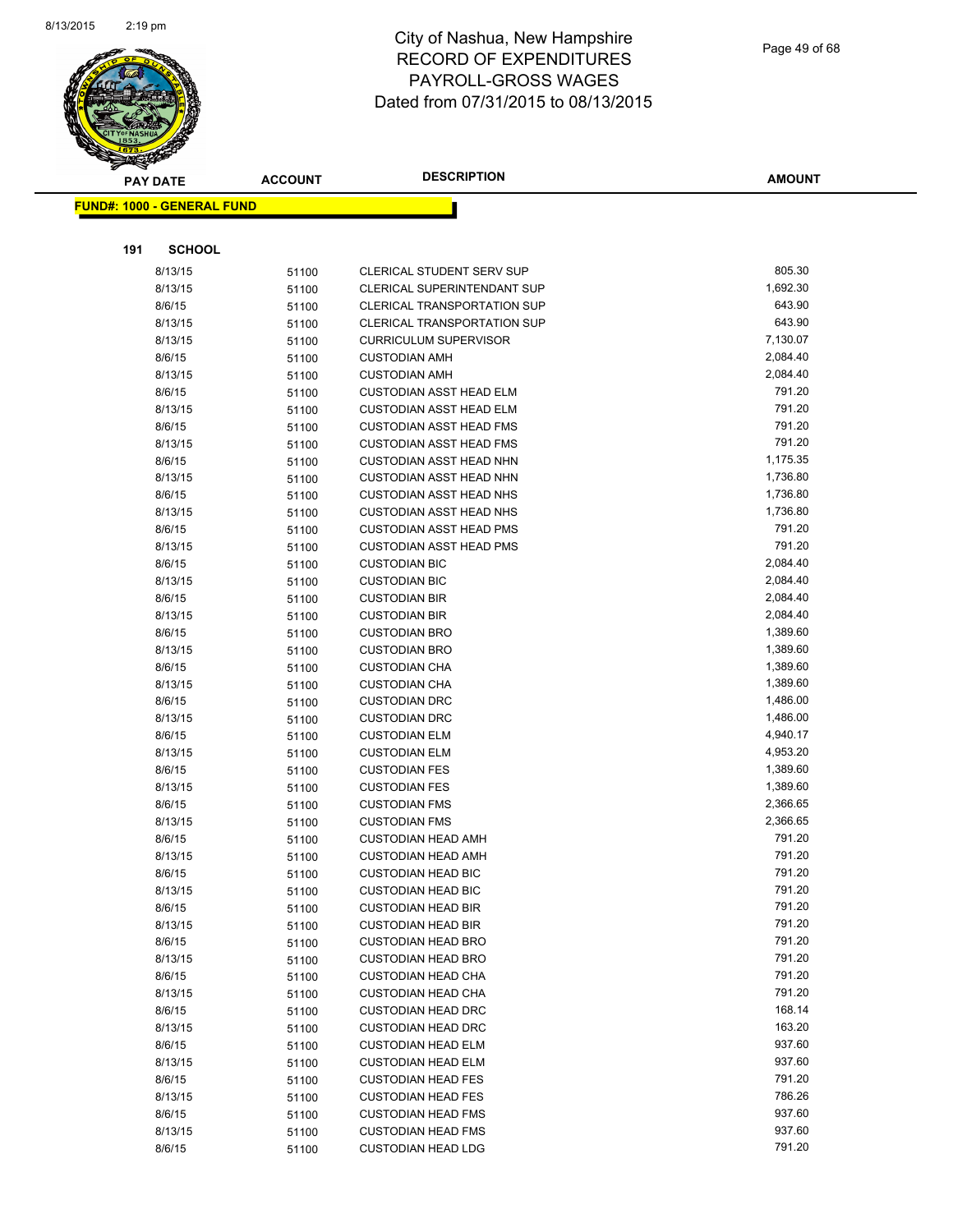

|     | <b>PAY DATE</b>                   | <b>ACCOUNT</b> | <b>DESCRIPTION</b>                           | <b>AMOUNT</b>         |
|-----|-----------------------------------|----------------|----------------------------------------------|-----------------------|
|     | <b>FUND#: 1000 - GENERAL FUND</b> |                |                                              |                       |
|     |                                   |                |                                              |                       |
|     |                                   |                |                                              |                       |
| 191 | <b>SCHOOL</b>                     |                |                                              |                       |
|     | 8/13/15                           | 51100          | <b>CUSTODIAN HEAD LDG</b>                    | 791.20                |
|     | 8/6/15                            | 51100          | <b>CUSTODIAN HEAD MDE</b>                    | 791.20                |
|     | 8/13/15                           | 51100          | <b>CUSTODIAN HEAD MDE</b>                    | 791.20                |
|     | 8/6/15                            | 51100          | <b>CUSTODIAN HEAD MTP</b>                    | 791.20                |
|     | 8/13/15                           | 51100          | <b>CUSTODIAN HEAD MTP</b>                    | 791.20                |
|     | 8/6/15                            | 51100          | <b>CUSTODIAN HEAD NHN</b>                    | 943.20                |
|     | 8/13/15                           | 51100          | <b>CUSTODIAN HEAD NHN</b>                    | 943.20                |
|     | 8/6/15                            | 51100          | <b>CUSTODIAN HEAD NHS</b>                    | 943.20                |
|     | 8/13/15                           | 51100          | <b>CUSTODIAN HEAD NHS</b>                    | 943.20                |
|     | 8/6/15                            | 51100          | <b>CUSTODIAN HEAD NSE</b>                    | 791.20                |
|     | 8/13/15                           | 51100          | <b>CUSTODIAN HEAD NSE</b>                    | 791.20                |
|     | 8/6/15                            | 51100          | <b>CUSTODIAN HEAD PMS</b>                    | 937.60                |
|     | 8/6/15                            | 51100          | <b>CUSTODIAN HEAD SHE</b>                    | 964.90                |
|     | 8/13/15                           | 51100          | <b>CUSTODIAN HEAD SHE</b>                    | 791.20                |
|     | 8/6/15                            | 51100          | <b>CUSTODIAN LDG</b>                         | 2,084.40              |
|     | 8/13/15                           | 51100          | <b>CUSTODIAN LDG</b>                         | 2,084.40              |
|     | 8/6/15                            | 51100          | <b>CUSTODIAN MDE</b>                         | 1,389.60              |
|     | 8/13/15                           | 51100          | <b>CUSTODIAN MDE</b>                         | 1,389.60              |
|     | 8/6/15                            | 51100          | <b>CUSTODIAN MTP</b>                         | 1,389.60              |
|     | 8/13/15                           | 51100          | <b>CUSTODIAN MTP</b>                         | 1,389.60              |
|     | 8/6/15                            | 51100          | <b>CUSTODIAN NHN</b>                         | 10,425.40             |
|     | 8/13/15                           | 51100          | <b>CUSTODIAN NHN</b>                         | 9,783.28              |
|     | 8/6/15                            | 51100          | <b>CUSTODIAN NHS</b>                         | 10,481.76             |
|     | 8/13/15                           | 51100          | <b>CUSTODIAN NHS</b>                         | 10,512.48<br>1,389.60 |
|     | 8/6/15<br>8/13/15                 | 51100          | <b>CUSTODIAN NSE</b>                         | 1,389.60              |
|     | 8/6/15                            | 51100          | <b>CUSTODIAN NSE</b>                         | 2,779.20              |
|     | 8/13/15                           | 51100          | <b>CUSTODIAN PMS</b><br><b>CUSTODIAN PMS</b> | 2,779.20              |
|     | 8/6/15                            | 51100<br>51100 | <b>CUSTODIAN SHE</b>                         | 2,084.40              |
|     | 8/13/15                           | 51100          | <b>CUSTODIAN SHE</b>                         | 2,084.40              |
|     | 8/13/15                           | 51100          | CUSTODIAN SUPERVISOR WPO                     | 2,039.30              |
|     | 8/6/15                            | 51100          | <b>CUSTODIAN WID</b>                         | 898.89                |
|     | 8/13/15                           | 51100          | <b>CUSTODIAN WID</b>                         | 694.80                |
|     | 8/13/15                           | 51100          | DATA ANALYST                                 | 1,808.40              |
|     | 8/13/15                           | 51100          | DIRECTOR ADULT ED                            | 3,160.00              |
|     | 8/13/15                           | 51100          | DIRECTOR ATHLETICS                           | 3,476.00              |
|     | 8/13/15                           | 51100          | <b>DIRECTOR COM GRANTS</b>                   | 3,090.10              |
|     | 8/13/15                           | 51100          | <b>DIRECTOR GUIDANCE</b>                     | 3,153.80              |
|     | 8/13/15                           | 51100          | DIRECTOR HUMAN RESOURCES                     | 3,201.10              |
|     | 8/13/15                           | 51100          | DIRECTOR PLANT OPS                           | 3,608.20              |
|     | 8/13/15                           | 51100          | DIRECTOR PRE SCHOOL                          | 2,663.50              |
|     | 8/13/15                           | 51100          | DIRECTOR SEC CURRICULUM & INST               | 3,413.50              |
|     | 8/13/15                           | 51100          | DIRECTOR SPECIAL ED                          | 3,730.80              |
|     | 8/13/15                           | 51100          | DIRECTOR STUDENT SERVICES                    | 3,222.00              |
|     | 8/13/15                           | 51100          | DIRECTOR TECHNOLOGY                          | 4,058.30              |
|     | 8/13/15                           | 51100          | DIRECTOR TRANSPORTATION                      | 3,067.10              |
|     | 8/13/15                           | 51100          | DIRECTOR VOCATIONAL                          | 7,084.40              |
|     | 8/13/15                           | 51100          | ELL OUTREACH WORKER                          | 1,611.54              |
|     | 8/13/15                           | 51100          | GUIDANCE COUNSELOR AMH                       | 1,762.12              |
|     | 8/13/15                           | 51100          | GUIDANCE COUNSELOR BIC                       | 1,823.08              |
|     | 8/13/15                           | 51100          | GUIDANCE COUNSELOR BRO                       | 1,694.54              |
|     | 8/13/15                           | 51100          | GUIDANCE COUNSELOR CHA                       | 2,816.65              |
|     |                                   |                |                                              |                       |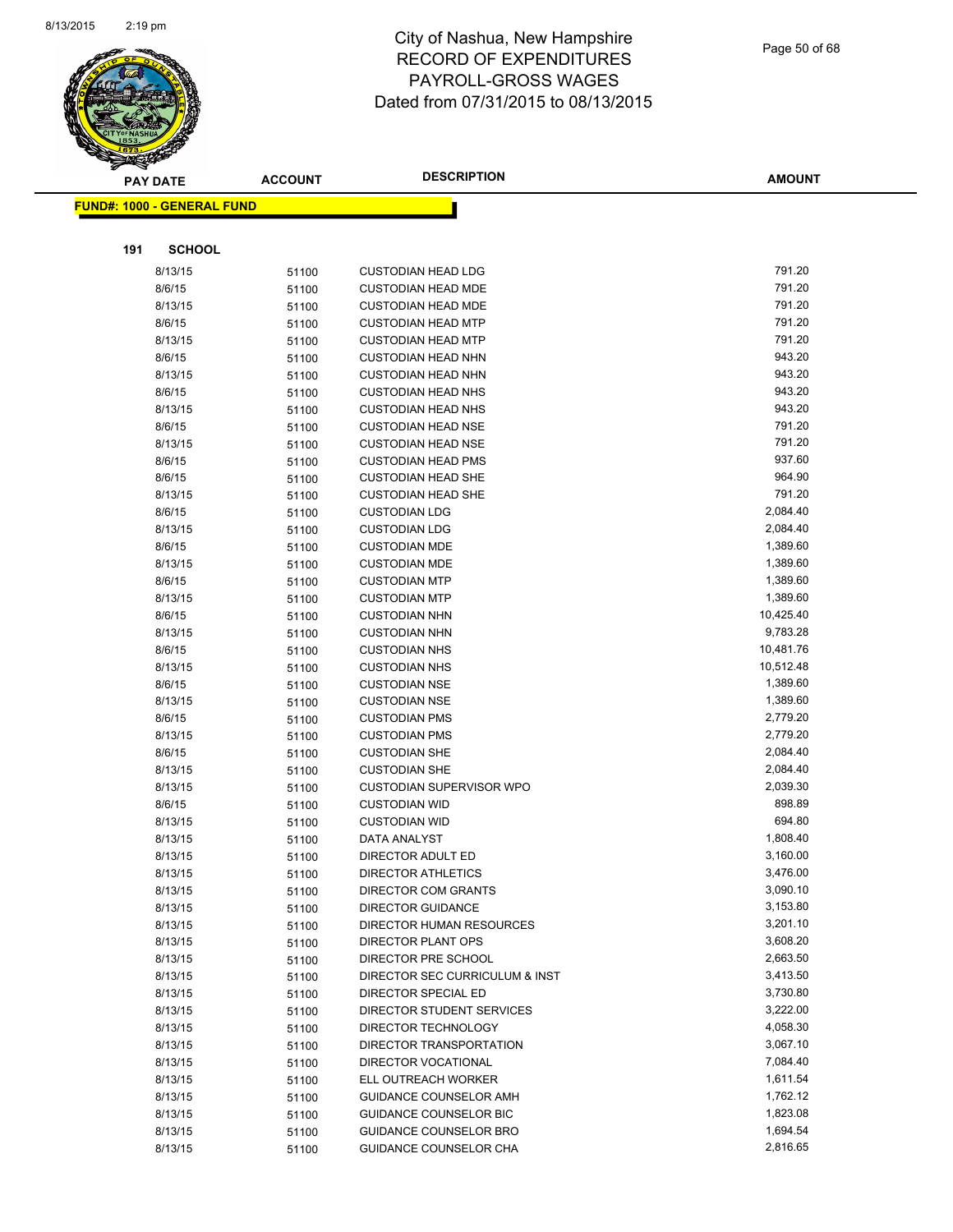

|     | <b>PAY DATE</b>                   | <b>ACCOUNT</b> | <b>DESCRIPTION</b>                                    | <b>AMOUNT</b>        |
|-----|-----------------------------------|----------------|-------------------------------------------------------|----------------------|
|     | <b>FUND#: 1000 - GENERAL FUND</b> |                |                                                       |                      |
|     |                                   |                |                                                       |                      |
|     |                                   |                |                                                       |                      |
| 191 | <b>SCHOOL</b>                     |                |                                                       |                      |
|     | 8/13/15                           | 51100          | <b>GUIDANCE COUNSELOR ELM</b>                         | 5,277.12             |
|     | 8/13/15                           | 51100          | <b>GUIDANCE COUNSELOR FES</b>                         | 2,728.35             |
|     | 8/13/15                           | 51100          | <b>GUIDANCE COUNSELOR FMS</b>                         | 5,431.69             |
|     | 8/13/15                           | 51100          | <b>GUIDANCE COUNSELOR LDG</b>                         | 2,650.85             |
|     | 8/13/15                           | 51100          | <b>GUIDANCE COUNSELOR MDE</b>                         | 2,204.15             |
|     | 8/13/15                           | 51100          | GUIDANCE COUNSELOR NHN                                | 14,679.33            |
|     | 8/13/15                           | 51100          | <b>GUIDANCE COUNSELOR NHS</b>                         | 13,107.72            |
|     | 8/13/15                           | 51100          | GUIDANCE COUNSELOR NSE                                | 2,728.35             |
|     | 8/13/15                           | 51100          | <b>GUIDANCE COUNSELOR PMS</b>                         | 3,267.23             |
|     | 8/13/15                           | 51100          | JOB DEVELOPER SPED NHN                                | 2,816.65             |
|     | 8/13/15                           | 51100          | LIBRARIAN AMH                                         | 2,566.73             |
|     | 8/13/15                           | 51100          | <b>LIBRARIAN BIC</b>                                  | 1,667.00             |
|     | 8/13/15                           | 51100          | <b>LIBRARIAN ELM</b>                                  | 1,622.42             |
|     | 8/13/15                           | 51100          | <b>LIBRARIAN LDG</b>                                  | 1,960.60             |
|     | 8/13/15                           | 51100          | <b>LIBRARIAN MDE</b>                                  | 2,204.15             |
|     | 8/13/15                           | 51100          | <b>LIBRARIAN MTP</b>                                  | 2,398.88             |
|     | 8/13/15                           | 51100          | LIBRARIAN NHN                                         | 1,954.27             |
|     | 8/13/15                           | 51100          | <b>LIBRARIAN NHS</b>                                  | 1,949.65             |
|     | 8/13/15                           | 51100          | <b>LIBRARIAN PMS</b>                                  | 1,762.12             |
|     | 8/13/15                           | 51100          | <b>LIBRARIAN SHE</b><br>LICENSED PRACTICAL NURSE AMH  | 2,728.35             |
|     | 8/13/15                           | 51100          |                                                       | 1,156.74<br>1,475.97 |
|     | 8/13/15                           | 51100          | LICENSED PRACTICAL NURSE ELM<br>MAINTENANCE ALARM WPO | 998.80               |
|     | 8/6/15                            | 51100          | MAINTENANCE ALARM WPO                                 | 998.80               |
|     | 8/13/15<br>8/6/15                 | 51100          | MAINTENANCE ASST GRDS WPO                             | 951.20               |
|     | 8/13/15                           | 51100          | MAINTENANCE ASST GRDS WPO                             | 951.20               |
|     | 8/6/15                            | 51100<br>51100 | MAINTENANCE CARPENTER WPO                             | 975.60               |
|     | 8/13/15                           | 51100          | MAINTENANCE CARPENTER WPO                             | 975.60               |
|     | 8/6/15                            | 51100          | MAINTENANCE ELECTRICIAN WPO                           | 1,997.60             |
|     | 8/13/15                           | 51100          | <b>MAINTENANCE ELECTRICIAN WPO</b>                    | 998.80               |
|     | 8/6/15                            | 51100          | MAINTENANCE GRDS FORMEN WPO                           | 975.60               |
|     | 8/13/15                           | 51100          | MAINTENANCE GRDS FORMEN WPO                           | 975.60               |
|     | 8/6/15                            | 51100          | MAINTENANCE GROUNDS WPO                               | 3,348.80             |
|     | 8/13/15                           | 51100          | MAINTENANCE GROUNDS WPO                               | 3,625.60             |
|     | 8/6/15                            | 51100          | MAINTENANCE HVAC WPO                                  | 4,890.00             |
|     | 8/13/15                           | 51100          | MAINTENANCE HVAC WPO                                  | 4,890.00             |
|     | 8/6/15                            | 51100          | MAINTENANCE MESSENGER WPO                             | 351.60               |
|     | 8/13/15                           | 51100          | MAINTENANCE MESSENGER WPO                             | 351.60               |
|     | 8/6/15                            | 51100          | MAINTENANCE PLUMBER WPO                               | 1,002.80             |
|     | 8/13/15                           | 51100          | MAINTENANCE PLUMBER WPO                               | 1,002.80             |
|     | 8/6/15                            | 51100          | MAINTENANCE TRADES WPO                                | 3,865.20             |
|     | 8/13/15                           | 51100          | MAINTENANCE TRADES WPO                                | 3,681.36             |
|     | 8/13/15                           | 51100          | <b>NURSE BIC</b>                                      | 3,177.23             |
|     | 8/13/15                           | 51100          | <b>NURSE BIR</b>                                      | 1,950.42             |
|     | 8/13/15                           | 51100          | <b>NURSE BRO</b>                                      | 2,104.23             |
|     | 8/13/15                           | 51100          | <b>NURSE CHA</b>                                      | 2,424.31             |
|     | 8/13/15                           | 51100          | <b>NURSE DRC</b>                                      | 2,424.31             |
|     | 8/13/15                           | 51100          | <b>NURSE FMS</b>                                      | 2,424.31             |
|     | 8/13/15                           | 51100          | <b>NURSE LDG</b>                                      | 1,950.42             |
|     | 8/13/15                           | 51100          | <b>NURSE MDE</b>                                      | 2,424.31             |
|     | 8/13/15                           | 51100          | <b>NURSE MTP</b>                                      | 1,541.31             |
|     | 8/13/15                           | 51100          | <b>NURSE NHN</b>                                      | 2,424.31             |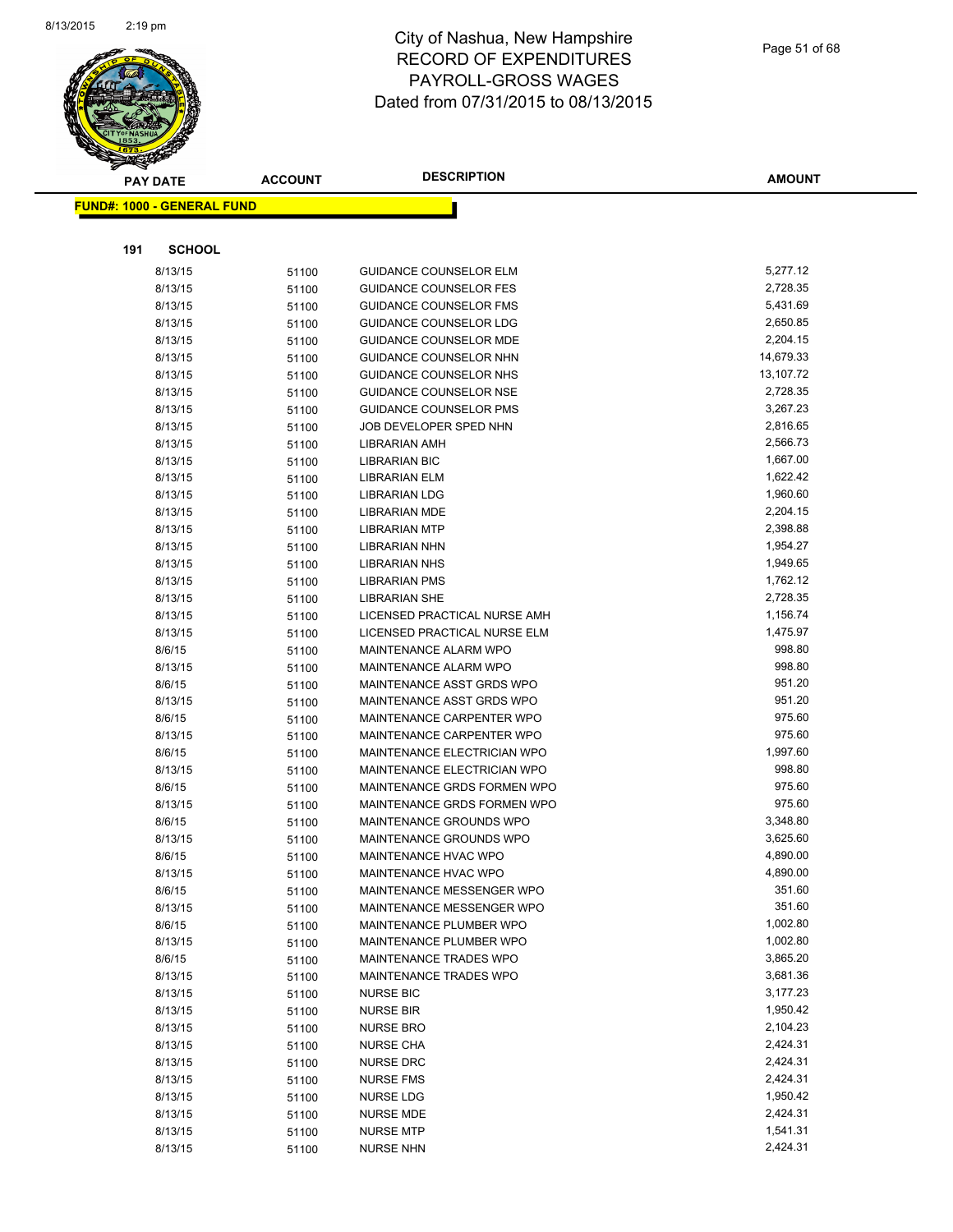

| <b>PAY DATE</b>                   | <b>ACCOUNT</b> | <b>DESCRIPTION</b>             | <b>AMOUNT</b> |
|-----------------------------------|----------------|--------------------------------|---------------|
| <b>FUND#: 1000 - GENERAL FUND</b> |                |                                |               |
|                                   |                |                                |               |
|                                   |                |                                |               |
| 191<br><b>SCHOOL</b>              |                |                                |               |
| 8/13/15                           | 51100          | <b>NURSE NHS</b>               | 4,848.62      |
| 8/13/15                           | 51100          | <b>NURSE NSE</b>               | 2,278.92      |
| 8/13/15                           | 51100          | <b>NURSE PMS</b>               | 4,944.77      |
| 8/13/15                           | 51100          | OFFICE MANAGER BUSINESS        | 2,453.60      |
| 8/13/15                           | 51100          | OFFICE MANAGER HUMAN RESOURCES | 1,777.50      |
| 8/13/15                           | 51100          | OFFICE MANAGER PLANT OPS       | 1,916.20      |
| 8/13/15                           | 51100          | OFFICE MANAGER SPED            | 1,880.80      |
| 8/13/15                           | 51100          | PARA DW SPEC ED NHN            | (10.00)       |
| 8/6/15                            | 51100          | PARA INST FES                  | 115.43        |
| 8/13/15                           | 51100          | PEER COACH SCIENCE             | 2,857.56      |
| 8/13/15                           | 51100          | PRINCIPAL AMH                  | 3,514.40      |
| 8/13/15                           | 51100          | PRINCIPAL BIC                  | 3,884.60      |
| 8/13/15                           | 51100          | PRINCIPAL BIR                  | 3,620.20      |
| 8/13/15                           | 51100          | PRINCIPAL BRO                  | 1,818.35      |
| 8/13/15                           | 51100          | PRINCIPAL CHA                  | 3,567.30      |
| 8/13/15                           | 51100          | PRINCIPAL DRC                  | 3,461.50      |
| 8/13/15                           | 51100          | PRINCIPAL ELM                  | 3,701.90      |
| 8/13/15                           | 51100          | PRINCIPAL FES                  | 3,514.40      |
| 8/13/15                           | 51100          | PRINCIPAL FMS                  | 3,653.90      |
| 8/13/15                           | 51100          | PRINCIPAL LDG                  | 3,884.60      |
| 8/13/15                           | 51100          | PRINCIPAL MDE                  | 3,567.30      |
| 8/13/15                           | 51100          | PRINCIPAL MTP                  | 3,620.20      |
| 8/13/15                           | 51100          | PRINCIPAL NHN                  | 4,009.60      |
| 8/13/15                           | 51100          | PRINCIPAL NHS                  | 4,096.20      |
| 8/13/15                           | 51100          | PRINCIPAL NSE                  | 3,620.20      |
| 8/13/15                           | 51100          | PRINCIPAL PMS                  | 3,750.00      |
| 8/13/15                           | 51100          | PRINCIPAL SHE                  | 3,884.60      |
| 8/6/15                            | 51100          | SCHOOL PSYCHOLOGIST WID        | 1,200.00      |
| 8/13/15                           | 51100          | SCHOOL PSYCHOLOGIST WID        | 29,049.60     |
| 8/6/15                            | 51100          | SECURITY MONITOR NHS           | 451.64        |
| 8/13/15                           | 51100          | SOCIAL WORKER ELM              | 2,101.75      |
| 8/13/15                           | 51100          | SOCIAL WORKER FMS              | 1,529.51      |
| 8/13/15                           | 51100          | SPEECH LANG PATHOLOGIST WID    | 26,492.43     |
| 8/13/15                           | 51100          | STUDENT INFO COORDINATOR       | 1,777.51      |
| 8/13/15                           | 51100          | <b>SUB CLERICAL</b>            | 77.87         |
| 8/13/15                           | 51100          | SUPERINTENDENT                 | 5,489.10      |
| 8/13/15                           | 51100          | SYSTEMS ADMIN FULL YEAR        | 10,852.30     |
| 8/13/15                           | 51100          | <b>TEACHER ART BIC</b>         | 1,885.04      |
| 8/13/15                           | 51100          | <b>TEACHER ART ELM</b>         | 4,490.47      |
| 8/13/15                           | 51100          | <b>TEACHER ART FES</b>         | 1,885.04      |
| 8/13/15                           | 51100          | <b>TEACHER ART FMS</b>         | 2,214.96      |
| 8/13/15                           | 51100          | <b>TEACHER ART MDE</b>         | 1,823.08      |
| 8/13/15                           | 51100          | TEACHER ART NHN                | 5,430.46      |
| 8/13/15                           | 51100          | TEACHER ART NHS                | 4,747.54      |
| 8/13/15                           | 51100          | <b>TEACHER ART PMS</b>         | 1,823.08      |
| 8/13/15                           | 51100          | TEACHER ART SHE                | 1,891.15      |
| 8/13/15                           | 51100          | <b>TEACHER AUTO NHN</b>        | 2,551.88      |
| 8/13/15                           | 51100          | TEACHER BEHAVIOR SPEC WID      | 5,456.70      |
| 8/13/15                           | 51100          | TEACHER BIO TEC NHN            | 2,179.65      |
| 8/13/15                           | 51100          | TEACHER BUILD CONST NHS        | 2,551.88      |
| 8/13/15                           | 51100          | <b>TEACHER BUSINESS NHN</b>    | 5,121.27      |
| 8/13/15                           | 51100          | TEACHER BUSINESS NHS           | 5,190.42      |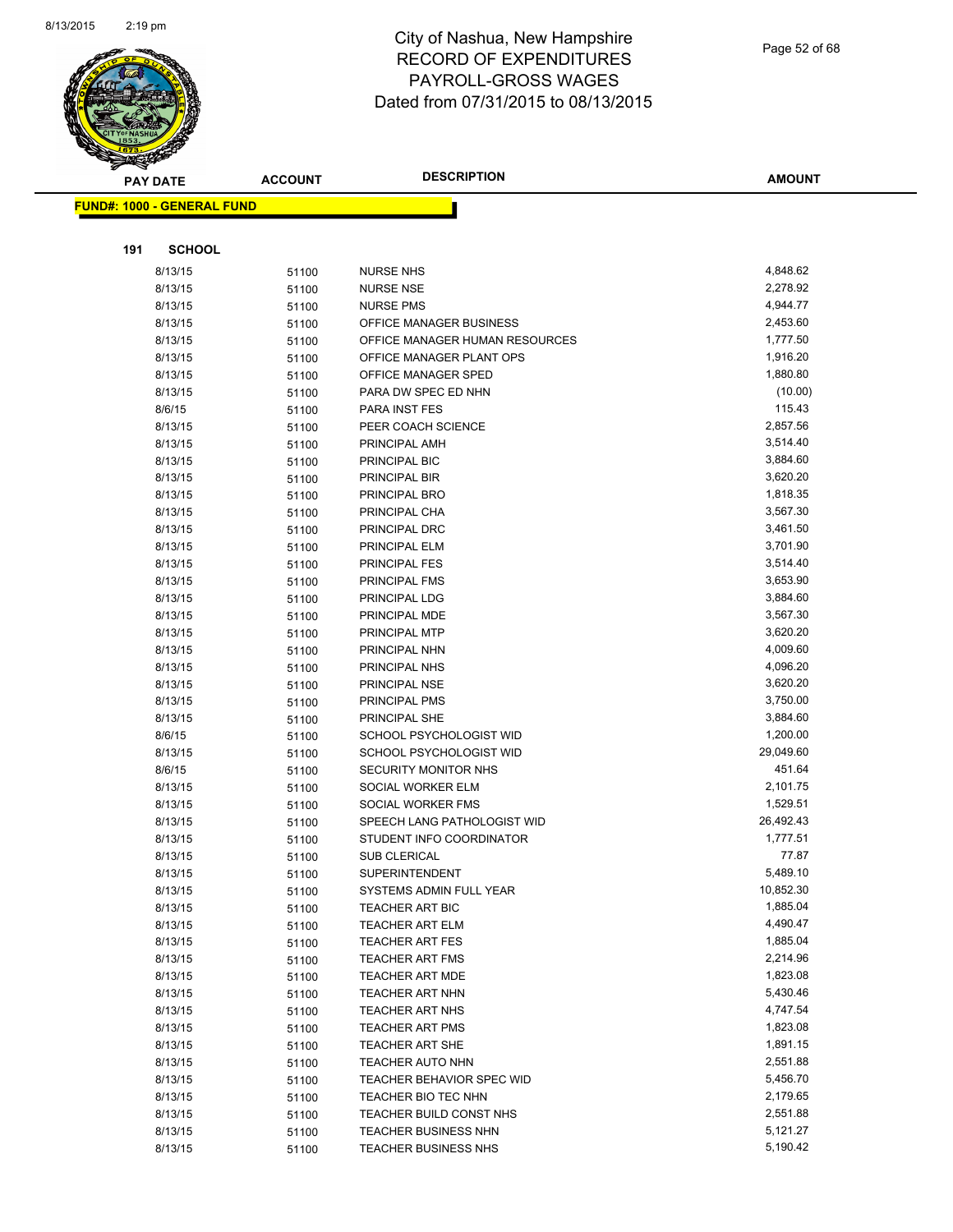

|     | <b>PAY DATE</b>                    | <b>ACCOUNT</b> | <b>DESCRIPTION</b>                               | <b>AMOUNT</b>        |
|-----|------------------------------------|----------------|--------------------------------------------------|----------------------|
|     | <u> FUND#: 1000 - GENERAL FUND</u> |                |                                                  |                      |
|     |                                    |                |                                                  |                      |
|     |                                    |                |                                                  |                      |
| 191 | <b>SCHOOL</b>                      |                |                                                  |                      |
|     | 8/13/15                            | 51100          | <b>TEACHER COMPUTER ELM</b>                      | 2,566.73             |
|     | 8/13/15                            | 51100          | <b>TEACHER COMPUTER FMS</b>                      | 2,728.35             |
|     | 8/13/15                            | 51100          | <b>TEACHER COMPUTER NHS</b>                      | 1,823.08             |
|     | 8/13/15                            | 51100          | TEACHER COMPUTER PMS                             | 2,728.35             |
|     | 8/13/15                            | 51100          | TEACHER COSMETOLOGY NHN                          | 2,551.88             |
|     | 8/13/15                            | 51100          | <b>TEACHER CULINARY NHN</b>                      | 5,103.76             |
|     | 8/13/15                            | 51100          | <b>TEACHER DEAF NSE</b>                          | 4,684.12             |
|     | 8/13/15                            | 51100          | <b>TEACHER DEAF WID</b>                          | 2,728.35             |
|     | 8/13/15                            | 51100          | <b>TEACHER DWSE AMH</b>                          | 7,057.20             |
|     | 8/13/15                            | 51100          | <b>TEACHER DWSE BIR</b>                          | 2,398.88             |
|     | 8/13/15                            | 51100          | <b>TEACHER DWSE BRO</b>                          | 5,560.54             |
|     | 8/13/15                            | 51100          | <b>TEACHER DWSE CHA</b>                          | 1,622.42             |
|     | 8/13/15                            | 51100          | <b>TEACHER DWSE ELM</b>                          | 8,096.88             |
|     | 8/13/15                            | 51100          | <b>TEACHER DWSE MDE</b>                          | 2,566.73             |
|     | 8/13/15                            | 51100          | <b>TEACHER DWSE NSE</b>                          | 2,728.35             |
|     | 8/13/15                            | 51100          | <b>TEACHER DWSE PMS</b>                          | 4,387.43             |
|     | 8/13/15                            | 51100          | TEACHER DWSE SHE                                 | 5,435.61             |
|     | 8/13/15                            | 51100          | TEACHER ECE NHS                                  | 5,456.70             |
|     | 8/13/15                            | 51100          | <b>TEACHER ELL BIR</b>                           | 2,728.35             |
|     | 8/13/15                            | 51100          | TEACHER ELL ELM                                  | 4,411.81             |
|     | 8/13/15                            | 51100          | <b>TEACHER ELL FES</b><br><b>TEACHER ELL FMS</b> | 8,023.43<br>2,034.50 |
|     | 8/13/15<br>8/13/15                 | 51100          |                                                  | 1,650.69             |
|     | 8/13/15                            | 51100          | <b>TEACHER ELL LDG</b><br><b>TEACHER ELL MTP</b> | 2,728.35             |
|     | 8/13/15                            | 51100          | <b>TEACHER ELL NHN</b>                           | 4,165.39             |
|     | 8/13/15                            | 51100          | <b>TEACHER ELL NHS</b>                           | 4,741.81             |
|     | 8/13/15                            | 51100          | <b>TEACHER ENGLISH ELM</b>                       | 11,761.93            |
|     | 8/13/15                            | 51100          | <b>TEACHER ENGLISH FMS</b>                       | 2,816.65             |
|     | 8/13/15                            | 51100<br>51100 | <b>TEACHER ENGLISH NHN</b>                       | 25,780.91            |
|     | 8/13/15                            | 51100          | <b>TEACHER ENGLISH NHS</b>                       | 34,381.73            |
|     | 8/13/15                            | 51100          | <b>TEACHER ENGLISH PMS</b>                       | 13,075.16            |
|     | 8/13/15                            | 51100          | <b>TEACHER FACS FMS</b>                          | 3,778.98             |
|     | 8/13/15                            | 51100          | <b>TEACHER FACS NHN</b>                          | 3,102.20             |
|     | 8/13/15                            | 51100          | <b>TEACHER FACS NHS</b>                          | 7,136.77             |
|     | 8/13/15                            | 51100          | <b>TEACHER FOREIGN LANG FMS</b>                  | 2,728.35             |
|     | 8/13/15                            | 51100          | TEACHER FOREIGN LANG NHN                         | 5,112.02             |
|     | 8/13/15                            | 51100          | TEACHER FOREIGN LANG NHS                         | 12,219.12            |
|     | 8/13/15                            | 51100          | <b>TEACHER FOREIGN LANG PMS</b>                  | 2,551.88             |
|     | 8/13/15                            | 51100          | <b>TEACHER GR1 AMH</b>                           | 7,283.30             |
|     | 8/13/15                            | 51100          | <b>TEACHER GR1 BIC</b>                           | 9,492.50             |
|     | 8/13/15                            | 51100          | <b>TEACHER GR1 BIR</b>                           | 4,394.19             |
|     | 8/13/15                            | 51100          | <b>TEACHER GR1 CHA</b>                           | 9,166.56             |
|     | 8/13/15                            | 51100          | <b>TEACHER GR1 DRC</b>                           | 6,864.24             |
|     | 8/13/15                            | 51100          | <b>TEACHER GR1 FES</b>                           | 10,312.93            |
|     | 8/13/15                            | 51100          | <b>TEACHER GR1 LDG</b>                           | 6,746.81             |
|     | 8/13/15                            | 51100          | <b>TEACHER GR1 MDE</b>                           | 5,954.53             |
|     | 8/13/15                            | 51100          | <b>TEACHER GR1 MTP</b>                           | 4,422.89             |
|     | 8/13/15                            | 51100          | <b>TEACHER GR1 NSE</b>                           | 4,350.77             |
|     | 8/13/15                            | 51100          | <b>TEACHER GR1 SHE</b>                           | 7,846.96             |
|     | 8/13/15                            | 51100          | <b>TEACHER GR2 AMH</b>                           | 3,273.12             |
|     | 8/13/15                            | 51100          | TEACHER GR2 BIC                                  | 1,885.04             |
|     | 8/13/15                            | 51100          | <b>TEACHER GR2 BIR</b>                           | 4,328.85             |
|     |                                    |                |                                                  |                      |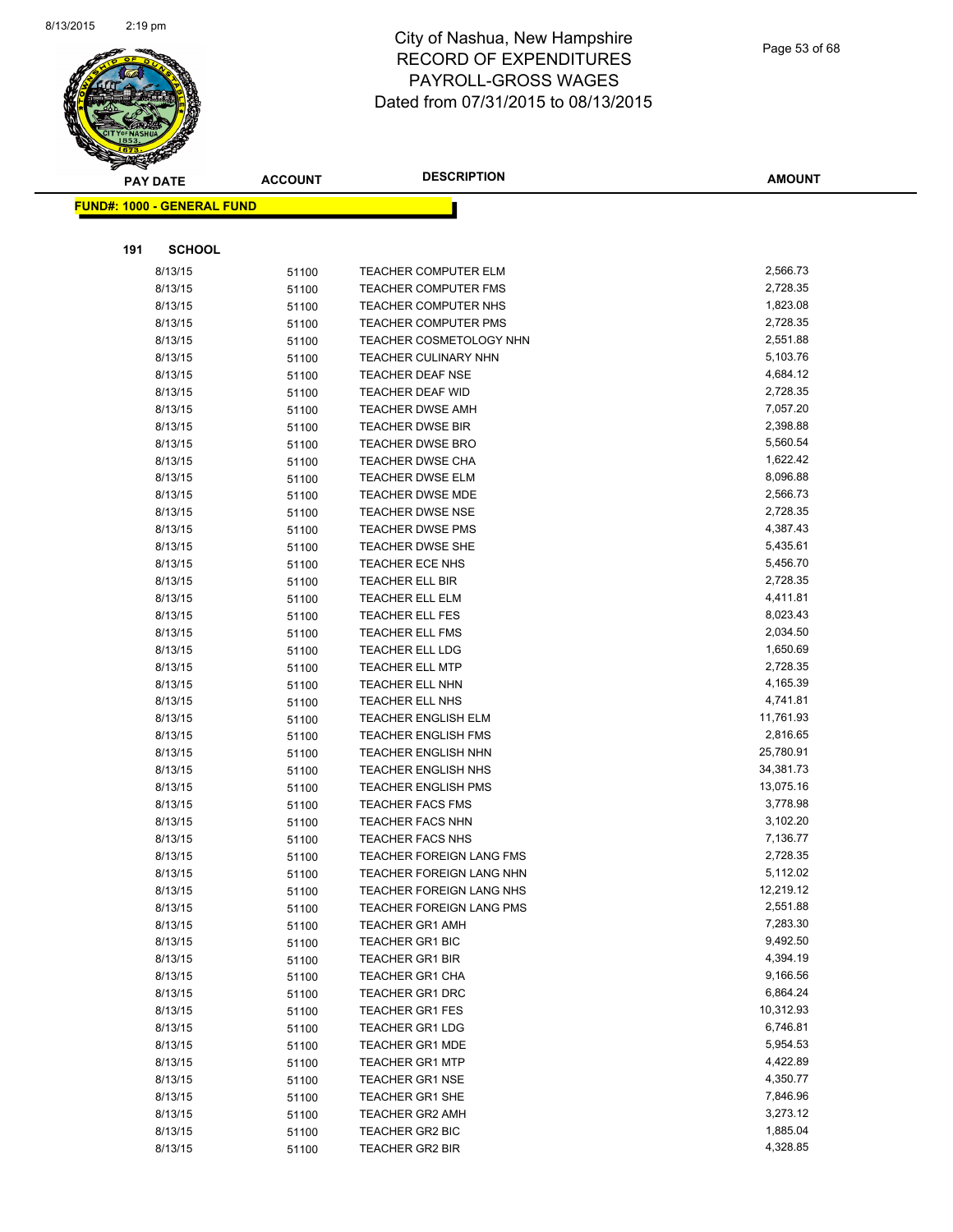

|     | <b>PAY DATE</b>                    | <b>ACCOUNT</b> | <b>DESCRIPTION</b>                               | <b>AMOUNT</b>        |
|-----|------------------------------------|----------------|--------------------------------------------------|----------------------|
|     | <u> FUND#: 1000 - GENERAL FUND</u> |                |                                                  |                      |
|     |                                    |                |                                                  |                      |
|     |                                    |                |                                                  |                      |
| 191 | <b>SCHOOL</b>                      |                |                                                  |                      |
|     | 8/13/15                            | 51100          | <b>TEACHER GR2 BRO</b>                           | 4,441.25             |
|     | 8/13/15                            | 51100          | <b>TEACHER GR2 CHA</b>                           | 3,708.12             |
|     | 8/13/15                            | 51100          | <b>TEACHER GR2 DRC</b>                           | 7,624.89             |
|     | 8/13/15                            | 51100          | <b>TEACHER GR2 FES</b>                           | 6,862.29             |
|     | 8/13/15                            | 51100          | TEACHER GR2 LDG                                  | 4,328.85             |
|     | 8/13/15                            | 51100          | <b>TEACHER GR2 MDE</b>                           | 6,217.58             |
|     | 8/13/15                            | 51100          | <b>TEACHER GR2 MTP</b>                           | 3,698.42             |
|     | 8/13/15                            | 51100          | <b>TEACHER GR2 NSE</b>                           | 6,651.88             |
|     | 8/13/15                            | 51100          | <b>TEACHER GR2 SHE</b>                           | 4,374.96             |
|     | 8/13/15                            | 51100          | <b>TEACHER GR3 AMH</b>                           | 1,762.12             |
|     | 8/13/15                            | 51100          | <b>TEACHER GR3 BIC</b>                           | 1,762.12             |
|     | 8/13/15                            | 51100          | <b>TEACHER GR3 BIR</b>                           | 3,684.54             |
|     | 8/13/15                            | 51100          | <b>TEACHER GR3 BRO</b>                           | 5,280.23             |
|     | 8/13/15                            | 51100          | <b>TEACHER GR3 CHA</b>                           | 6,004.27             |
|     | 8/13/15                            | 51100          | <b>TEACHER GR3 DRC</b>                           | 5,201.93             |
|     | 8/13/15                            | 51100          | <b>TEACHER GR3 FES</b>                           | 6,738.47             |
|     | 8/13/15                            | 51100          | <b>TEACHER GR3 LDG</b>                           | 1,762.12             |
|     | 8/13/15                            | 51100          | <b>TEACHER GR3 MDE</b>                           | 5,295.08             |
|     | 8/13/15                            | 51100          | <b>TEACHER GR3 MTP</b>                           | 1,823.08             |
|     | 8/13/15<br>8/13/15                 | 51100          | <b>TEACHER GR3 NSE</b><br><b>TEACHER GR3 SHE</b> | 4,100.00             |
|     |                                    | 51100          |                                                  | 2,728.66<br>1,885.04 |
|     | 8/13/15<br>8/13/15                 | 51100          | <b>TEACHER GR4 AMH</b><br>TEACHER GR4 BIC        | 4,781.43             |
|     | 8/13/15                            | 51100          | <b>TEACHER GR4 BIR</b>                           | 6,201.19             |
|     | 8/13/15                            | 51100          | <b>TEACHER GR4 BRO</b>                           | 4,678.00             |
|     | 8/13/15                            | 51100<br>51100 | <b>TEACHER GR4 CHA</b>                           | 2,728.35             |
|     | 8/13/15                            | 51100          | <b>TEACHER GR4 DRC</b>                           | 5,069.27             |
|     | 8/13/15                            | 51100          | <b>TEACHER GR4 FES</b>                           | 4,328.85             |
|     | 8/13/15                            | 51100          | <b>TEACHER GR4 LDG</b>                           | 300.00               |
|     | 8/13/15                            | 51100          | <b>TEACHER GR4 MDE</b>                           | 3,796.62             |
|     | 8/13/15                            | 51100          | <b>TEACHER GR4 MTP</b>                           | 2,204.15             |
|     | 8/13/15                            | 51100          | <b>TEACHER GR4 NSE</b>                           | 2,373.77             |
|     | 8/13/15                            | 51100          | <b>TEACHER GR4 SHE</b>                           | 7,715.47             |
|     | 8/13/15                            | 51100          | <b>TEACHER GR5 AMH</b>                           | 5,280.23             |
|     | 8/13/15                            | 51100          | <b>TEACHER GR5 BIC</b>                           | 9,908.47             |
|     | 8/13/15                            | 51100          | <b>TEACHER GR5 BIR</b>                           | 4,630.92             |
|     | 8/13/15                            | 51100          | <b>TEACHER GR5 BRO</b>                           | 5,181.97             |
|     | 8/13/15                            | 51100          | <b>TEACHER GR5 CHA</b>                           | 3,972.14             |
|     | 8/13/15                            | 51100          | <b>TEACHER GR5 DRC</b>                           | 1,762.12             |
|     | 8/13/15                            | 51100          | <b>TEACHER GR5 FES</b>                           | 3,656.92             |
|     | 8/13/15                            | 51100          | <b>TEACHER GR5 LDG</b>                           | 7,329.58             |
|     | 8/13/15                            | 51100          | <b>TEACHER GR5 MDE</b>                           | 10,398.84            |
|     | 8/13/15                            | 51100          | <b>TEACHER GR5 MTP</b>                           | 4,578.77             |
|     | 8/13/15                            | 51100          | <b>TEACHER GR5 NSE</b>                           | 5,368.47             |
|     | 8/13/15                            | 51100          | <b>TEACHER GR5 SHE</b>                           | 2,204.15             |
|     | 8/13/15                            | 51100          | <b>TEACHER GR6 ELM</b>                           | 20,125.17            |
|     | 8/13/15                            | 51100          | <b>TEACHER GR6 FMS</b>                           | 17,218.15            |
|     | 8/13/15                            | 51100          | <b>TEACHER GR6 PMS</b>                           | 17,687.54            |
|     | 8/13/15                            | 51100          | <b>TEACHER GRAPH NHS</b>                         | 2,053.08             |
|     | 8/13/15                            | 51100          | <b>TEACHER GRAPHICS NHN</b>                      | 2,551.88             |
|     | 8/13/15                            | 51100          | <b>TEACHER HEALTH ELM</b>                        | 2,482.65             |
|     | 8/13/15                            | 51100          | TEACHER HEALTH NHS                               | 4,246.42             |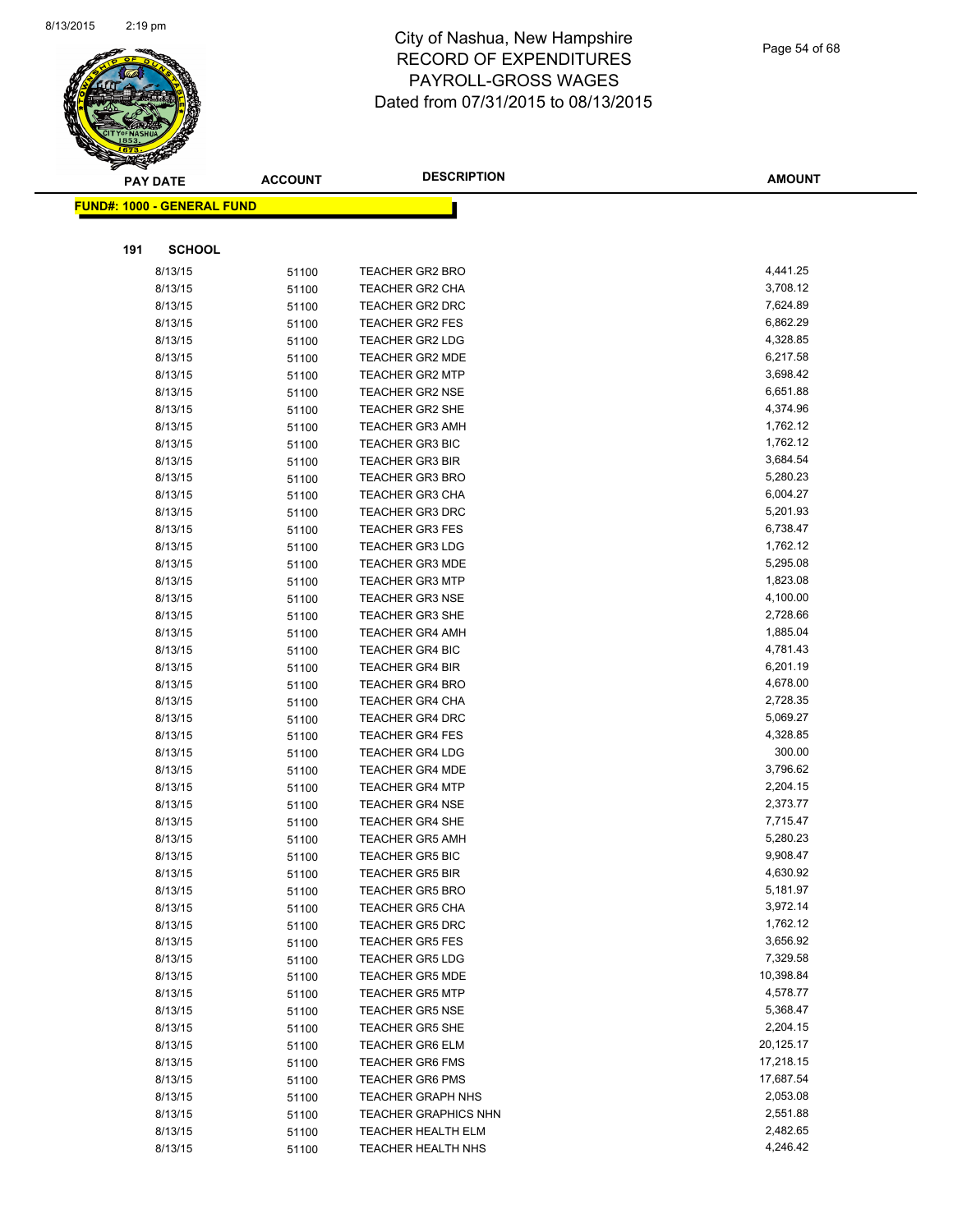

|     | <b>PAY DATE</b>                   | <b>ACCOUNT</b> | <b>DESCRIPTION</b>                                   | <b>AMOUNT</b>        |
|-----|-----------------------------------|----------------|------------------------------------------------------|----------------------|
|     | <b>FUND#: 1000 - GENERAL FUND</b> |                |                                                      |                      |
|     |                                   |                |                                                      |                      |
|     |                                   |                |                                                      |                      |
| 191 | <b>SCHOOL</b>                     |                |                                                      |                      |
|     | 8/13/15                           | 51100          | <b>TEACHER HEALTHOC NHS</b>                          | 5,280.23             |
|     | 8/13/15                           | 51100          | TEACHER HVAC NHS                                     | 1,622.42             |
|     | 8/13/15                           | 51100          | TEACHER IN SCH SUSPENSION ELM                        | 1,554.77             |
|     | 8/13/15                           | 51100          | TEACHER IN SCH SUSPENSION NHN                        | 2,566.73             |
|     | 8/13/15                           | 51100          | <b>TEACHER KIND AMH</b>                              | 2,373.77             |
|     | 8/13/15                           | 51100          | <b>TEACHER KIND BIR</b>                              | 2,566.73             |
|     | 8/13/15                           | 51100          | <b>TEACHER KIND CHA</b>                              | 4,422.89             |
|     | 8/13/15                           | 51100          | <b>TEACHER KIND DRC</b>                              | 8,070.05             |
|     | 8/13/15                           | 51100          | <b>TEACHER KIND FES</b>                              | 5,164.39             |
|     | 8/13/15                           | 51100          | <b>TEACHER KIND LDG</b>                              | 4,297.34             |
|     | 8/13/15                           | 51100          | <b>TEACHER KIND MDE</b>                              | 4,657.77             |
|     | 8/13/15                           | 51100          | <b>TEACHER KIND MTP</b>                              | 3,504.42             |
|     | 8/13/15                           | 51100          | <b>TEACHER KIND NSE</b>                              | 1,949.65             |
|     | 8/13/15                           | 51100          | <b>TEACHER KIND SHE</b>                              | 2,034.50             |
|     | 8/13/15                           | 51100          | <b>TEACHER MATH ELM</b>                              | 5,272.86             |
|     | 8/13/15                           | 51100          | <b>TEACHER MATH FMS</b>                              | 6,027.61             |
|     | 8/13/15                           | 51100          | <b>TEACHER MATH NHN</b>                              | 25,748.41            |
|     | 8/13/15                           | 51100          | <b>TEACHER MATH NHS</b>                              | 20,735.98            |
|     | 8/13/15                           | 51100          | <b>TEACHER MATH PMS</b>                              | 5,038.67             |
|     | 8/13/15                           | 51100          | <b>TEACHER MUSIC AMH</b>                             | 1,622.42             |
|     | 8/13/15                           | 51100          | <b>TEACHER MUSIC BRO</b>                             | 2,728.35             |
|     | 8/13/15                           | 51100          | <b>TEACHER MUSIC DRC</b>                             | 2,640.10             |
|     | 8/13/15                           | 51100          | <b>TEACHER MUSIC ELM</b>                             | 1,949.65             |
|     | 8/13/15                           | 51100          | <b>TEACHER MUSIC FES</b>                             | 2,551.88<br>5,009.73 |
|     | 8/13/15                           | 51100          | <b>TEACHER MUSIC FMS</b>                             | 2,650.85             |
|     | 8/13/15                           | 51100          | <b>TEACHER MUSIC LDG</b>                             | 1,885.04             |
|     | 8/13/15<br>8/13/15                | 51100          | <b>TEACHER MUSIC MDE</b><br><b>TEACHER MUSIC NHN</b> | 2,646.34             |
|     | 8/13/15                           | 51100          | <b>TEACHER MUSIC NHS</b>                             | 2,398.88             |
|     | 8/13/15                           | 51100          | <b>TEACHER MUSIC PMS</b>                             | 4,243.23             |
|     | 8/13/15                           | 51100          | TEACHER PE BIR                                       | 2,650.85             |
|     | 8/13/15                           | 51100          | TEACHER PE BRO                                       | 2,640.12             |
|     | 8/13/15                           | 51100          | <b>TEACHER PE CHA</b>                                | 2,551.88             |
|     | 8/13/15                           | 51100          | TEACHER PE DRC                                       | 2,728.35             |
|     | 8/13/15                           | 51100<br>51100 | TEACHER PE ELM                                       | 3,815.20             |
|     | 8/13/15                           |                | TEACHER PE FES                                       | 1,510.92             |
|     | 8/13/15                           | 51100<br>51100 | TEACHER PE FMS                                       | 2,551.88             |
|     | 7/29/15                           | 51100          | TEACHER PE LDG                                       | (189.20)             |
|     | 8/13/15                           | 51100          | TEACHER PE LDG                                       | 2,102.18             |
|     | 8/13/15                           | 51100          | TEACHER PE NHN                                       | 7,755.38             |
|     | 8/13/15                           | 51100          | TEACHER PE NHS                                       | 4,547.60             |
|     | 8/13/15                           | 51100          | TEACHER PE PMS                                       | 4,477.45             |
|     | 8/13/15                           | 51100          | TEACHER PE SHE                                       | 2,566.73             |
|     | 8/13/15                           | 51100          | TEACHER PRESCHOOL BIC                                | 8,133.35             |
|     | 8/13/15                           | 51100          | <b>TEACHER PRESCHOOL BRO</b>                         | 4,797.76             |
|     | 8/13/15                           | 51100          | <b>TEACHER PRESCHOOL DRC</b>                         | 4,297.34             |
|     | 8/13/15                           | 51100          | <b>TEACHER PRESCHOOL MTP</b>                         | 2,728.35             |
|     | 8/13/15                           | 51100          | TEACHER PRESCHOOL NHS                                | 1,126.66             |
|     | 8/13/15                           | 51100          | <b>TEACHER PRESCHOOL NSE</b>                         | 5,620.19             |
|     | 8/13/15                           | 51100          | <b>TEACHER READ AMH</b>                              | 2,816.65             |
|     | 8/13/15                           | 51100          | TEACHER READ BIC                                     | 2,373.77             |
|     | 8/13/15                           | 51100          | <b>TEACHER READ BIR</b>                              | 2,728.35             |
|     |                                   |                |                                                      |                      |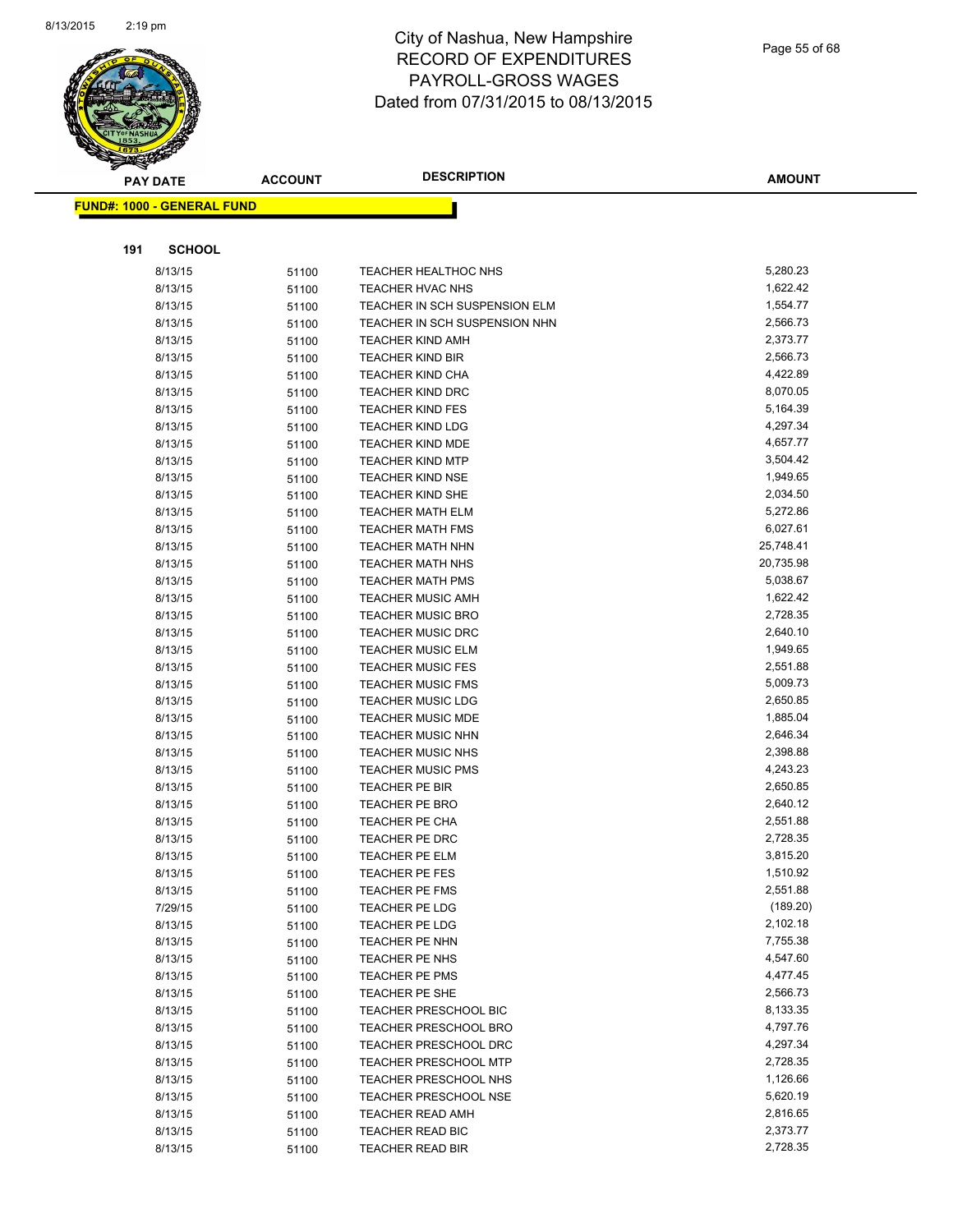

| <b>PAY DATE</b>                   |                    | <b>ACCOUNT</b> | <b>DESCRIPTION</b>                          | <b>AMOUNT</b>        |
|-----------------------------------|--------------------|----------------|---------------------------------------------|----------------------|
| <b>FUND#: 1000 - GENERAL FUND</b> |                    |                |                                             |                      |
|                                   |                    |                |                                             |                      |
| 191                               | <b>SCHOOL</b>      |                |                                             |                      |
|                                   | 8/13/15            | 51100          | <b>TEACHER READ BRO</b>                     | 1,414.51             |
|                                   | 8/13/15            | 51100          | <b>TEACHER READ ELM</b>                     | 2,816.65             |
|                                   | 8/13/15            | 51100          | <b>TEACHER READ FES</b>                     | 2,728.35             |
|                                   | 8/13/15            | 51100          | <b>TEACHER READ FMS</b>                     | 2,566.73             |
|                                   | 8/13/15            | 51100          | <b>TEACHER READ LDG</b>                     | 2,373.77             |
|                                   | 8/13/15            | 51100          | <b>TEACHER READ MDE</b>                     | 2,728.35             |
|                                   | 8/13/15            | 51100          | <b>TEACHER READ MTP</b>                     | 1,955.77             |
|                                   | 8/13/15            | 51100          | <b>TEACHER READ NHN</b>                     | 1,762.12             |
|                                   | 8/13/15            | 51100          | TEACHER READ NSE                            | 2,728.35             |
|                                   | 7/2/15             | 51100          | <b>TEACHER READ PMS</b>                     | (1,823.08)           |
|                                   | 7/29/15            | 51100          | <b>TEACHER READ PMS</b>                     | (1,823.08)           |
|                                   | 8/13/15            | 51100          | <b>TEACHER READ PMS</b>                     | 2,566.73             |
|                                   | 8/13/15            | 51100          | <b>TEACHER READ SHE</b>                     | 2,566.73             |
|                                   | 8/13/15            | 51100          | <b>TEACHER SCIENCE ELM</b>                  | 17,133.99            |
|                                   | 8/13/15            | 51100          | <b>TEACHER SCIENCE FMS</b>                  | 6,743.74             |
|                                   | 8/13/15            | 51100          | <b>TEACHER SCIENCE NHN</b>                  | 21,832.84            |
|                                   | 8/13/15            | 51100          | <b>TEACHER SCIENCE NHS</b>                  | 21,743.81            |
|                                   | 8/13/15            | 51100          | <b>TEACHER SCIENCE PMS</b>                  | 7,339.88             |
|                                   | 8/13/15            | 51100          | TEACHER SOCIAL STUDIES ELM                  | 6,000.97             |
|                                   | 8/13/15            | 51100          | TEACHER SOCIAL STUDIES NHN                  | 23,958.46            |
|                                   | 8/13/15            | 51100          | TEACHER SOCIAL STUDIES NHS                  | 19,911.44            |
|                                   | 8/13/15            | 51100          | <b>TEACHER SOCIAL STUDIES PMS</b>           | 4,511.19             |
|                                   | 8/13/15            | 51100          | TEACHER SPED BIC                            | 6,081.15             |
|                                   | 8/13/15            | 51100          | <b>TEACHER SPED BIR</b>                     | 5,127.23             |
|                                   | 8/13/15            | 51100          | <b>TEACHER SPED BRO</b>                     | 5,545.00             |
|                                   | 8/13/15            | 51100          | <b>TEACHER SPED CHA</b>                     | 5,368.53             |
|                                   | 8/13/15            | 51100          | <b>TEACHER SPED DRC</b>                     | 2,566.73             |
|                                   | 8/13/15            | 51100          | <b>TEACHER SPED ELM</b>                     | 7,130.46             |
|                                   | 8/13/15            | 51100          | <b>TEACHER SPED FES</b>                     | 3,504.42             |
|                                   | 8/13/15            | 51100          | <b>TEACHER SPED FMS</b>                     | 4,766.27<br>2,204.15 |
|                                   | 8/13/15<br>8/13/15 | 51100          | TEACHER SPED LDG<br><b>TEACHER SPED MDE</b> | 4,046.27             |
|                                   | 8/13/15            | 51100<br>51100 | <b>TEACHER SPED MTP</b>                     | 5,280.23             |
|                                   | 8/13/15            | 51100          | <b>TEACHER SPED NHN</b>                     | 11,770.39            |
|                                   | 8/13/15            | 51100          | <b>TEACHER SPED NHS</b>                     | 21,093.56            |
|                                   | 8/13/15            | 51100          | <b>TEACHER SPED NSE</b>                     | 1,961.92             |
|                                   | 8/13/15            | 51100          | <b>TEACHER SPED PMS</b>                     | 9,162.46             |
|                                   | 8/13/15            | 51100          | TEACHER SPED SHE                            | 2,728.35             |
|                                   | 8/13/15            | 51100          | <b>TEACHER TECHED ELM</b>                   | 5,031.61             |
|                                   | 8/13/15            | 51100          | <b>TEACHER TECHED NHN</b>                   | 2,816.65             |
|                                   | 8/13/15            | 51100          | TEACHER TECHED NHS                          | 7,832.11             |
|                                   | 8/13/15            | 51100          | <b>TEACHER TECHED PMS</b>                   | 5,456.70             |
|                                   | 8/13/15            | 51100          | TEACHER TV PROD NHS                         | 2,566.73             |
|                                   | 8/13/15            | 51100          | <b>TEACHER VISION WID</b>                   | 2,222.88             |
|                                   | 8/6/15             | 51100          | TECH INTERGRATION ASST NSE                  | 203.84               |
|                                   | 8/13/15            | 51100          | TECH INTERGRATION ASST NSE                  | 152.88               |
|                                   | 8/6/15             | 51200          | CLERICAL BOARD OF ED SUP                    | 716.43               |
|                                   | 8/13/15            | 51200          | CLERICAL BOARD OF ED SUP                    | 700.52               |
|                                   | 8/6/15             | 51200          | <b>CUSTODIAN CHA</b>                        | 347.40               |
|                                   | 8/13/15            | 51200          | <b>CUSTODIAN CHA</b>                        | 347.40               |
|                                   | 8/6/15             | 51200          | <b>CUSTODIAN NHN</b>                        | 521.10               |
|                                   | 8/13/15            | 51200          | <b>CUSTODIAN NHN</b>                        | 521.10               |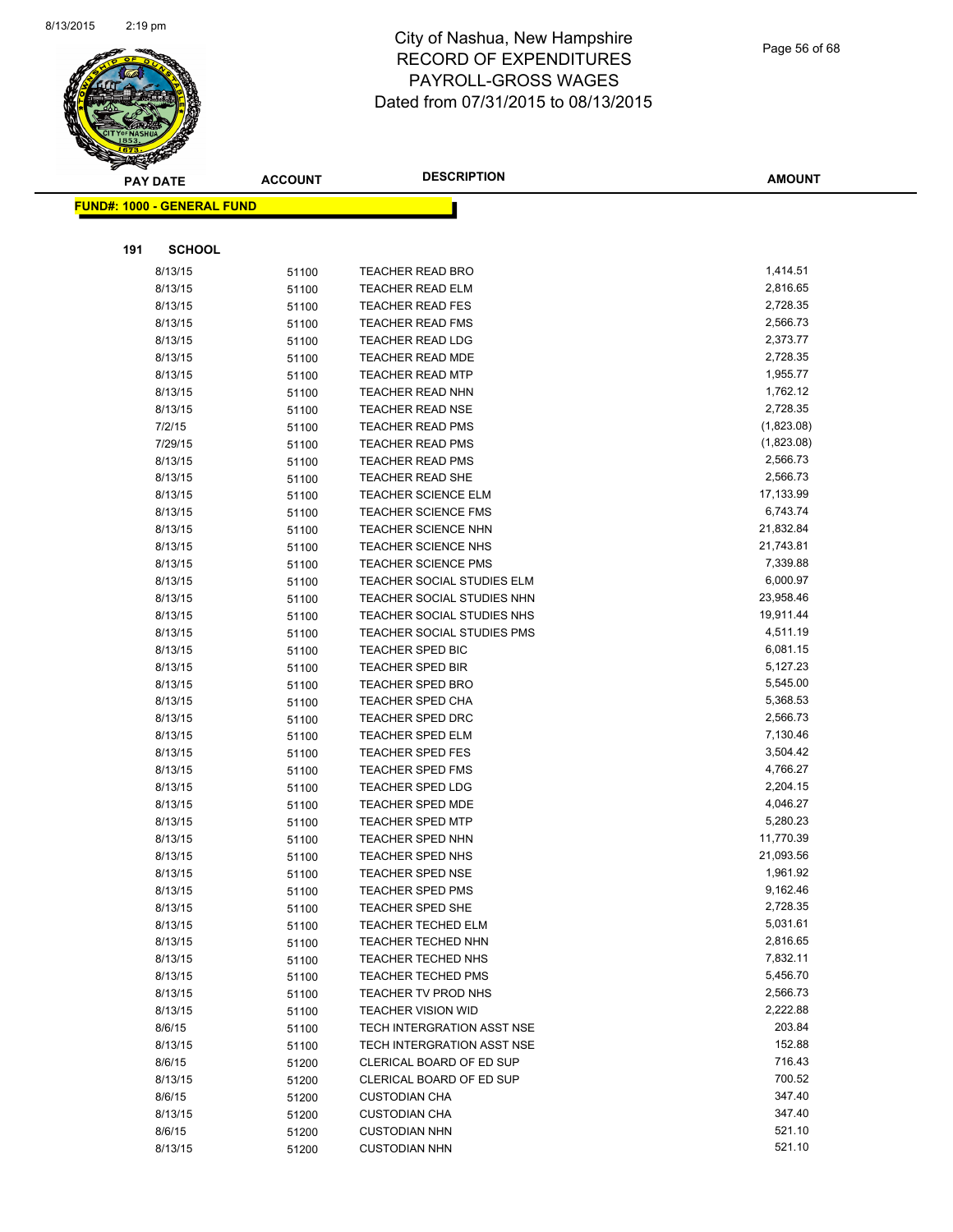

| <b>FUND#: 1000 - GENERAL FUND</b><br>191<br><b>SCHOOL</b><br>1,421.53<br>8/13/15<br>DATA ANALYST<br>51200<br>802.92<br>8/13/15<br>GUIDANCE COUNSELOR NHS<br>51200<br>250.00<br>8/6/15<br>PARA DW SPEC ED NHN<br>51200<br>350.00<br>8/13/15<br>PARA DW SPEC ED NHN<br>51200<br>100.00<br>8/6/15<br>51200<br>PARA INST SHE<br>8/6/15<br>160.00<br><b>SCHOOL ADMIN INTERN</b><br>51200<br>160.00<br>8/13/15<br>51200<br><b>SCHOOL ADMIN INTERN</b><br>2,323.94<br>8/13/15<br>SCHOOL PSYCHOLOGIST WID<br>51200<br>8,073.39<br>8/13/15<br>51200<br>SPEECH LANG PATHOLOGIST WID<br>281.53<br>8/6/15<br><b>SUB CLERICAL</b><br>51200<br>356.41<br>8/13/15<br><b>SUB CLERICAL</b><br>51200<br>651.45<br>8/13/15<br><b>TEACHER ART NHN</b><br>51200<br>1,026.69<br>8/13/15<br>TEACHER BEHAVIOR SPEC WID<br>51200<br>275.00<br>8/13/15<br><b>TEACHER DWSE ELM</b><br>51200<br>8/13/15<br>TEACHER DWSE MDE<br>150.00<br>51200<br>276.62<br>8/13/15<br>TEACHER ENGLISH NHS<br>51200<br>959.55<br>8/13/15<br><b>TEACHER FOREIGN LANG FMS</b><br>51200<br>350.00<br>8/13/15<br>51200<br>TEACHER GR2 BIC<br>1,899.02<br>8/13/15<br><b>TEACHER INST SPED WID</b><br>51200<br>946.92<br>8/13/15<br><b>TEACHER KIND BIC</b><br>51200<br>225.00<br>8/13/15<br><b>TEACHER KIND LDG</b><br>51200<br>1,133.19<br>8/13/15<br>51200<br>TEACHER MATH NHN<br>825.35<br>8/13/15<br><b>TEACHER MUSIC ELM</b><br>51200<br>236.54<br>8/13/15<br>51200<br><b>TEACHER PE NHS</b><br>175.00<br>8/13/15<br>TEACHER SOCIAL STUDIES NHN<br>51200<br>250.00<br>8/13/15<br>TEACHER SPED BIC<br>51200<br>3,863.11<br>8/13/15<br>TEACHER SPED NHN<br>51200<br>8/13/15<br>TEACHER SPED NHS<br>1,181.06<br>51200<br>100.00<br>8/13/15<br>51200<br><b>TEACHER SPED PMS</b><br>8/6/15<br>1,694.00<br><b>TECHNOLOGY SUMMER HELP</b><br>51200<br>1,980.00<br>8/13/15<br>51200<br><b>TECHNOLOGY SUMMER HELP</b><br>2,293.64<br>8/6/15<br>OVERTIME-REGULAR<br>51300<br>2,837.40<br>8/13/15<br><b>OVERTIME-REGULAR</b><br>51300<br>4,607.20<br>8/6/15<br><b>WAGES TEMP-SEASONAL</b><br>51400<br>4,672.00<br>WAGES TEMP-SEASONAL<br>8/13/15<br>51400<br>858.67<br>8/6/15<br>WAGES PER DIEM<br>51412<br>716.29<br>8/13/15<br><b>WAGES PER DIEM</b><br>51412<br>44,394.97<br>8/6/15<br>ADDITIONAL HOURS<br>51650<br>79,319.94<br>8/13/15<br>51650<br>ADDITIONAL HOURS<br>750.00<br>8/13/15<br><b>STIPENDS</b><br>51700<br>8/6/15<br>27,135.86<br><b>RETIREMENT &amp; SEPARATION PAY</b><br>51750<br>196,892.52<br>8/13/15<br><b>RETIREMENT &amp; SEPARATION PAY</b><br>51750<br><b>TOTAL 191 - SCHOOL</b><br>\$2,240,501.00 | <b>PAY DATE</b> |  | <b>ACCOUNT</b> | <b>DESCRIPTION</b> | <b>AMOUNT</b> |  |
|-------------------------------------------------------------------------------------------------------------------------------------------------------------------------------------------------------------------------------------------------------------------------------------------------------------------------------------------------------------------------------------------------------------------------------------------------------------------------------------------------------------------------------------------------------------------------------------------------------------------------------------------------------------------------------------------------------------------------------------------------------------------------------------------------------------------------------------------------------------------------------------------------------------------------------------------------------------------------------------------------------------------------------------------------------------------------------------------------------------------------------------------------------------------------------------------------------------------------------------------------------------------------------------------------------------------------------------------------------------------------------------------------------------------------------------------------------------------------------------------------------------------------------------------------------------------------------------------------------------------------------------------------------------------------------------------------------------------------------------------------------------------------------------------------------------------------------------------------------------------------------------------------------------------------------------------------------------------------------------------------------------------------------------------------------------------------------------------------------------------------------------------------------------------------------------------------------------------------------------------------------------------------------------------------------------------------------------------------------------------------------------------------------------------------------------------------------------------------------------------------------------------------------------------------------------------------|-----------------|--|----------------|--------------------|---------------|--|
|                                                                                                                                                                                                                                                                                                                                                                                                                                                                                                                                                                                                                                                                                                                                                                                                                                                                                                                                                                                                                                                                                                                                                                                                                                                                                                                                                                                                                                                                                                                                                                                                                                                                                                                                                                                                                                                                                                                                                                                                                                                                                                                                                                                                                                                                                                                                                                                                                                                                                                                                                                         |                 |  |                |                    |               |  |
|                                                                                                                                                                                                                                                                                                                                                                                                                                                                                                                                                                                                                                                                                                                                                                                                                                                                                                                                                                                                                                                                                                                                                                                                                                                                                                                                                                                                                                                                                                                                                                                                                                                                                                                                                                                                                                                                                                                                                                                                                                                                                                                                                                                                                                                                                                                                                                                                                                                                                                                                                                         |                 |  |                |                    |               |  |
|                                                                                                                                                                                                                                                                                                                                                                                                                                                                                                                                                                                                                                                                                                                                                                                                                                                                                                                                                                                                                                                                                                                                                                                                                                                                                                                                                                                                                                                                                                                                                                                                                                                                                                                                                                                                                                                                                                                                                                                                                                                                                                                                                                                                                                                                                                                                                                                                                                                                                                                                                                         |                 |  |                |                    |               |  |
|                                                                                                                                                                                                                                                                                                                                                                                                                                                                                                                                                                                                                                                                                                                                                                                                                                                                                                                                                                                                                                                                                                                                                                                                                                                                                                                                                                                                                                                                                                                                                                                                                                                                                                                                                                                                                                                                                                                                                                                                                                                                                                                                                                                                                                                                                                                                                                                                                                                                                                                                                                         |                 |  |                |                    |               |  |
|                                                                                                                                                                                                                                                                                                                                                                                                                                                                                                                                                                                                                                                                                                                                                                                                                                                                                                                                                                                                                                                                                                                                                                                                                                                                                                                                                                                                                                                                                                                                                                                                                                                                                                                                                                                                                                                                                                                                                                                                                                                                                                                                                                                                                                                                                                                                                                                                                                                                                                                                                                         |                 |  |                |                    |               |  |
|                                                                                                                                                                                                                                                                                                                                                                                                                                                                                                                                                                                                                                                                                                                                                                                                                                                                                                                                                                                                                                                                                                                                                                                                                                                                                                                                                                                                                                                                                                                                                                                                                                                                                                                                                                                                                                                                                                                                                                                                                                                                                                                                                                                                                                                                                                                                                                                                                                                                                                                                                                         |                 |  |                |                    |               |  |
|                                                                                                                                                                                                                                                                                                                                                                                                                                                                                                                                                                                                                                                                                                                                                                                                                                                                                                                                                                                                                                                                                                                                                                                                                                                                                                                                                                                                                                                                                                                                                                                                                                                                                                                                                                                                                                                                                                                                                                                                                                                                                                                                                                                                                                                                                                                                                                                                                                                                                                                                                                         |                 |  |                |                    |               |  |
|                                                                                                                                                                                                                                                                                                                                                                                                                                                                                                                                                                                                                                                                                                                                                                                                                                                                                                                                                                                                                                                                                                                                                                                                                                                                                                                                                                                                                                                                                                                                                                                                                                                                                                                                                                                                                                                                                                                                                                                                                                                                                                                                                                                                                                                                                                                                                                                                                                                                                                                                                                         |                 |  |                |                    |               |  |
|                                                                                                                                                                                                                                                                                                                                                                                                                                                                                                                                                                                                                                                                                                                                                                                                                                                                                                                                                                                                                                                                                                                                                                                                                                                                                                                                                                                                                                                                                                                                                                                                                                                                                                                                                                                                                                                                                                                                                                                                                                                                                                                                                                                                                                                                                                                                                                                                                                                                                                                                                                         |                 |  |                |                    |               |  |
|                                                                                                                                                                                                                                                                                                                                                                                                                                                                                                                                                                                                                                                                                                                                                                                                                                                                                                                                                                                                                                                                                                                                                                                                                                                                                                                                                                                                                                                                                                                                                                                                                                                                                                                                                                                                                                                                                                                                                                                                                                                                                                                                                                                                                                                                                                                                                                                                                                                                                                                                                                         |                 |  |                |                    |               |  |
|                                                                                                                                                                                                                                                                                                                                                                                                                                                                                                                                                                                                                                                                                                                                                                                                                                                                                                                                                                                                                                                                                                                                                                                                                                                                                                                                                                                                                                                                                                                                                                                                                                                                                                                                                                                                                                                                                                                                                                                                                                                                                                                                                                                                                                                                                                                                                                                                                                                                                                                                                                         |                 |  |                |                    |               |  |
|                                                                                                                                                                                                                                                                                                                                                                                                                                                                                                                                                                                                                                                                                                                                                                                                                                                                                                                                                                                                                                                                                                                                                                                                                                                                                                                                                                                                                                                                                                                                                                                                                                                                                                                                                                                                                                                                                                                                                                                                                                                                                                                                                                                                                                                                                                                                                                                                                                                                                                                                                                         |                 |  |                |                    |               |  |
|                                                                                                                                                                                                                                                                                                                                                                                                                                                                                                                                                                                                                                                                                                                                                                                                                                                                                                                                                                                                                                                                                                                                                                                                                                                                                                                                                                                                                                                                                                                                                                                                                                                                                                                                                                                                                                                                                                                                                                                                                                                                                                                                                                                                                                                                                                                                                                                                                                                                                                                                                                         |                 |  |                |                    |               |  |
|                                                                                                                                                                                                                                                                                                                                                                                                                                                                                                                                                                                                                                                                                                                                                                                                                                                                                                                                                                                                                                                                                                                                                                                                                                                                                                                                                                                                                                                                                                                                                                                                                                                                                                                                                                                                                                                                                                                                                                                                                                                                                                                                                                                                                                                                                                                                                                                                                                                                                                                                                                         |                 |  |                |                    |               |  |
|                                                                                                                                                                                                                                                                                                                                                                                                                                                                                                                                                                                                                                                                                                                                                                                                                                                                                                                                                                                                                                                                                                                                                                                                                                                                                                                                                                                                                                                                                                                                                                                                                                                                                                                                                                                                                                                                                                                                                                                                                                                                                                                                                                                                                                                                                                                                                                                                                                                                                                                                                                         |                 |  |                |                    |               |  |
|                                                                                                                                                                                                                                                                                                                                                                                                                                                                                                                                                                                                                                                                                                                                                                                                                                                                                                                                                                                                                                                                                                                                                                                                                                                                                                                                                                                                                                                                                                                                                                                                                                                                                                                                                                                                                                                                                                                                                                                                                                                                                                                                                                                                                                                                                                                                                                                                                                                                                                                                                                         |                 |  |                |                    |               |  |
|                                                                                                                                                                                                                                                                                                                                                                                                                                                                                                                                                                                                                                                                                                                                                                                                                                                                                                                                                                                                                                                                                                                                                                                                                                                                                                                                                                                                                                                                                                                                                                                                                                                                                                                                                                                                                                                                                                                                                                                                                                                                                                                                                                                                                                                                                                                                                                                                                                                                                                                                                                         |                 |  |                |                    |               |  |
|                                                                                                                                                                                                                                                                                                                                                                                                                                                                                                                                                                                                                                                                                                                                                                                                                                                                                                                                                                                                                                                                                                                                                                                                                                                                                                                                                                                                                                                                                                                                                                                                                                                                                                                                                                                                                                                                                                                                                                                                                                                                                                                                                                                                                                                                                                                                                                                                                                                                                                                                                                         |                 |  |                |                    |               |  |
|                                                                                                                                                                                                                                                                                                                                                                                                                                                                                                                                                                                                                                                                                                                                                                                                                                                                                                                                                                                                                                                                                                                                                                                                                                                                                                                                                                                                                                                                                                                                                                                                                                                                                                                                                                                                                                                                                                                                                                                                                                                                                                                                                                                                                                                                                                                                                                                                                                                                                                                                                                         |                 |  |                |                    |               |  |
|                                                                                                                                                                                                                                                                                                                                                                                                                                                                                                                                                                                                                                                                                                                                                                                                                                                                                                                                                                                                                                                                                                                                                                                                                                                                                                                                                                                                                                                                                                                                                                                                                                                                                                                                                                                                                                                                                                                                                                                                                                                                                                                                                                                                                                                                                                                                                                                                                                                                                                                                                                         |                 |  |                |                    |               |  |
|                                                                                                                                                                                                                                                                                                                                                                                                                                                                                                                                                                                                                                                                                                                                                                                                                                                                                                                                                                                                                                                                                                                                                                                                                                                                                                                                                                                                                                                                                                                                                                                                                                                                                                                                                                                                                                                                                                                                                                                                                                                                                                                                                                                                                                                                                                                                                                                                                                                                                                                                                                         |                 |  |                |                    |               |  |
|                                                                                                                                                                                                                                                                                                                                                                                                                                                                                                                                                                                                                                                                                                                                                                                                                                                                                                                                                                                                                                                                                                                                                                                                                                                                                                                                                                                                                                                                                                                                                                                                                                                                                                                                                                                                                                                                                                                                                                                                                                                                                                                                                                                                                                                                                                                                                                                                                                                                                                                                                                         |                 |  |                |                    |               |  |
|                                                                                                                                                                                                                                                                                                                                                                                                                                                                                                                                                                                                                                                                                                                                                                                                                                                                                                                                                                                                                                                                                                                                                                                                                                                                                                                                                                                                                                                                                                                                                                                                                                                                                                                                                                                                                                                                                                                                                                                                                                                                                                                                                                                                                                                                                                                                                                                                                                                                                                                                                                         |                 |  |                |                    |               |  |
|                                                                                                                                                                                                                                                                                                                                                                                                                                                                                                                                                                                                                                                                                                                                                                                                                                                                                                                                                                                                                                                                                                                                                                                                                                                                                                                                                                                                                                                                                                                                                                                                                                                                                                                                                                                                                                                                                                                                                                                                                                                                                                                                                                                                                                                                                                                                                                                                                                                                                                                                                                         |                 |  |                |                    |               |  |
|                                                                                                                                                                                                                                                                                                                                                                                                                                                                                                                                                                                                                                                                                                                                                                                                                                                                                                                                                                                                                                                                                                                                                                                                                                                                                                                                                                                                                                                                                                                                                                                                                                                                                                                                                                                                                                                                                                                                                                                                                                                                                                                                                                                                                                                                                                                                                                                                                                                                                                                                                                         |                 |  |                |                    |               |  |
|                                                                                                                                                                                                                                                                                                                                                                                                                                                                                                                                                                                                                                                                                                                                                                                                                                                                                                                                                                                                                                                                                                                                                                                                                                                                                                                                                                                                                                                                                                                                                                                                                                                                                                                                                                                                                                                                                                                                                                                                                                                                                                                                                                                                                                                                                                                                                                                                                                                                                                                                                                         |                 |  |                |                    |               |  |
|                                                                                                                                                                                                                                                                                                                                                                                                                                                                                                                                                                                                                                                                                                                                                                                                                                                                                                                                                                                                                                                                                                                                                                                                                                                                                                                                                                                                                                                                                                                                                                                                                                                                                                                                                                                                                                                                                                                                                                                                                                                                                                                                                                                                                                                                                                                                                                                                                                                                                                                                                                         |                 |  |                |                    |               |  |
|                                                                                                                                                                                                                                                                                                                                                                                                                                                                                                                                                                                                                                                                                                                                                                                                                                                                                                                                                                                                                                                                                                                                                                                                                                                                                                                                                                                                                                                                                                                                                                                                                                                                                                                                                                                                                                                                                                                                                                                                                                                                                                                                                                                                                                                                                                                                                                                                                                                                                                                                                                         |                 |  |                |                    |               |  |
|                                                                                                                                                                                                                                                                                                                                                                                                                                                                                                                                                                                                                                                                                                                                                                                                                                                                                                                                                                                                                                                                                                                                                                                                                                                                                                                                                                                                                                                                                                                                                                                                                                                                                                                                                                                                                                                                                                                                                                                                                                                                                                                                                                                                                                                                                                                                                                                                                                                                                                                                                                         |                 |  |                |                    |               |  |
|                                                                                                                                                                                                                                                                                                                                                                                                                                                                                                                                                                                                                                                                                                                                                                                                                                                                                                                                                                                                                                                                                                                                                                                                                                                                                                                                                                                                                                                                                                                                                                                                                                                                                                                                                                                                                                                                                                                                                                                                                                                                                                                                                                                                                                                                                                                                                                                                                                                                                                                                                                         |                 |  |                |                    |               |  |
|                                                                                                                                                                                                                                                                                                                                                                                                                                                                                                                                                                                                                                                                                                                                                                                                                                                                                                                                                                                                                                                                                                                                                                                                                                                                                                                                                                                                                                                                                                                                                                                                                                                                                                                                                                                                                                                                                                                                                                                                                                                                                                                                                                                                                                                                                                                                                                                                                                                                                                                                                                         |                 |  |                |                    |               |  |
|                                                                                                                                                                                                                                                                                                                                                                                                                                                                                                                                                                                                                                                                                                                                                                                                                                                                                                                                                                                                                                                                                                                                                                                                                                                                                                                                                                                                                                                                                                                                                                                                                                                                                                                                                                                                                                                                                                                                                                                                                                                                                                                                                                                                                                                                                                                                                                                                                                                                                                                                                                         |                 |  |                |                    |               |  |
|                                                                                                                                                                                                                                                                                                                                                                                                                                                                                                                                                                                                                                                                                                                                                                                                                                                                                                                                                                                                                                                                                                                                                                                                                                                                                                                                                                                                                                                                                                                                                                                                                                                                                                                                                                                                                                                                                                                                                                                                                                                                                                                                                                                                                                                                                                                                                                                                                                                                                                                                                                         |                 |  |                |                    |               |  |
|                                                                                                                                                                                                                                                                                                                                                                                                                                                                                                                                                                                                                                                                                                                                                                                                                                                                                                                                                                                                                                                                                                                                                                                                                                                                                                                                                                                                                                                                                                                                                                                                                                                                                                                                                                                                                                                                                                                                                                                                                                                                                                                                                                                                                                                                                                                                                                                                                                                                                                                                                                         |                 |  |                |                    |               |  |
|                                                                                                                                                                                                                                                                                                                                                                                                                                                                                                                                                                                                                                                                                                                                                                                                                                                                                                                                                                                                                                                                                                                                                                                                                                                                                                                                                                                                                                                                                                                                                                                                                                                                                                                                                                                                                                                                                                                                                                                                                                                                                                                                                                                                                                                                                                                                                                                                                                                                                                                                                                         |                 |  |                |                    |               |  |
|                                                                                                                                                                                                                                                                                                                                                                                                                                                                                                                                                                                                                                                                                                                                                                                                                                                                                                                                                                                                                                                                                                                                                                                                                                                                                                                                                                                                                                                                                                                                                                                                                                                                                                                                                                                                                                                                                                                                                                                                                                                                                                                                                                                                                                                                                                                                                                                                                                                                                                                                                                         |                 |  |                |                    |               |  |
|                                                                                                                                                                                                                                                                                                                                                                                                                                                                                                                                                                                                                                                                                                                                                                                                                                                                                                                                                                                                                                                                                                                                                                                                                                                                                                                                                                                                                                                                                                                                                                                                                                                                                                                                                                                                                                                                                                                                                                                                                                                                                                                                                                                                                                                                                                                                                                                                                                                                                                                                                                         |                 |  |                |                    |               |  |
|                                                                                                                                                                                                                                                                                                                                                                                                                                                                                                                                                                                                                                                                                                                                                                                                                                                                                                                                                                                                                                                                                                                                                                                                                                                                                                                                                                                                                                                                                                                                                                                                                                                                                                                                                                                                                                                                                                                                                                                                                                                                                                                                                                                                                                                                                                                                                                                                                                                                                                                                                                         |                 |  |                |                    |               |  |
|                                                                                                                                                                                                                                                                                                                                                                                                                                                                                                                                                                                                                                                                                                                                                                                                                                                                                                                                                                                                                                                                                                                                                                                                                                                                                                                                                                                                                                                                                                                                                                                                                                                                                                                                                                                                                                                                                                                                                                                                                                                                                                                                                                                                                                                                                                                                                                                                                                                                                                                                                                         |                 |  |                |                    |               |  |
|                                                                                                                                                                                                                                                                                                                                                                                                                                                                                                                                                                                                                                                                                                                                                                                                                                                                                                                                                                                                                                                                                                                                                                                                                                                                                                                                                                                                                                                                                                                                                                                                                                                                                                                                                                                                                                                                                                                                                                                                                                                                                                                                                                                                                                                                                                                                                                                                                                                                                                                                                                         |                 |  |                |                    |               |  |
|                                                                                                                                                                                                                                                                                                                                                                                                                                                                                                                                                                                                                                                                                                                                                                                                                                                                                                                                                                                                                                                                                                                                                                                                                                                                                                                                                                                                                                                                                                                                                                                                                                                                                                                                                                                                                                                                                                                                                                                                                                                                                                                                                                                                                                                                                                                                                                                                                                                                                                                                                                         |                 |  |                |                    |               |  |
|                                                                                                                                                                                                                                                                                                                                                                                                                                                                                                                                                                                                                                                                                                                                                                                                                                                                                                                                                                                                                                                                                                                                                                                                                                                                                                                                                                                                                                                                                                                                                                                                                                                                                                                                                                                                                                                                                                                                                                                                                                                                                                                                                                                                                                                                                                                                                                                                                                                                                                                                                                         |                 |  |                |                    |               |  |
|                                                                                                                                                                                                                                                                                                                                                                                                                                                                                                                                                                                                                                                                                                                                                                                                                                                                                                                                                                                                                                                                                                                                                                                                                                                                                                                                                                                                                                                                                                                                                                                                                                                                                                                                                                                                                                                                                                                                                                                                                                                                                                                                                                                                                                                                                                                                                                                                                                                                                                                                                                         |                 |  |                |                    |               |  |
|                                                                                                                                                                                                                                                                                                                                                                                                                                                                                                                                                                                                                                                                                                                                                                                                                                                                                                                                                                                                                                                                                                                                                                                                                                                                                                                                                                                                                                                                                                                                                                                                                                                                                                                                                                                                                                                                                                                                                                                                                                                                                                                                                                                                                                                                                                                                                                                                                                                                                                                                                                         |                 |  |                |                    |               |  |
|                                                                                                                                                                                                                                                                                                                                                                                                                                                                                                                                                                                                                                                                                                                                                                                                                                                                                                                                                                                                                                                                                                                                                                                                                                                                                                                                                                                                                                                                                                                                                                                                                                                                                                                                                                                                                                                                                                                                                                                                                                                                                                                                                                                                                                                                                                                                                                                                                                                                                                                                                                         |                 |  |                |                    |               |  |
|                                                                                                                                                                                                                                                                                                                                                                                                                                                                                                                                                                                                                                                                                                                                                                                                                                                                                                                                                                                                                                                                                                                                                                                                                                                                                                                                                                                                                                                                                                                                                                                                                                                                                                                                                                                                                                                                                                                                                                                                                                                                                                                                                                                                                                                                                                                                                                                                                                                                                                                                                                         |                 |  |                |                    |               |  |

**TOTAL FUND 1000 - GENERAL FUND \$4,237,292.97**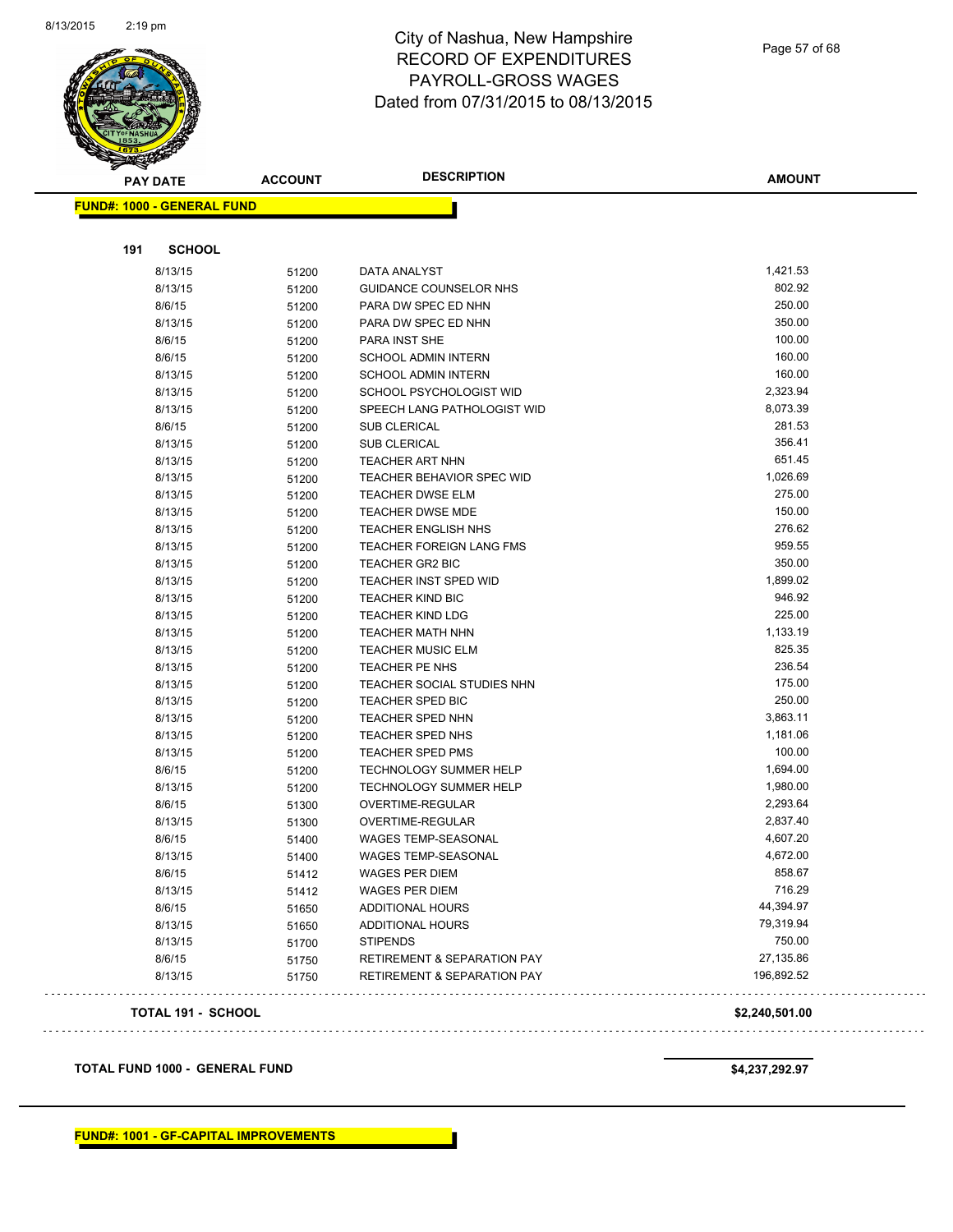| <b>PAY DATE</b><br><b>FUND#: 1001 - GF-CAPITAL IMPROVEMENTS</b><br>161<br><b>STREETS-CAP IMP</b><br>7/23/15<br>8/13/15<br>7/23/15<br>8/6/15<br>TOTAL 161 - STREETS-CAP IMP<br><b>TOTAL FUND 1001 - GF-CAPITAL IMPROVEMENTS</b><br><b>FUND#: 2100 - FOOD SERVICES FUND</b><br>8/6/15<br>8/13/15<br>8/13/15<br>8/13/15<br><b>TOTAL FUND 2100 - FOOD SERVICES FUND</b> | <b>ACCOUNT</b><br>51300<br>51300<br>81100<br>81100<br>51100<br>51100<br>51100<br>51100 | PAYROLL-GROSS WAGES<br>Dated from 07/31/2015 to 08/13/2015<br><b>DESCRIPTION</b><br>OVERTIME-REGULAR<br>OVERTIME-REGULAR<br>CAPITAL IMPROVEMENTS<br><b>CAPITAL IMPROVEMENTS</b><br>CLERICAL FOOD SERVICE NHS<br>CLERICAL FOOD SERVICE NHS<br>DIRECTOR FOOD SERVICE<br>FOOD SERVICE BUSINESS MANAGER | <b>AMOUNT</b><br>(2,709.07)<br>568.78<br>6,739.68<br>170.10<br>\$4,769.49<br>\$4,769.49<br>709.89<br>709.90<br>2,930.90 |
|---------------------------------------------------------------------------------------------------------------------------------------------------------------------------------------------------------------------------------------------------------------------------------------------------------------------------------------------------------------------|----------------------------------------------------------------------------------------|-----------------------------------------------------------------------------------------------------------------------------------------------------------------------------------------------------------------------------------------------------------------------------------------------------|-------------------------------------------------------------------------------------------------------------------------|
|                                                                                                                                                                                                                                                                                                                                                                     |                                                                                        |                                                                                                                                                                                                                                                                                                     |                                                                                                                         |
|                                                                                                                                                                                                                                                                                                                                                                     |                                                                                        |                                                                                                                                                                                                                                                                                                     |                                                                                                                         |
|                                                                                                                                                                                                                                                                                                                                                                     |                                                                                        |                                                                                                                                                                                                                                                                                                     |                                                                                                                         |
|                                                                                                                                                                                                                                                                                                                                                                     |                                                                                        |                                                                                                                                                                                                                                                                                                     |                                                                                                                         |
|                                                                                                                                                                                                                                                                                                                                                                     |                                                                                        |                                                                                                                                                                                                                                                                                                     |                                                                                                                         |
|                                                                                                                                                                                                                                                                                                                                                                     |                                                                                        |                                                                                                                                                                                                                                                                                                     |                                                                                                                         |
|                                                                                                                                                                                                                                                                                                                                                                     |                                                                                        |                                                                                                                                                                                                                                                                                                     |                                                                                                                         |
|                                                                                                                                                                                                                                                                                                                                                                     |                                                                                        |                                                                                                                                                                                                                                                                                                     |                                                                                                                         |
|                                                                                                                                                                                                                                                                                                                                                                     |                                                                                        |                                                                                                                                                                                                                                                                                                     |                                                                                                                         |
|                                                                                                                                                                                                                                                                                                                                                                     |                                                                                        |                                                                                                                                                                                                                                                                                                     |                                                                                                                         |
|                                                                                                                                                                                                                                                                                                                                                                     |                                                                                        |                                                                                                                                                                                                                                                                                                     |                                                                                                                         |
|                                                                                                                                                                                                                                                                                                                                                                     |                                                                                        |                                                                                                                                                                                                                                                                                                     |                                                                                                                         |
|                                                                                                                                                                                                                                                                                                                                                                     |                                                                                        |                                                                                                                                                                                                                                                                                                     |                                                                                                                         |
|                                                                                                                                                                                                                                                                                                                                                                     |                                                                                        |                                                                                                                                                                                                                                                                                                     |                                                                                                                         |
|                                                                                                                                                                                                                                                                                                                                                                     |                                                                                        |                                                                                                                                                                                                                                                                                                     |                                                                                                                         |
|                                                                                                                                                                                                                                                                                                                                                                     |                                                                                        |                                                                                                                                                                                                                                                                                                     |                                                                                                                         |
|                                                                                                                                                                                                                                                                                                                                                                     |                                                                                        |                                                                                                                                                                                                                                                                                                     |                                                                                                                         |
|                                                                                                                                                                                                                                                                                                                                                                     |                                                                                        |                                                                                                                                                                                                                                                                                                     |                                                                                                                         |
|                                                                                                                                                                                                                                                                                                                                                                     |                                                                                        |                                                                                                                                                                                                                                                                                                     | 2,085.32                                                                                                                |
|                                                                                                                                                                                                                                                                                                                                                                     |                                                                                        |                                                                                                                                                                                                                                                                                                     | \$6,436.01                                                                                                              |
|                                                                                                                                                                                                                                                                                                                                                                     |                                                                                        |                                                                                                                                                                                                                                                                                                     |                                                                                                                         |
| <b>FUND#: 2120 - SUMMER FEEDING PROGRAM FUND</b>                                                                                                                                                                                                                                                                                                                    |                                                                                        |                                                                                                                                                                                                                                                                                                     |                                                                                                                         |
| 8/6/15                                                                                                                                                                                                                                                                                                                                                              | 51100                                                                                  | FOOD SERVICE COOK AMH                                                                                                                                                                                                                                                                               | 231.66                                                                                                                  |
| 8/6/15                                                                                                                                                                                                                                                                                                                                                              | 51100                                                                                  | FOOD SERVICE COOK BIC                                                                                                                                                                                                                                                                               | 305.37                                                                                                                  |
| 8/6/15                                                                                                                                                                                                                                                                                                                                                              | 51100                                                                                  | FOOD SERVICE COOK BRO                                                                                                                                                                                                                                                                               | 365.04                                                                                                                  |
| 8/13/15                                                                                                                                                                                                                                                                                                                                                             | 51100                                                                                  | FOOD SERVICE COOK BRO                                                                                                                                                                                                                                                                               | 273.78                                                                                                                  |
| 8/6/15                                                                                                                                                                                                                                                                                                                                                              | 51100                                                                                  | FOOD SERVICE COOK FMS                                                                                                                                                                                                                                                                               | 286.80                                                                                                                  |
| 8/6/15                                                                                                                                                                                                                                                                                                                                                              | 51100                                                                                  | FOOD SERVICE COOK LDG                                                                                                                                                                                                                                                                               | 372.35                                                                                                                  |
| 8/13/15                                                                                                                                                                                                                                                                                                                                                             | 51100                                                                                  | FOOD SERVICE COOK LDG                                                                                                                                                                                                                                                                               | 264.03                                                                                                                  |
| 8/6/15                                                                                                                                                                                                                                                                                                                                                              | 51100                                                                                  | FOOD SERVICE COOK NHS                                                                                                                                                                                                                                                                               | 341.92                                                                                                                  |
| 8/13/15                                                                                                                                                                                                                                                                                                                                                             | 51100                                                                                  | FOOD SERVICE SITE CORD                                                                                                                                                                                                                                                                              | 2,512.50                                                                                                                |
| 8/6/15                                                                                                                                                                                                                                                                                                                                                              | 51100                                                                                  | <b>FOOD SERVICECOOK MTP</b>                                                                                                                                                                                                                                                                         | 323.50                                                                                                                  |
| 8/6/15                                                                                                                                                                                                                                                                                                                                                              | 51200                                                                                  | FOOD SERVICE ASST PT BIC                                                                                                                                                                                                                                                                            | 151.04                                                                                                                  |
| 8/6/15                                                                                                                                                                                                                                                                                                                                                              | 51200                                                                                  | FOOD SERVICE ASST PT FES                                                                                                                                                                                                                                                                            | 113.50                                                                                                                  |
| 8/6/15                                                                                                                                                                                                                                                                                                                                                              | 51200                                                                                  | FOOD SERVICE ASST PT FMS                                                                                                                                                                                                                                                                            | 141.96                                                                                                                  |
| 8/6/15                                                                                                                                                                                                                                                                                                                                                              | 51200                                                                                  | FOOD SERVICE ASST PT LDG                                                                                                                                                                                                                                                                            | 287.43                                                                                                                  |
| 8/6/15                                                                                                                                                                                                                                                                                                                                                              | 51200                                                                                  | FOOD SERVICE ASST PT NHN                                                                                                                                                                                                                                                                            | 661.68                                                                                                                  |
| 8/13/15                                                                                                                                                                                                                                                                                                                                                             | 51200                                                                                  | FOOD SERVICE ASST PT NHN                                                                                                                                                                                                                                                                            | 221.82                                                                                                                  |
| 8/6/15                                                                                                                                                                                                                                                                                                                                                              | 51200                                                                                  | FOOD SERVICE ASST PT NHS                                                                                                                                                                                                                                                                            | 361.67                                                                                                                  |
| 8/13/15                                                                                                                                                                                                                                                                                                                                                             | 51200                                                                                  | FOOD SERVICE ASST PT NHS                                                                                                                                                                                                                                                                            | 170.66                                                                                                                  |
|                                                                                                                                                                                                                                                                                                                                                                     |                                                                                        | FOOD SERVICE ASST PT PMS                                                                                                                                                                                                                                                                            | 224.16                                                                                                                  |
|                                                                                                                                                                                                                                                                                                                                                                     |                                                                                        |                                                                                                                                                                                                                                                                                                     |                                                                                                                         |
| 8/6/15<br>8/6/15                                                                                                                                                                                                                                                                                                                                                    | 51200<br>51200                                                                         | FOOD SERVICE ASST PT SHE                                                                                                                                                                                                                                                                            | 138.84                                                                                                                  |

8/13/2015 2:19 pm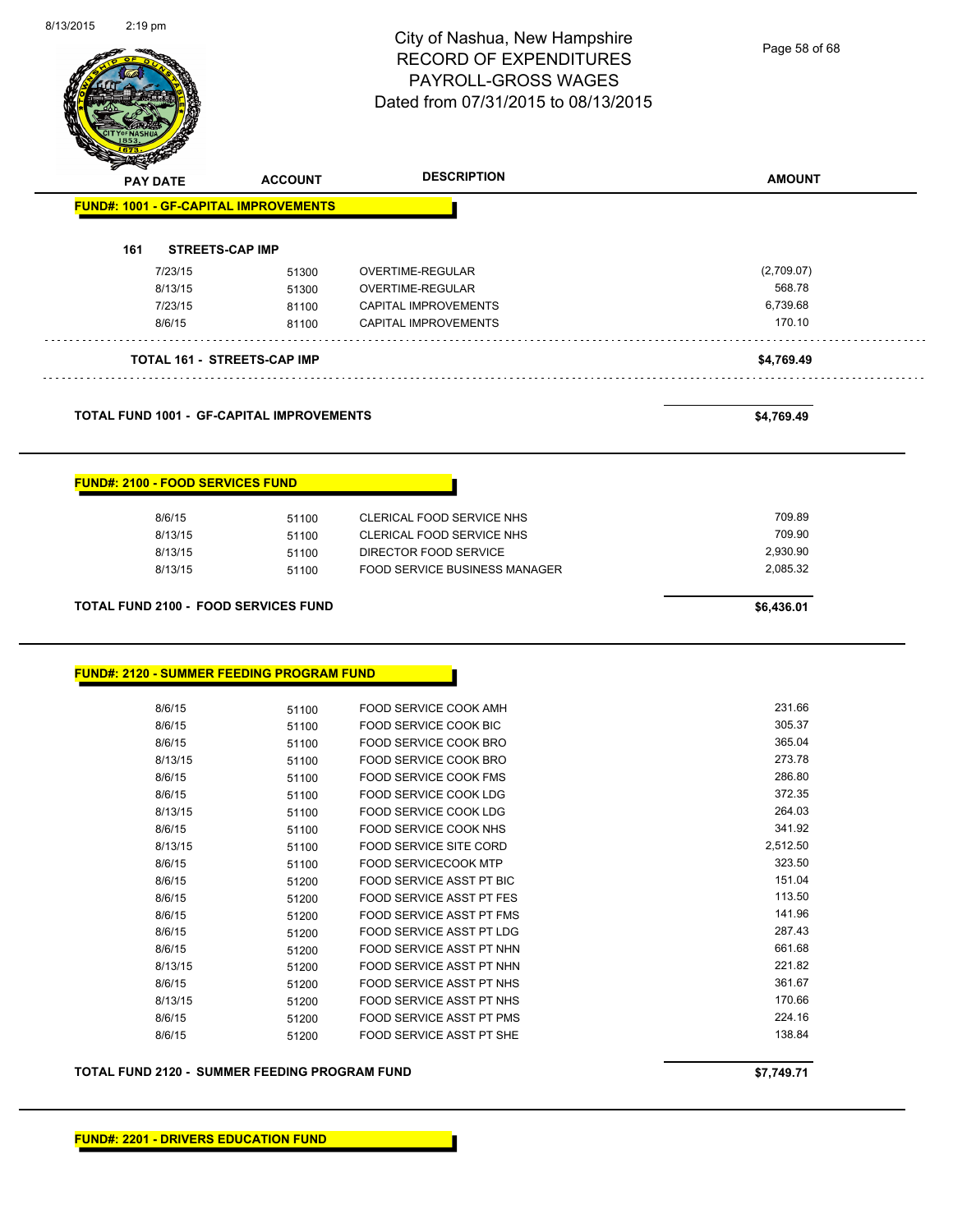

| <b>PAY DATE</b>                                                                    | <b>ACCOUNT</b> | <b>DESCRIPTION</b>                                    | <b>AMOUNT</b>    |
|------------------------------------------------------------------------------------|----------------|-------------------------------------------------------|------------------|
| <b>FUND#: 2201 - DRIVERS EDUCATION FUND</b>                                        |                |                                                       |                  |
| 8/6/15                                                                             | 51200          | DRIVER INSTRUCTOR                                     | 150.00           |
| 8/6/15                                                                             | 51200          | ELL OUTREACH WORKER HOURLY                            | 100.00           |
| 8/13/15                                                                            | 51200          | TEACHER TECHED ELM                                    | 125.00           |
| 8/13/15                                                                            | 51200          | TEACHER TECHED PMS                                    | 125.00           |
| <b>TOTAL FUND 2201 - DRIVERS EDUCATION FUND</b>                                    |                |                                                       | \$500.00         |
| <b>FUND#: 2204 - SUMMER SCHOOL</b>                                                 |                |                                                       |                  |
| 8/6/15                                                                             | 51650          | ADDITIONAL HOURS                                      | 207.67           |
| 8/13/15                                                                            | 51650          | <b>ADDITIONAL HOURS</b>                               | 11,850.00        |
| <b>TOTAL FUND 2204 - SUMMER SCHOOL</b>                                             |                |                                                       | \$12,057.67      |
| <b>FUND#: 2207 - ADULT ED/CONTINUING ED</b>                                        |                |                                                       |                  |
| 6/30/15                                                                            | 51200          | <b>GUIDANCE COUNSELOR NHS</b>                         | 1,725.00         |
| 6/30/15                                                                            | 51200          | <b>TEACHER BUSINESS NHN</b>                           | 300.00           |
| 6/30/15                                                                            | 51200          | <b>TEACHER ENGLISH NHN</b>                            | 600.00           |
|                                                                                    |                |                                                       |                  |
| 6/30/15                                                                            | 51200          | <b>TEACHER MATH NHN</b>                               | 675.00           |
| 6/30/15                                                                            | 51200          | TEACHER SOCIAL STUDIES NHN                            | 1,650.00         |
| 6/30/15<br>6/30/15                                                                 | 51200<br>51200 | TEACHER SOCIAL STUDIES NHS<br><b>TEACHER SPED NHN</b> | 675.00<br>600.00 |
| <b>TOTAL FUND 2207 - ADULT ED/CONTINUING ED</b>                                    |                |                                                       | \$6,225.00       |
| <b>FUND#: 2222 - AFTER SCHOOL PROGRAM</b>                                          |                |                                                       |                  |
| 8/13/15                                                                            | 51100          | DIRECTOR 21 CENTURY                                   | 2,730.80         |
| 8/6/15                                                                             | 51200          | 21ST CENTURY INSTRUCTOR                               | 1,036.78         |
| 8/6/15                                                                             | 51200          | LUNCH MONITOR SHE                                     | 317.06           |
| 8/6/15                                                                             | 51200          | PARA INST PMS                                         | 330.41           |
| 8/6/15                                                                             | 51200          | SUMMER SCHOOL PARA                                    | 377.14           |
|                                                                                    |                |                                                       | \$4,792.19       |
|                                                                                    |                |                                                       |                  |
| TOTAL FUND 2222 - AFTER SCHOOL PROGRAM<br><b>FUND#: 2252 - DAY CARE</b><br>8/13/15 | 51100          | PANTHER PRESCHOOL DIRECTOR                            | 869.05           |

×.

**FUND#: 2503 - PARKS & REC PROGRAMS FUND**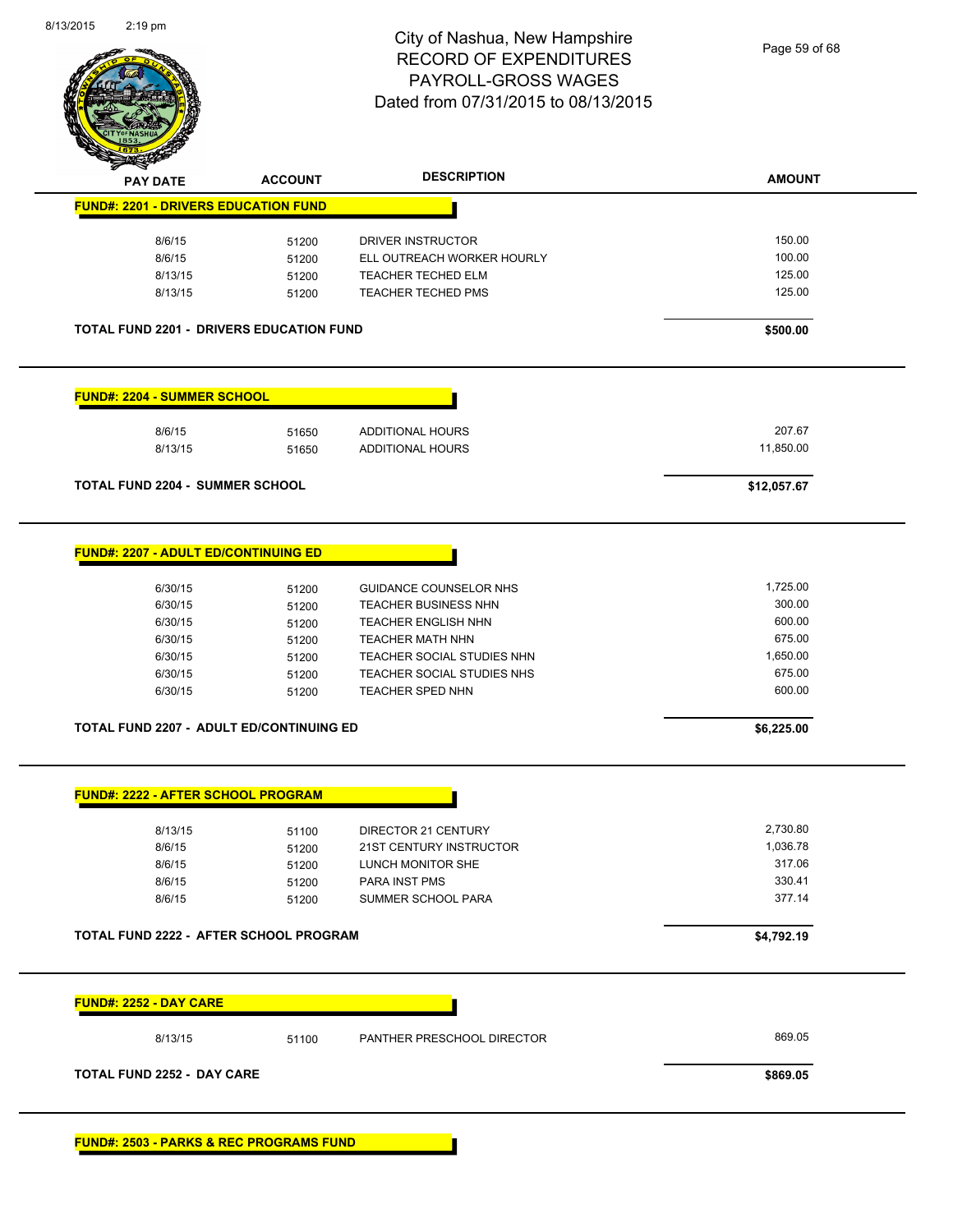

| <b>PAY DATE</b>                                         | <b>ACCOUNT</b> | <b>DESCRIPTION</b>                                               | <b>AMOUNT</b>        |
|---------------------------------------------------------|----------------|------------------------------------------------------------------|----------------------|
| <b>FUND#: 2503 - PARKS &amp; REC PROGRAMS FUND</b>      |                |                                                                  |                      |
| 8/6/15                                                  | 51100          | PROGRAM COORDINATOR                                              | 365.15               |
| 8/13/15                                                 | 51100          | PROGRAM COORDINATOR                                              | 365.15               |
| 8/6/15                                                  | 51400          | <b>WAGES TEMP-SEASONAL</b>                                       | 700.00               |
| 8/13/15                                                 | 51400          | <b>WAGES TEMP-SEASONAL</b>                                       | 7,740.00             |
| <b>TOTAL FUND 2503 - PARKS &amp; REC PROGRAMS FUND</b>  |                |                                                                  | \$9,170.30           |
| <b>FUND#: 2505 - GOVT &amp; EDUCATION CHANNELS FUND</b> |                |                                                                  |                      |
| 8/6/15                                                  | 51100          | ECHANNEL ACCESS ADMINISTRATOR                                    | 1,075.60             |
| 8/13/15                                                 | 51100          | ECHANNEL ACCESS ADMINISTRATOR                                    | 1,075.60             |
| 8/6/15                                                  | 51100          | PEG PROGRAM MANAGER                                              | 1,192.40             |
| 8/13/15                                                 | 51100          | PEG PROGRAM MANAGER                                              | 1,192.40             |
| TOTAL FUND 2505 - GOVT & EDUCATION CHANNELS FUND        |                |                                                                  | \$4,536.00           |
|                                                         |                |                                                                  |                      |
| <b>FUND#: 3030 - EMERGENCY MGMT GRANTS FUND</b>         |                |                                                                  |                      |
| 8/6/15                                                  | 51400          | <b>WAGES TEMP-SEASONAL</b>                                       | 427.50               |
| 8/13/15                                                 | 51400          | WAGES TEMP-SEASONAL                                              | 326.25               |
| <b>TOTAL FUND 3030 - EMERGENCY MGMT GRANTS FUND</b>     |                |                                                                  | \$753.75             |
| <b>FUND#: 3050 - POLICE GRANTS FUND</b>                 |                |                                                                  |                      |
| 8/6/15                                                  | 51100          | DOMESTIC VIOLENCE ADVOCATE                                       | 807.60               |
| 8/13/15                                                 | 51100          | DOMESTIC VIOLENCE ADVOCATE                                       | 807.60               |
|                                                         | 51100          | PATROLMAN ALL RANKS                                              | 1,279.55             |
|                                                         | 51100          | PATROLMAN ALL RANKS                                              | 1,279.55             |
| 8/6/15                                                  |                |                                                                  |                      |
| 8/13/15                                                 |                |                                                                  |                      |
| 8/6/15<br>8/13/15                                       | 51300<br>51300 | OVERTIME-REGULAR<br>OVERTIME-REGULAR                             | 1,502.55<br>1,633.16 |
|                                                         |                |                                                                  |                      |
| <b>TOTAL FUND 3050 - POLICE GRANTS FUND</b>             |                |                                                                  | \$7,310.01           |
| <b>FUND#: 3068 - COMMUNITY SERVICES GRANTS FUND</b>     |                |                                                                  |                      |
|                                                         |                |                                                                  |                      |
| 8/6/15                                                  | 51100          | <b>EPIDEMIOLOGIST</b>                                            | 1,401.25             |
| 8/13/15                                                 | 51100          | <b>EPIDEMIOLOGIST</b>                                            | 1,401.25             |
| 8/6/15<br>8/13/15                                       | 51100<br>51100 | INTAKE SPECIALIST PROGRAM ASST<br>INTAKE SPECIALIST PROGRAM ASST | 192.10<br>192 10     |

| 8/6/15  | 51100 | INTAKE SPECIALIST PROGRAM ASST | 192.10   |
|---------|-------|--------------------------------|----------|
| 8/13/15 | 51100 | INTAKE SPECIALIST PROGRAM ASST | 192.10   |
| 8/6/15  | 51100 | PUB HEALTH NURSE               | 128.45   |
| 8/13/15 | 51100 | PUB HEALTH NURSE               | 128.45   |
| 8/6/15  | 51100 | PUB HEALTH PREPAREDNESS COORD  | 1.184.61 |
| 8/13/15 | 51100 | PUB HEALTH PREPAREDNESS COORD  | 1.184.61 |
| 8/6/15  | 51100 | SMP PROGRAM COORDINATOR        | 877.25   |
| 8/13/15 | 51100 | SMP PROGRAM COORDINATOR        | 877.25   |
|         |       |                                |          |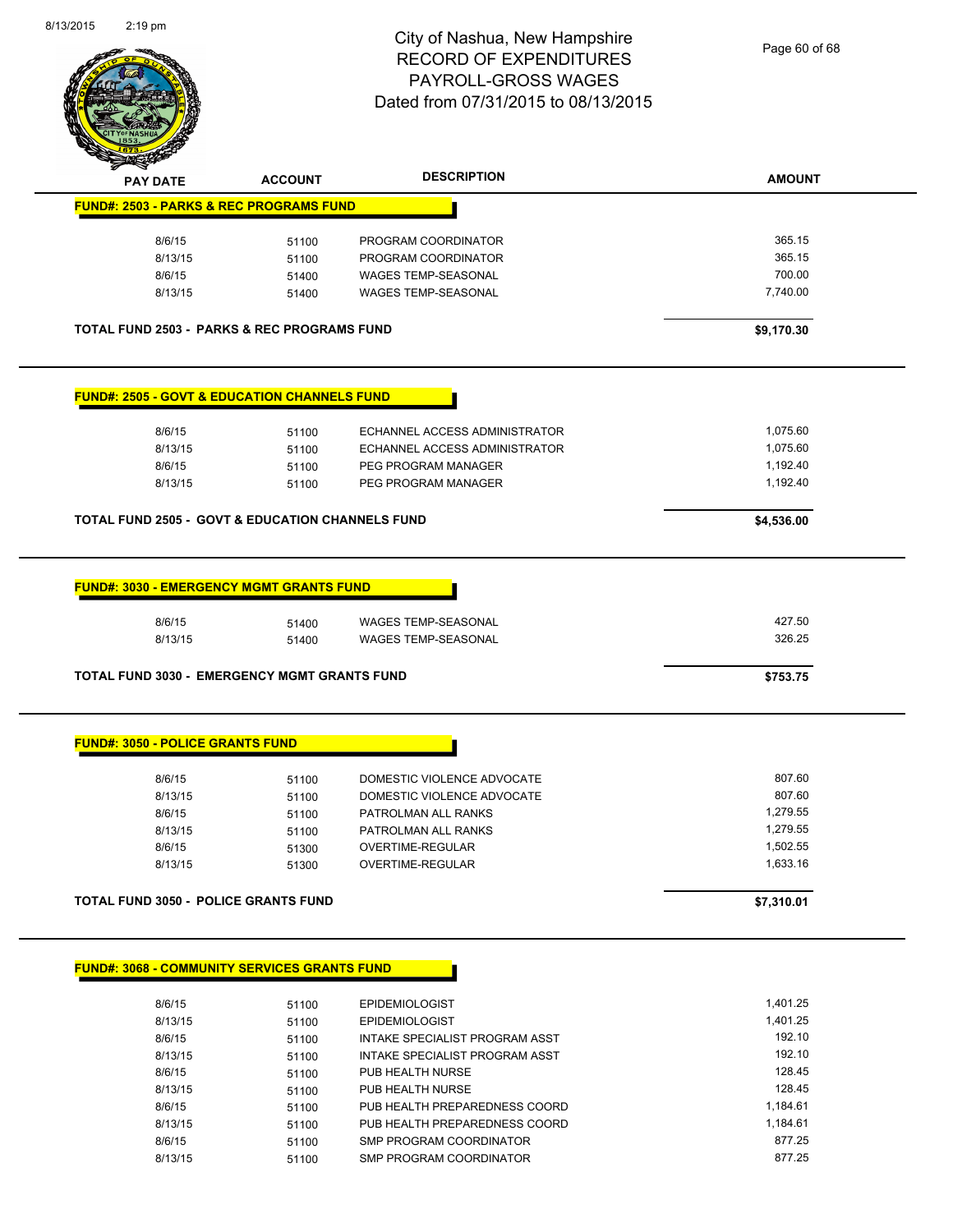| 8/13/2015<br>$2:19$ pm |                                                         | City of Nashua, New Hampshire<br><b>RECORD OF EXPENDITURES</b><br><b>PAYROLL-GROSS WAGES</b><br>Dated from 07/31/2015 to 08/13/2015 | Page 61 of 68        |
|------------------------|---------------------------------------------------------|-------------------------------------------------------------------------------------------------------------------------------------|----------------------|
| <b>PAY DATE</b>        | <b>ACCOUNT</b>                                          | <b>DESCRIPTION</b>                                                                                                                  | <b>AMOUNT</b>        |
|                        | <b>TOTAL FUND 3068 - COMMUNITY SERVICES GRANTS FUND</b> |                                                                                                                                     | \$7,567.32           |
|                        | <b>FUND#: 3070 - COMMUNITY HEALTH GRANTS FUND</b>       |                                                                                                                                     |                      |
| 8/6/15                 | 51100                                                   | NURSE PER DIEM (PRACTIONER)                                                                                                         | 123.50               |
| 8/13/15                | 51100                                                   | NURSE PER DIEM (PRACTIONER)                                                                                                         | 123.50               |
| 8/6/15                 | 51100                                                   | PUB HEALTH NURSE                                                                                                                    | 859.75               |
| 8/13/15                | 51100                                                   | PUB HEALTH NURSE                                                                                                                    | 859.75               |
|                        |                                                         |                                                                                                                                     |                      |
|                        | <b>TOTAL FUND 3070 - COMMUNITY HEALTH GRANTS FUND</b>   |                                                                                                                                     | \$1,966.50           |
| 8/6/15                 | <b>FUND#: 3090 - URBAN PROGRAM GRANTS FUND</b><br>51100 | CODE ENFORCEMENT OFFICER II                                                                                                         | 739.85               |
| 8/13/15                | 51100                                                   | CODE ENFORCEMENT OFFICER II                                                                                                         | 739.85               |
| 8/6/15<br>8/13/15      | 51100                                                   | <b>GRANT MGMT SPECIALIST</b><br><b>GRANT MGMT SPECIALIST</b>                                                                        | 1,007.95<br>1,007.95 |
| 8/6/15                 | 51100                                                   | INTAKE SPECIALIST PROGRAM ASST                                                                                                      | 768.30               |
| 8/13/15                | 51100<br>51100                                          | INTAKE SPECIALIST PROGRAM ASST                                                                                                      | 768.30               |
| 8/6/15                 | 51100                                                   | <b>MANAGER URBAN PROGRAMS</b>                                                                                                       | 1,493.05             |
| 8/13/15                | 51100                                                   | <b>MANAGER URBAN PROGRAMS</b>                                                                                                       | 1,493.05             |
| 8/6/15                 | 51100                                                   | PROGRAM COORDINATOR LP&HH                                                                                                           | 1,125.65             |
| 8/13/15                | 51100                                                   | PROGRAM COORDINATOR LP&HH                                                                                                           | 1,125.65             |
| 8/6/15                 | 51100                                                   | PROJECT ADMINISTRATOR                                                                                                               | 1,218.50             |
| 8/13/15                | 51100                                                   | PROJECT ADMINISTRATOR                                                                                                               | 1,218.50             |
| 8/6/15                 | 51100                                                   | PROJECT ADMINISTRATOR LP&HH                                                                                                         | 1,048.70             |
| 8/13/15                | 51100                                                   | PROJECT ADMINISTRATOR LP&HH                                                                                                         | 1,048.70             |
|                        | TOTAL FUND 3090 - URBAN PROGRAM GRANTS FUND             |                                                                                                                                     | \$14,804.00          |
|                        |                                                         |                                                                                                                                     |                      |
|                        | <b>FUND#: 3120 - TRANSIT GRANTS FUND</b>                |                                                                                                                                     |                      |
| 8/6/15                 | 51100                                                   | TRANSIT FINANCE COORDINATOR                                                                                                         | 1,194.60             |
| 8/13/15                | 51100                                                   | TRANSIT FINANCE COORDINATOR                                                                                                         | 1,194.60             |
| 8/6/15                 | 51100                                                   | TRANSIT FLEET FACILITIES SUPV                                                                                                       | 1,007.95             |
| 8/13/15                | 51100                                                   | TRANSIT FLEET FACILITIES SUPV                                                                                                       | 1,007.95             |

| 8/6/15  | 51100 | I RANSIT FLEET FACILITIES SUPV        | 1,007.95 |
|---------|-------|---------------------------------------|----------|
| 8/13/15 | 51100 | TRANSIT FLEET FACILITIES SUPV         | 1.007.95 |
| 8/6/15  | 51100 | <b>TRANSIT MECHANICS</b>              | 1,828.08 |
| 8/13/15 | 51100 | <b>TRANSIT MECHANICS</b>              | 1,828.10 |
| 8/6/15  | 51100 | <b>TRANSIT OPER MKTG SUPV</b>         | 1.044.25 |
| 8/13/15 | 51100 | TRANSIT OPER MKTG SUPV                | 1,044.25 |
| 8/6/15  | 51100 | <b>TRANSIT OPERATIONS COORDINATOR</b> | 905.00   |
| 8/13/15 | 51100 | TRANSIT OPERATIONS COORDINATOR        | 905.00   |
| 8/6/15  | 51100 | TRANSIT UTILITY SERVICE WORKER        | 676.95   |
| 8/13/15 | 51100 | <b>TRANSIT UTILITY SERVICE WORKER</b> | 676.95   |
| 8/6/15  | 51100 | TRANSPORTATION DEPT MANAGER           | 1,299.20 |
| 8/13/15 | 51100 | TRANSPORTATION DEPT MANAGER           | 1,299.20 |
| 8/6/15  | 51200 | <b>TRANSIT UTILITY SERVICE WORKER</b> | 419.37   |
| 8/13/15 | 51200 | TRANSIT UTILITY SERVICE WORKER        | 156.77   |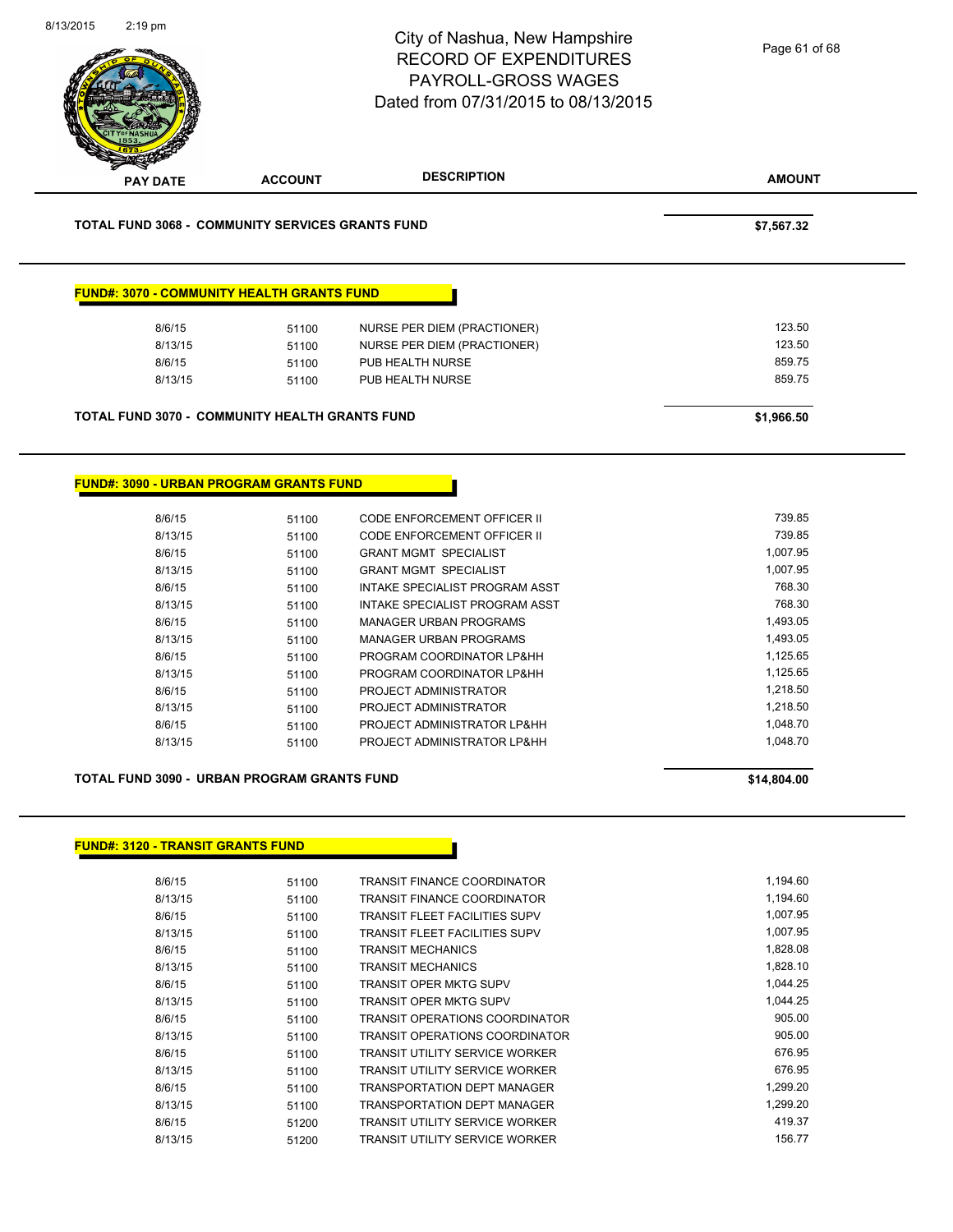

Page 62 of 68

**AMOUNT**

| <b>TOTAL FUND 3120 - TRANSIT GRANTS FUND</b> |       |                                | \$16,488.22 |
|----------------------------------------------|-------|--------------------------------|-------------|
|                                              |       |                                |             |
| <b>FUND#: 3800 - SCHOOL GRANTS FUND</b>      |       |                                |             |
| 8/13/15                                      | 51100 | 21 CENTURY ELEM MFAM RES COORD | 5,965.55    |
| 8/13/15                                      | 51100 | ASSISTANT PRINCIPAL BRO        | 1,451.90    |
| 8/13/15                                      | 51100 | ASSISTANT PRINCIPAL CHARL      | 1,524.05    |
| 8/13/15                                      | 51100 | <b>ASSISTANT PRINCIPAL SHE</b> | 1,451.90    |
| 8/13/15                                      | 51100 | AYP FACILITATOR FES            | 2,816.65    |
| 8/6/15                                       | 51100 | <b>CLERICAL 21 CENTURY</b>     | 457.01      |
| 8/13/15                                      | 51100 | <b>CLERICAL 21 CENTURY</b>     | 387.46      |
| 8/13/15                                      | 51100 | DIRECTOR TITLE 1               | 3,239.00    |
| 8/13/15                                      | 51100 | <b>GUIDANCE COUNSELOR FES</b>  | 2,583.03    |
| 8/13/15                                      | 51100 | <b>INTRUCTIONAL LEADER FES</b> | 2,576.92    |
| 8/13/15                                      | 51100 | JOB DEVELOPER SPED NHS         | 2,020.42    |
| 8/13/15                                      | 51100 | <b>OFFICE MANAGER TITLE 1</b>  | 1,481.31    |
| 8/6/15                                       | 51100 | <b>PARA INST FES</b>           | 115.43      |
| 8/6/15                                       | 51100 | PARA TTI AMH                   | 364.60      |
| 8/6/15                                       | 51100 | PARA TTI DRC                   | 486.36      |
| 8/13/15                                      | 51100 | PARA TTI DRC                   | 135.80      |
| 8/6/15                                       | 51100 | PARA TTI NURSERY               | 400.86      |
| 8/6/15                                       | 51100 | PARA VOC NHS                   | 275.31      |
| 8/13/15                                      | 51100 | PEER COACH SCIENCE             | 1,885.04    |
| 8/13/15                                      | 51100 | PRINCIPAL BRO                  | 1,818.35    |
| 8/13/15                                      | 51100 | <b>TEACHER DWSE BRO</b>        | 1,893.85    |
| 8/13/15                                      | 51100 | <b>TEACHER DWSE CHA</b>        | 1,885.04    |
| 8/13/15                                      | 51100 | <b>TEACHER GR4 BIC</b>         | 1,650.69    |
| 8/13/15                                      | 51100 | <b>TEACHER GR5 BIR</b>         | 2,500.00    |
| 8/13/15                                      | 51100 | TEACHER PRESCHOOL NHS          | 1,689.99    |
| 8/13/15                                      | 51100 | <b>TEACHER SPED AMH</b>        | 4,073.22    |
| 8/13/15                                      | 51100 | <b>TEACHER SPED DRC</b>        | 1,745.46    |
| 8/13/15                                      | 51100 | <b>TEACHER SPED ELM</b>        | 1,622.42    |
| 8/13/15                                      | 51100 | TEACHER SPED FES               | 2,398.88    |
| 8/13/15                                      | 51100 | <b>TEACHER SPED FMS</b>        | 3,699.31    |
| 8/13/15                                      | 51100 | TEACHER SPED LDG               | 4,742.70    |
| 8/13/15                                      | 51100 | <b>TEACHER SPED MDE</b>        | 1,622.42    |
| 8/13/15                                      | 51100 | <b>TEACHER SPED NHN</b>        | 6,953.08    |
| 8/13/15                                      | 51100 | TEACHER SPED NHS               | 4,578.74    |
| 8/13/15                                      | 51100 | <b>TEACHER SPED NSE</b>        | 3,334.00    |
| 8/13/15                                      | 51100 | TEACHER TEAM FACILITATOR AMH   | 2,551.88    |
| 8/13/15                                      | 51100 | TEACHER TEAM FACILITATOR MTP   | 1,949.65    |
| 8/6/15                                       | 51100 | TECH INTERGRATION ASST AMH     | 750.00      |
| 8/6/15                                       | 51200 | ELL OUTREACH WORKER            | 550.00      |
| 8/13/15                                      | 51200 | FOCUS MONITORING DATA ANALYST  | 1,414.24    |
| 6/30/15                                      | 51200 | <b>GUIDANCE COUNSELOR NHS</b>  | (1,725.00)  |
| 8/13/15                                      | 51200 | HOME SCHOOL CORD TTI           | 100.00      |
| 8/13/15                                      | 51200 | <b>LIBRARIAN AMH</b>           | 203.84      |
| 8/6/15                                       | 51200 | PARA DW SPEC ED AMH            | 699.04      |
| 8/6/15                                       | 51200 | PARA ELL BIR                   | 211.92      |
| 8/6/15                                       | 51200 | PARA ELL LDG                   | 282.56      |
| 8/6/15                                       | 51200 | PARA ELL PMS                   | 229.32      |
| 8/6/15                                       | 51200 | PARA INST BIR                  | 291.68      |

8/6/15 51200 PARA INST DRC 241.92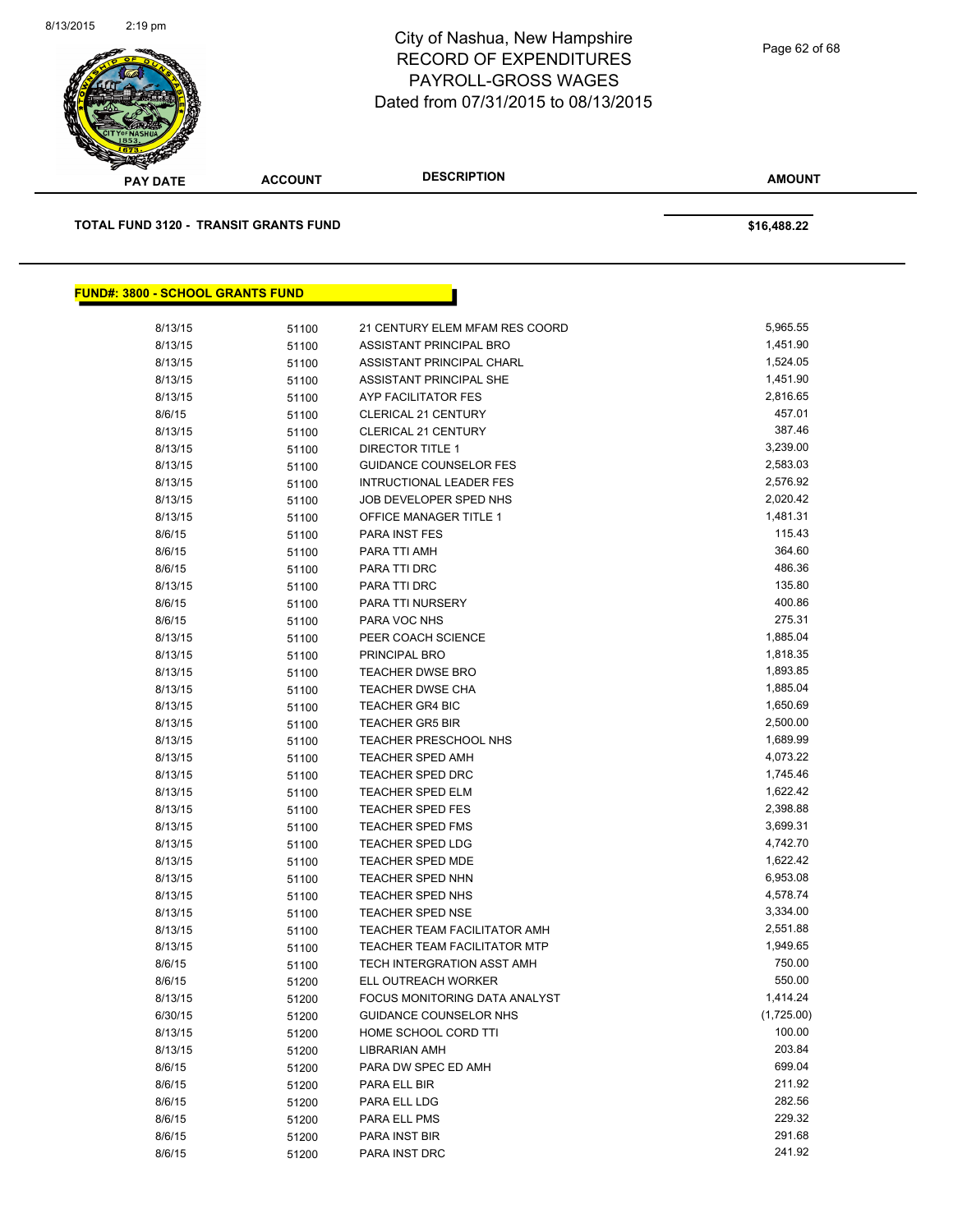

| <b>PAY DATE</b>                          | <b>ACCOUNT</b> | <b>DESCRIPTION</b>                               | <b>AMOUNT</b>    |
|------------------------------------------|----------------|--------------------------------------------------|------------------|
| <u> FUND#: 3800 - SCHOOL GRANTS FUND</u> |                |                                                  |                  |
|                                          |                |                                                  |                  |
| 8/6/15                                   | 51200          | PARA INST FES                                    | 217.28           |
| 8/6/15                                   | 51200          | PARA INST LDG                                    | 353.20           |
| 8/6/15                                   | 51200          | PARA INST SHE                                    | 291.68           |
| 8/13/15                                  | 51200          | SOCIAL WORKER FMS                                | 152.88           |
| 8/6/15                                   | 51200          | SUB PARA PROFESSIONAL                            | 407.68           |
| 8/6/15                                   | 51200          | <b>SUB TEACHER</b>                               | 407.68           |
| 8/13/15                                  | 51200          | <b>SUB TEACHER</b>                               | 200.00           |
| 8/6/15                                   | 51200          | SUB TEACHER LONG TERM                            | 400.00           |
| 8/6/15                                   | 51200          | SUMMER SCH STUD MENT K-5                         | 440.00           |
| 8/6/15                                   | 51200          | SUMMER SCHOOL PARA                               | 586.04           |
| 8/6/15                                   | 51200          | SUMMER SCHOOL SCIENCE                            | 368.84           |
| 8/13/15                                  | 51200          | SUMMER SCHOOL TEACHER                            | 500.00           |
| 6/30/15                                  | 51200          | <b>TEACHER BUSINESS NHN</b>                      | (300.00)         |
| 8/13/15                                  | 51200          | <b>TEACHER DWSE BIR</b>                          | 400.00           |
| 8/13/15                                  | 51200          | <b>TEACHER ELL BIR</b>                           | 400.00           |
| 8/13/15                                  | 51200          | <b>TEACHER ELL FES</b>                           | 400.00           |
| 8/13/15                                  | 51200          | <b>TEACHER ELL LDG</b>                           | 800.00           |
| 8/13/15                                  | 51200          | <b>TEACHER ELL MTP</b>                           | 101.92           |
| 8/13/15                                  | 51200          | <b>TEACHER ELL NHN</b>                           | 537.50           |
| 8/13/15                                  | 51200          | <b>TEACHER ELL PMS</b>                           | 500.00           |
| 6/30/15                                  | 51200          | <b>TEACHER ENGLISH NHN</b>                       | (600.00)         |
| 8/13/15                                  | 51200          | <b>TEACHER GR1 AMH</b>                           | 1,000.00         |
| 8/13/15                                  | 51200          | <b>TEACHER GR1 BIR</b>                           | 100.00           |
| 8/13/15                                  | 51200          | <b>TEACHER GR1 FES</b>                           | 550.00           |
| 8/6/15                                   | 51200          | <b>TEACHER GR1 LDG</b>                           | 203.84           |
| 8/13/15                                  | 51200          | <b>TEACHER GR2 AMH</b>                           | 500.00           |
| 8/13/15                                  | 51200          | <b>TEACHER GR2 CHA</b>                           | 400.00           |
| 8/13/15                                  | 51200          | <b>TEACHER GR2 SHE</b>                           | 500.00           |
| 8/13/15                                  | 51200          | <b>TEACHER GR3 BIC</b>                           | 400.00           |
| 8/13/15                                  | 51200          | <b>TEACHER GR3 DRC</b>                           | 500.00           |
| 8/13/15                                  | 51200          | <b>TEACHER GR3 NSE</b>                           | 500.00<br>400.00 |
| 8/13/15                                  | 51200          | <b>TEACHER GR3 SHE</b>                           | 500.00           |
| 8/13/15                                  | 51200          | <b>TEACHER GR4 AMH</b>                           | 400.00           |
| 8/13/15<br>8/13/15                       | 51200          | <b>TEACHER GR4 BIR</b><br><b>TEACHER GR4 SHE</b> | 1,000.00         |
| 8/13/15                                  | 51200          | <b>TEACHER GR5 AMH</b>                           | 500.00           |
| 8/13/15                                  | 51200<br>51200 | <b>TEACHER GR6 FMS</b>                           | 375.00           |
| 8/13/15                                  | 51200          | <b>TEACHER KIND AMH</b>                          | 500.00           |
| 8/13/15                                  | 51200          | <b>TEACHER KIND FES</b>                          | 400.00           |
| 8/13/15                                  | 51200          | <b>TEACHER KIND LDG</b>                          | 400.00           |
| 6/30/15                                  | 51200          | TEACHER MATH NHN                                 | (675.00)         |
| 8/13/15                                  | 51200          | <b>TEACHER READ BIR</b>                          | 400.00           |
| 8/13/15                                  | 51200          | <b>TEACHER READ SHE</b>                          | 500.00           |
| 8/13/15                                  | 51200          | <b>TEACHER SCIENCE FMS</b>                       | 1,000.00         |
| 8/13/15                                  | 51200          | <b>TEACHER SCIENCE PMS</b>                       | 375.00           |
| 6/30/15                                  | 51200          | TEACHER SOCIAL STUDIES NHN                       | (1,650.00)       |
| 6/30/15                                  | 51200          | TEACHER SOCIAL STUDIES NHS                       | (675.00)         |
| 8/13/15                                  | 51200          | TEACHER SOCIAL STUDIES PMS                       | 437.50           |
| 6/30/15                                  | 51200          | <b>TEACHER SPED NHN</b>                          | (600.00)         |
| 8/13/15                                  | 51200          | TEACHER TEAM FACILITATOR AMH                     | 500.00           |
| 8/13/15                                  | 51200          | <b>TEACHER TTI AMH</b>                           | 4,262.11         |
| 8/13/15                                  | 51200          | <b>TEACHER TTI FES</b>                           | 2,181.72         |
| 8/13/15                                  | 51200          | <b>TEACHER TTI LDG</b>                           | 1,621.32         |
| 8/13/15                                  | 51200          | <b>TEACHER TTI MTP</b>                           | 2,885.61         |
|                                          |                |                                                  |                  |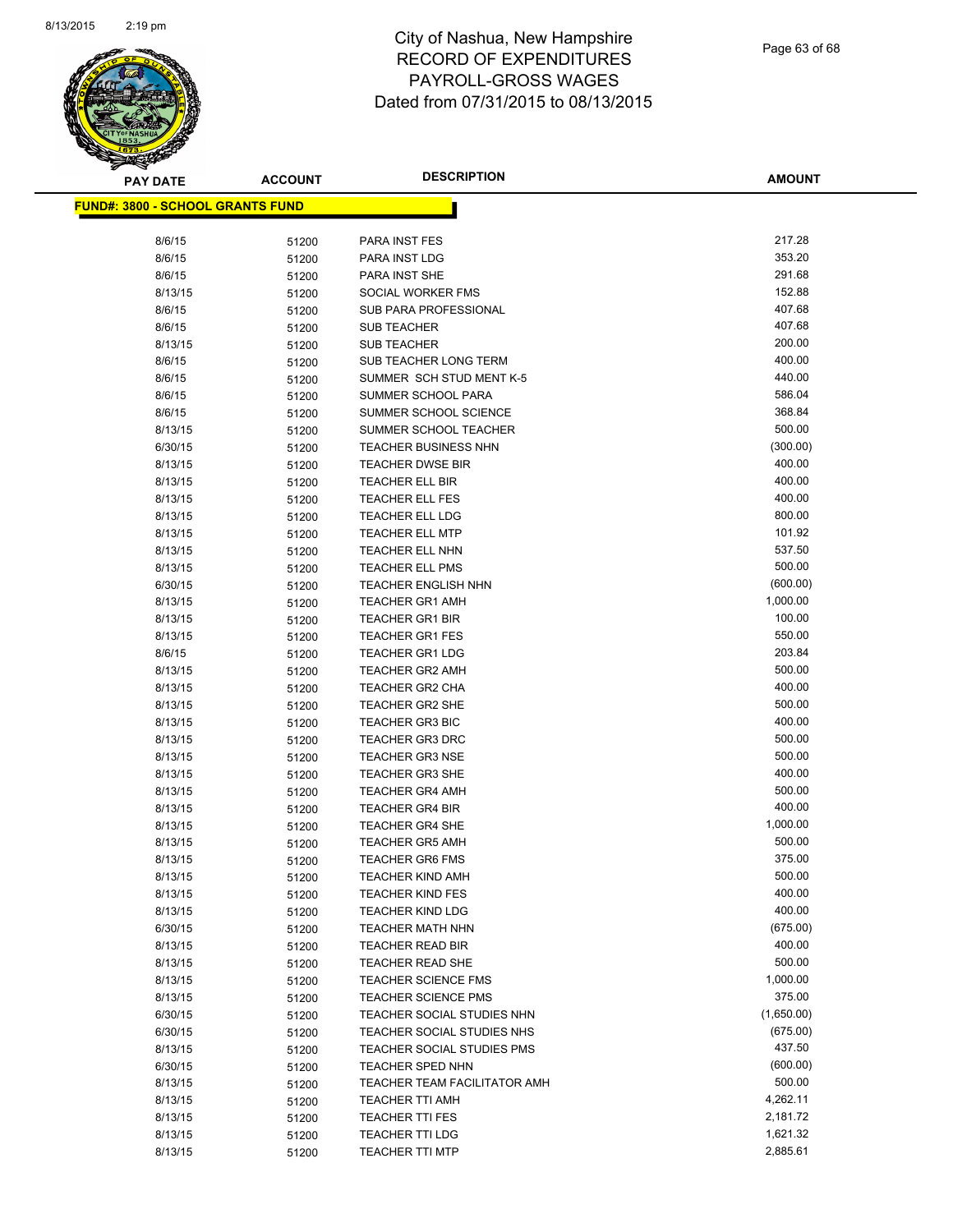

| $\mathscr{D} \rightarrow \mathscr{D}$<br><b>PAY DATE</b> | <b>ACCOUNT</b> | <b>DESCRIPTION</b>         | <b>AMOUNT</b> |
|----------------------------------------------------------|----------------|----------------------------|---------------|
| <b>FUND#: 3800 - SCHOOL GRANTS FUND</b>                  |                |                            |               |
| 8/13/15                                                  | 51200          | <b>TEACHER TTI NURSERY</b> | 3,183.20      |
| 8/13/15                                                  | 51200          | <b>TEACHER TTIDRC</b>      | 2,319.09      |
| 8/6/15                                                   | 51650          | ADDITIONAL HOURS           | 2,514.08      |
| 8/13/15                                                  | 51650          | ADDITIONAL HOURS           | 30,900.00     |
| 8/6/15                                                   | 51700          | <b>STIPENDS</b>            | 5,000.00      |
|                                                          |                |                            |               |
| <b>TOTAL FUND 3800 - SCHOOL GRANTS FUND</b>              |                |                            |               |
|                                                          |                |                            | \$153,750.97  |
|                                                          |                |                            |               |
| <b>FUND#: 4005 - TRAFFIC VIOLATIONS FUND</b>             |                |                            |               |
| 8/6/15                                                   | 51100          | PARKING ENFORCEMENT SPEC   | 2,395.95      |
| 8/13/15                                                  | 51100          | PARKING ENFORCEMENT SPEC   | 2,395.95      |
| 8/6/15                                                   | 51100          | PV/MV COORDINATOR          | 833.70        |

| 8/13/15 | 51100 | <b>PV/MV COORDINATOR</b>          | 833.7U |
|---------|-------|-----------------------------------|--------|
| 8/6/15  | 51100 | <b>VEHICLE REGISTRATION CLERK</b> | 279.25 |
| 8/13/15 | 51100 | <b>VEHICLE REGISTRATION CLERK</b> | 279.25 |
| 8/6/15  | 51200 | <b>VEHICLE REGISTRATION CLERK</b> | 910.05 |
| 8/13/15 | 51200 | <b>VEHICLE REGISTRATION CLERK</b> | 910.06 |
| 8/6/15  | 51300 | OVERTIME-REGULAR                  | 85.72  |
| 8/13/15 | 51300 | OVERTIME-REGULAR                  | 108.63 |
| 8/6/15  | 51390 | OVERTIME-OTHER                    | 506.88 |
| 8/13/15 | 51390 | OVERTIME-OTHER                    | 895.68 |
|         |       |                                   |        |

**TOTAL FUND 4005 - TRAFFIC VIOLATIONS FUND \$10,434.82** 

| <b>FUND#: 4010 - MOTOR VEHICLE ADMIN FUND</b> |  |
|-----------------------------------------------|--|

| 8/6/15  | 51100 | <b>VEHICLE REGISTRATION CLERK</b> | 826.35 |
|---------|-------|-----------------------------------|--------|
| 8/13/15 | 51100 | <b>VEHICLE REGISTRATION CLERK</b> | 826.35 |
| 8/6/15  | 51300 | OVERTIME-REGULAR                  | 15.39  |
| 8/13/15 | 51300 | OVERTIME-REGULAR                  | 10.26  |
|         |       |                                   |        |

**TOTAL FUND 4010 - MOTOR VEHICLE ADMIN FUND \$1,678.35** 

| 8/6/15  | 51322                                                 | OVERTIME-INVESTIGATIVE        | 1,880.43   |
|---------|-------------------------------------------------------|-------------------------------|------------|
| 8/13/15 | 51322                                                 | OVERTIME-INVESTIGATIVE        | 3,138.75   |
|         | <b>TOTAL FUND 4020 - POLICE DRUG ENFORCEMENT FUND</b> |                               | \$5,019.18 |
|         |                                                       |                               |            |
|         |                                                       |                               |            |
|         |                                                       |                               |            |
|         | <b>FUND#: 4030 - POLICE SPECIAL DETAILS FUND</b>      |                               |            |
| 8/6/15  | 51200                                                 | <b>OUTSIDE DETAIL SPEC PT</b> | 618.04     |
| 8/13/15 | 51200                                                 | <b>OUTSIDE DETAIL SPEC PT</b> | 618.04     |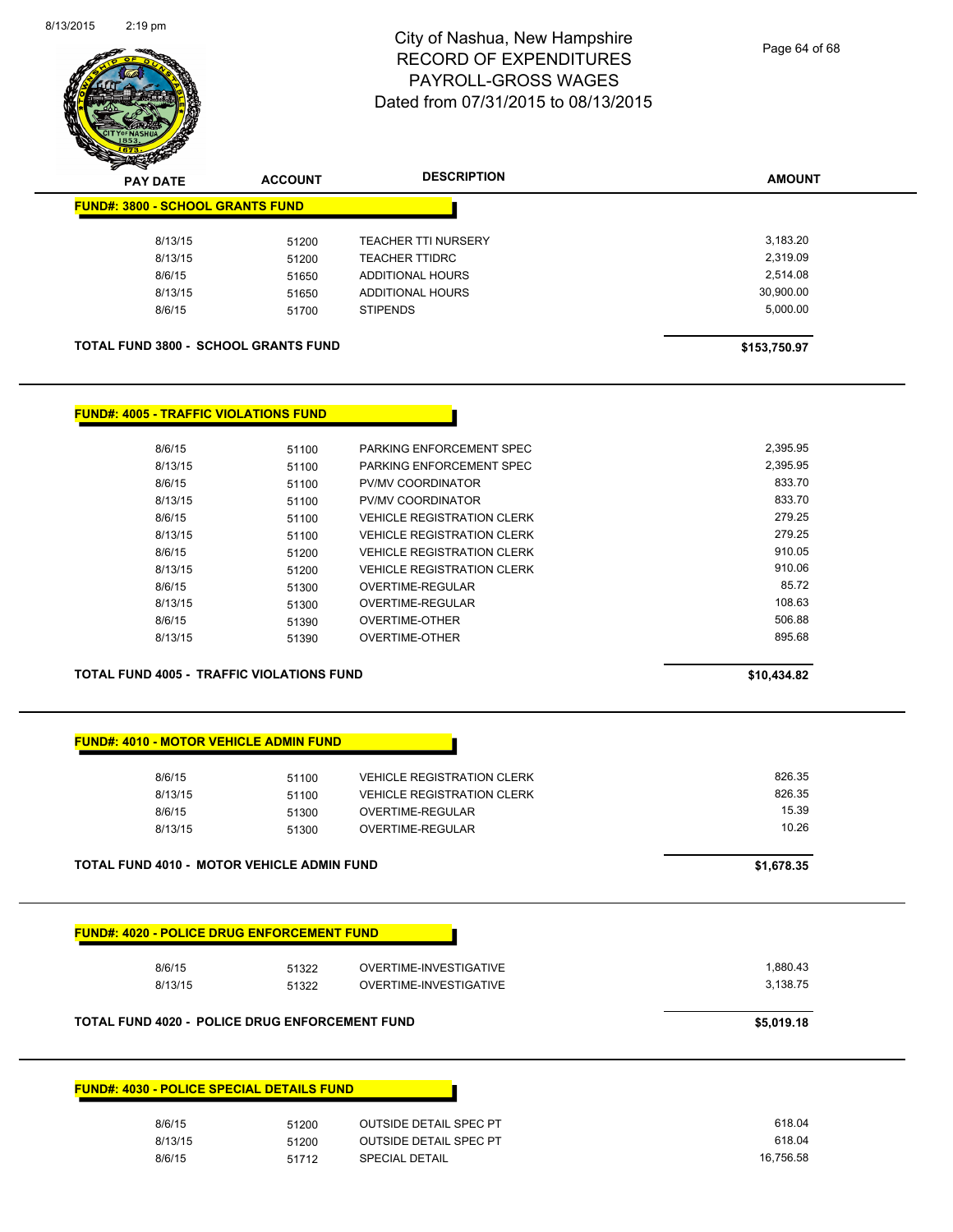| 8/13/2015 | $2:19$ pm                                                        |                | City of Nashua, New Hampshire<br><b>RECORD OF EXPENDITURES</b><br><b>PAYROLL-GROSS WAGES</b><br>Dated from 07/31/2015 to 08/13/2015 | Page 65 of 68        |
|-----------|------------------------------------------------------------------|----------------|-------------------------------------------------------------------------------------------------------------------------------------|----------------------|
|           | <b>PAY DATE</b>                                                  | <b>ACCOUNT</b> | <b>DESCRIPTION</b>                                                                                                                  | <b>AMOUNT</b>        |
|           | <b>FUND#: 4030 - POLICE SPECIAL DETAILS FUND</b>                 |                |                                                                                                                                     |                      |
|           | 8/13/15                                                          | 51712          | <b>SPECIAL DETAIL</b>                                                                                                               | 11,281.08            |
|           | <b>TOTAL FUND 4030 - POLICE SPECIAL DETAILS FUND</b>             |                |                                                                                                                                     | \$29,273.74          |
|           | <b>FUND#: 4035 - POLICE OVERTIME BILLING FUND</b>                |                |                                                                                                                                     |                      |
|           | 8/6/15                                                           | 51300          | OVERTIME-REGULAR<br><b>OVERTIME-REGULAR</b>                                                                                         | 328.06<br>382.74     |
|           | 8/13/15                                                          | 51300          |                                                                                                                                     |                      |
|           | TOTAL FUND 4035 - POLICE OVERTIME BILLING FUND                   |                |                                                                                                                                     | \$710.80             |
|           | <u> FUND#: 4065 - FIRE WATCHGUARDS FUND</u><br>8/6/15<br>8/13/15 | 51712<br>51712 | SPECIAL DETAIL<br><b>SPECIAL DETAIL</b>                                                                                             | 291.78<br>160.96     |
|           | <b>TOTAL FUND 4065 - FIRE WATCHGUARDS FUND</b>                   |                |                                                                                                                                     | \$452.74             |
|           | <b>FUND#: 6000 - SOLID WASTE FUND</b>                            |                |                                                                                                                                     |                      |
|           | 8/6/15<br>8/13/15                                                | 51100<br>51100 | ACCOUNTING COMPLIANCE MGR<br>ACCOUNTING COMPLIANCE MGR                                                                              | 162.65<br>162.65     |
|           | 8/6/15                                                           | 51100          | ADMINISTRATIVE ASSISTANT I                                                                                                          | 666.90               |
|           | 8/13/15                                                          | 51100          | ADMINISTRATIVE ASSISTANT I                                                                                                          | 666.89               |
|           | 8/6/15                                                           | 51100          | ADMINISTRATIVE ASSISTANT II                                                                                                         | 704.60               |
|           | 8/13/15                                                          | 51100          | ADMINISTRATIVE ASSISTANT II                                                                                                         | 699.12               |
|           | 8/6/15                                                           | 51100          | AUTOMATED TRASH COLLECTION OPR<br>AUTOMATED TRASH COLLECTION OPR                                                                    | 2,845.20<br>2,844.91 |
|           | 8/13/15<br>8/6/15                                                | 51100<br>51100 | <b>CITY ENGINEER</b>                                                                                                                | 309.10               |
|           | 8/13/15                                                          | 51100          | <b>CITY ENGINEER</b>                                                                                                                | 309.10               |
|           | 8/6/15                                                           | 51100          | <b>COLLECTION EQUIP OPR</b>                                                                                                         | 9,053.92             |
|           | 8/13/15                                                          | 51100          | <b>COLLECTION EQUIP OPR</b>                                                                                                         | 9,043.68             |
|           | 8/6/15                                                           | 51100          | <b>COLLECTION EQUIP OPR LANDFILL</b>                                                                                                | 939.60               |
|           | 8/13/15                                                          | 51100          | COLLECTION EQUIP OPR LANDFILL                                                                                                       | 939.60               |
|           | 8/6/15                                                           | 51100          | DEP TREASURER TAX COLLECTOR                                                                                                         | 239.20               |
|           | 8/13/15<br>8/6/15                                                | 51100          | DEP TREASURER TAX COLLECTOR<br>DEPUTY MANAGER OF ENGINEERING                                                                        | 239.20<br>78.95      |
|           | 8/13/15                                                          | 51100<br>51100 | DEPUTY MANAGER OF ENGINEERING                                                                                                       | 78.95                |
|           | 8/6/15                                                           | 51100          | DIRECTOR PUBLIC WORKS                                                                                                               | 218.30               |
|           | 8/13/15                                                          | 51100          | DIRECTOR PUBLIC WORKS                                                                                                               | 218.30               |
|           | 8/6/15                                                           | 51100          | DIVISION OPERATIONS MANAGER                                                                                                         | 181.95               |
|           | 8/13/15                                                          | 51100          | DIVISION OPERATIONS MANAGER                                                                                                         | 181.95               |
|           | 8/6/15                                                           | 51100          | DPW BILLING ACCOUNTANT                                                                                                              | 463.55               |
|           | 8/13/15                                                          | 51100          | DPW BILLING ACCOUNTANT                                                                                                              | 463.55               |
|           | 8/6/15                                                           | 51100          | DPW COLLECTIONS SPEC III                                                                                                            | 357.00               |
|           | 8/13/15                                                          | 51100          | DPW COLLECTIONS SPEC III                                                                                                            | 357.00               |
|           | 8/6/15                                                           | 51100          | DPW CONTRACT ADMINISTRATOR                                                                                                          | 113.48               |
|           | 8/13/15                                                          | 51100          | DPW CONTRACT ADMINISTRATOR                                                                                                          | 113.45               |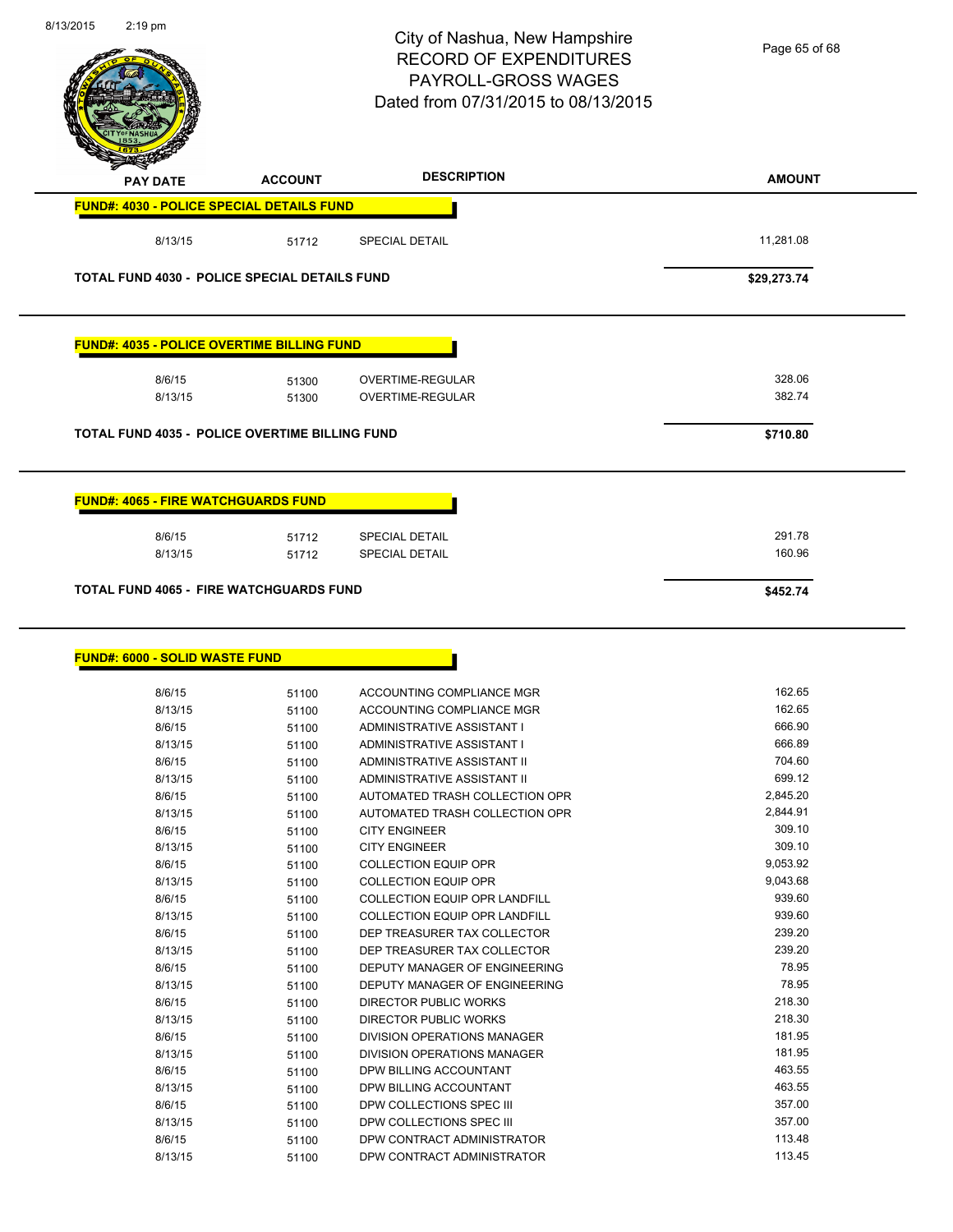

| <b>PAY DATE</b>                       | <b>ACCOUNT</b> | <b>DESCRIPTION</b>            | <b>AMOUNT</b> |
|---------------------------------------|----------------|-------------------------------|---------------|
| <b>FUND#: 6000 - SOLID WASTE FUND</b> |                |                               |               |
|                                       |                |                               |               |
| 8/6/15                                | 51100          | <b>ENVIRONMENTAL ENGINEER</b> | 1,331.45      |
| 8/13/15                               | 51100          | <b>ENVIRONMENTAL ENGINEER</b> | 1,331.45      |
| 8/6/15                                | 51100          | <b>EQUIPMENT OPR LANDFILL</b> | 6,666.80      |
| 8/13/15                               | 51100          | <b>EQUIPMENT OPR LANDFILL</b> | 6,666.80      |
| 8/6/15                                | 51100          | <b>EXECUTIVE ASSISTANT</b>    | 14.78         |
| 8/13/15                               | 51100          | <b>EXECUTIVE ASSISTANT</b>    | 147.80        |
| 8/6/15                                | 51100          | FINANCE AND ADMIN MANAGER     | 383.40        |
| 8/13/15                               | 51100          | FINANCE AND ADMIN MANAGER     | 383.40        |
| 8/6/15                                | 51100          | FLEET MANAGER STREET DEPT     | 313.55        |
| 8/13/15                               | 51100          | FLEET MANAGER STREET DEPT     | 313.55        |
| 8/6/15                                | 51100          | LICENSED SCALE OPERATOR       | 712.90        |
| 8/13/15                               | 51100          | LICENSED SCALE OPERATOR       | 712.90        |
| 8/6/15                                | 51100          | <b>RECYCLING COORDINATOR</b>  | 1,112.85      |
| 8/13/15                               | 51100          | RECYCLING COORDINATOR         | 1,112.85      |
| 8/6/15                                | 51100          | SENIOR STAFF ENGINEER         | 125.60        |
| 8/13/15                               | 51100          | <b>SENIOR STAFF ENGINEER</b>  | 125.60        |
| 8/6/15                                | 51100          | SOLID WASTE FOREMAN           | 2,419.59      |
| 8/13/15                               | 51100          | <b>SOLID WASTE FOREMAN</b>    | 2,419.58      |
| 8/6/15                                | 51100          | SOLID WASTE TECHNICIAN        | 1,014.70      |
| 8/13/15                               | 51100          | SOLID WASTE TECHNICIAN        | 1,014.70      |
| 8/6/15                                | 51100          | SUPERINTENDENT OF SOLID WASTE | 1,622.11      |
| 8/13/15                               | 51100          | SUPERINTENDENT OF SOLID WASTE | 1,622.10      |
| 8/6/15                                | 51300          | <b>OVERTIME-REGULAR</b>       | 1,893.89      |
| 8/13/15                               | 51300          | OVERTIME-REGULAR              | 1,896.74      |
| 8/6/15                                | 51400          | WAGES TEMP-SEASONAL           | 3,935.75      |
| 8/13/15                               | 51400          | <b>WAGES TEMP-SEASONAL</b>    | 3,926.00      |
| 8/6/15                                | 51600          | <b>LONGEVITY</b>              | 800.00        |
|                                       |                |                               |               |

#### **TOTAL FUND 6000 - SOLID WASTE FUND \$76,673.59**

#### **FUND#: 6200 - WASTEWATER FUND**

| 8/6/15  | 51100 | ACCOUNTING COMPLIANCE MGR            | 325.20   |
|---------|-------|--------------------------------------|----------|
| 8/13/15 | 51100 | ACCOUNTING COMPLIANCE MGR            | 325.20   |
| 8/6/15  | 51100 | ADMINISTRATIVE ASSISTANT II          | 850.35   |
| 8/13/15 | 51100 | ADMINISTRATIVE ASSISTANT II          | 850.35   |
| 8/6/15  | 51100 | <b>ANALYTICAL CHEMIST</b>            | 895.45   |
| 8/13/15 | 51100 | <b>ANALYTICAL CHEMIST</b>            | 895.45   |
| 8/6/15  | 51100 | <b>CITY ENGINEER</b>                 | 721.30   |
| 8/13/15 | 51100 | <b>CITY ENGINEER</b>                 | 721.30   |
| 8/6/15  | 51100 | <b>COLLECTION SYSTEM FOREMAN</b>     | 1,139.95 |
| 8/13/15 | 51100 | <b>COLLECTION SYSTEM FOREMAN</b>     | 1,139.95 |
| 8/6/15  | 51100 | <b>COLLECTION SYSTEMS OPERATOR</b>   | 2,920.40 |
| 8/13/15 | 51100 | <b>COLLECTION SYSTEMS OPERATOR</b>   | 2,889.85 |
| 8/6/15  | 51100 | <b>COLLECTION SYSTEMS TECHNICIAN</b> | 2,036.01 |
| 8/13/15 | 51100 | <b>COLLECTION SYSTEMS TECHNICIAN</b> | 2,036.00 |
| 8/6/15  | 51100 | <b>COLLECTIONS SPEC II</b>           | 833.70   |
| 8/13/15 | 51100 | <b>COLLECTIONS SPEC II</b>           | 833.70   |
| 8/6/15  | 51100 | CONST INSP ENGINEERING ASST          | 236.90   |
| 8/13/15 | 51100 | CONST INSP ENGINEERING ASST          | 236.89   |
| 8/6/15  | 51100 | <b>CSO STORM WATER ENGINEER</b>      | 1,427.92 |
| 8/13/15 | 51100 | <b>CSO STORM WATER ENGINEER</b>      | 1,285.00 |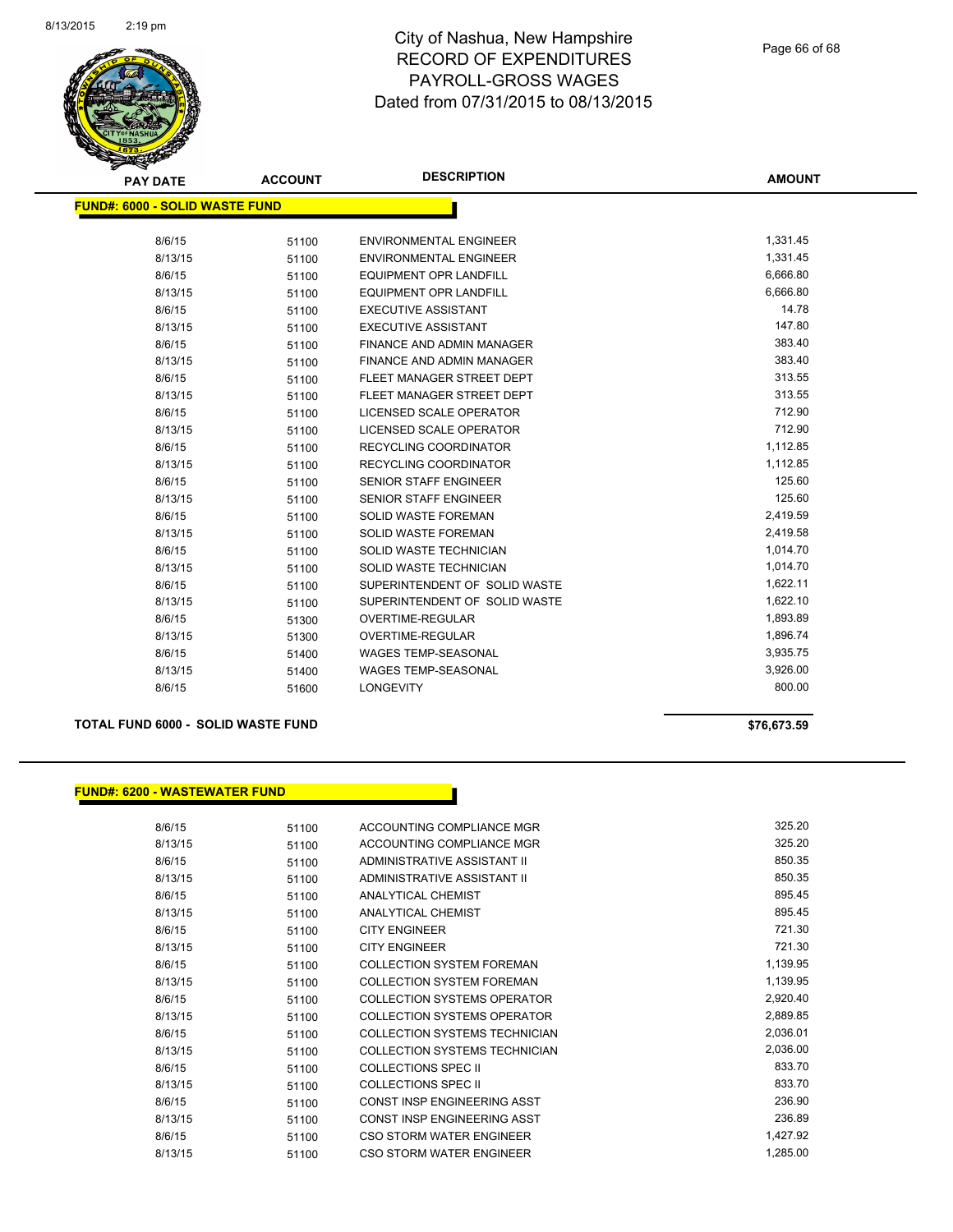

| <b>PAY DATE</b>                       | <b>ACCOUNT</b> | <b>DESCRIPTION</b>                                           | <b>AMOUNT</b>      |
|---------------------------------------|----------------|--------------------------------------------------------------|--------------------|
| <u> FUND#: 6200 - WASTEWATER FUND</u> |                |                                                              |                    |
|                                       |                |                                                              |                    |
| 8/6/15                                | 51100          | <b>CSO TECHNICIAN INSPECTOR</b>                              | 1,041.60           |
| 8/13/15                               | 51100          | <b>CSO TECHNICIAN INSPECTOR</b>                              | 1,041.60           |
| 8/6/15                                | 51100          | DEP TREASURER TAX COLLECTOR                                  | 239.20             |
| 8/13/15                               | 51100          | DEP TREASURER TAX COLLECTOR                                  | 239.20             |
| 8/6/15                                | 51100          | DEPUTY MANAGER OF ENGINEERING                                | 789.60             |
| 8/13/15                               | 51100          | DEPUTY MANAGER OF ENGINEERING                                | 789.60             |
| 8/6/15                                | 51100          | DIRECTOR PUBLIC WORKS                                        | 436.80             |
| 8/13/15                               | 51100          | <b>DIRECTOR PUBLIC WORKS</b>                                 | 436.80             |
| 8/6/15                                | 51100          | DIVISION OPERATIONS MANAGER                                  | 181.90             |
| 8/13/15                               | 51100          | DIVISION OPERATIONS MANAGER                                  | 181.90             |
| 8/6/15                                | 51100          | DPW BILLING ACCOUNTANT                                       | 463.50             |
| 8/13/15                               | 51100          | DPW BILLING ACCOUNTANT                                       | 463.50             |
| 8/6/15                                | 51100          | DPW COLLECTIONS SPEC III                                     | 357.00             |
| 8/13/15                               | 51100          | DPW COLLECTIONS SPEC III                                     | 357.00             |
| 8/6/15                                | 51100          | DPW CONTRACT ADMINISTRATOR                                   | 681.08             |
| 8/13/15                               | 51100          | DPW CONTRACT ADMINISTRATOR                                   | 681.10             |
| 8/6/15                                | 51100          | ELECTRICAL DIAGNOSTIC TECH I                                 | 2,168.80           |
| 8/13/15                               | 51100          | ELECTRICAL DIAGNOSTIC TECH I                                 | 2,168.80           |
| 8/6/15                                | 51100          | <b>EXECUTIVE ASSISTANT</b>                                   | 14.79              |
| 8/13/15                               | 51100          | <b>EXECUTIVE ASSISTANT</b>                                   | 147.85             |
| 8/6/15                                | 51100          | <b>FINANCE AND ADMIN MANAGER</b>                             | 383.40             |
| 8/13/15                               | 51100          | <b>FINANCE AND ADMIN MANAGER</b>                             | 383.40             |
| 8/6/15                                | 51100          | FLEET MANAGER STREET DEPT                                    | 104.50             |
| 8/13/15                               | 51100          | FLEET MANAGER STREET DEPT                                    | 104.50             |
| 8/6/15                                | 51100          | <b>FOREMAN MAINTENANCE</b>                                   | 1,139.95           |
| 8/13/15                               | 51100          | FOREMAN MAINTENANCE                                          | 1,139.95           |
| 8/6/15                                | 51100          | INDUSTRIAL PRETREATMENT COORD                                | 1,209.55           |
| 8/13/15                               | 51100          | INDUSTRIAL PRETREATMENT COORD                                | 1,209.55           |
| 8/6/15                                | 51100          | <b>MECHANIC WWTP 1ST CLASS</b>                               | 3,133.20           |
| 8/13/15                               | 51100          | <b>MECHANIC WWTP 1ST CLASS</b>                               | 3,133.20           |
| 8/6/15                                | 51100          | OPERATOR II WWTP 1st                                         | 3,116.00           |
| 8/13/15                               | 51100          | OPERATOR II WWTP 1st                                         | 3,116.00           |
| 8/6/15                                | 51100          | OPERATOR II WWTP 2nd                                         | 2,104.00           |
| 8/13/15                               | 51100          | OPERATOR II WWTP 2nd                                         | 2,104.00           |
| 8/6/15                                | 51100          | OPERATOR II WWTP 3rd                                         | 1,056.00           |
| 8/13/15                               | 51100          | OPERATOR II WWTP 3rd                                         | 1,056.00           |
| 8/6/15                                | 51100          | OPERATOR III WWTP 1st                                        | 3,282.80           |
| 8/13/15                               | 51100          | OPERATOR III WWTP 1st                                        | 3,282.80           |
| 8/6/15                                | 51100          | PLANT OPERATIONS SUPERVISOR                                  | 1,475.35           |
| 8/13/15                               | 51100          | PLANT OPERATIONS SUPERVISOR                                  | 1,475.35           |
| 8/6/15                                | 51100          | PROCESS CHEMIST                                              | 1,125.65           |
| 8/13/15                               | 51100          | PROCESS CHEMIST                                              | 1,136.13<br>690.70 |
| 8/6/15                                | 51100          | SENIOR STAFF ENGINEER                                        | 690.70             |
| 8/13/15                               | 51100          | SENIOR STAFF ENGINEER                                        | 1,771.20           |
| 8/6/15<br>8/13/15                     | 51100          | SUPERINTENDENT OF WASTEWATER<br>SUPERINTENDENT OF WASTEWATER | 1,771.20           |
| 8/6/15                                | 51100          |                                                              | 1,209.56           |
|                                       | 51100          | <b>SUPV LABORATORY</b>                                       |                    |
| 8/13/15                               | 51100          | SUPV LABORATORY                                              | 1,209.55<br>890.00 |
| 8/6/15<br>8/13/15                     | 51100          | TRUCK DRIVER STREET REPAIR<br>TRUCK DRIVER STREET REPAIR     | 890.00             |
| 8/6/15                                | 51100          | WASTEWATER PROJECT ENGINEER                                  | 1,371.00           |
| 8/13/15                               | 51100          | WASTEWATER PROJECT ENGINEER                                  | 1,371.00           |
| 8/6/15                                | 51100          | OVERTIME-REGULAR                                             | 11,514.83          |
| 8/13/15                               | 51300          | OVERTIME-REGULAR                                             | 8,848.40           |
|                                       | 51300          |                                                              |                    |